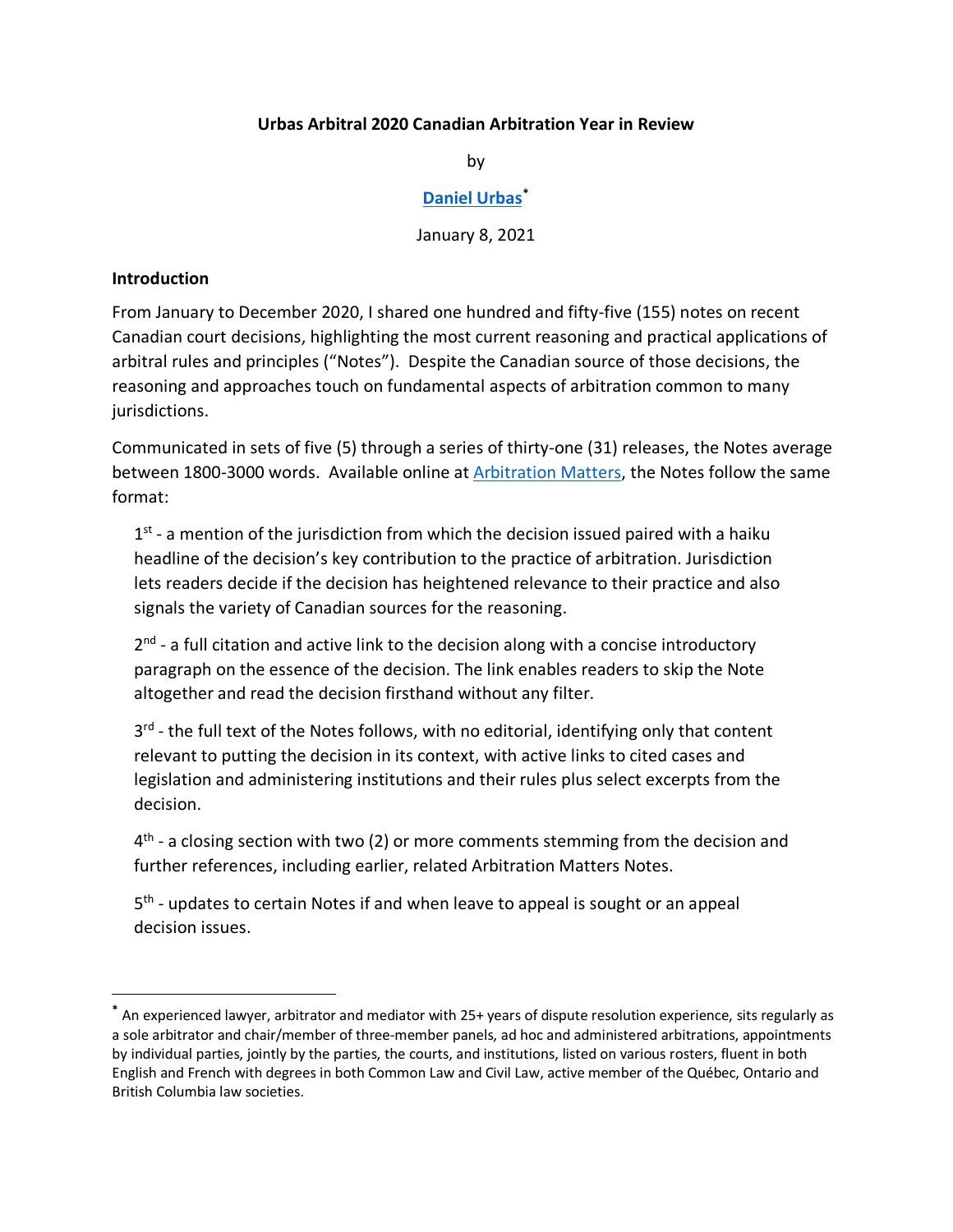For a screen shot of the most recent release #81 issued December 30, 2020, see the final page of this paper along with information on how to subscribe to the free updates.

## <span id="page-1-5"></span>**Make the most of the Notes with the least amount of time**

Leading texts offer a coherent overview of the broad range of issues raised by arbitration<sup>[1](#page-1-0)</sup> while comprehensive essay collections by leading practitioners,<sup>[2](#page-1-1)</sup> peer-reviewed learned law reviews<sup>[3](#page-1-2)</sup> and robust consolidations of case law and doctrine addressing updated legislation<sup>[4](#page-1-3)</sup> make focused contributions to the practice and theory of arbitration. Each in its way can put the latest cases into the story of arbitration or, at least, perspective.<sup>[5](#page-1-4)</sup>

In contrast, courts address only those disputes which litigants choose to put on their dockets. As a result, few expect that the ensemble of court decisions released in 2020 follow or create any overarching structure. As a related consequence, the Notes which track the most recent court decisions also resist disclosing any structure as a collection. Issuing one by one, the Notes are more like bulletins - regular, brief and topical. Read individually, the Notes resist making a single, overarching statement about the current status of Canadian arbitration in 2020.

## <span id="page-1-6"></span>**Twenty (20) topics**

This paper serves to re-sequence all the Notes and assign them a greater role in the story that was 2020. Having reviewed all the Notes, I identified twenty (20) topics raised by the Notes and I sorted each of the Notes by topic. Though some Notes cover two (2) or more court decisions and some decisions raise more than a single topic, I categorized each of the Notes only once and according to what I see as their most remarkable contribution to the year. Many decisions do cover the same ground. Many include the same elements, such as their analysis of the applicable standard of review, limits of court intervention, jurisdictional issues as well as nuances created by the *lex arbitri*.

## <span id="page-1-7"></span>**Active links in the index at pages 18-27**

At pages 18-27, this paper includes a list of the twenty (20) topics and all the related Notes grouped under the relevant topic. The index includes active links to every topic and note. A click on any topic or Note in the index will bring you directly to that topic or Note in the paper.

<span id="page-1-0"></span><sup>&</sup>lt;sup>1</sup> J. Brian Casey Arbitration, Law of Canada; Practice and Procedure 3<sup>rd</sup> ed. (New York: JurisNet, 2020); J. Kenneth [McEwan and Ludmila Herbst, Commercial Arbitration in Canada: A Guide to Domestic and International](https://store.thomsonreuters.ca/en-ca/pdp/commercial-arbitration-in-canada-a-guide-to-domestic-and-international-arbitrations/30851204)  [Arbitrations \(Toronto: Carswell, 2005\).](https://store.thomsonreuters.ca/en-ca/pdp/commercial-arbitration-in-canada-a-guide-to-domestic-and-international-arbitrations/30851204)<br><sup>2</sup> [Marvin J. Huberman ed., A Practitioner's Guide to Commercial Arbitration, \(Toronto: Irwin Law, 2017\).](https://irwinlaw.com/product/a-practitioners-guide-to-commercial-arbitration/)

<span id="page-1-1"></span>

<span id="page-1-2"></span><sup>3</sup> [Joshua Karton, Managing Editor, Canadian Journal of Commercial Arbitration.](https://cjca.queenslaw.ca/masthead)

<span id="page-1-3"></span><sup>4</sup> [Alexander Gay, James Plotkin, Master Alexander Kaufman, The International Commercial Arbitration Legislation](https://store.thomsonreuters.ca/en-ca/pdp/international-commercial-arbitration-legislation-in-british-columbia/42801632)  [of British Columbia: A Commentary \(Toronto: Thomson Reuters, 2020\).](https://store.thomsonreuters.ca/en-ca/pdp/international-commercial-arbitration-legislation-in-british-columbia/42801632)

<span id="page-1-4"></span><sup>&</sup>lt;sup>5</sup> For a recent overview of arbitration and mediation in Québec, with added mention of their application to intellectual property and information technologies, see the September 29, 2020 article ["Arbitration and Mediation](https://urbas.ca/wp-content/uploads/2020/12/Arbitration-and-Mediation-of-IT-and-IP-Disputes-Daniel-Urbas-September-29-2020.pdf)  [of IP and IT Disputes"](https://urbas.ca/wp-content/uploads/2020/12/Arbitration-and-Mediation-of-IT-and-IP-Disputes-Daniel-Urbas-September-29-2020.pdf).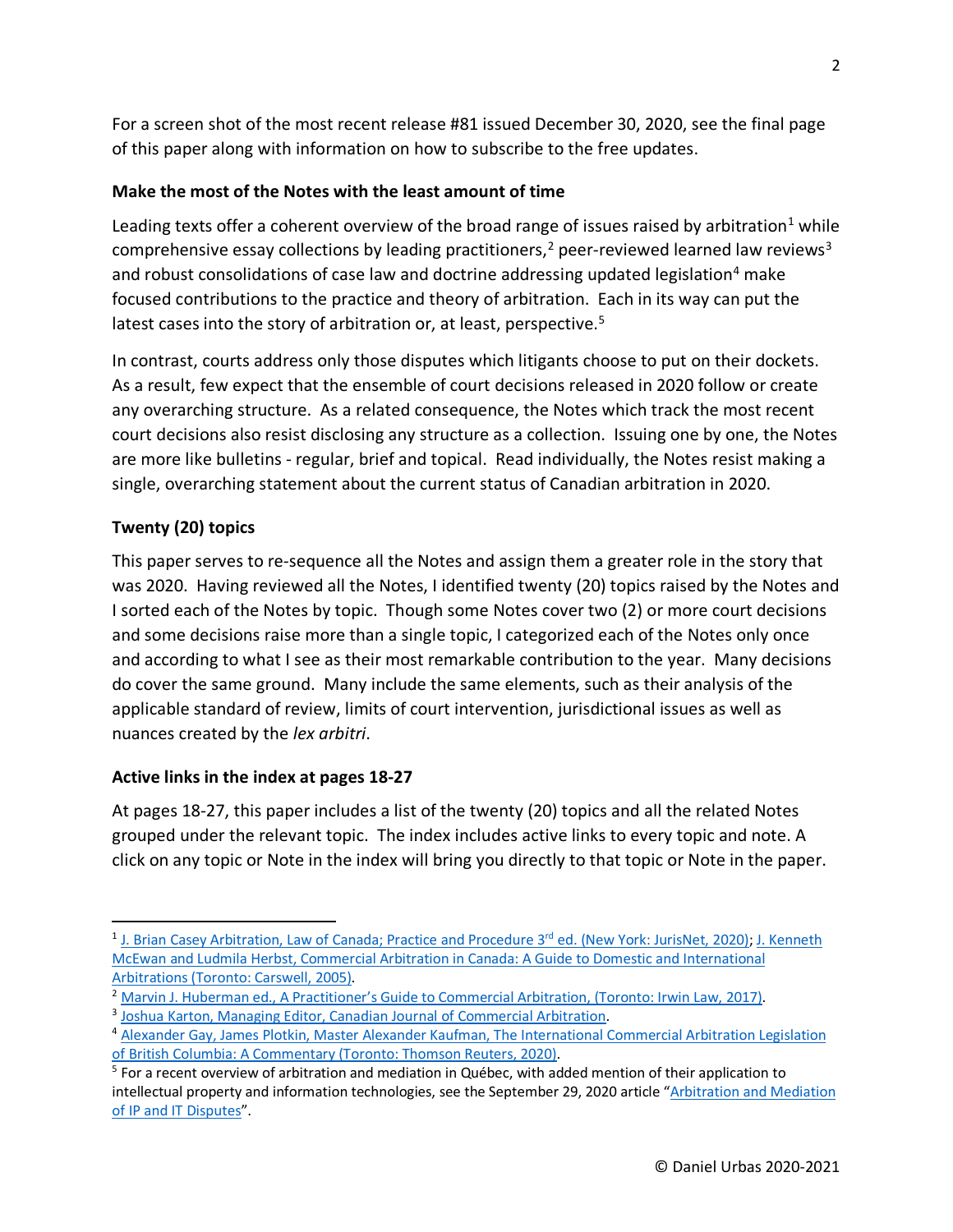#### <span id="page-2-0"></span>**Short summaries at pages 4-17**

For each topic, I generated a short summary to introduce the topic. If you want to read more, just visit the next section at pages 18-73 which list all the Notes relevant to that topic.

#### <span id="page-2-1"></span>**List of Notes grouped by topic at pages 18-73**

After the section providing the short summaries, I include a section in which I group all the relevant Notes under a particular topic and then reproduce the highlights of each Note. If you want to read more, just click on the haiku headline and it will bring you to the full Note.

Do not read the entire paper unless you have insomnia issues, lack a meaningful hobby or expect a call from my parents. Grouping the Notes by topic intends to help you eliminate material which is not directly or yet relevant to your practice. For example, the Notes under 'topic #4 – drafting' may be of greater interest to solicitors drafting agreements to arbitrate whereas 'topic #7 – advocacy in arbitration' may interest the counsel representing parties in the hearings.

#### <span id="page-2-2"></span>**Conclusion**

I hope that sorting all the Notes from 2020 offers a more structured context to the many valuable contributions made by Canadian courts throughout 2020 and by the advocacy of many talented practitioners which made those decisions possible.

Have a safe and healthy year throughout 2021.

**Daniel Urbas** Urbas Arbitral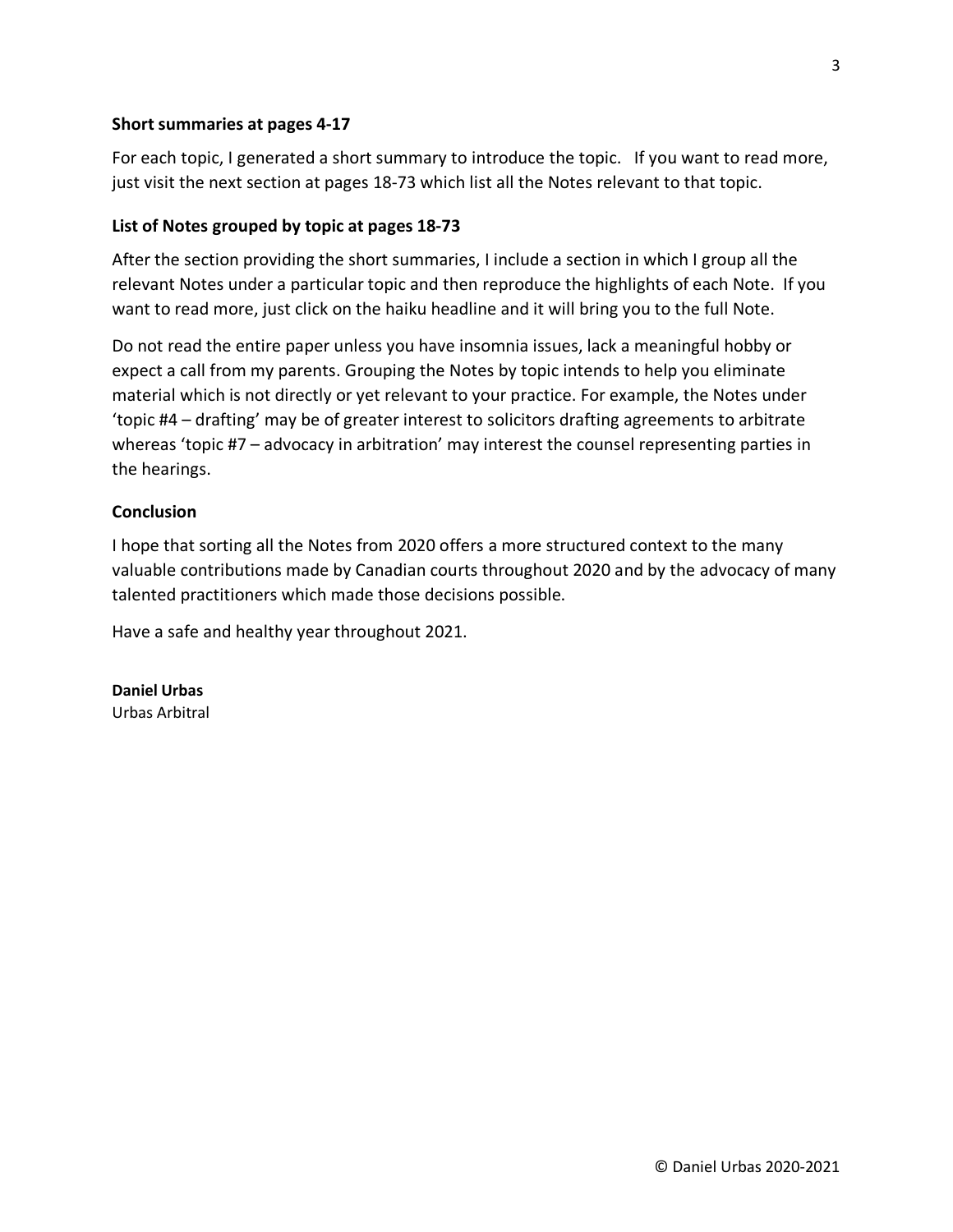#### <span id="page-3-1"></span>**Topic #1 - promises of arbitration, endorsement of arbitration and mediation**

Canadian courts demonstrated their continued support of arbitration's status as the nimble member of the dispute resolution crowd, remaining true to the comments of the Supreme Court of Canada in [Desputeaux v. Éditions Chouette \(1987\) Inc., 2003 SCC 17 \(CanLII\), \[2003\] 1](https://www.canlii.org/en/ca/scc/doc/2003/2003scc17/2003scc17.html)  [SCR 178](https://www.canlii.org/en/ca/scc/doc/2003/2003scc17/2003scc17.html) ("Desputeaux v. Éditions Chouette") and [Dell Computer Corp. v. Union des](https://www.canlii.org/en/ca/scc/doc/2007/2007scc34/2007scc34.html)  [consommateurs, \[2007\] 2 SCR 801, 2007 SCC 34](https://www.canlii.org/en/ca/scc/doc/2007/2007scc34/2007scc34.html) ("Dell Computer v. Union des consommateurs").

In Desputeaux v. Éditions Chouette, the Supreme Court affirmed that arbitration is a form of dispute resolution, distinct from others, including the court system funded by the government and is "*in a broader sense, a part of the dispute resolution system the legitimacy of which is fully recognized by the legislative authorities.*"[6](#page-3-0)

The Notes grouped under Topic #1 demonstrate that ongoing support. In a number of decisions the courts expressly noted the parties' lost opportunity to engage in arbitration and mediation, comment on the promised benefits of arbitration and urge the parties to mediate instead of litigating. The courts also reminded parties that their contracts included arbitration clauses and resisted unproven limitations of arbitration when urged to refer parties to a regulatory body instead of arbitration.

The courts endorsed arbitration as commercially reasonable to resolve ambiguous contractual provisions and that resort to arbitration to interpret contracting parties' rights and obligations is not oppressive. The courts support the parties' choice to engage in final offer arbitration, despite being an intentionally high-risk from of arbitration, and that final offer arbitration can also include offers which include agreements to arbitrate in the offer itself.

## <span id="page-3-2"></span>**Topic #2 - virtual hearings**

If your space shuttle back from Mars omitted in-flight news updates, a virus identified as COVID-19 impacted dispute resolution beginning in March 2020. For an in-depth look at how to manage virtual hearings and for some practice and advocacy observations, see the November 27, 2020 paper [Julie G. Hopkins](https://www.jghopkins.com/) and I co-authored, ["Virtual Practice Makes Virtually Perfect –](https://urbas.ca/wp-content/uploads/2020/12/Virtual-Practice-Makes-Virtually-Perfect-%E2%80%93-Julie-G.-Hopkins-and-Daniel-Urbas-November-27-2020.pdf) [Practical Considerations for Virtual Hearings Identified through Simulations with Experienced](https://urbas.ca/wp-content/uploads/2020/12/Virtual-Practice-Makes-Virtually-Perfect-%E2%80%93-Julie-G.-Hopkins-and-Daniel-Urbas-November-27-2020.pdf)  [Counsel and Arbitrators"](https://urbas.ca/wp-content/uploads/2020/12/Virtual-Practice-Makes-Virtually-Perfect-%E2%80%93-Julie-G.-Hopkins-and-Daniel-Urbas-November-27-2020.pdf).

As set out in that paper, the courts have already considered their own jurisdiction to authorize that parties conduct pre-hearing evidentiary phases and hearings on the merits through videoconferencing platforms. Few decisions have yet to address whether and when arbitrators can do so. The scarcity of decisions does not mean that arbitrators have refrained from doing

<span id="page-3-0"></span><sup>6</sup> [Desputeaux v. Éditions Chouette \(1987\) Inc., 2003 SCC 17 \(CanLII\), \[2003\] 1 SCR 178,](https://www.canlii.org/en/ca/scc/doc/2003/2003scc17/2003scc17.html) para. 41.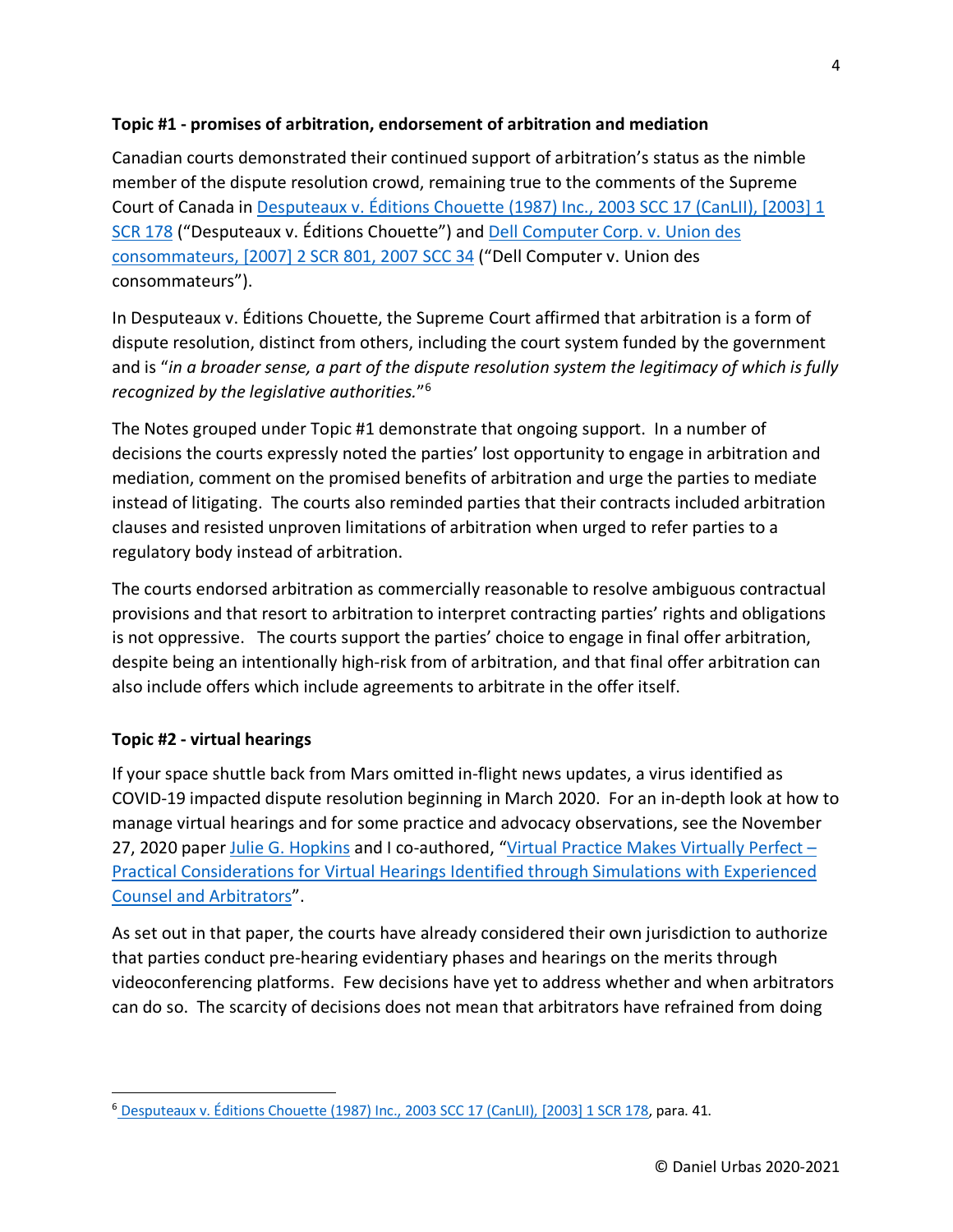so. Rather, post-award challenges – from arbitral decision to reasoned decision from the courts on a post-award challenge – have a long tail.

To produce a court decision, one of two (2) arbitral parties, A and B, would have had to dispute conducting the hearing on the merits by videoconference. Assume A wanted a virtual hearing and B resisted. The arbitrator would have scheduled a case management conference, heard A and B and, then or soon after, issue a decision to hold the virtual hearing despite B's objections.

The virtual hearing would have had to be held, the matter taken under advisement, an award issued and then, within time allotted by the *lex arbitri*, an application to set aside the award. The decision would address the arbitrator's jurisdiction to impose a virtual hearing if (i) B, the party resisting the virtual hearing, lost and (ii) the set aside application raised the virtual hearing order as a ground to set aside. If B won, then it would not bring the matter to court and A, which sought the virtual hearing, would not raise it as a ground.

If B did lose and B did argue that the virtual hearing was a denial of natural justice, the hearing on B's set aside application would have to be readied for hearing, scheduled, pleaded and then a decision from the court released. The earliest such decision would be February 2021 unless a party wanted to make precedent and apply unsuccessfully to set aside an interim order setting the arbitration down for a virtual hearing.

The Notes identified a series of endorsements from the courts which modified their own approaches to dispute resolution. The courts quickly revisited earlier determinations and updated them. The court demonstrated their own flexibility which underlined the need for arbitration to keep pace with the courts.

## <span id="page-4-2"></span>**Topic #3 - distinguishing between courts and arbitration dispute resolution**

Desputeaux v. Éditions Chouette observed that "*[b]oth Parliament and the provincial legislatures, however, have themselves recognized the existence and legitimacy of the private justice system, often consensual, parallel to the state's judicial system*".[7](#page-4-0) This '*private justice system*' is said to offer various benefits stated as contradistinctions to those associated with the court system.<sup>8</sup> Those benefits, better viewed as promises, include: neutral forum; neutral or customized procedural rules/process; neutral decision-maker (as opposed to impartial); decision-maker learned in the subject matter; faster decisions; privacy; confidentiality; one step resolution; cost savings; and, enforcement benefits.

Arbitration is parallel to the publicly funded judicial court system. The systems run parallel and offer their own solutions.

<span id="page-4-0"></span><sup>7</sup> [Desputeaux v. Éditions Chouette \(1987\) Inc., 2003 SCC 17 \(CanLII\), \[2003\] 1 SCR 178](https://www.canlii.org/en/ca/scc/doc/2003/2003scc17/2003scc17.html) para. 40.

<span id="page-4-1"></span><sup>8</sup> Daniel Urbas, "Proportionality, Flexibility and Cooperation: Litigation's Support of Arbitration Keeps Getting Better" in Hon. Justice Todd Archibald ed., 2010 Annual Review of Civil Litigation (Toronto: Thomson Reuters, 2010) 367-443.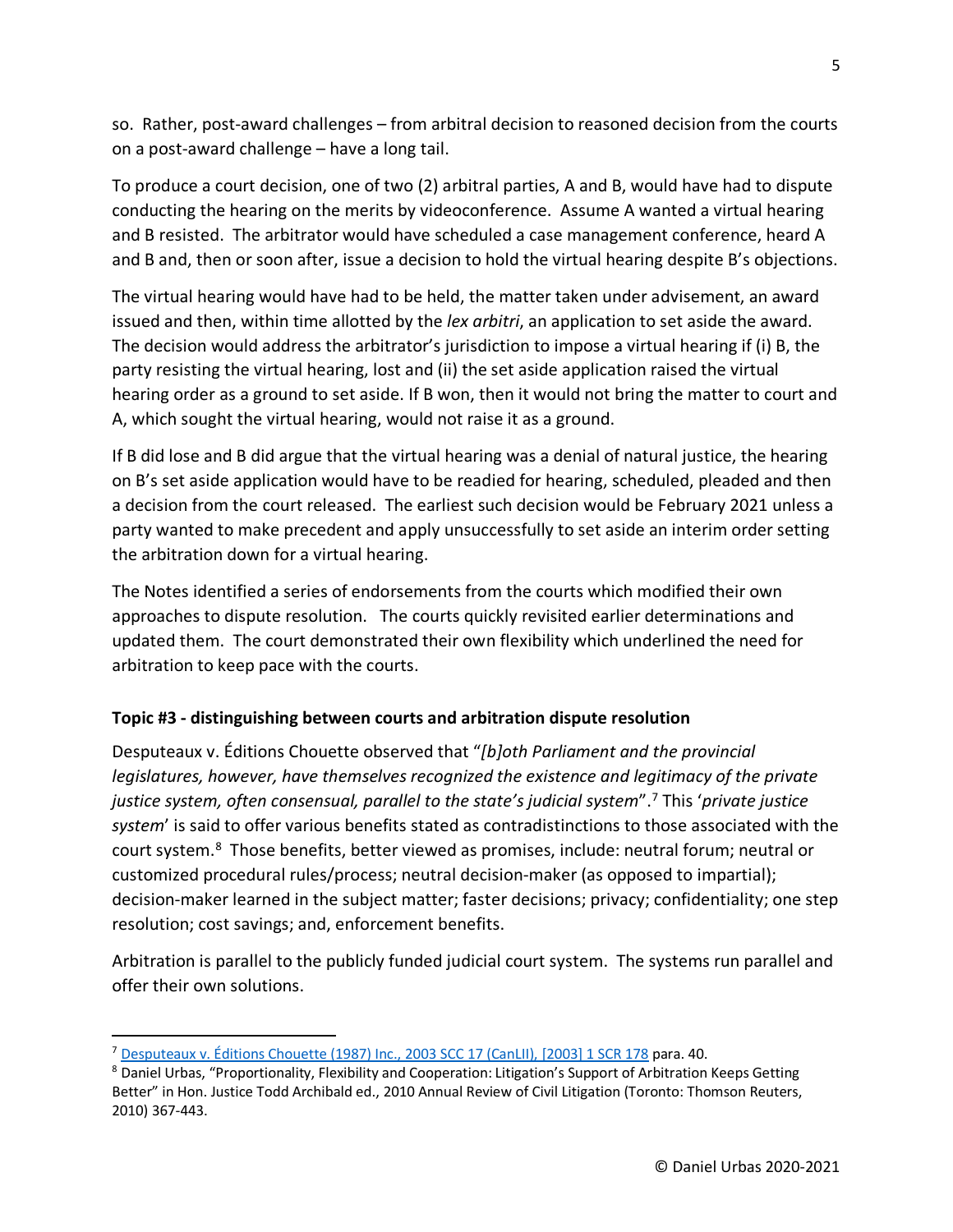In Dell Computer v. Union des consommateurs, the Supreme Court commented that "*(a)rbitration is part of no state's judicial system*" and that "*arbitration is a creature that owes its existence to the will of the parties alone*".[9](#page-5-0) Not only has the Supreme Court recognized that arbitration is outside the court system, not part of it, Canadian appellate courts have also endorsed arbitration as a valid, equal-tier option to dispute resolution. The Alberta Court of Appeal in [Jardine Lloyd Thompson Canada Inc. v. SJO Catlin, 2006 ABCA 18](https://www.canlii.org/en/ab/abca/doc/2006/2006abca18/2006abca18.html) commented that arbitration is not "*some lesser form of litigation than that being conducted in the courts*".[10](#page-5-1) Distinct components of dispute resolution, litigation and arbitration are more like siblings running along parallel paths than parent-child trailing tandem.

That parallel path runs both ways. The courts identified how they too offer alternative paths to resolution, all within their own framework. Despite shared terms using 'arbitration' and 'mediation', the courts still distinguished between the public and the private nature of the parallel options.

Party autonomy remained key. Parties can opt between remaining in the public system as the default dispute resolution process or designing their own bespoke system with some or all of arbitration's promises. Despite that autonomy, the courts reasserted the source of their own authority to resolve disputes and also enforced prohibitions against imposing arbitration on parties in consumer contracts and individual contracts of employment. See the section on limits to arbitration which contain Notes on the interplay of class action legislation and agreements to arbitrate.

As further demonstrations of the courts' ongoing role despite agreements to arbitrate, the courts exercised their jurisdiction to issue urgent, interim measures notwithstanding agreements to arbitrate and identified those measures over which arbitration had no jurisdiction.

Independent of exercising their own inherent jurisdictions and to remind parties of the limits to party autonomy, the courts consistently assisted arbitration. They enjoined parties from terminating their contract thereby permitting the parties to pursue their dispute resolution by way of arbitration and issued injunctions preventing parties from engaging in litigation abroad in breach of agreements to arbitrate. The courts also agreed to suspend their own processes pending resolution by arbitration.

Despite their support for arbitration, courts did refuse to refer parties to arbitration if the party seeking referral had participated extensively in the courts, effectively waiving application of their agreement to arbitrate.

<span id="page-5-0"></span><sup>9</sup> [Dell Computer Corp. v. Union des consommateurs, \[2007\] 2 SCR 801, 2007 SCC 34](https://www.canlii.org/en/ca/scc/doc/2007/2007scc34/2007scc34.html) para. 51.

<span id="page-5-1"></span><sup>&</sup>lt;sup>10</sup> [Jardine Lloyd Thompson Canada Inc. v. SJO Catlin, 2006 ABCA 18](https://www.canlii.org/en/ab/abca/doc/2006/2006abca18/2006abca18.html) para. 42.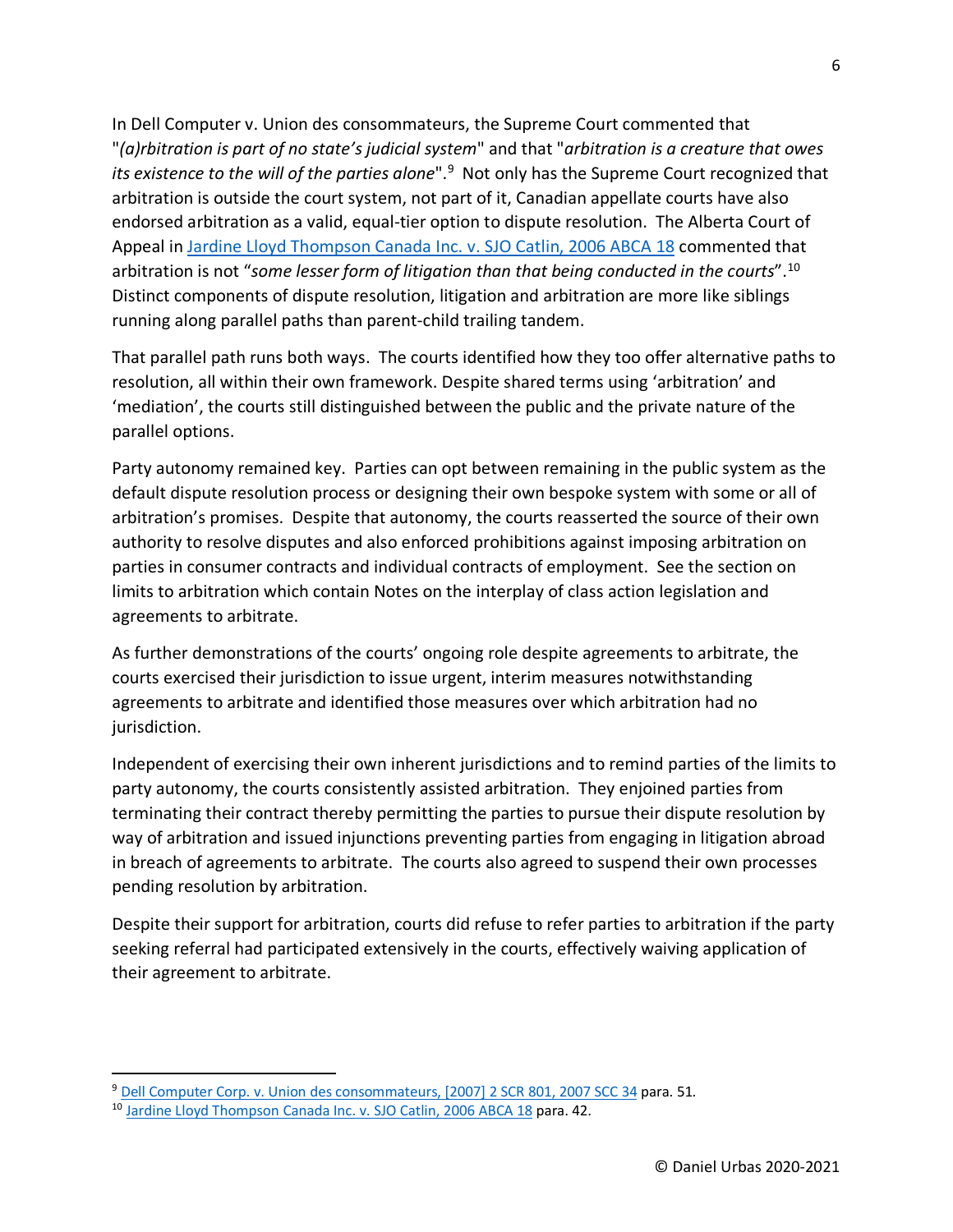#### <span id="page-6-0"></span>**Topic #4 - drafting advice**

Several disputes brought to court involved drafting decisions which provoked public discussions in the public courts, breaching several of arbitration's promises including confidentiality, informality, speed and decision maker knowledgeable in the subject matter.

The decisions covered by the Notes provide useful guidance on how and how not to draft agreements to arbitrate. The decisions disclose the inadvertent or intended strengths and weaknesses of different variations on an agreement to arbitrate.

Without express intention to do so, the decisions serve to caution or encourage innovative drafting, sometimes along the lines of 'don't try this at home'.

Party autonomy serves not only to include disputes but exclude them also. The issue becomes whether the parties intended the exclusion or not. The courts will not appoint an arbitrator if the agreement to arbitrate is defective or does not cover the dispute in issue. The courts hold the parties to the actual wording of their agreements, including narrow or specific definitions of 'disputes' subject to arbitration.

Party autonomy includes the ability to claim one of the key promises of arbitration, to name a decision maker learned in the subject matter. In one decision, the parties agreed to name a physician as the arbitrator for disputes involving medical disagreements. In that instance, capable drafting avoided a dead end which might have arisen if only a single expertise had been selected as the pool from which an arbitrator may be chosen. An agreement to arbitrate can anticipate that the arbitrator, as expert in one field can, in the award, identify someone more suitable for the next phase or a portion of the underlying dispute which lies beyond that first arbitrator's expertise.

Overly narrow definitions of what qualified as a "*dispute*" under the agreement to arbitrate underlined the need to anticipate what type of dispute would arise subsequent to entering into the main contract. Too narrow a definition may justify the court's refusal to appoint an arbitrator.

The Notes also identify a number of instances in which poorly worded settlement agreements lead to more disagreements. Despite best intentions to definitively resolve disputes, lack of clarity or precision in a settlement generated post-settlement dispute resolution.

When evaluating the validity and application of agreements to arbitrate, the courts emphasized that they are not there to imply terms and that parties should not assume that choice of law determines choice of forum.

Autonomy has its obligations. Party autonomy includes the right to risk loss of other rights granted by legislation by engaging in arbitration. The ability to craft one's own dispute resolution process includes agreeing to lose even the right to arbitrate. The courts will hold the parties to the timelines they themselves inserted into their agreements and refuse to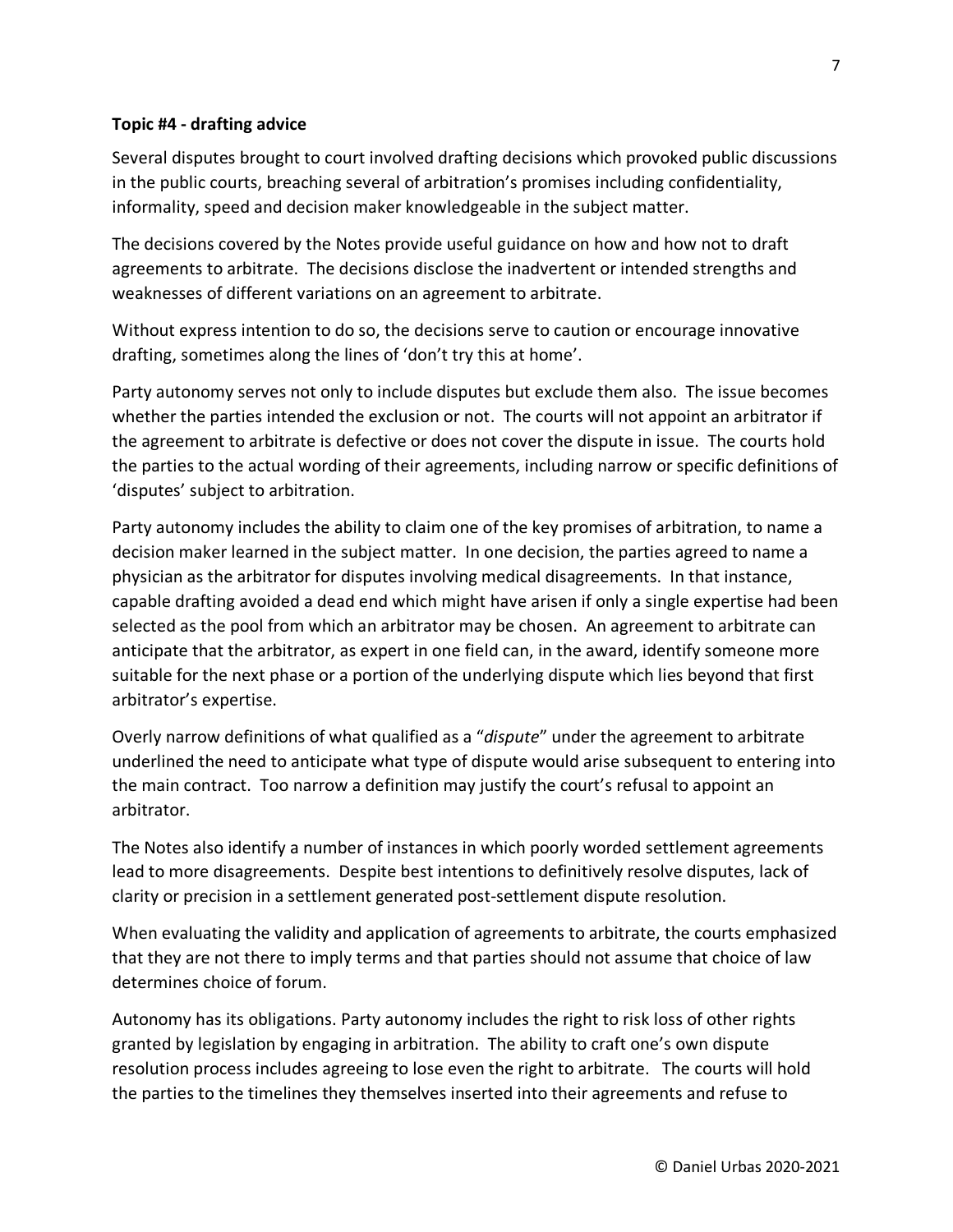appoint an arbitrator if the parties do not comply with the terms of their own procedural condition precedents. Parties drafting their agreements should consider whether such results are intended or not because the courts will apply the agreements as written.

#### <span id="page-7-0"></span>**Topic #5 - appointment process**

Breaches in the appointment process do not necessarily lead to a set aside of the resulting award.

Despite what is anticipated as the norm when parties cannot agree on the appointment of a particular arbitrator, the decisions include precedent where each of the parties petitioned the court to appoint the other party's candidate instead of their own. If the party applying for the appointment lacks assets in the jurisdiction or a reciprocating jurisdiction, the court may also require a party to pay security for costs before it engages in an appointment process.

Any agreement which puts one party in a privileged position to designate an arbitrator is null. Courts have asserted their jurisdiction to '*blue pencil*' provisions which are against fairness or natural justice. The court can sever such provisions following guidance set out by the Supreme Court of Canada in [Shafron v. KRG Insurance Brokers \(Western\) Inc., 2009 SCC 6 \(CanLII\), \[2009\]](https://www.canlii.org/en/ca/scc/doc/2009/2009scc6/2009scc6.html)  [1 SCR 157.](https://www.canlii.org/en/ca/scc/doc/2009/2009scc6/2009scc6.html)

The courts will not appoint an arbitrator if the notice to arbitrate, on which applicant relies to obtain the appointment, expired under the terms of the agreement to arbitrate.

In referring the parties to arbitration, the court will pause its own involvement and suspend long enough to allow the parties to agree upon their own appointment. If the parties fail to agree, the court notifies them that it will reconvene with the parties and complete the process. In doing so, the court offers assistance but also room for the parties to retain control over their process.

## <span id="page-7-1"></span>**Topic #6 - parties to the agreement to arbitrate**

Consensual arbitration arises from an agreement between parties to submit their disputes to binding and final resolution through arbitration. The courts have no jurisdiction to impose arbitration on parties.

As more fully addressed in the section on statutory vs consensual arbitration, arbitration can also be imposed on parties by the nature of the activity in which they agree to engage, arising due to legislation or the terms of membership in a particular association. Arbitrators have jurisdiction to determine whether or not a particular person is governed by membership in an entity whose disputes among members are subject to arbitration.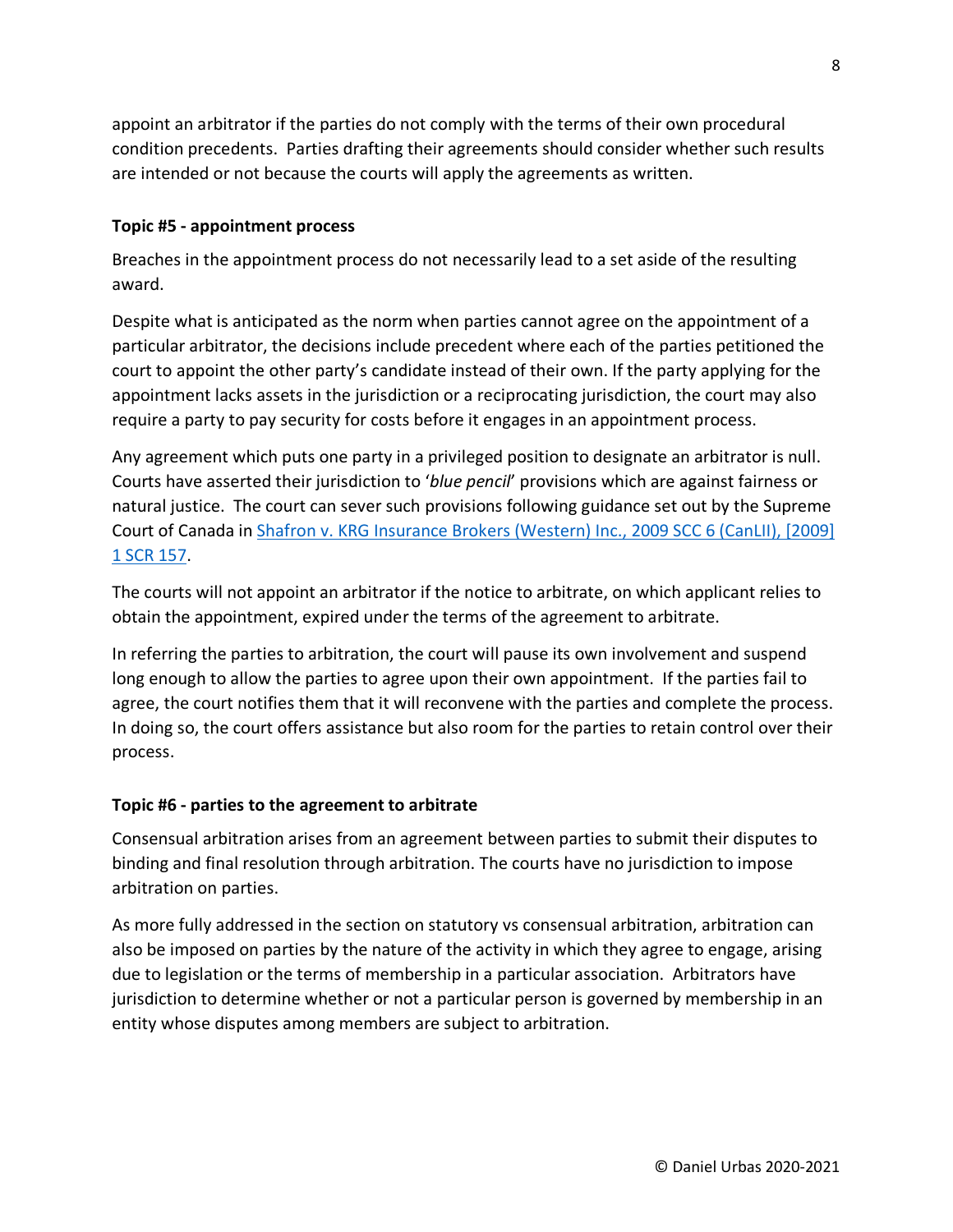Sophisticated parties are expected to review external documents which may include an agreement to arbitrate. Such parties cannot avoid the agreement even if the agreement to arbitrate was not brought specifically to their attention.

Non-signatories have an evidentiary burden to meet in order to qualify as a party to the agreement.

#### <span id="page-8-0"></span>**Topic #7 - advocacy in arbitration**

The Notes identified a number of practice tips applicable to arbitration.

Despite the agreement to arbitrate binding the parties, some court rules require that one arbitral party name the other party to a court proceeding and the courts have determined that doing so does not breach or waive the agreement to arbitrate.

Common law settlement privilege applies to an arbitral party's settlement exchanges and can justify resisting disclosure to an access to information request.

A lawyer's duties under the rules of professional conduct apply to proceedings before arbitrators and mediators.

Evidentiary rules developed for admitting video surveillance stills and videos can guide those engaged in arbitration as the Canada Evidence Act, RSC 1985, c C-5 expressly applies to arbitration and matters within the jurisdiction of Parliament.

Non-parties to an agreement to arbitrate cannot enjoin a private arbitration from proceeding and third-party litigants can be impacted by a release granted between arbitral parties.

An insurer's duty to defend under a policy includes the right to select and add new counsel in the arbitration to defend that portion of the claims made by the third party in the arbitration covered by the policy.

Agreeing to an arbitrator's terms of appointment does not, without more, overwrite the process adopted by the parties in their agreement to arbitrate.

In assessing the impact of a notice of discontinuance in civil litigation, the court revisited one of its earlier decisions involving a withdrawal of claims made in an arbitration. In that earlier case, the court had evaluated whether an arbitral tribunal's decision to accept a partial withdrawal of claims in the arbitration qualified as a final decision and was subject to appeal under the applicable *lex arbitri*.

In granting an oppression remedy, the court can authorize a party to take control over litigation but excluding any control over the target corporation's operations.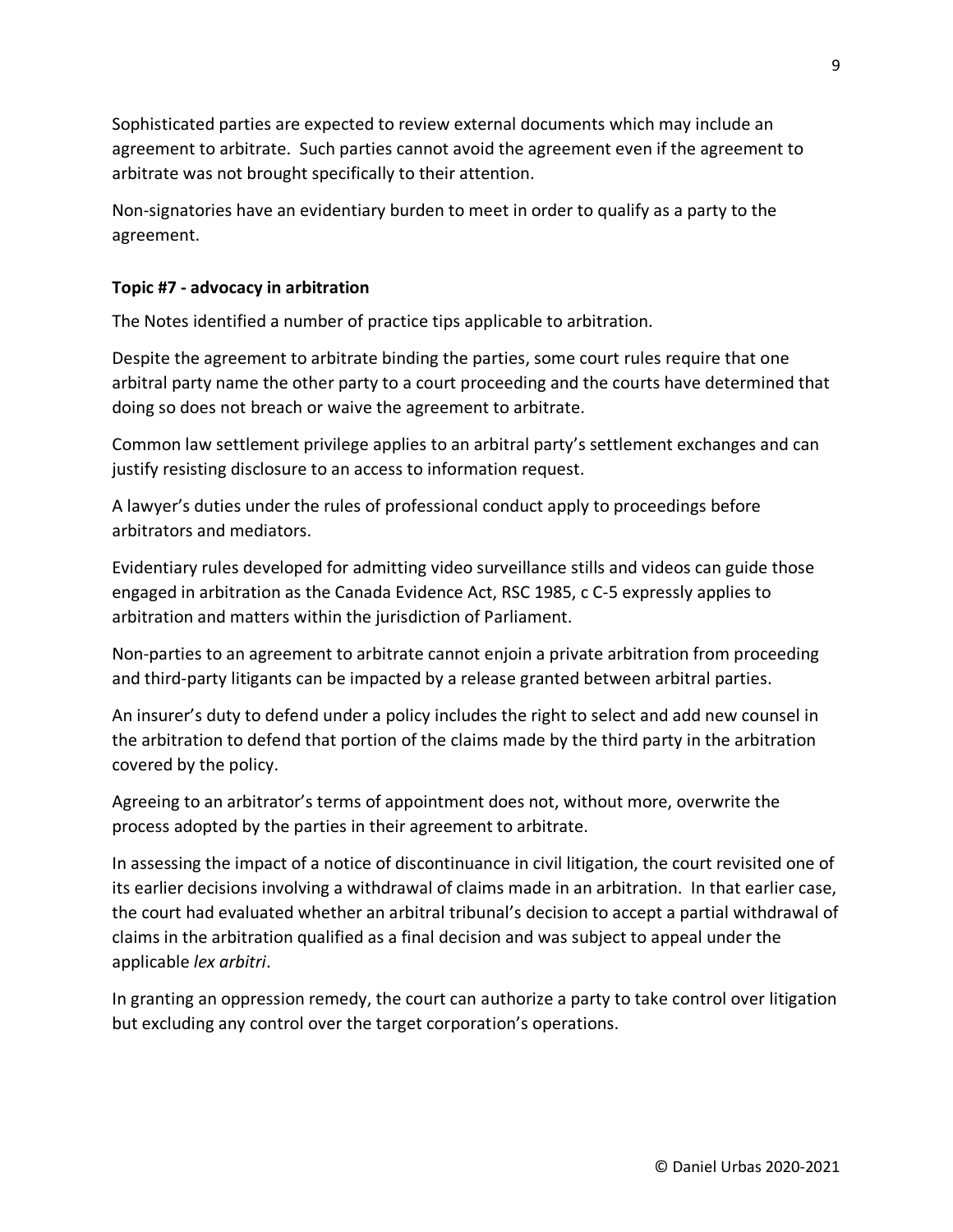#### <span id="page-9-0"></span>**Topic # 8 - limits on matters submitted to arbitration**

The courts dismissed attempts to have them predetermine limits to arbitral jurisdiction. Unless the agreement to arbitrate or relevant context indicates a real intention to limit the scope of the agreement, an arbitral tribunal's jurisdiction extends to all disputes relating directly or indirectly to the contract in which the agreement to arbitrate is inserted.

The courts remined parties that they cannot use an agreement to arbitrate to exclude application of public order legislation. Despite this, parties should be too quick to avoid arbitration because of an imagined breach of public order. Though public order does prevent parties from arbitrating certain disputes, parties ought to consider closely if the dispute actually qualifies as beyond limits. In one instance, parties obtained an order referring them to arbitration but then desisted from an appeal from that decision. Then, after proceeding in court, the same parties learned that their dispute was still arbitrable and that submitting it to arbitration did not breach any rule of public order.

Updating earlier statements on how courts must approach jurisdictional challenges, the Supreme Court of Canada in [Uber Technologies Inc. v. Heller, 2020 SCC 16](https://www.canlii.org/en/ca/scc/doc/2020/2020scc16/2020scc16.html) introduced a new, third exception to its rule that courts ought to refer a jurisdictional challenge to first determination by an arbitrator. The exception included those scenarios in which validity of the arbitration agreement might not be determined if arbitration is too costly or inaccessible due to costs, distance or even a choice of law clause circumventing mandatory local policy.

In the lead up to the Supreme Court of Canada decision in Uber Technologies Inv. v. Heller, courts acknowledged the Ontario Court of Appeal reasoning in Heller v. Uber Technologies Inc., [2019 ONCA 1](https://www.canlii.org/en/on/onca/doc/2019/2019onca1/2019onca1.html) but distinguished its application from the facts or legislation arising in the record before them. Resisting allegations of unconscionability, one court also held that any alleged pressure, invoked by a party to resist application of the agreement to arbitrate, was market driven, due more to competing purchasers and not to the other contracting party.

Not all provinces allow employees to arbitrate individual contract of employment disputes. A court in Québec held that doing so in Québec violates a rule of public order.

## <span id="page-9-1"></span>**Topic #9 - stay orders, waiver/acquiescence**

Before considering a stay in favour of arbitration and independent of whether the agreement to arbitrate is valid, the courts have reiterated that a dispute must exist between parties subject to the dispute resolution, whether by statute or otherwise.

The delays in which to apply for a stay can be extended at the discretion of the court provided the court rules do not deem that the delays are strictly interpreted.

A party must actually apply for a stay before the court will engage in the analysis. An applicant applying for a stay on the basis of duplicative proceedings has an evidentiary burden to establish the overlap and status of those proceedings. The courts provide helpful guidance on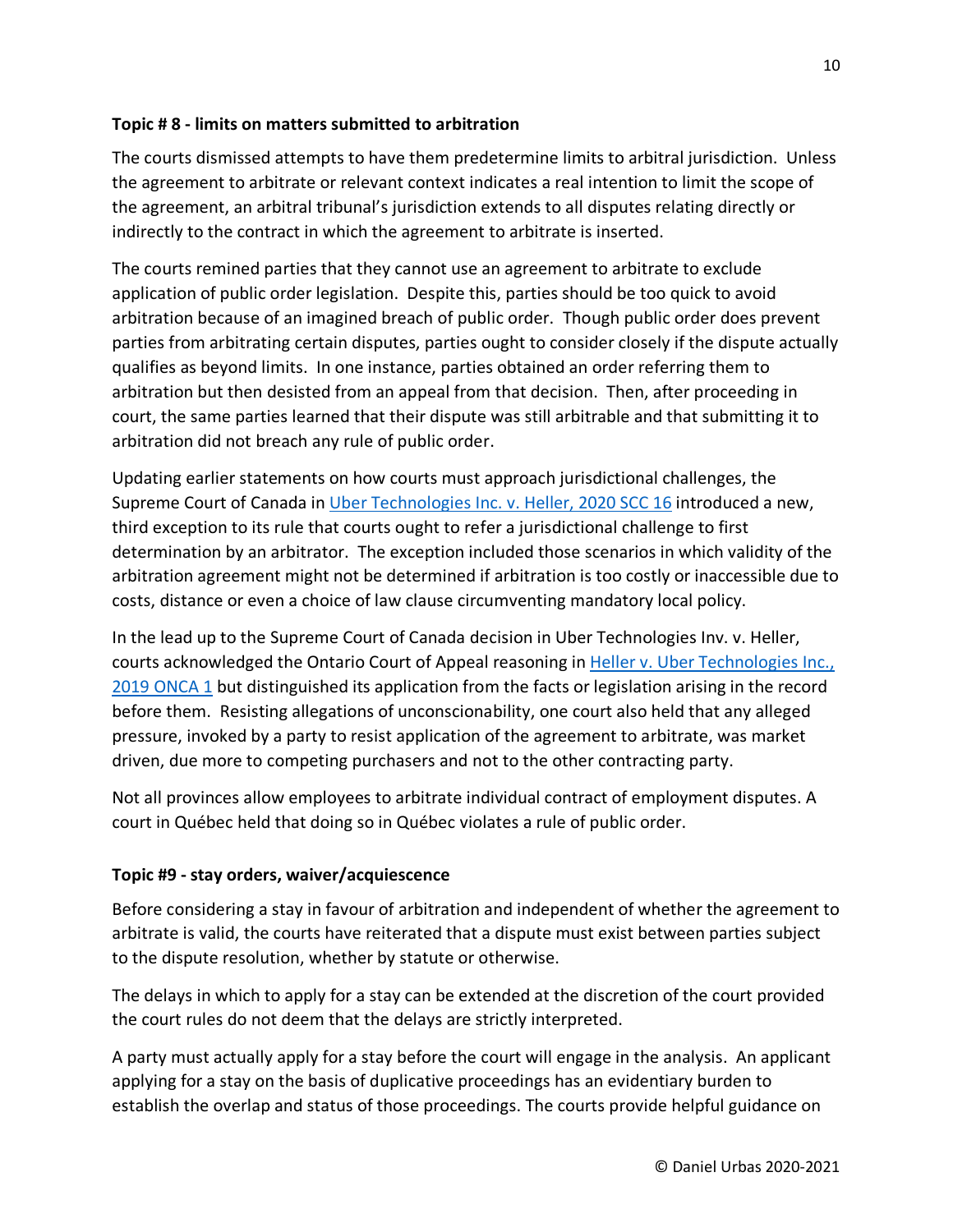the nature of such evidence relevant to meeting such burdens. Before the court will stay an action, the party seeking the stay must demonstrate that the arbitration was active. A stay will not be granted if, after ample time, the arbitration had not been formalized and the limitation period in which to do so had expired.

Even with the consent of the parties and an ostensibly validly worded agreement to arbitrate, parties cannot by consent give jurisdiction to a court which exceeds the court's own jurisdiction. The courts' jurisdiction is a matter of public order and not a function of the parties' consent. Parties can agree to submit to the existing jurisdiction of a court but cannot create jurisdiction in order to then submit.

Courts are to apply the "*arguable case*" test whereby jurisdictional issues relating to the scope of the arbitration agreement are to be resolved in first instance by the arbitrator. Respecting competence-competence, even where the court identifies issues affecting jurisdiction, the court will defer their first determination to the arbitrator. Even if the court acknowledges the "*real prospect*" that a U.S. arbitrator (i) could decide that such claims were not available under U.S. substantive law and (ii) might lack jurisdiction to award the claimed damages, those were not sufficient to hold that the arbitration agreement was void, inoperative or incapable of performance.

The courts also emphasize the distinction between a stay and a dismissal. A stay simply holds court proceedings in abeyance until the arbitrator completes the work which the parties agreed should be arbitrated. A risk of any "*procedural complexity*" or delays is insufficient to refuse a stay when presented with a valid agreement to arbitrate.

The nature and subject matter of a dispute, assessed on the facts giving rise to it, determine jurisdiction, and not a party's legal characterization of its cause of action. Interpretation of the scope of an agreement to arbitrate can qualify as a question of mixed fact and law, not a question of law.

Where one party's claims are subject to statutory arbitration and the other party's claims for breach of contract are not covered by arbitration, the courts can stay the action to allow an arbitrator to make a first determination. The court reasoned that some of the claims could not be resolved without recourse to questions that lay within the agreement's exclusive scope.

A court may pre-empt an arbitrator's competence-competence to determine jurisdiction if it can decide that an applicable limitation period has expired.

Even after a stay has been granted, parties can consent to have the decision quashed on appeal even if no one argues that the decision suffered any flaws. Meaningful participation in the court process prior to a stay application will result in a deemed waiver of the mandatory agreement to arbitrate.

Where the court determines it has no jurisdiction in light of the parties' contracts, it will stay litigation in favour of the parties' agreement to litigate or arbitrate in another country but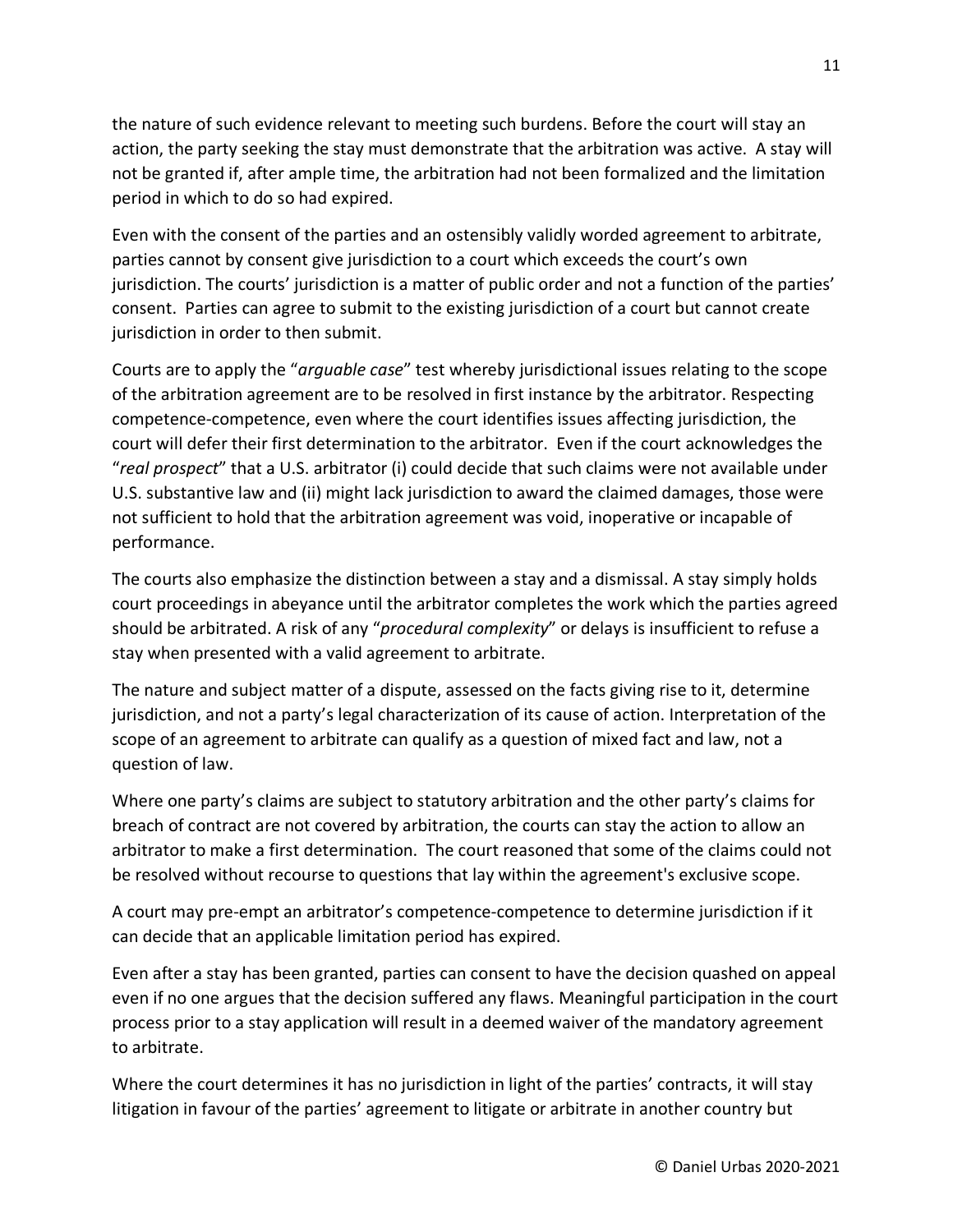refrain from determining the role or mandatory nature of the agreement to arbitrate, leaving those issues to be determined by the courts of another jurisdiction.

The court may refer parties to arbitrate under domestic arbitration legislation rather than international commercial arbitration legislation where the remedy flows from provisions in provincial corporate legislation.

## <span id="page-11-0"></span>**Topic #10 - role of appeal courts on stay application decisions**

Ontario's Court of Appeal clarified and reiterated a distinction it drew in [Huras v. Primerica](https://www.canlii.org/en/on/onca/doc/2000/2000canlii16892/2000canlii16892.html)  [Financial Services Ltd., 2000 CanLII 16892 \(ON CA\)](https://www.canlii.org/en/on/onca/doc/2000/2000canlii16892/2000canlii16892.html) regarding its role on appeals of decisions in first instance on leave to appeal arbitral awards. Though it adhered to the legislation confirming it lacked jurisdiction to hear an appeal of such orders, the Court of Appeal distinguished between (i) leave to appeal decisions which mistakenly decline jurisdiction and (ii) leave to appeal decisions which decide the merits of the application for leave to appeal.

Saskatchewan's Court of Appeal endorsed the "*very solid line of authority*" and "*significant body of case law from other provinces*", originating from Huras v. Primerica Financial Services Ltd.

## <span id="page-11-1"></span>**Topic #11 - interim orders not appealable**

Part of the courts' support of arbitration involves resisting a party's invitation to interfere once the arbitral process starts. The courts will engage in their limited intervention post-award but not prior to a final determination. Even if the parties' agreement confers on the courts a role to review interim decisions, the courts refuse to oversee procedural awards independent of or prior to considering valid post-award challenges to the awards. The decisions in these notes provide meaningful guidance to distinguish between interim and final determinations.

## <span id="page-11-2"></span>**Topic #12 - confidentiality of arbitration**

Confidentiality of the arbitral process is often presumed but not necessarily an automatic feature of arbitration. Parties can agree to keep their arbitration confidential by virtue of stipulating to it in their agreement to arbitrate. Applicable *lex arbitri* or the rules of a particular arbitration institution can also stipulate to the confidentiality of the proceedings. In 2020, the courts respected confidentiality and added significantly to how to best handle and protect that confidentiality.

Despite the agreement to maintain confidentiality, securities legislation can require arbitral parties subject to disclosure obligations to disclose the existence of arbitration as a material change but also allows securities commissions to exempt filers from funding litigation funding agreements in certain circumstances.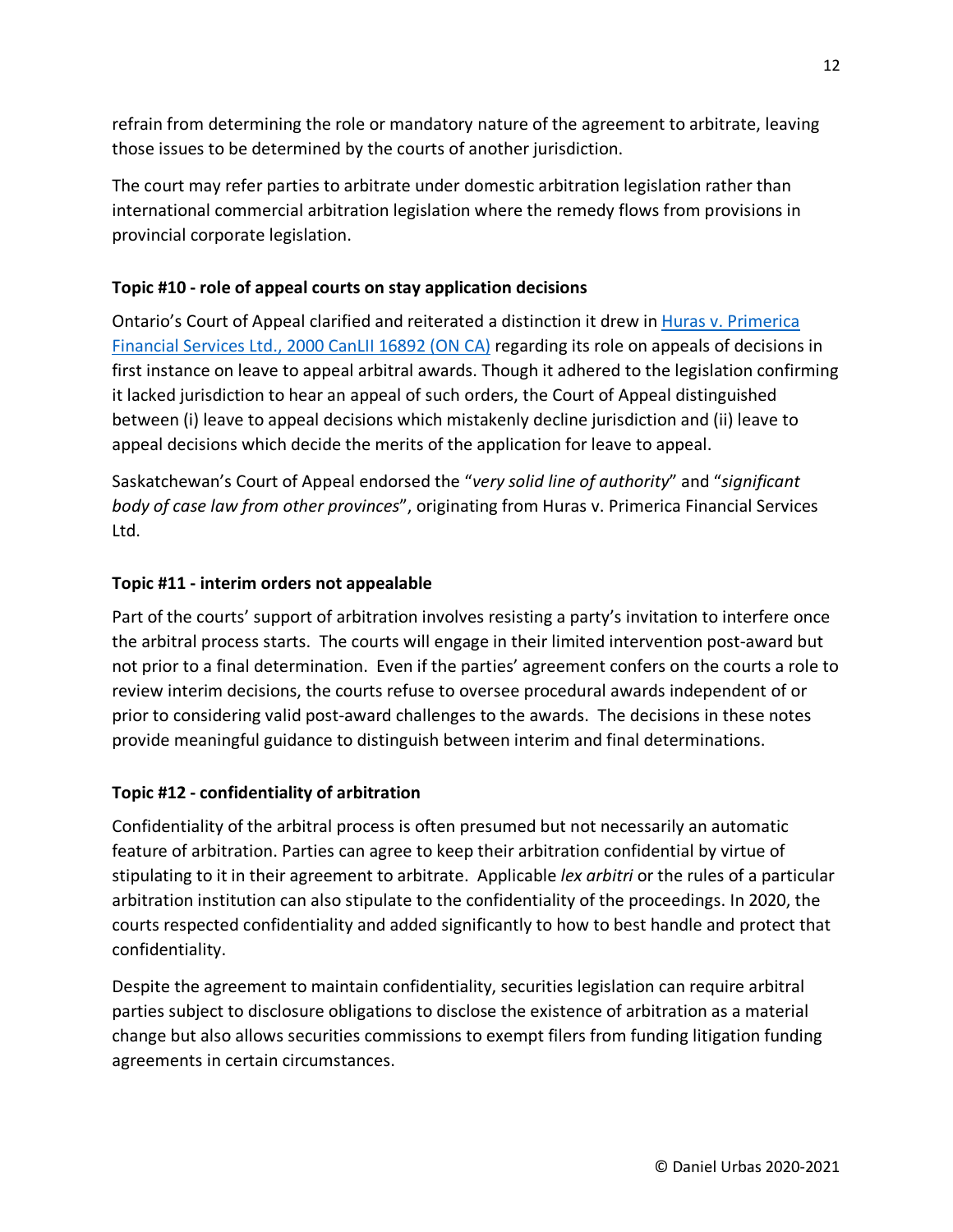#### <span id="page-12-0"></span>**Topic #13 - mediation and settlement**

Settlement can arise during the course of arbitration, either assisted by a mediator or directly between the parties. The Notes record different ways in which the courts approach the settlements.

Unilateral efforts to mediate or arbitrate are insufficient to qualify as efforts justifying bona fide efforts to advance dispute resolution.

Parties should consider the differing treatments given to the same resolution but confirmed by different means. Courts might have jurisdiction to examine the merits of the contract confirming the agreement to settle but lack jurisdiction to examine the merits of the same bargain confirmed by consent award.

Parties can be bound to settlements negotiated on their behalf by authorized agents.

Mediation need not arise only by agreement of the parties. Legislation creates the opportunity to mediate, applicable to specific industries deemed vital to a jurisdiction and benefitting from legislated pauses in the dispute resolution pending the mediation.

Mediation need not be reserved by legislation for key industry activity or endorsed by court-run mediation. The courts also support attempts for the parties to arrive at their own resolutions instead of those imposed by the courts. Mediation is lawful even where the subject matter in dispute may involved alleged unlawful activity.

When documenting their settlement, parties must take care not to generate new, further disagreements. Drafting an accurate record of the agreement can save time and expense and avoid a turnstile effect on the parties' attempts to resolve their disputes.

Courts will of their own initiative prevent parties from breaching the confidentiality of the mediation process where all of the parties and the mediator have not agreed post-mediation to disclosure. Exceptions to confidentiality exist if disclosure is necessary to prove (i) that an agreement resulted from mediation or (ii) the scope of the agreement which the parties acknowledged making.

Settlement agreements are contracts. As with other contracts, settlement agreements can be rescinded on the basis of one party's innocent misrepresentation regarding a fact material to other party's decision to settle. The courts will allow parties to adduce confidential exchanges made in a mediation to prove the existence or scope of a transaction.

Despite an initial unsuccessful attempt at mediation, the parties can still agreement to name that mediator as a future arbitrator to resolve disputes arising out of a settlement developed post-mediation and during arbitration before another professional serving as arbitrator.

An arbitrator's interpretation of such settlements can raise extricable questions of law and created jurisdictional issues if the arbitrator exceeds the scope of the settlement.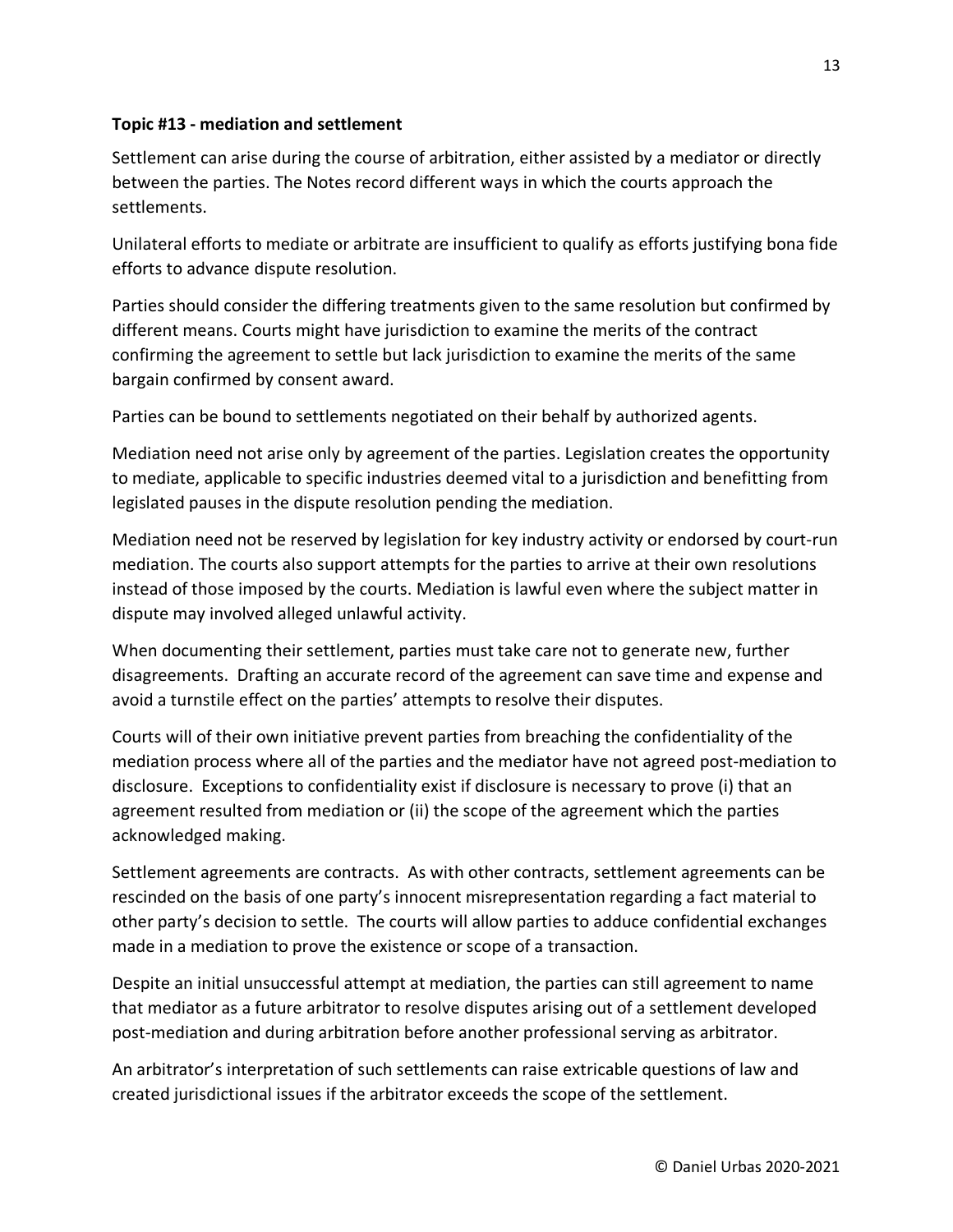#### <span id="page-13-0"></span>**Topic #14 - post-award challenges, set asides, appeals**

The courts enforced time limits in which to initiate a post-award challenge, dismissing claims that use of the title "Partial Award" created uncertainty, thereby giving petitioner additional time to initiate the challenge.

The courts remind challengers that an application to recognize and enforce an award is not a hearing on merits of the arbitrated dispute. Some inconsistencies in an award, such as using a different form of name to identify an arbitral party, may be obvious but do not warrant remitting the award to the arbitrator.

The courts distinguish between using the same arguments to seek leave and to set aside an award. The courts can refuse to set aside an award on the basis of legal error but still rely on the alleged error of law to grant leave to appeal, merely screening arguable errors to be determined later on appeal.

The courts considered the role of 'new' evidence in a pair of cases. Evidence inadmissible as new evidence might still be adduced if offered to demonstrate fraud. Filing additional evidence is not as of right, as the courts limit their approach to a review and not a trial *de novo*. Dispute resolution is best served by requiring parties to make their best case the first time before the arbitral tribunal and not modify the record on a subsequent, post-award application to the court.

The Notes identified two (2) challenges involving inadequate reasons. The courts explained the role and purpose of reasons. Reasons justify the result, explain it to the losing party and satisfy that justice has been served. 'Adequate' does not mean long and perfect but parties should avoid agreeing to only summary reasons as too little can sometimes be not enough. The court demonstrated its own willingness to reframe its earlier orders in which it provided directions when remitting an award to the arbitrator.

## <span id="page-13-1"></span>**Topic #15 - standards of review, consensual vs statutory arbitration**

The courts must state the standard of review applicable, distinguishing between appeals from statutory arbitrations and from consensual arbitrations. Mere use of the term "*arbitration"* is not enough to convert an administrative proceeding into a consensual arbitration.

For consensual arbitrations, the court affirmed that the standard of review is "*very high*" due to the choice arbitral parties have made to resolve their disputes without a court's intervention. The courts will refuse to follow even a joint submission that the standard tracks those in judicial review applications and underlines that an arbitrator in a consensual arbitration is not an administrative tribunal subject to the court's control and supervision.

Questions of mixed fact and law by their definition involve aspects of law. Even where the standard is reasonableness, sometimes only a single reasonable answer exists.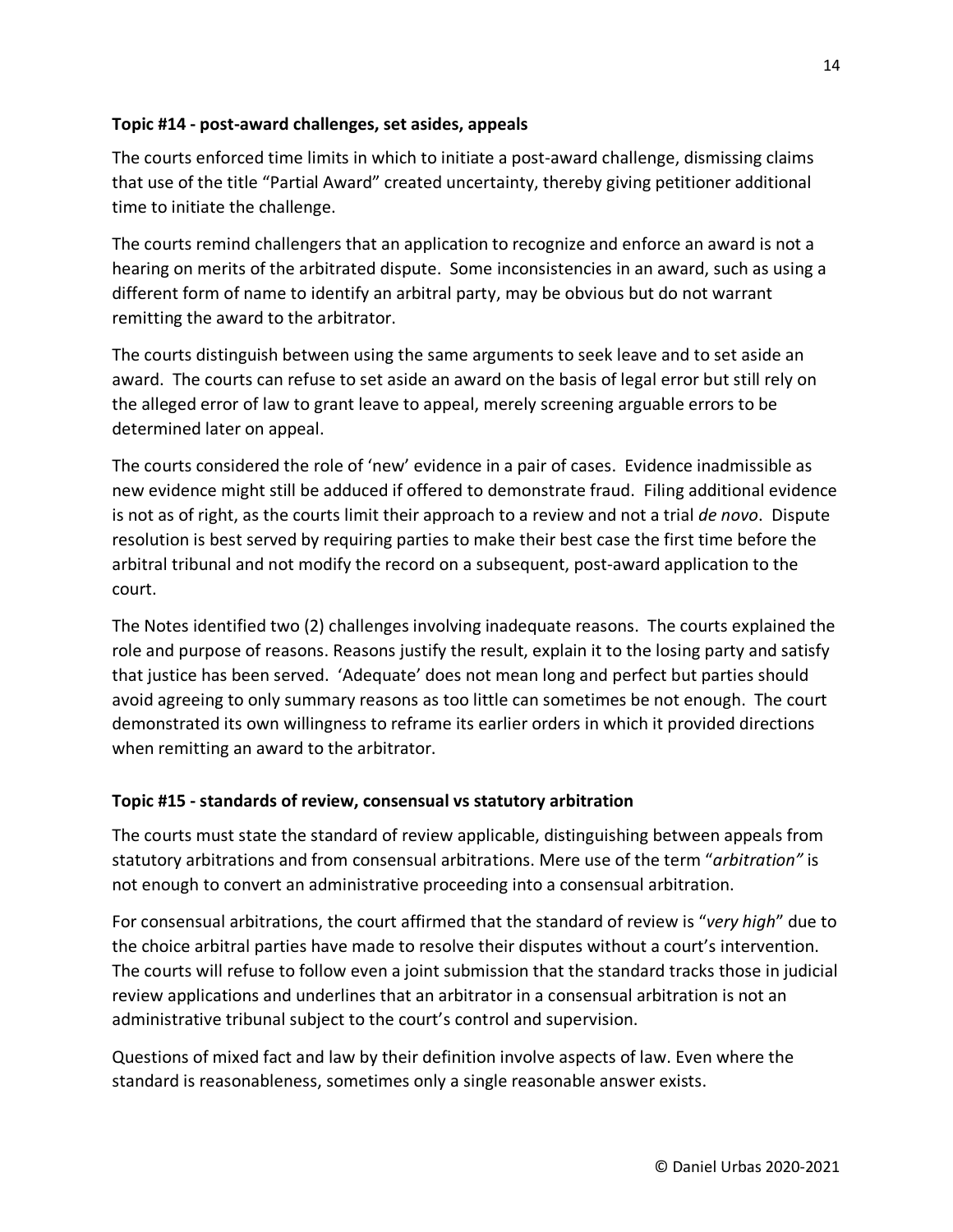Following the release of [Canada \(Minister of Citizenship and Immigration\) v. Vavilov, 2019 SCC](https://www.canlii.org/en/ca/scc/doc/2019/2019scc65/2019scc65.html)  [65,](https://www.canlii.org/en/ca/scc/doc/2019/2019scc65/2019scc65.html) the courts considered its application to both statutory and consensual arbitration. The majority considered that the decision did not alter the standard of review for consensual arbitrations. Some courts noted that it was not reasonable to conclude that the Supreme Court would overrule its own earlier, recent, leading cases dealing with consensual arbitration without making any reference to them.

Even for statutory arbitration, the statute must first apply to the party before the arbitration provisions can govern resolution of the dispute. The courts expressed willingness and ability to address facts which fell within a statute and while disregarding facts involving breach of contract subject to consensual arbitration and only ancillary to the judicial review applications.

#### <span id="page-14-0"></span>**Topic #16 - natural justice, procedural fairness**

Natural justice comprises a dynamic set of expectations which can vary from dispute to dispute. Decision makers may have discretion to choose their own procedure but doing so creates legitimate expectations. Deviating from the declared procedure may breach a duty of fairness.

Deference is owed "*generally*" to procedural issues provided discretion is exercised judicially and sufficient weight given to all relevant considerations.

Reliance on a legal theory not advanced or argued by the parties is an error of law. The courts do not purport to agree or disagree with the result but only the process by which the arbitral tribunal arrived at the result.

#### <span id="page-14-1"></span>**Topic #17 - costs**

One key distinction between the public courts and consensual arbitration is that parties directly pay the fees for the arbitrator. Paying those costs raises the issue of whether a prevailing party can later recover its costs, in whole or in part. Attribution of costs is therefore a common issue to address unless the parties have agreed to bear their own costs of legal representation and to share evenly those of the arbitrator and any administering institution.

Cost recovery can involve the costs associated with the arbitrator's services and related expenses as well as the fees paid to the institution administering the arbitration. Costs can also include the fees paid by a party to its legal counsel.

Parties sometimes challenge cost awards. Awarding costs is considered discretionary, involving a question of mixed fact and law. If the discretion is not exercised judicially, the award may raise a question of law. Provided the arbitrator has jurisdiction to award costs and there is no evidence of improper considerations, costs awards should not be set aside.

The courts do not require that arbitrators have detailed time summaries prior to allocating costs. The courts resist characterizing arbitral costs awards as taxation by court officials. B.C.'s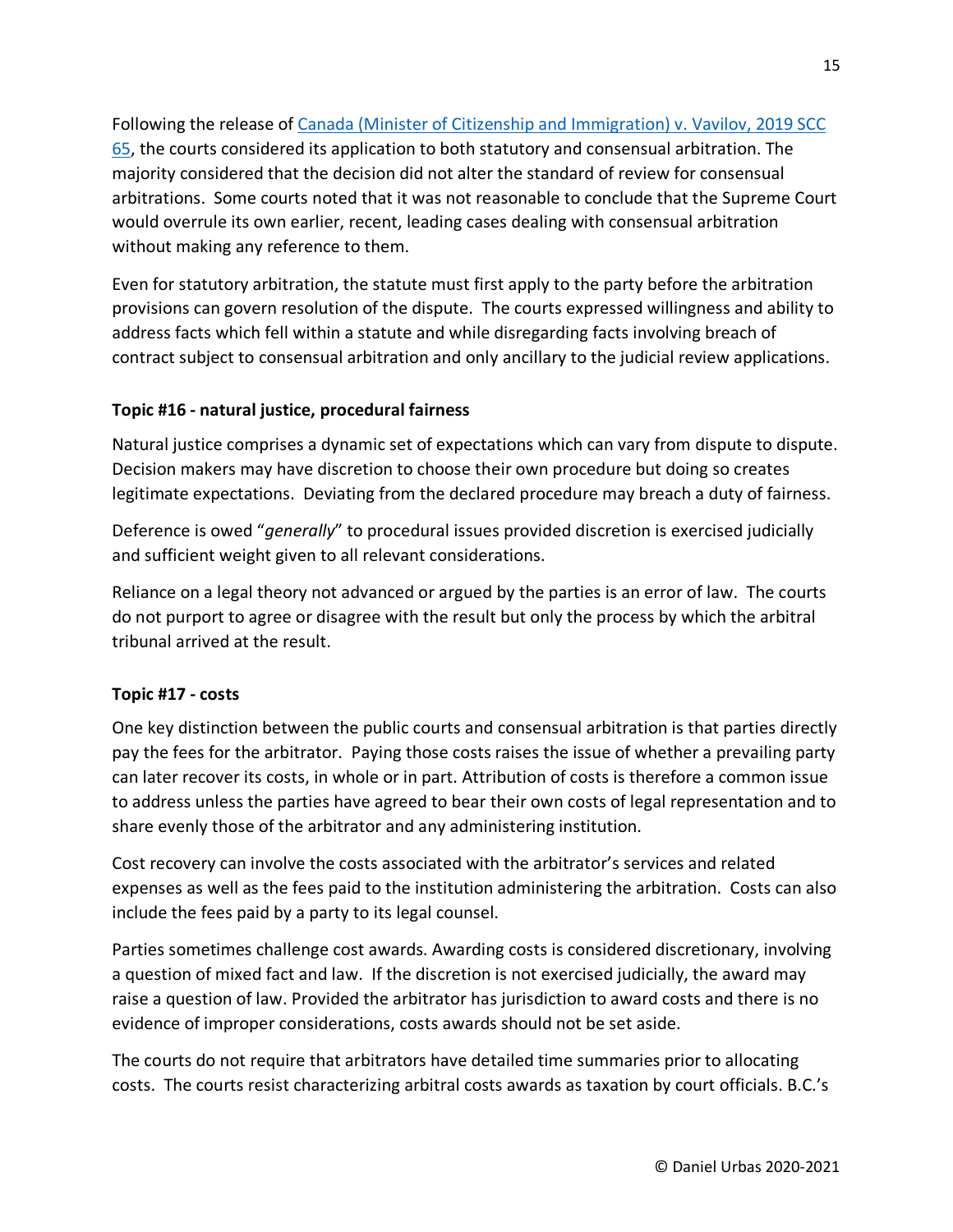newly adopted [Arbitration Act \(Bill 7 –](https://www.leg.bc.ca/parliamentary-business/legislation-debates-proceedings/41st-parliament/5th-session/bills/third-reading/gov07-3) 2020: Arbitration Act), in effect September 1, 2020, expressly authorizes an arbitrator to summarily determine the amount of costs.

An arbitrator need not provide reasons when not departing from the normal rule of costs following the success. A party's communication of privileged settlement offers after the award and before the costs award is insufficient to meet the high threshold required to find real or perceived bias.

Preserving the independence of the judicial and arbitral streams of dispute resolution, the court has declined to defer awarding its own court costs pending a final determination by the arbitrator of parallel disputes.

## <span id="page-15-0"></span>**Topic #18 - effect of awards, use of arbitral work product**

The courts continued to support the binding and final nature of arbitral awards. Attempts to evade awards were deemed abusive. The courts relied on awards to prohibit parties from relitigating past disputes or reframing their contractual disputes as tort claims in order to relitigate them.

The courts are vigilant, willing to void transactions by arbitral parties which serve to delay, hinder or defeat arbitral award creditors.

The courts in Québec treat an award as a judgment subject to ten (10) year prescription (limitation) period. The court exercised its discretion not to summarily dismiss an arbitral party's late application for enforcement when the delay was attributable to its attorneys' failure to finalize and file the pleadings.

The courts will readily homologate (recognize and enforce) awards but not beyond the terms of the original award. If interest was not included in the award, the court will not the interest despite the contract clearly providing for payment of interest.

Courts will recognize an award with which a party has already complied. In doing so, the courts distinguish between recognition and enforcement, each serving its own purpose.

Some gaps do exist to enforcing certain awards between provinces, such as costs awards. Such gap decisions may require a longer two (2) step process of first recognition and enforcement in one jurisdiction and then enforcement by the courts in the next jurisdiction.

Enforcement or execution is not the sole post-award use of the arbitral process work product. The courts allowed parties to repurpose arbitral award findings of facts. Courts agreed to repurpose findings made in arbitral awards and use them in the court process, including relying on post-trial arbitration award to determine the value in dispute at trial to calculate court costs under a court tariff.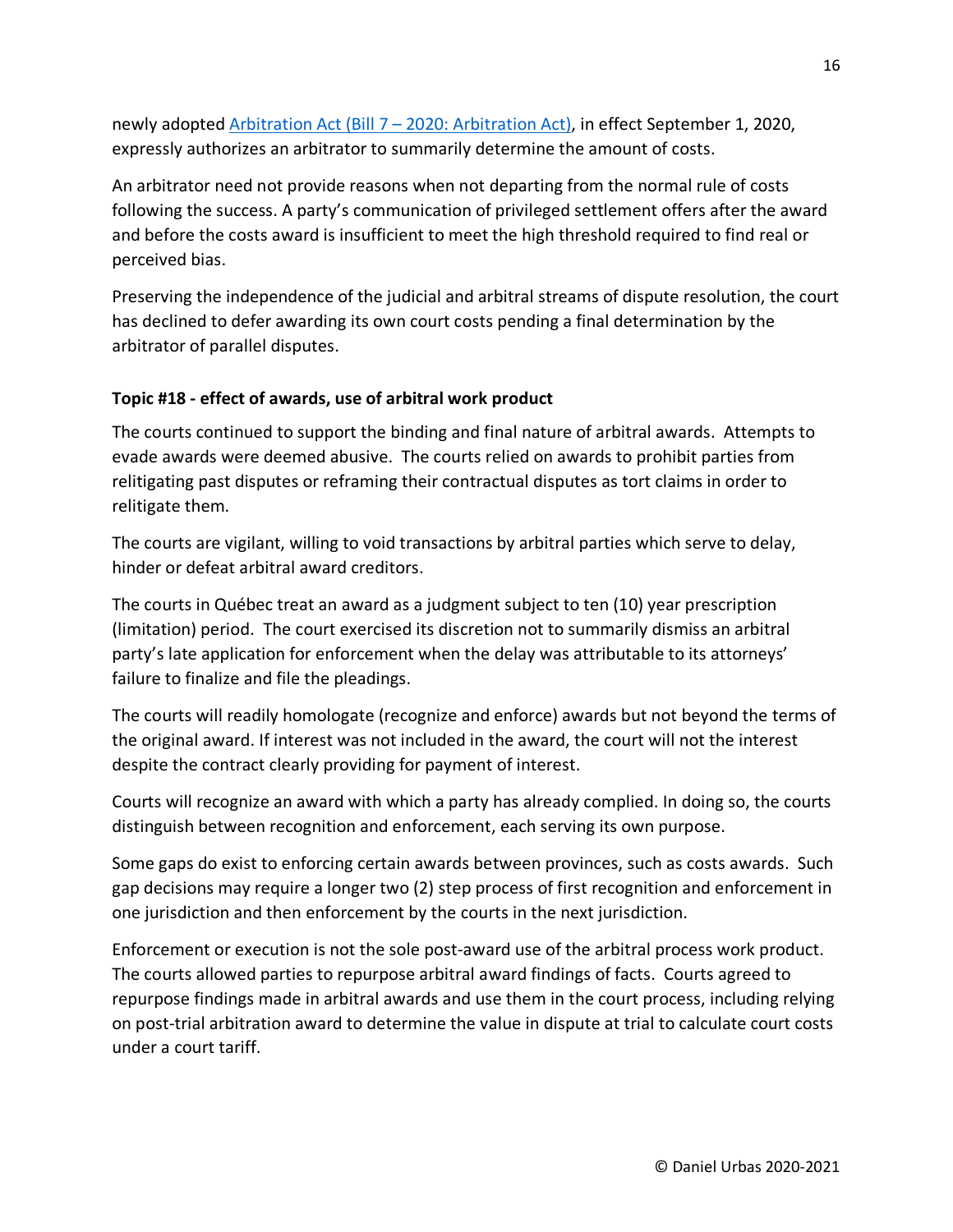#### <span id="page-16-0"></span>**Topic #19 - investor-state**

Few investor-state arbitrations found their way to Canadian courts in 2020 and resulted in decisions. In one, the court distinguished between an objection to jurisdiction involving the authority of a tribunal to hear a dispute and an objection to admissibility which refers to the characteristics of the claim. The court determined that it had jurisdiction to review the former but not the latter.

In another, the court declined to intervene in a decision by Canada's legal representative refusing to remove a member from the legal team representing Canada in an investor-state arbitration. The court held that (i) the staffing decision did not qualify as a public decision made by an entity subject to judicial review and (ii) Applicants had not demonstrated the arbitral tribunal's lack of jurisdiction to deal with the issue.

## <span id="page-16-1"></span>**Topic #20 – bankruptcy and insolvency**

In the context of bankruptcy and insolvency proceedings, the courts issued some notable decisions. The court held that mandatory provisions of provincial arbitration legislation do not prevent courts from exercising their inherent jurisdiction to refuse to stay court proceedings when federal [Bankruptcy and Insolvency Act, RSC 1985, c B-3](https://www.canlii.org/en/ca/laws/stat/rsc-1985-c-b-3/latest/rsc-1985-c-b-3.html) ("BIA") applies.

Acknowledging the special status of a court-appointed receiver under the BIA and combining it with the doctrine of separability, the courts held that a court-appointed receiver can disclaim an agreement to arbitrate while still claim the benefit of the main contract in which the agreement to arbitrate is contained.

The court agreed to lift a stay imposed under the BIA by the appeal filed by the losing arbitral party against the order putting it in bankruptcy. By lifting the stay, the court enabled the trustee to exercise powers ordinary creditors do not have and to thereby assist in the postaward process by collecting relevant information.

The Supreme Court upheld a decision in first instance which authorized third-party litigation funding in court-monitored insolvency proceedings and granted the funders a super priority charge and security.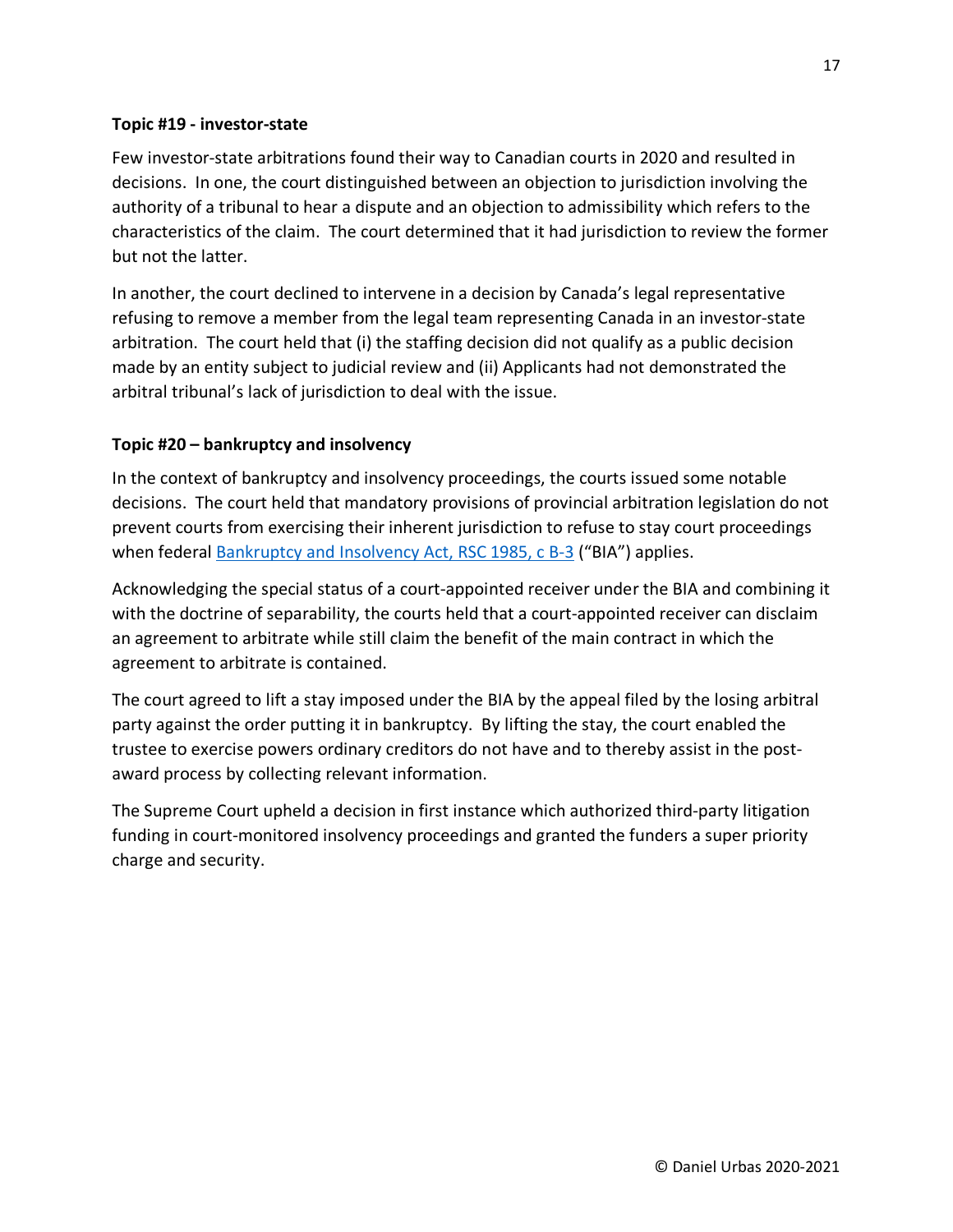| Topic #1 - promises of arbitration, endorsement of arbitration and mediation 4               |  |
|----------------------------------------------------------------------------------------------|--|
|                                                                                              |  |
| Topic #3 - distinguishing between courts and arbitration dispute resolution 5                |  |
|                                                                                              |  |
|                                                                                              |  |
|                                                                                              |  |
|                                                                                              |  |
|                                                                                              |  |
|                                                                                              |  |
|                                                                                              |  |
|                                                                                              |  |
|                                                                                              |  |
|                                                                                              |  |
|                                                                                              |  |
|                                                                                              |  |
|                                                                                              |  |
|                                                                                              |  |
|                                                                                              |  |
|                                                                                              |  |
|                                                                                              |  |
| Notes on topic #1 - promises of arbitration, endorsement of arbitration and mediation  28    |  |
| Alberta - protracted costly litigation highlights "perils of not having a dispute resolution |  |
| Québec - parties urged to mediate/arbitrate to 'avoid bogging down' in 'complex and          |  |
| Alberta - court acknowledges litigants' commercial interest in arbitration as alternative    |  |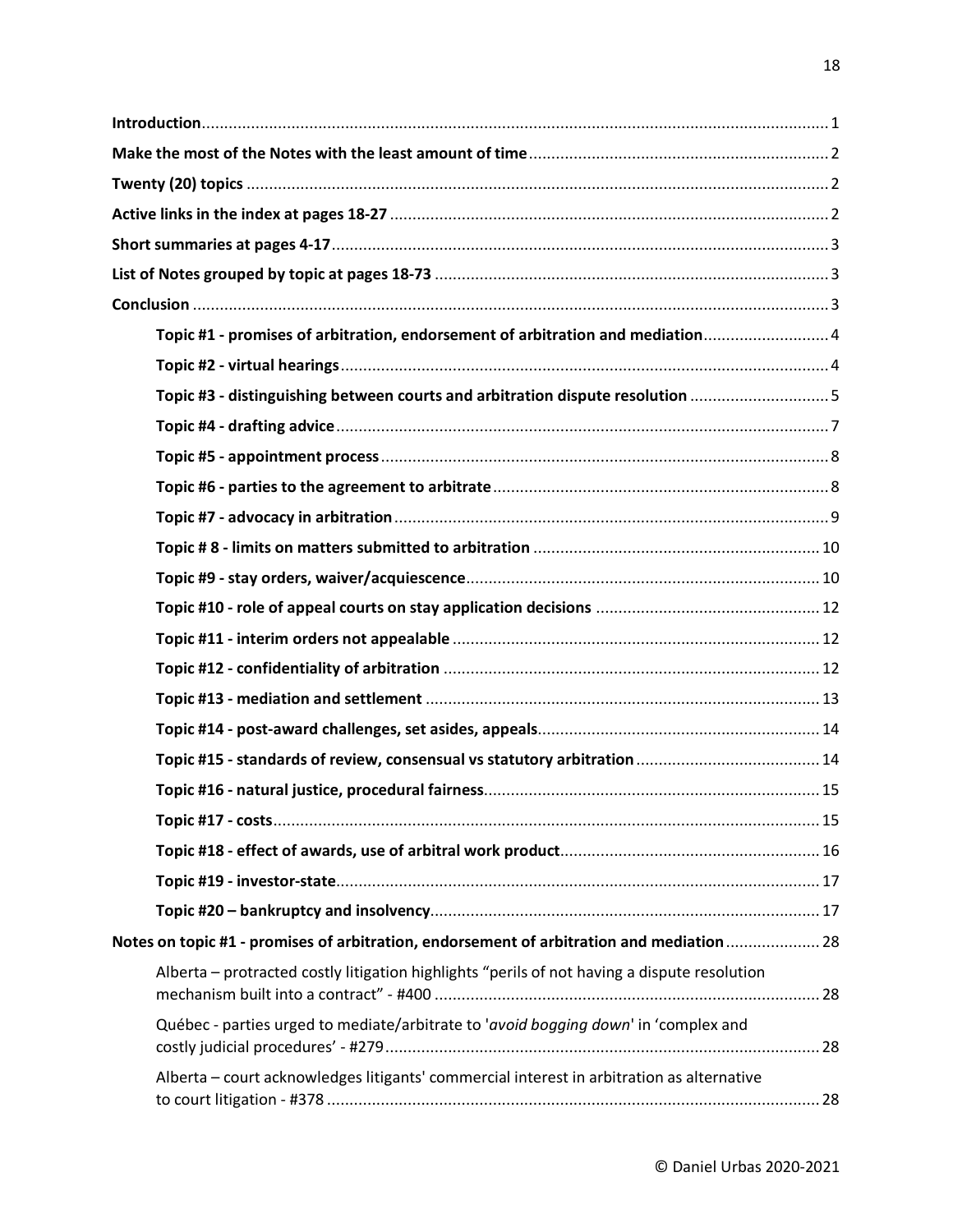| Alberta - different levels of court urge the parties before them to mediate instead of      |  |
|---------------------------------------------------------------------------------------------|--|
| Québec - parties prompted to consider consent award, not litigate whether settlement        |  |
| Alberta - alleged limitations of arbitration unproven/insufficient to grant jurisdiction to |  |
| Ontario - resort to arbitration commercially reasonable to resolve ambiguous non-           |  |
| Ontario - majority shareholder referring contract interpretation to arbitration is not      |  |
| Ontario - Mareva injunction and increased costs ordered where arbitral award funds          |  |
| Federal - successful offer in all-or-nothing final offer arbitration can include agreement  |  |
| Federal - final offer arbitration characterized as "an intentionally high-risk form of      |  |
|                                                                                             |  |
| Alberta - videoconferencing for cross-examination on affidavit authorized, despite          |  |
| Ontario - court accommodates litigant in China impacted by coronavirus measures -           |  |
| Ontario - Zoom technology for court hearing to accommodate 500 members of the               |  |
| Notes on topic #3 - distinguishing between courts and arbitration dispute solution32        |  |
| Alberta - parties can agree to be bound by coin flips, Ouija boards and bespoke judicial    |  |
| B.C. - court's own "alternate and free" dispute resolution procedures co-exist with         |  |
| Ontario - fundamental differences between party-appointed arbitrator and court-             |  |
| B.C. - precedents acknowledged for parties to constitute sitting judge as private tribunal  |  |
| Ontario - court's jurisdiction "not an elastic concept" - it either has or has not          |  |
| Québec - forum selection clause does not eliminate courts' jurisdiction to issue            |  |
| Ontario - summary judgment granted despite intersection with contract subject to            |  |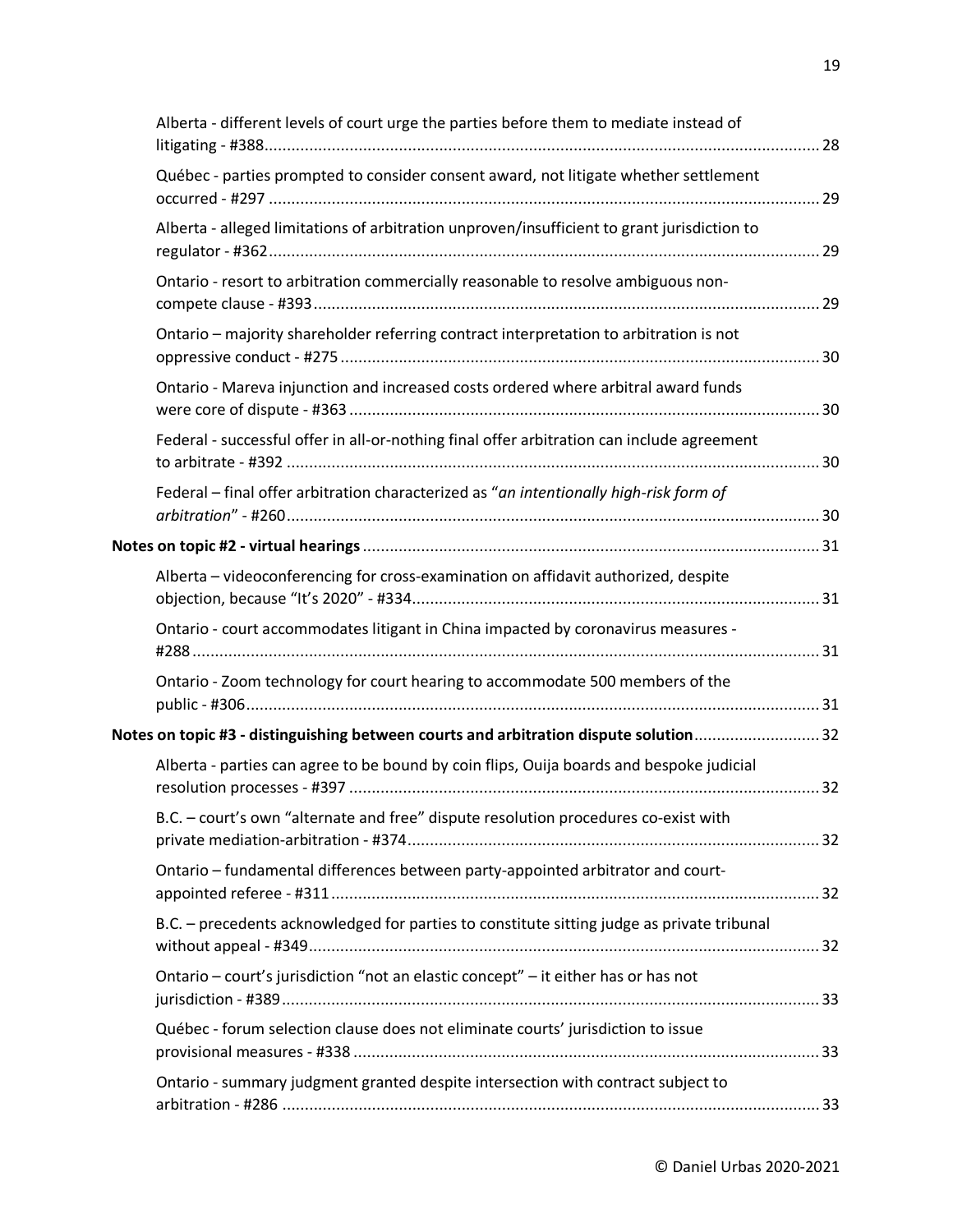| Québec - plaintiff's choice to pursue small claims despite arbitration delays dispute     |  |
|-------------------------------------------------------------------------------------------|--|
| Québec - court could enjoin contract termination to preserve arbitral jurisdiction to     |  |
| Alberta - decision to initiate litigation rather than mandatory arbitration qualifies as  |  |
| Québec - court suspends own process, requires parties take arbitration-related steps      |  |
| Ontario - anti-suit injunction restrains party bound by Ontario arbitration award from    |  |
|                                                                                           |  |
| Québec - no second opinion on issue determined by award issued by physician               |  |
| Ontario - agreement to arbitrate disputes involving "construction, meaning or effect"     |  |
| Québec - narrow definition of 'dispute' in agreement to arbitrate justifies refusal to    |  |
| Ontario - consent order prompts agreement to arbitrate to complete it and fresh           |  |
| Ontario - courts cannot imply terms which legislation requires be express to have valid   |  |
|                                                                                           |  |
| N.L. - agreement to arbitrate renewal option's financial terms ensures lease is           |  |
| Québec - party autonomy to design arbitration includes right to risk loss of statutory    |  |
| Nunavut - non-compliance with clear deadlines in contract eliminates ability to arbitrate |  |
|                                                                                           |  |
| Federal - appointing authority's breach of appointment provisions raise no reasonable     |  |
| Ontario - applicant seeking court appointment of arbitrator ordered to pay security for   |  |
| Ontario - each party argues to have the other party's candidate appointed arbitrator      |  |
| Québec - agreement giving one party privileged position to designate arbitrator subject   |  |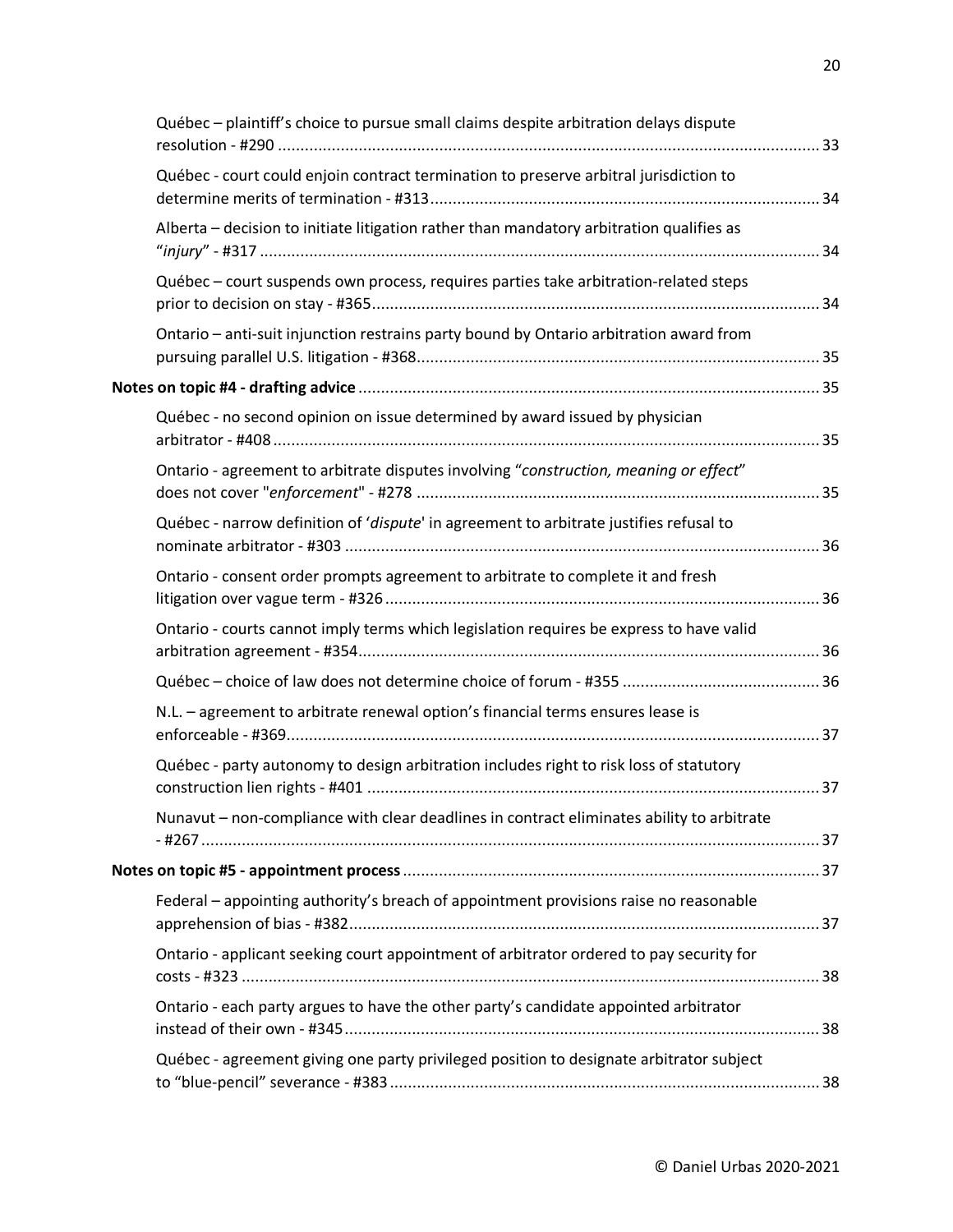| Nova Scotia - court refuses to appoint arbitrator because notice to arbitrate not acted       |  |
|-----------------------------------------------------------------------------------------------|--|
| Québec - court refers parties to arbitration but grants adjournment permitting parties to     |  |
| Ontario - omission to stipulate language of arbitration and then require bilingual            |  |
|                                                                                               |  |
| Alberta - court has no authority to impose private arbitration absent parties' consent or     |  |
| Ontario - "sophisticated corporate consumer" expected to review external undertaking          |  |
| B.C. - applicant claiming status as non-signatory party to arbitration clause fails to meet   |  |
| Ontario - arbitrator determines complainant's status as member of respondent and              |  |
| Alberta - challenge to validity of agreement to arbitrate cannot evade application of         |  |
|                                                                                               |  |
| Federal - court rules require ship owner as party in admiralty proceedings despite            |  |
| B.C. - settlement privilege applies to arbitration and justifies refusal of access to         |  |
| Ontario - lawyer's duty of candour not limited to appearances in court, extends also to       |  |
| Alberta - evidentiary rules for adducing videos/video stills applicable also in arbitration - |  |
| Ontario - non-parties seek injunction to stop private arbitration from proceeding - #269  42  |  |
| Saskatchewan - court approves arbitral parties' Pierringer agreement in litigation against    |  |
| Ontario - insurer's duty to defend in arbitration includes right to select/add new counsel    |  |
| Ontario - parties' signature of arbitrator's terms does not overwrite appeal process in       |  |
| Saskatchewan - availability and final nature of partial discontinuance of claims in           |  |
| Ontario - professional negligence claims stem in part from arbitration agreement's            |  |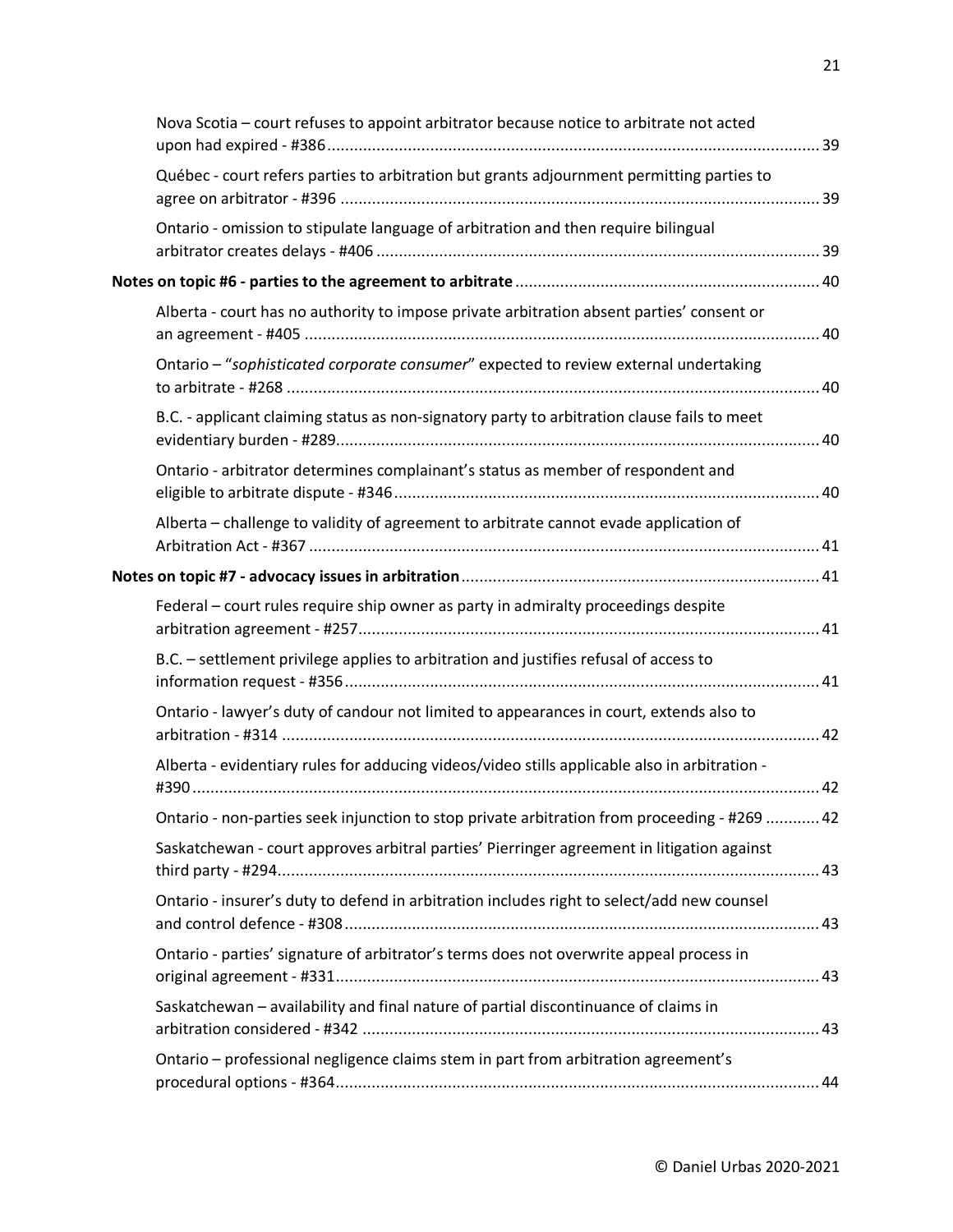| Ontario - oppression remedy grants party control of dispute resolution covered by                  |  |
|----------------------------------------------------------------------------------------------------|--|
|                                                                                                    |  |
| Québec - default is all disputes subject to broadly-worded arbitration agreement unless            |  |
| Québec - parties renounce referral to arbitration but court later confirms issues not              |  |
| Québec - agreement to arbitrate cannot exclude parties from court's jurisdiction over              |  |
| Supreme Court - courts should not refer jurisdiction challenge to arbitrator if real               |  |
| Ontario - consumer contract arbitration clauses resist unconscionability/undue                     |  |
| B.C. - court acknowledges but declines to follow reasoning in Heller v. Uber                       |  |
| Québec - rule shielding employee with Québec residence/domicile from litigating                    |  |
|                                                                                                    |  |
| Saskatchewan - referral to statutory arbitration requires a dispute between parties                |  |
| B.C. - application for stay required for court to consider role of arbitration at certification    |  |
| Ontario - failing to file application to stay and taking significant steps in litigation justifies |  |
| Alberta - stay application lacks evidence required to demonstrate overlap/status of                |  |
| Québec - lacking jurisdiction over Plaintiff's claim, court declines to address whether            |  |
|                                                                                                    |  |
| Québec - attorney's lack of knowledge of arbitration clause justifies late request for             |  |
| 0. Ontario – facts determine jurisdiction and not the characterization of those facts - #270  48   |  |
| Ontario - litigation stayed to permit arbitrator to determine jurisdiction and issues              |  |
| Ontario - decision maker's position in judicial hierarchy justifies no reason for different        |  |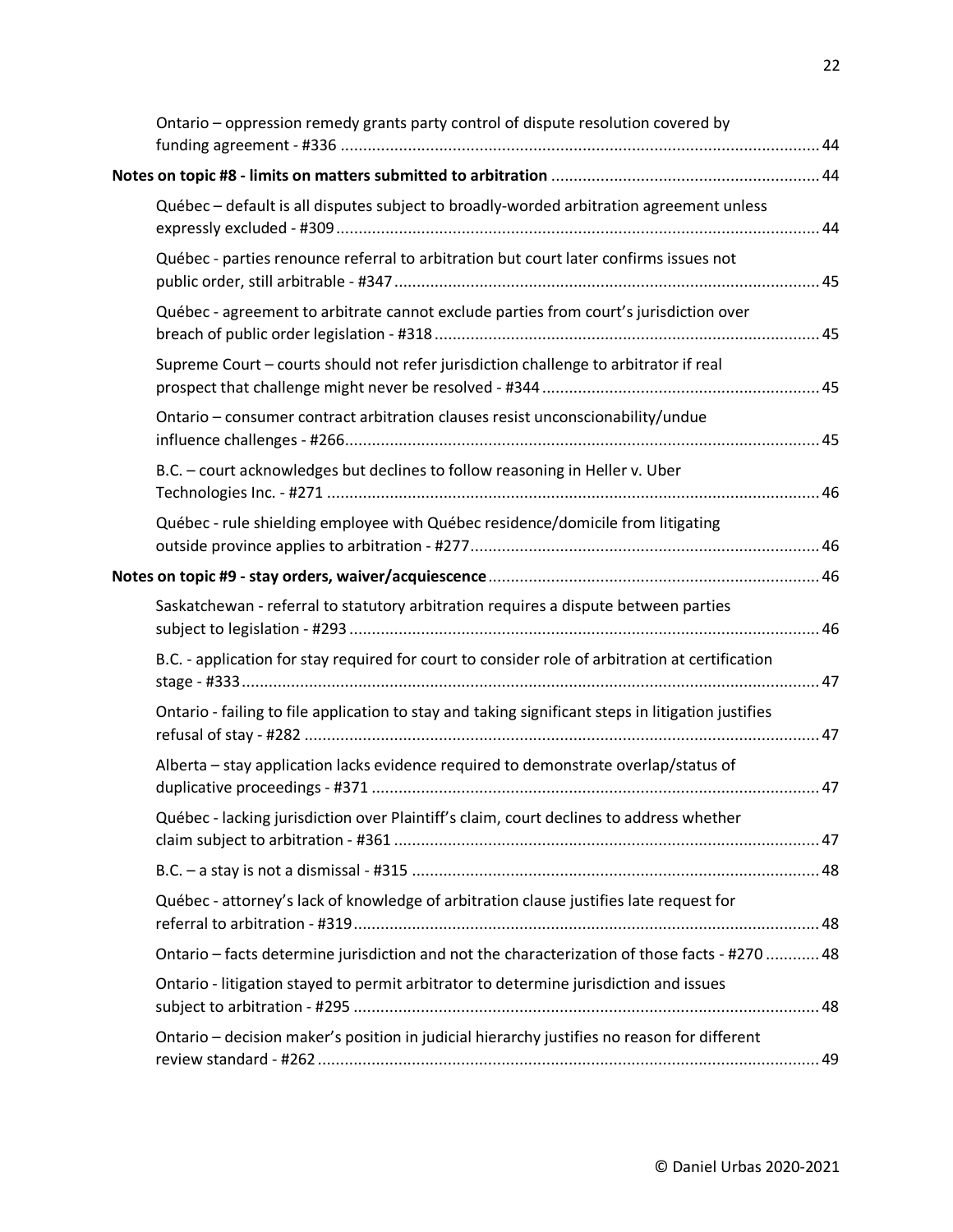| Québec - appeal court quashes otherwise valid stay order due to defendants'                    |  |
|------------------------------------------------------------------------------------------------|--|
| Alberta - participation in court proceedings prior to stay application waives mandatory        |  |
| B.C. - stay granted despite anticipation that arbitrator applying U.S. law might not be        |  |
| Ontario - expired limitation period pre-empts need to decide stay application - #291 50        |  |
| B.C. - stay issued despite procedural complexity, further legal proceedings prohibited         |  |
| Ontario - agreement to either litigate or arbitrate in another country justifies stay - #31250 |  |
| Québec - crossclaim triggers arbitration though agreement to arbitrate silent in that          |  |
| Manitoba - court uses provincial corporation legislation to order Canada/U.S. parties to       |  |
|                                                                                                |  |
| Ontario - exceptional case grants appeal court jurisdiction over single judge's decision       |  |
| Ontario - no appeal lies from an order refusing a stay whether order was made or not -         |  |
| Ontario - appeal court reaffirms jurisdiction for appeal of stay decision where decision       |  |
| Saskatchewan - appeal court endorses other appeal courts' approach to stay application         |  |
|                                                                                                |  |
| Ontario - interim procedural orders "immune from review" during arbitration even when          |  |
| Ontario - interpreting agreement to allow appeal of procedural orders is commercially          |  |
|                                                                                                |  |
| Québec - judicial protection of parties' confidentiality promotes public interest in           |  |
| B.C. - failure to disclose existence of arbitration over only material asset alleged to        |  |
| Ontario - securities commission exempts filer from filing even redacted copies of              |  |
|                                                                                                |  |
|                                                                                                |  |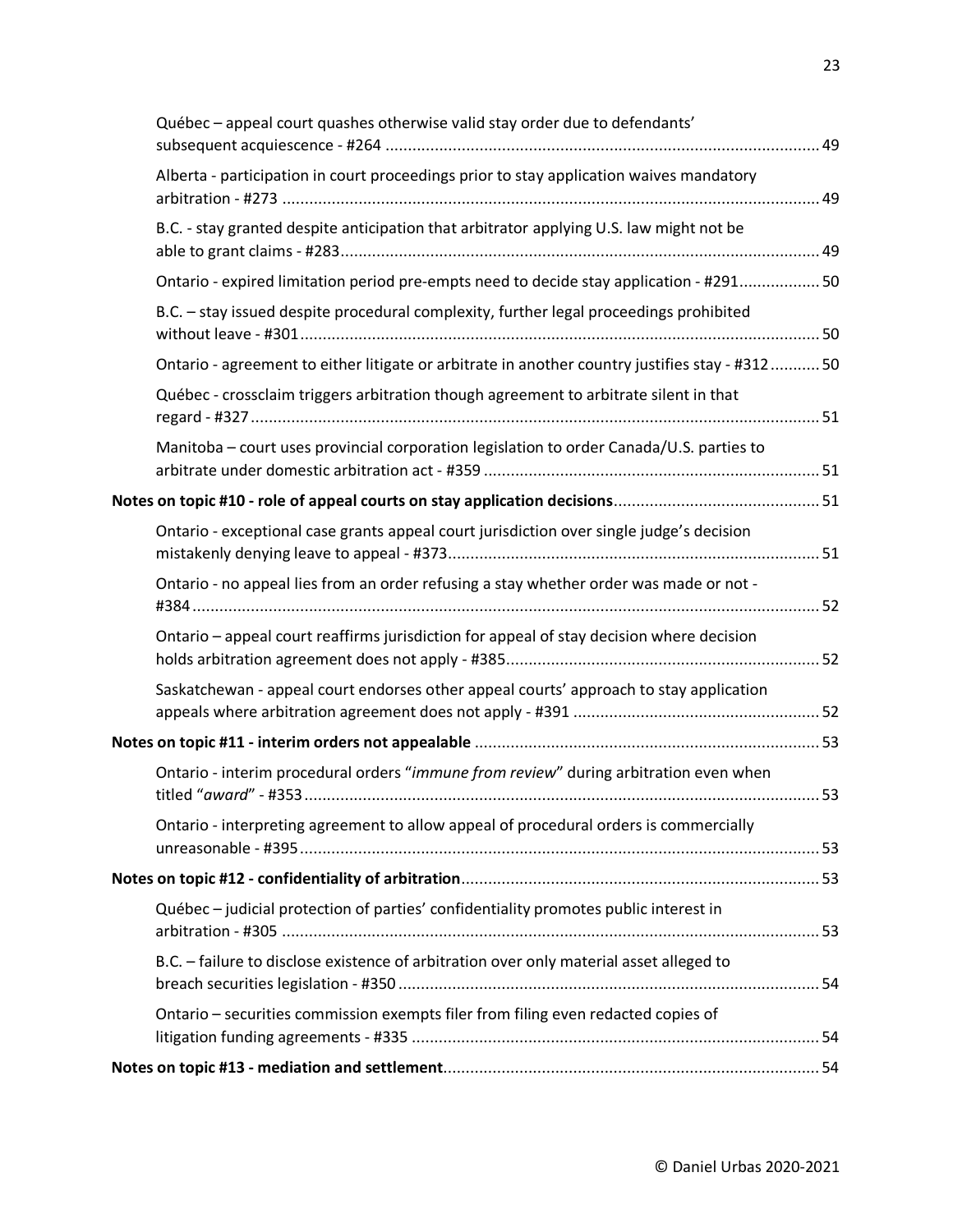| Québec - parties can give court role to examine merits of settlement but not to examine       |  |
|-----------------------------------------------------------------------------------------------|--|
| Saskatchewan - absent party bound by disputed settlement terms signed by authorized           |  |
| Saskatchewan - legislation imposes mediation and stay of any proceedings upon                 |  |
| Québec - resourceful solution to confirm court-mediated settlement negotiated over            |  |
| B.C. - Hells Angels' mediation is not unlawful even if subject matter may involve alleged     |  |
| Alberta - unilateral offers to mediate/arbitrate fail to resist dismissal of litigation under |  |
| Québec - trial judge on own initiative quashes subpoena issued to mediator - #339 56          |  |
| Québec - post-mediation dispute over existence/terms of agreement permits disclosure          |  |
| B.C. - alleged breach of unclear settlement agreement requires lengthy trial to discern       |  |
| Québec - use of confidential mediation exchanges permitted to prove fraud vitiating           |  |
| Ontario - settlement rescinded based on innocent misrepresentation of material fact           |  |
| B.C. - alleged breach of unclear settlement agreement requires lengthy trial to discern       |  |
| B.C. - from litigation to settlement to mediation to repudiation back to litigation on        |  |
| Ontario - summary judgment enforces settlement issuing from arbitration - #299 58             |  |
| Ontario - mediator appointed as arbitrator for disputes involving settlement negotiated       |  |
| Ontario - arbitrator's interpretation of settlement raises extricable question of law and     |  |
|                                                                                               |  |
| B.C. - period in which to appeal partial award runs from date of that award, not the          |  |
| B.C. - award's short-form reference to party insufficient to refuse recognition and           |  |
| B.C. - errors interpreting and applying the law eligible for appeal on questions of law but   |  |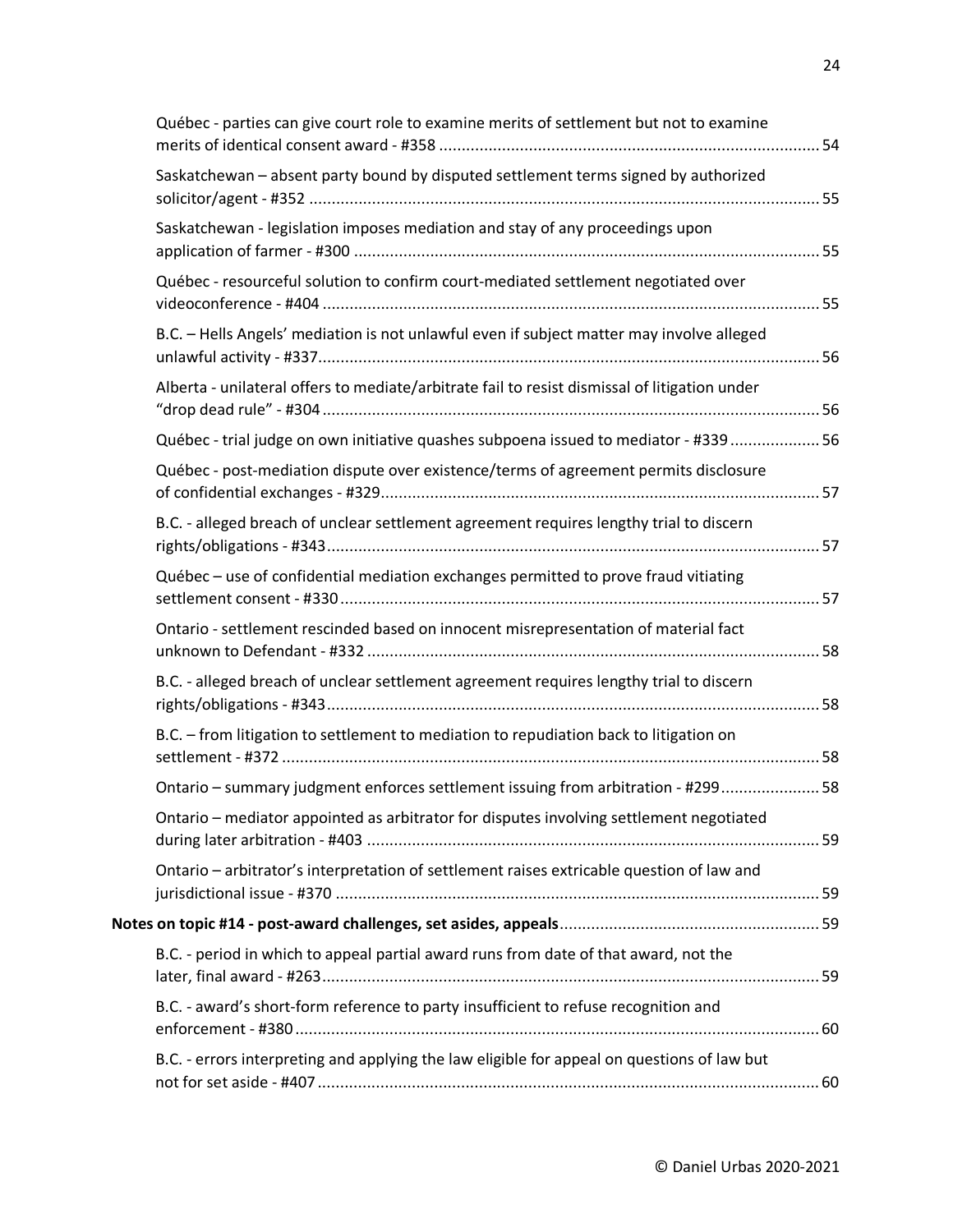| B.C. - evidence of fraud need not be 'new' to be admissible on post-decision challenge -   |  |
|--------------------------------------------------------------------------------------------|--|
| Ontario - court revisits/reverses prior decision which allowed new evidence on post-       |  |
| Ontario - adequate reasons serve to justify/explain result so losing party knows why it    |  |
| B.C. - court qualifies parties' agreement to require only summary reasons as "penny-       |  |
| Alberta - arbitration act informs court rules allowing court to clarify its order allowing |  |
| Notes on topic #15 - standards of review, consensual vs statutory arbitration  62          |  |
| B.C. - "standard to interfere" with awards is "very high" to protect "speedy and final"    |  |
| Québec - court's intervention on challenge to award on jurisdiction is not judicial review |  |
| Québec - use of 'arbitration' to label administrative proceeding no substitute for         |  |
| B.C. - questions of mixed fact and law by definition involve aspects of law - #316 63      |  |
| Ontario - sometimes only a single reasonable answer exists under reasonableness            |  |
| Alberta & Manitoba - courts take different paths to different outcomes following same      |  |
| Ontario - Vavilov standard applies to statutory insurance arbitration but not private      |  |
|                                                                                            |  |
| Ontario - Appeal Court questions why arbitrate under a statute if statute does not apply   |  |
| Manitoba - facts raising claim subject to arbitration, but common to judicial review,      |  |
|                                                                                            |  |
| Ontario - reliance on theories not pleaded/argued are errors and have ripple effects       |  |
| Alberta - refusal to adjourn hearing respects due process if recognition/enforcement       |  |
| Nova Scotia - umpire owes duty of procedural fairness, breaches it when deviating from     |  |
|                                                                                            |  |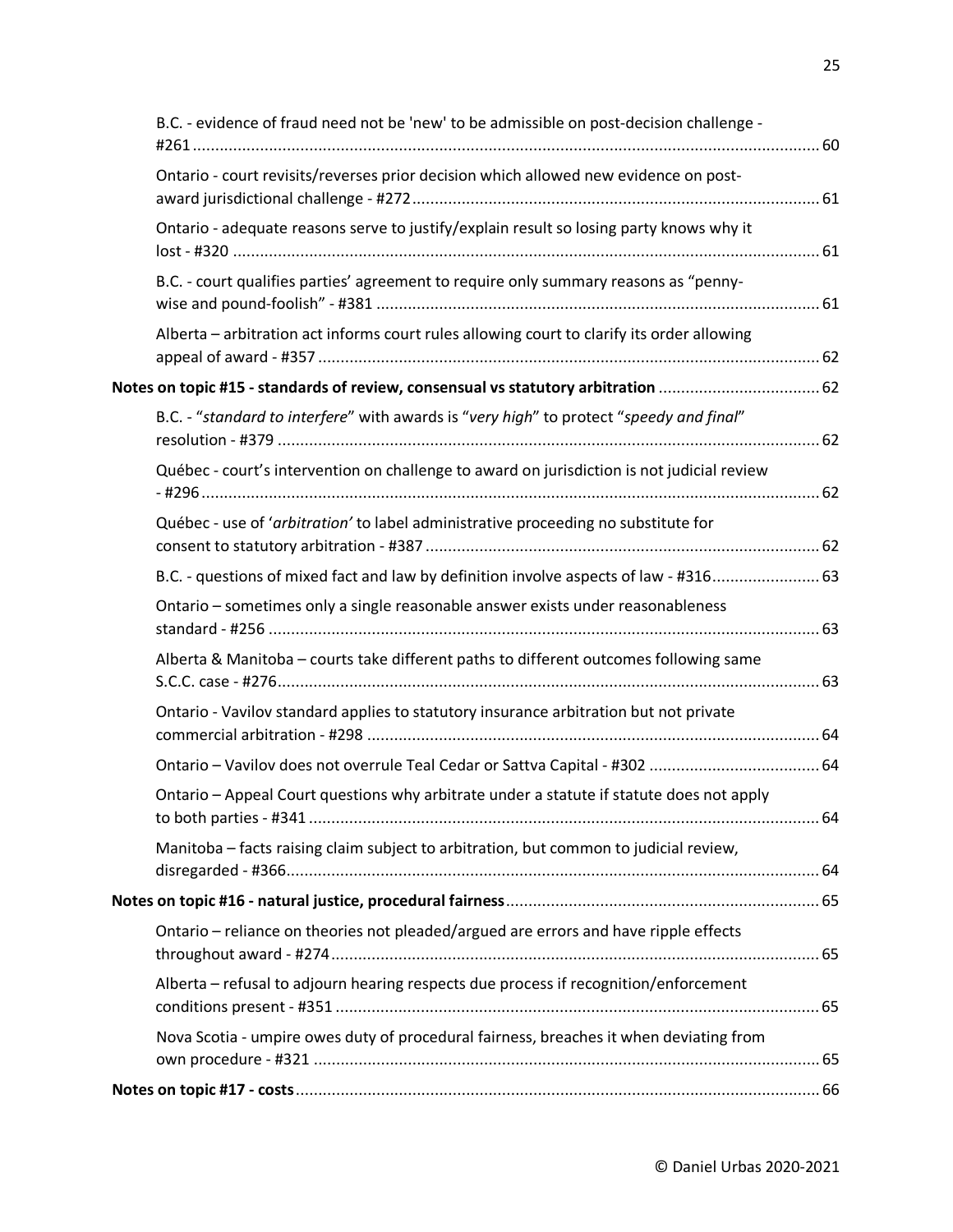| Alberta - unambiguous wording on arbitration costs in standard contract does not merit       |  |
|----------------------------------------------------------------------------------------------|--|
| Alberta - costs are discretionary, not a discrete legal issue submitted to arbitrator, must  |  |
| New Brunswick - detailed time summaries not a condition precedent to arbitrator's            |  |
| B.C. - no need to give reasons when not departing from normal rule on costs - #287 67        |  |
| B.C. - upcoming legislation overrides determination that summary assessment of costs         |  |
| Ontario - court declines to defer costs determination but orders information sent to         |  |
| Alberta - communication of privileged offers after award but before clarification/costs      |  |
|                                                                                              |  |
| Québec - court litigation deemed abusive attempt to evade res judicata of homologated        |  |
| Ontario - Olympic athletes cannot relitigate sports arbitration dispute as tort action -     |  |
| B.C. - land transfer made during arbitration later voided as fraudulent attempt to defeat    |  |
| Québec - award treated as "judgment" subject to ten (10) year prescription (limitation)      |  |
| Québec - tardy litigation, due to attorneys' failure to file post-award proceedings, resists |  |
| Québec - award homologated against arbitral party and non-party held solidarily liable       |  |
| Québec - award homologated but interest rate in contract not added as award omitted          |  |
| Québec - recognition granted for international award with which respondent had               |  |
| B.C. - pending update to B.C. legislation, enforcing Alberta arbitral awards in B.C. subject |  |
| Ontario - trial judge and appeal court rely on litigants' agreement to repurpose arbitral    |  |
| Ontario - court denies tenant relief from forfeiture where tenant disregards arbitration -   |  |
|                                                                                              |  |
|                                                                                              |  |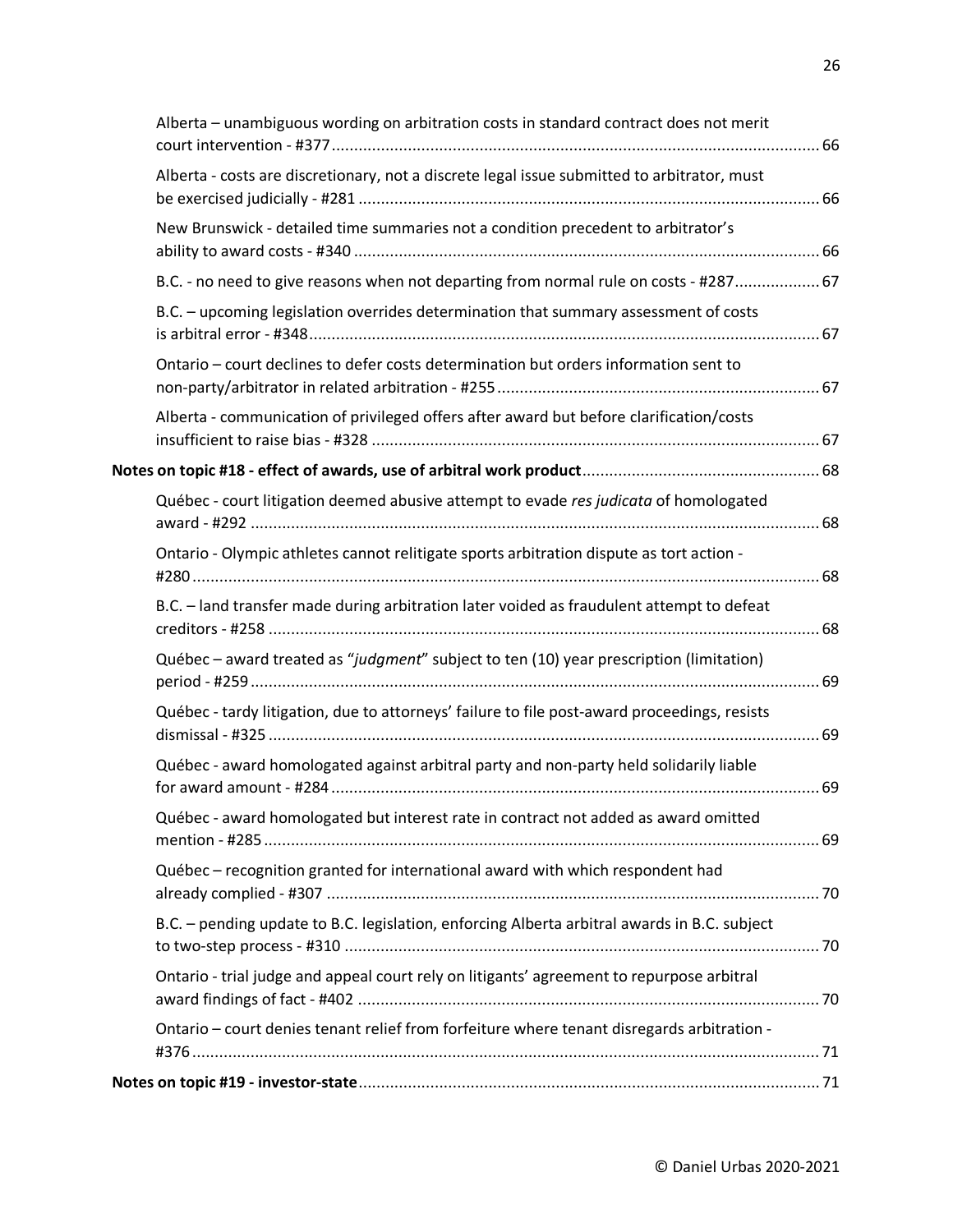| Ontario - states' legal submissions can qualify as "subsequent practice" in investor-state  |  |
|---------------------------------------------------------------------------------------------|--|
| Federal - court declines to intervene regarding counsel's alleged conflict of interest in   |  |
|                                                                                             |  |
| B.C. - court asserts inherent jurisdiction under insolvency legislation to override         |  |
| B.C. – doctrine of separability allows receiver to disclaim agreement to arbitrate while    |  |
| Alberta - stay of BIA order lifted, enabling trustee to investigate transactions preventing |  |
| Supreme Court - litigation funding agreement approved in insolvency proceedings             |  |
|                                                                                             |  |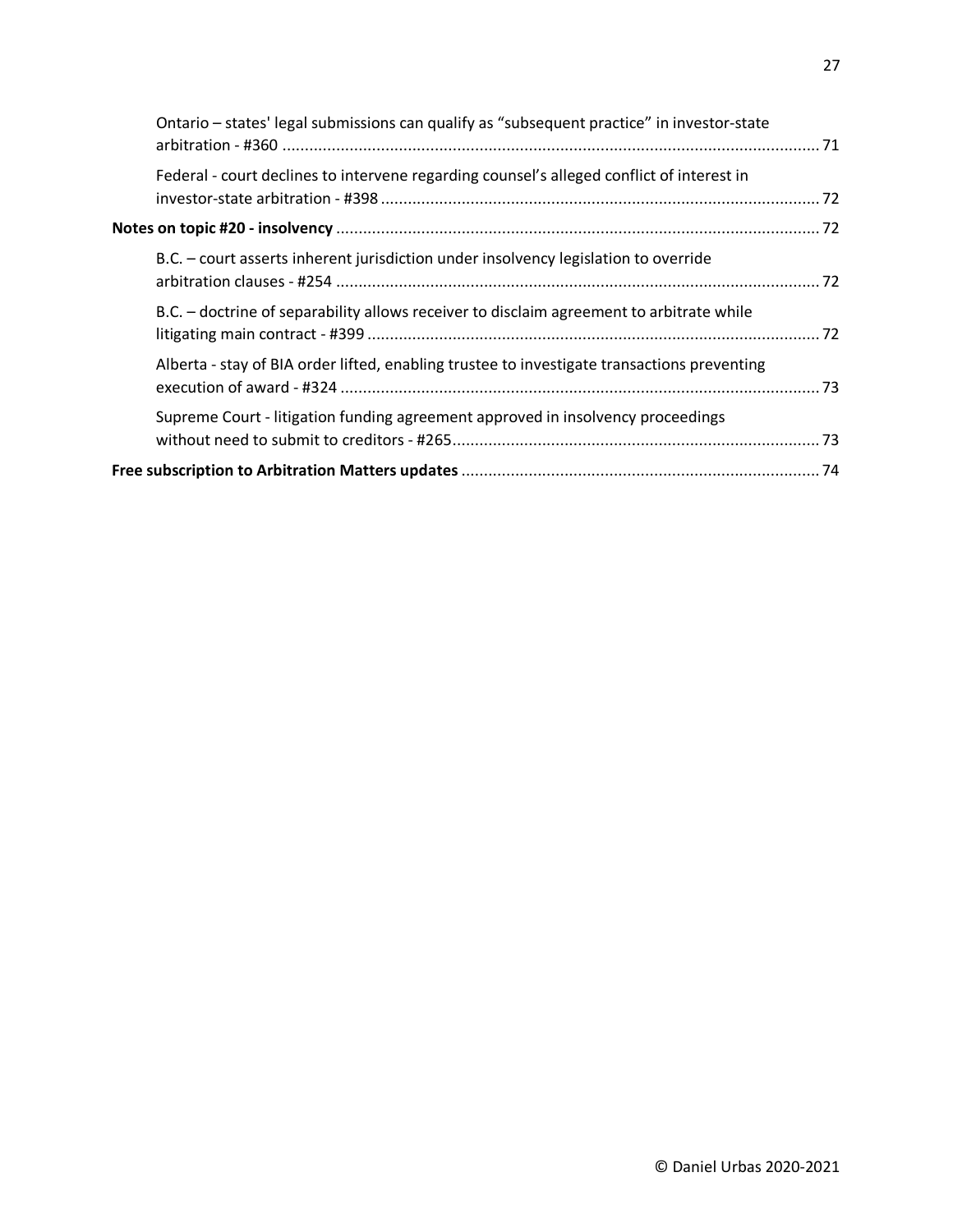#### <span id="page-27-0"></span>**Notes on topic #1 - promises of arbitration, endorsement of arbitration and mediation**

<span id="page-27-1"></span>Alberta – [protracted costly litigation highlights "perils of not having a dispute resolution](https://urbas.ca/?p=2828)  [mechanism built into a contract" -](https://urbas.ca/?p=2828) #400

In [North Pacific Properties Ltd v. Bethel United Churches of Jesus Christ Apostolic of Edmonton,](https://www.canlii.org/en/ab/abqb/doc/2020/2020abqb791/2020abqb791.html)  [2020 ABQB 791,](https://www.canlii.org/en/ab/abqb/doc/2020/2020abqb791/2020abqb791.html) Madam Justice Anna Loparco determined that the parties to an existing contract had not entered into a binding agreement to (i) extend a key date for performance or (ii) arbitrate disagreements under that extension. Loparco J. opened and closed her reasons noting the parties' lost opportunity to engage in less costly, less protracted dispute resolution. "*In the end, this is an unfortunate tale of two well-meaning parties who had no means of resolving their disputes prior to the Closing; the result was protracted and costly litigation. It highlights the perils of not having a dispute resolution mechanism built into a contract*".

<span id="page-27-2"></span>Québec - [parties urged to mediate/arbitrate to '](https://urbas.ca/?p=2233)*avoid bogging down*' in 'complex and costly [judicial procedures' -](https://urbas.ca/?p=2233) #279

In [Équipements de gardien de but Michel Lefebvre inc. v. Sport Maska inc., 2020 QCCS 44,](https://www.canlii.org/fr/qc/qccs/doc/2020/2020qccs44/2020qccs44.html) Mr. Justice Frédéric Bachand dismissed an application for a provisional injunction but, in doing so, prompted the parties to seize the opportunity, already consented to in their contract, to undertake mediation and arbitration '*to avoid bogging themselves down in complex and costly judicial procedures*'. Bachand J. also urged the parties to engage in less formal exchanges of information which may allow them to find a faster solution to their dispute.

<span id="page-27-3"></span>Alberta – [court acknowledges litigants' commercial interest in arbitration as alternative to court](https://urbas.ca/?p=2670)  [litigation -](https://urbas.ca/?p=2670) #378

In [Hannam v. Medicine Hat School District No. 76, 2020 ABCA 343,](https://www.canlii.org/en/ab/abca/doc/2020/2020abca343/2020abca343.html) Alberta's Court of Appeal assessed the practical significance of its earlier five (5) judge panel decision in [Weir-Jones](https://www.canlii.org/en/ab/abca/doc/2019/2019abca49/2019abca49.html)  [Technical Services Incorporated v Purolator Courier Ltd, 2019 ABCA 49](https://www.canlii.org/en/ab/abca/doc/2019/2019abca49/2019abca49.html) which considered the benefits of summary judgment set out in [Hryniak v. Mauldin, 2014 SCC 7, \[2014\] 1 SCR 87.](https://www.canlii.org/en/ca/scc/doc/2014/2014scc7/2014scc7.html) In doing so, the majority and dissent both commented on the promised benefits of arbitration in contrast to court litigation. The note highlights those passages to illustrate contemporary comments by the courts.

<span id="page-27-4"></span>Alberta - [different levels of court urge the parties before them to mediate instead of litigating](https://urbas.ca/?p=2726) - [#388](https://urbas.ca/?p=2726)

In separate cases, the Court of Appeal in Iyad Al-Qishawi Professional Corporation v. Alexander [C. Yeh Professional Corporation, 2020 ABCA 372](https://www.canlii.org/en/ab/abca/doc/2020/2020abca372/2020abca372.html) and the Court of Queen's Bench in [Soloniuk](https://www.canlii.org/en/ab/abqb/doc/2020/2020abqb616/2020abqb616.html)  [Estate v. Huyghe, 2020 ABQB 616](https://www.canlii.org/en/ab/abqb/doc/2020/2020abqb616/2020abqb616.html) each urged the different groups of parties before them to consider mediation as a dispute resolution. Each level of court dutifully undertook and completed the task assigned to it by the parties under the applicable [Alberta Rules of Court,](https://www.canlii.org/en/ab/laws/regu/alta-reg-124-2010/latest/alta-reg-124-2010.html)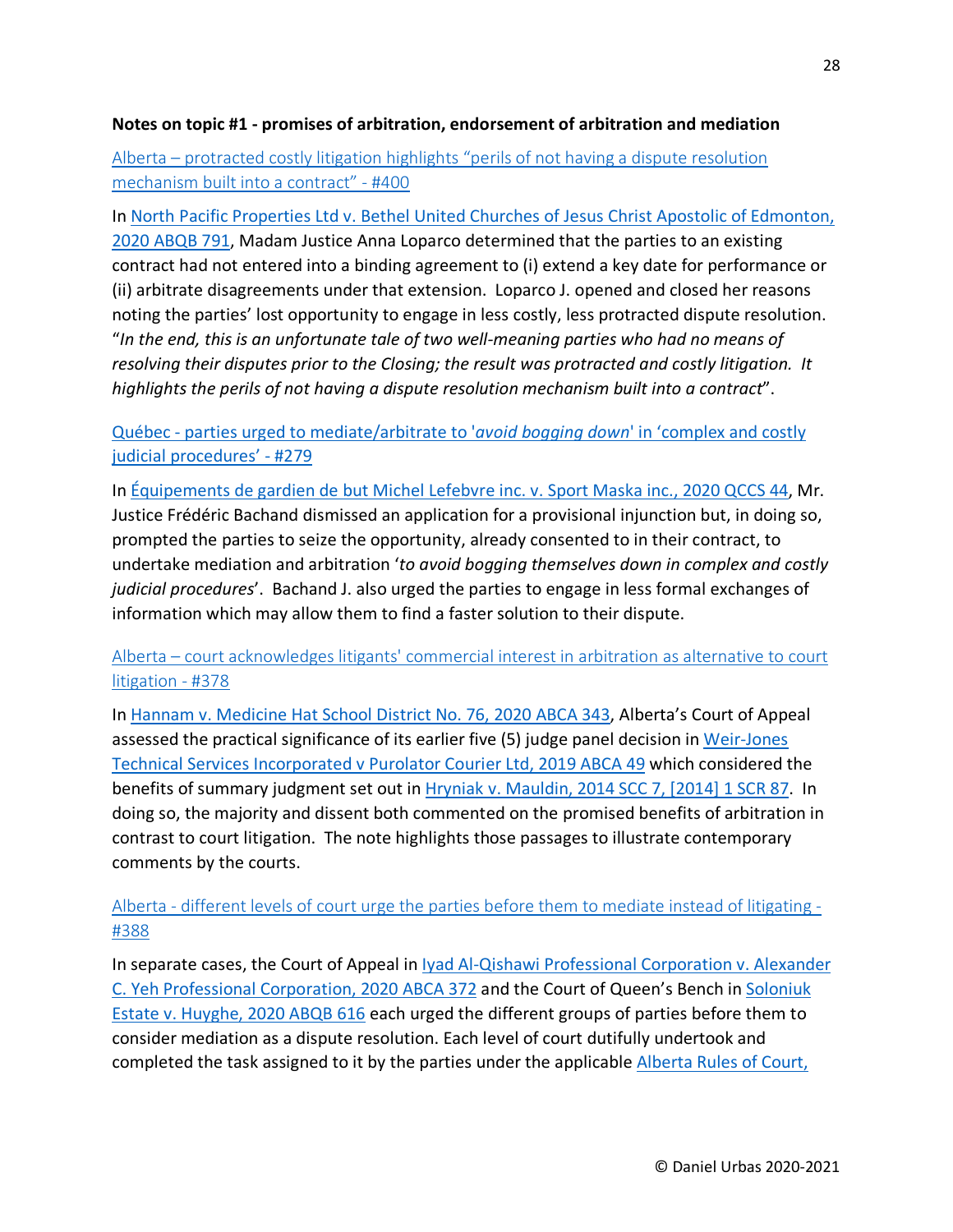[Alta Reg 124/2010](https://www.canlii.org/en/ab/laws/regu/alta-reg-124-2010/latest/alta-reg-124-2010.html) and, having done so, paused before closing to urge that the parties consider other forms of dispute resolution.

<span id="page-28-0"></span>Québec - [parties prompted to consider consent award, not litigate whether settlement occurred](https://urbas.ca/?p=2302)  - [#297](https://urbas.ca/?p=2302)

In [Syndicat de la copropriété Marché St-Jacques v. 9257-3302 Québec inc., 2020 QCCS 975,](https://www.canlii.org/fr/qc/qccs/doc/2020/2020qccs975/2020qccs975.html) Mr. Justice Sylvain Lussier refused to homologate a transaction (settlement agreement) and reminded the parties that their contract contained an agreement to arbitrate further to which they could obtain a consent award recording their settlement. Lussier J. reviewed the purported settlement and determined that it lacked most of the essentials to qualify as a transaction such as a mention of the exact disputes, the parties' respective claims made leading up to the settlement, any judicial/arbitral proceeding settled, a release or payment.

## <span id="page-28-1"></span>Alberta - [alleged limitations of arbitration unproven/insufficient to grant jurisdiction to regulator](https://urbas.ca/?p=2567)  - [#362](https://urbas.ca/?p=2567)

In [FortisAlberta Inc v. Alberta \(Utilities Commission\), 2020 ABCA 271,](https://www.canlii.org/en/ab/abca/doc/2020/2020abca271/2020abca271.html) Mr. Justice Jack Watson refused leave to appeal from a regulator's decision that it lacked jurisdiction over costs otherwise subject to arbitration. Watson J. held that a "*harmonious reading*" of legislation governing the regulatory environment created jurisdiction for both regulator and arbitration tribunals. He resisted appellant's alleged efforts to "*confect*" a "*solemnly commercial sounding term*" to bring the dispute within the regulator's jurisdiction. Watson J. also determined that any alleged limitations in the arbitration process were insufficient to empower the regulator to "*effectively override*" the parties' contracts. As appellate gatekeeper, Watson J. concluded that a full panel was unlikely to find the claim of inadequacy of arbitration anything more than just a claim supported only by appellant's own say so.

## <span id="page-28-2"></span>Ontario - [resort to arbitration commercially reasonable to resolve ambiguous non-compete](https://urbas.ca/?p=2753)  [clause -](https://urbas.ca/?p=2753) #393

In [Way v. Schembri, 2020 ONCA 691,](https://www.canlii.org/en/on/onca/doc/2020/2020onca691/2020onca691.html) Ontario's Court of Appeal set aside a decision granting summary judgment which, among other determinations, had held that it was "*commercially unreasonabl*e" to consider that arbitration was suitable to resolve disputes over an ambiguous non-competition clause. As part of his reasoning, the judge in first instance had observed that one party's "*suggestion that the answer to the ambiguities and lack of details in [noncompetition clause] would be resolved by an arbitrator is commercially unreasonable and something that no businessperson would agree to*". The Court of Appeal disagreed, noting that "*[g]iven the presence of arbitration provisions in countless business agreements, it cannot be that their existence alone is commercially unreasonable*".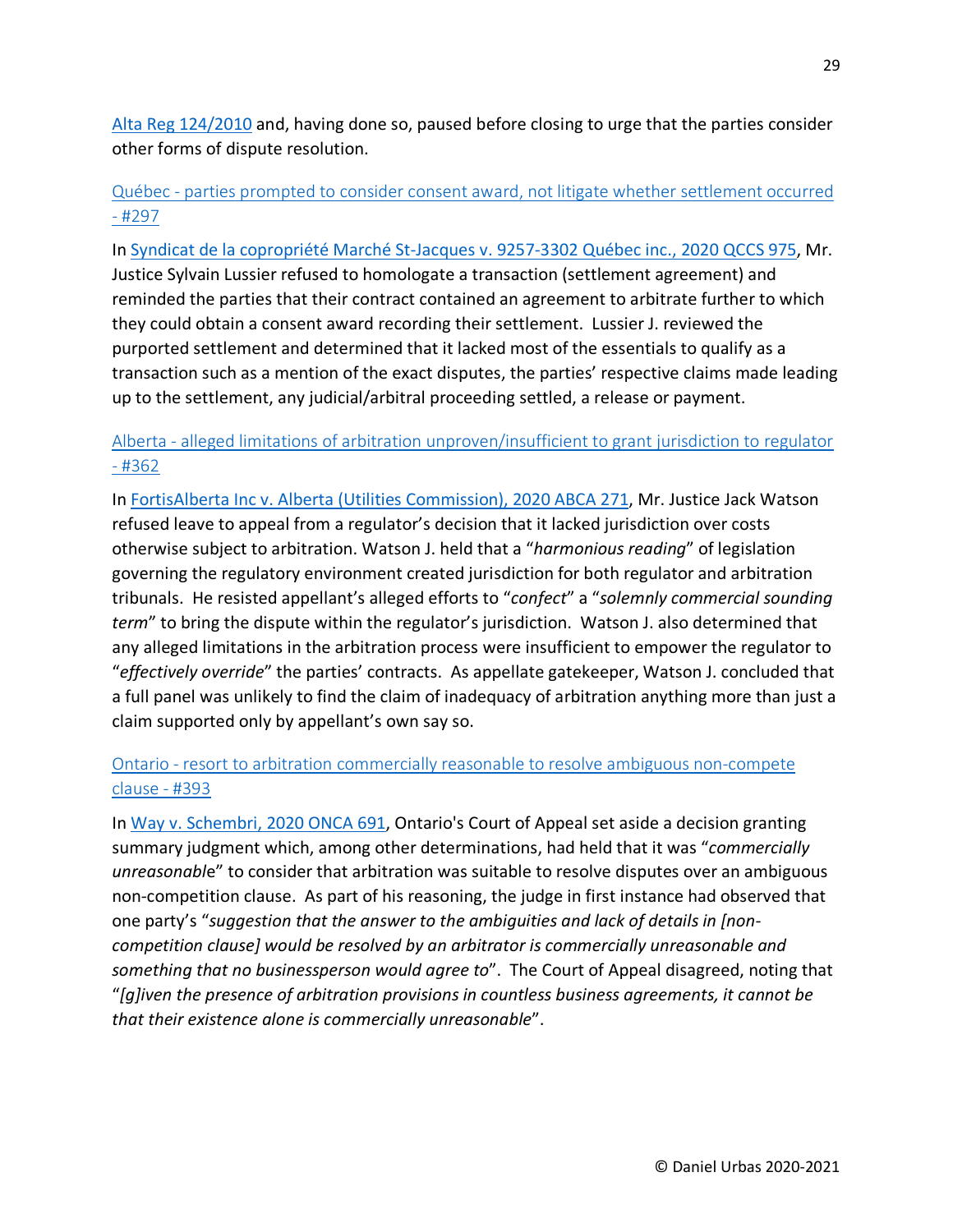<span id="page-29-0"></span>Ontario – [majority shareholder referring contract interpretation to arbitration is not oppressive](https://urbas.ca/?p=2216)  [conduct -](https://urbas.ca/?p=2216) #275

In [Richcraft Homes Ltd. v. Urbandale Corporation et al., 2020 ONSC 411,](https://www.canlii.org/en/on/onsc/doc/2020/2020onsc411/2020onsc411.html) Mr. Justice Robert J. Smith dismissed a minority shareholder's action which alleged oppression based on a majority shareholder requesting a legal opinion favourable to its interests and then submitting the interpretation to arbitration. Smith J. held that any party to a commercial agreement, including a majority shareholder, is entitled to seek a legal opinion concerning interpretation its rights under a contract and, instead of acting illicitly on any interpretation, refer interpretation of the contract to arbitration.

# <span id="page-29-1"></span>Ontario - [Mareva injunction and increased costs ordered where arbitral award funds were core](https://urbas.ca/?p=2570)  [of dispute -](https://urbas.ca/?p=2570) #363

In awarding costs on a substantial indemnity basis in [Ndrive v. Zhou, 2020 ONSC 4568,](https://www.canlii.org/en/on/onsc/doc/2020/2020onsc4568/2020onsc4568.html) Mr. Justice John R. McCarthy drew attention to a defendant's conduct which "*unnecessarily extended and complicated*" *Mareva* injunction proceedings in which arbitral award funds were the "*core of the dispute between the parties*". McCarthy J. underlined the importance of *Mareva* injunctions as a tool in civil litigation "*to address the problem posed when a defendant utilizes the time lag between a claim being prosecuted and a plaintiff's attainment and execution upon a judgment to divest itself of assets which would otherwise be available to satisfy that judgment in whole or in part*". Also, see notes regarding an arbitrator's jurisdiction under the [Arbitration Act, 1991, SO 1991, c 17](https://www.canlii.org/en/on/laws/stat/so-1991-c-17/latest/so-1991-c-17.html) to issue *ex parte* preservation orders against arbitral parties and an arbitrator's lack of jurisdiction to issue *Mareva* injunctions against nonparties.

## <span id="page-29-2"></span>Federal - successful offer in all-or-nothing final offer arbitration can include agreement to [arbitrate -](https://urbas.ca/?p=2750) #392

In [Canadian National Railway Company v. Gibraltar Mines Ltd., 2020 FC 1034,](https://www.canlii.org/en/ca/fct/doc/2020/2020fc1034/2020fc1034.html) Mr. Justice Michael D. Manson held that, in final offer arbitration, the absence of reasons in a decision qualified the decision as reasonable and correct. Though one party objected to the other's final offer including an agreement to arbitrate, Manson J. held that the arbitrator had to accept either offer "*in its entirety*" based on which offer the arbitrator considered more reasonable. Final offer arbitration's "*all-or-nothing*" approach prevents an arbitrator from extracting reasonable terms from one offer for inclusion in the other and the [Canada](https://www.canlii.org/en/ca/laws/stat/sc-1996-c-10/latest/sc-1996-c-10.html)  [Transportation Act, SC 1996, c 10](https://www.canlii.org/en/ca/laws/stat/sc-1996-c-10/latest/sc-1996-c-10.html) prohibited the arbitrator from explaining the choice made.

# <span id="page-29-3"></span>Federal – [final offer arbitration characterized as "](https://urbas.ca/?p=1876)*an intentionally high-risk form of arbitration*" - [#260](https://urbas.ca/?p=1876)

Madam Justice Ann Marie McDonald in [Canadian National Railway Company v. Gibraltar Mines](https://www.canlii.org/en/ca/fct/doc/2019/2019fc1650/2019fc1650.html)  [Ltd, 2019 FC 1650](https://www.canlii.org/en/ca/fct/doc/2019/2019fc1650/2019fc1650.html) demonstrated that the "*unique nature*" of final offer arbitration distinguished it from "*ordinary commercial arbitration*" and informed expectations of procedural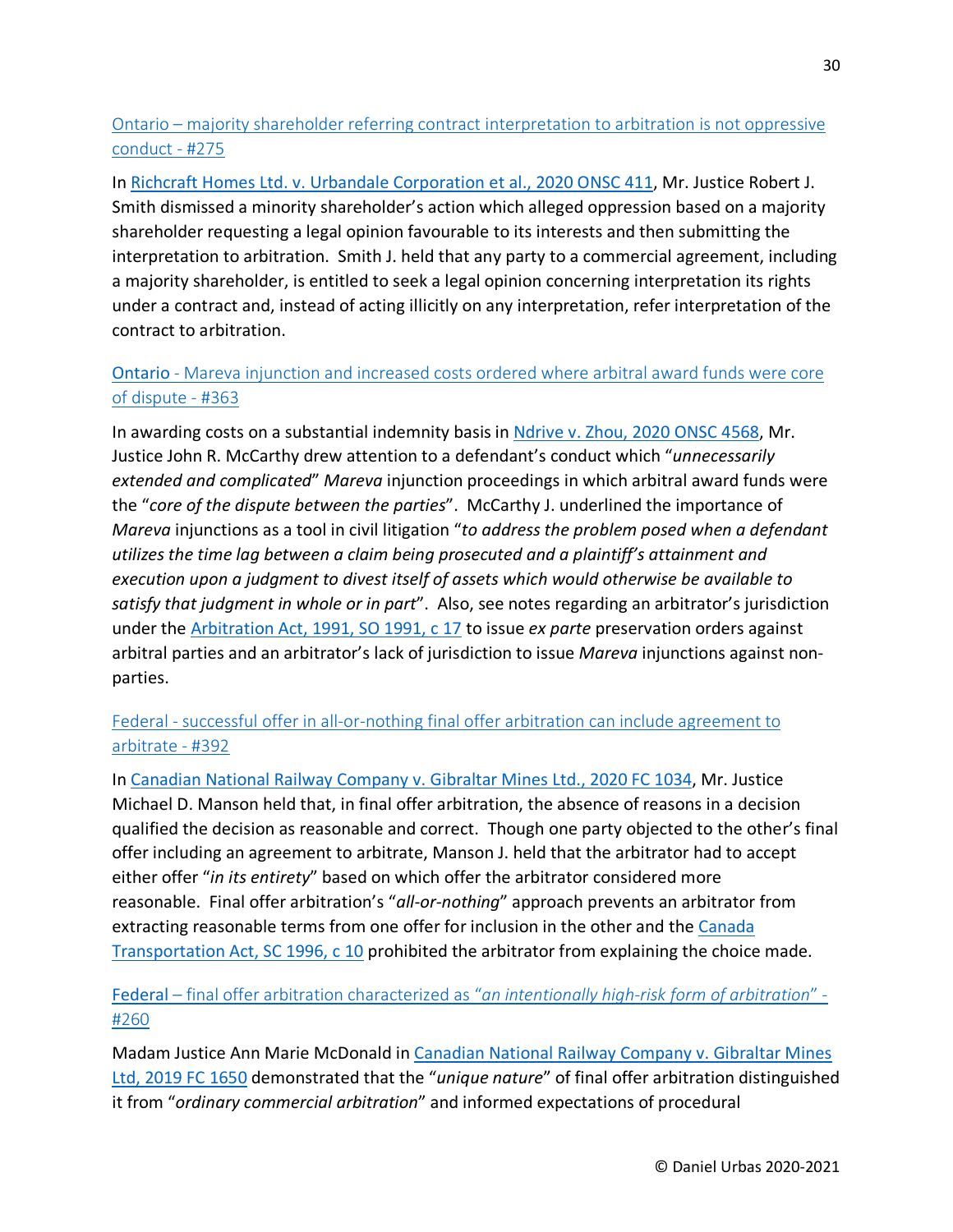fairness. The dissatisfied party objected to the administering institution's decision to dismiss a preliminary application but provide reasons only after the arbitration concluded. McDonald J. held that the decision was not part of the final offer arbitration process under challenge and did not affect the fairness of the process. McDonald J. also issued a permanent order declaring certain documents, created for the arbitration, to remain confidential.

### <span id="page-30-0"></span>**Notes on topic #2 - virtual hearings**

# <span id="page-30-1"></span>Alberta – [videoconferencing for cross-examination on affidavit authorized, despite objection,](https://urbas.ca/?p=2453)  [because "It's 2020" -](https://urbas.ca/?p=2453) #334

In [Sandhu v. Siri Guru Nanak Sikh Gurdwara of Alberta, 2020 ABQB 359,](https://www.canlii.org/en/ab/abqb/doc/2020/2020abqb359/2020abqb359.html) Mr. Justice Michael J. Lema concluded that, despite no express mention in the applicable rules, the court has authority to direct remote questioning on affidavits despite a party's resistance. In his reasons, Lema J. referred to Alberta case law from 2000 and Ontario case law from 2009 which clearly supported the use of videoconferencing for cross-examination on affidavit as "*a normal process*" in modern international litigation or arbitration. Lema J. also cited from the May 1, 2020 decision i[n Arconti v. Smith, 2020 ONSC 2782](https://www.canlii.org/en/on/onsc/doc/2020/2020onsc2782/2020onsc2782.html) authorizing videoconferencing because "*It's 2020*". Lema J.'s reasons include extensive references to key cases discussing the evolution of technology while acknowledging concerns for irritants and mischief.

#### <span id="page-30-2"></span>Ontario - [court accommodates litigant in China impacted by coronavirus measures -](https://urbas.ca/?p=2271) #288

In his January 24, 2020 reasons [Paul Sun v. Duc-Tho Ma, 2020 ONSC 505,](https://www.canlii.org/en/on/onsc/doc/2020/2020onsc505/2020onsc505.html) Mr. Justice Calum MacLeod accommodated a litigant whose ability to attend in court in Ontario was constrained by now-familiar government measures to control the coronavirus. Those measures impacted travel and communication for the litigant located in China, obliging the litigant to participate by conference call to finalize the terms of a November 2019 trial decision. Despite flexibility in accommodating for COVID-19, Macleod J. declined to engage further in requests made for intervention. He emphasized the "*very narrow*" scope of his intervention due to an earlier Superior Court determination that other disputes between the parties were subject to exclusive resolution by arbitration in Taipei.

## <span id="page-30-3"></span>Ontario - [Zoom technology for court hearing to accommodate 500 members of the public -](https://urbas.ca/?p=2344) #306

For those interested in just how Canadian courts initially organized procedural hearings and maintained the public nature of those hearings in the new normal, read the brief endorsement issued April 1, 2020 by Mr. Justice David L. Corbett i[n Nation Rise v. Minister of the](https://www.canlii.org/en/on/onscdc/doc/2020/2020canlii25863/2020canlii25863.html)  [Environment, 2020 CanLII 25863 \(ON SCDC\).](https://www.canlii.org/en/on/onscdc/doc/2020/2020canlii25863/2020canlii25863.html) The details involved a virtual hearing scheduled for April 17, 2020 using Zoom technology organized through [Arbitration Place.](https://www.arbitrationplace.com/)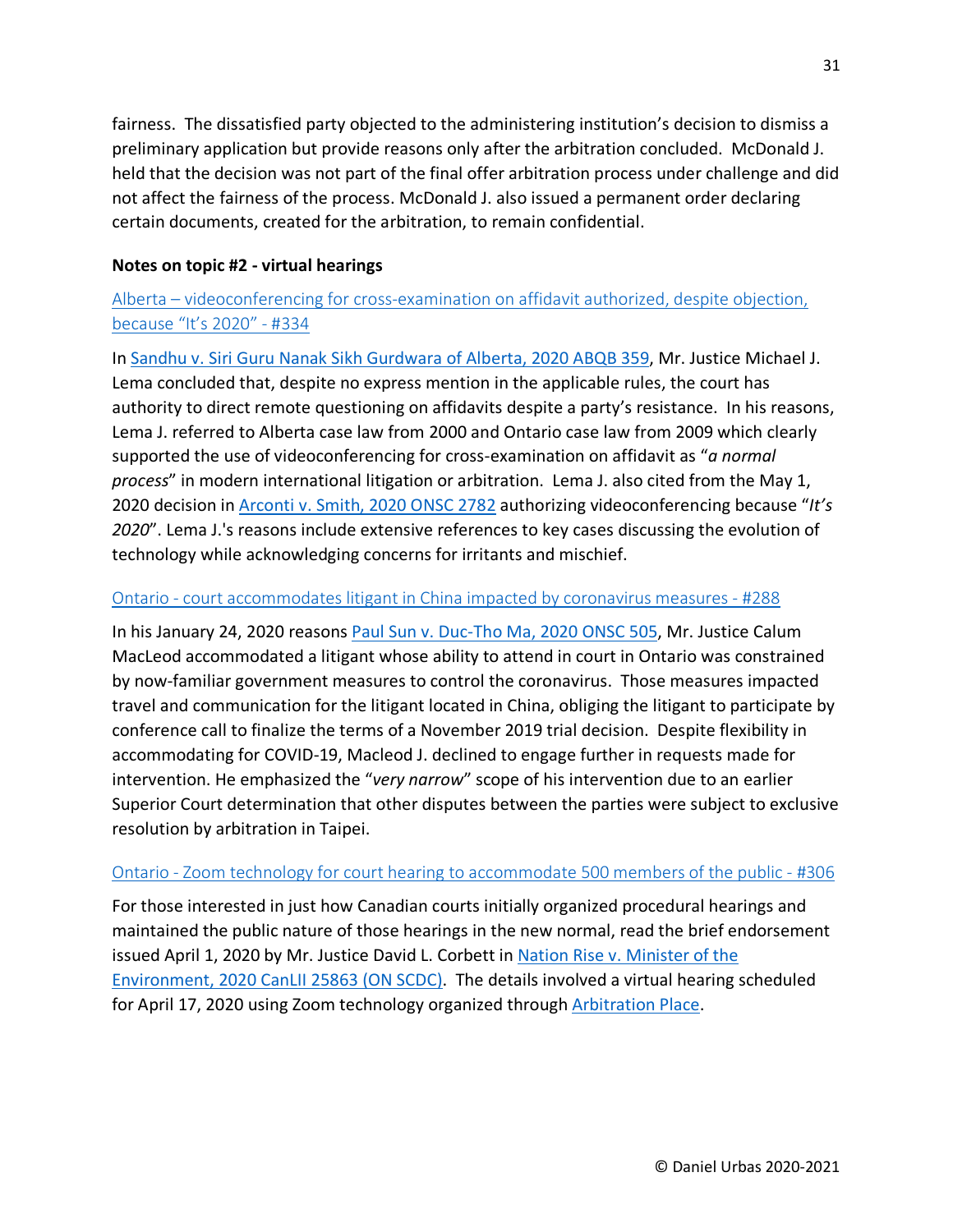#### <span id="page-31-0"></span>**Notes on topic #3 - distinguishing between courts and arbitration dispute solution**

## <span id="page-31-1"></span>Alberta - [parties can agree to be bound by coin flips, Ouija boards and bespoke judicial resolution](https://urbas.ca/?p=2783)  [processes -](https://urbas.ca/?p=2783) #397

In [Keeder v. AlGendy, 2020 ABCA 420,](https://www.canlii.org/en/ab/abca/doc/2020/2020abca420/2020abca420.html) Madam Justice Jolaine Antonio denied leave to appeal consent orders which issued from a binding judicial dispute resolution process by which the parties had agreed to either resolve the issue themselves or be bound by the determination of the judge presiding the process. Antonio J.A. held the parties to their contract, applying precedent which held that such decisions are imposed on the parties as a result of their contract rather than the court's authority. If the settlement falls apart, the parties must sue on their contract. Though the judge issues a determination, the decision is imposed as a result of their contract and not the court's authority.

## <span id="page-31-2"></span>B.C. – [court's own "alternate and free" dispute resolution procedures co-exist with](https://urbas.ca/?p=2648)  [private mediation-arbitration -](https://urbas.ca/?p=2648) #374

In [Otte v. Otte, 2020 BCSC 1408,](https://www.canlii.org/en/bc/bcsc/doc/2020/2020bcsc1408/2020bcsc1408.html) Mr. John J. Steeves refused to eliminate the court's own judicial case conference ("JCC") in favour of enforcing the parties' contractual agreement to mediate-arbitrate. Observing that the court's own JCC served as an "*alternate and free procedure*", Steeves J. refused to relieve the parties from participating in that procedure, reasoning that parties can "*use both, either or neither of arbitration-mediation or a JCC*".

# <span id="page-31-3"></span>Ontario – fundamental [differences between party-appointed arbitrator and court](https://urbas.ca/?p=2378)[appointed referee -](https://urbas.ca/?p=2378) #311

Despite their "*superficial similarities*", Mr. Justice Ian F. Leach in [Belanger v. Harwood et al.,](https://www.canlii.org/en/on/onsc/doc/2020/2020onsc1883/2020onsc1883.html)  [2020 ONSC 1883](https://www.canlii.org/en/on/onsc/doc/2020/2020onsc1883/2020onsc1883.html) identified fundamental differences between an arbitrator and a referee. An arbitrator, appointed by parties, engages in "*an autonomous, self-contained and self-sufficient process, presumptively immune from judicial intervention … operating outside the court system*" whereas a referee, appointed by the court, works "*within the court system, and presumptively subject to the court's supervision, control and substantive disagreement*". Leach J. also determined that the parties had clearly subjected any third-party decision making to a condition precedent which had not yet been realized and the undertaking to engage in that process was "*neither binding nor enforceable*".

# <span id="page-31-4"></span>B.C. – [precedents acknowledged for parties to constitute sitting judge as private tribunal](https://urbas.ca/?p=2521)  [without appeal -](https://urbas.ca/?p=2521) #349

In [Gourlay v. Crystal Mountain Resorts Ltd., 2020 BCCA 191,](https://www.canlii.org/en/bc/bcca/doc/2020/2020bcca191/2020bcca191.html) B.C.'s Court of Appeal acknowledged precedents in which litigants constituted a judge/panel of judges as arbitrator(s) but, on the facts, held that no such agreement existed in the action. Such an agreement, if established, also entailed consequences, familiar to arbitration, such as an inability to appeal unsatisfactory orders. The Court's reasons omit the Court's own consideration of whether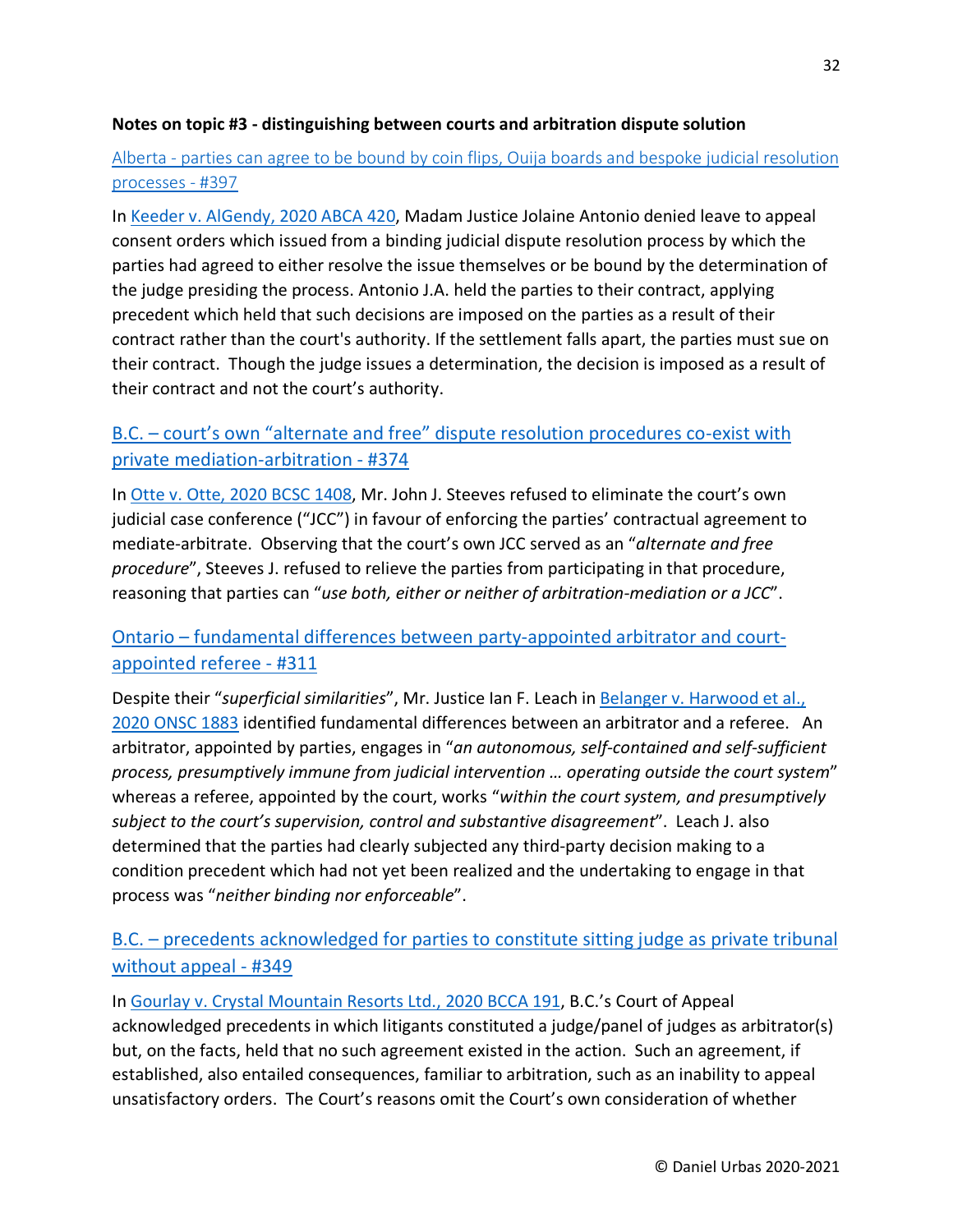consent to have a judge sit as arbitrator could validly be given or enforced. Rather, it limited its reasons to acknowledging that it had been done in the past but that the agreement in the case did not support its application.

## <span id="page-32-0"></span>Ontario – [court's jurisdiction "not an elastic concept" –](https://urbas.ca/?p=2741) it either has or has not jurisdiction - [#389](https://urbas.ca/?p=2741)

In [George v. Wang, 2020 ONSC 6175,](https://www.canlii.org/en/on/onsc/doc/2020/2020onsc6175/2020onsc6175.html) Mr. Justice James F. Diamond dismissed a defendant's challenged to the court's jurisdiction, determining that defendant had effectively waived the application by conduct in court. Having participated in case conferences and motions, including seeking relief on separate cross-motions, Diamond J. determined that defendant had effectively waived the application of the otherwise-valid agreement to arbitrate. Diamond J. also underlined that the court's jurisdiction arose from plaintiff's application as originating document and not from an earlier court order in the action.

## <span id="page-32-1"></span>Québec - [forum selection clause does not eliminate courts' jurisdiction to issue provisional](https://urbas.ca/?p=2477)  [measures -](https://urbas.ca/?p=2477) #338

In [Associated Foreign Exchange Inc. v. 9189-0921 Québec Inc. \(MBM Trading\), 2020 QCCS 1823,](https://www.canlii.org/en/qc/qccs/doc/2020/2020qccs1823/2020qccs1823.html) Mr. Justice Michel A. Pinsonnault determined that the courts of Québec had jurisdiction to issue a Mareva injunction over assets located in Québec despite the parties' prior, uncontested agreement that the courts of Ontario had exclusive jurisdiction over the merits of their dispute. Pinsonnault J. found support for that determination based on the clearer result, set out expressly in Québec's substantive and procedural codes, confirming the Québec courts' jurisdiction to issue provisional measures despite a final and binding agreement to arbitrate binding the parties and excluding the courts.

# <span id="page-32-2"></span>Ontario - [summary judgment granted despite intersection with contract subject to arbitration -](https://urbas.ca/?p=2267) [#286](https://urbas.ca/?p=2267)

In [P and A Holdings Inc. v. Kim, 2020 ONSC 546,](https://www.canlii.org/en/on/onsc/doc/2020/2020onsc546/2020onsc546.html) Mr. Justice Paul R. Sweeny dismissed Defendant's attempt to pause the litigation pending arbitration and, instead, granted summary judgment in Plaintiff's favour. Sweeny J. acknowledged that the promissory note, on which the court litigation was based, had been mentioned in a unanimous shareholders agreement which was subject to arbitration. Despite that mention, (i) failure to pay on the note was not addressed as an obligation between the shareholders and (ii) the shareholders agreement provided no mechanism for recovery on the note.

## <span id="page-32-3"></span>Québec – [plaintiff's choice to pursue small claims despite arbitration delays dispute resolution -](https://urbas.ca/?p=2281) [#290](https://urbas.ca/?p=2281)

The Court of Québec in [CMAT Marketing inc. v. Gars de Saucisses Inc., 2019 QCCQ 7976](https://www.canlii.org/fr/qc/qccq/doc/2019/2019qccq7976/2019qccq7976.html) granted Defendant's application to dismiss based on the parties' agreement to arbitrate, a full year after [CMAT Marketing inc. v. Gars de Saucisse Inc., 2018 QCCQ 7514](https://www.canlii.org/fr/qc/qccq/doc/2018/2018qccq7514/2018qccq7514.html) referred the application to a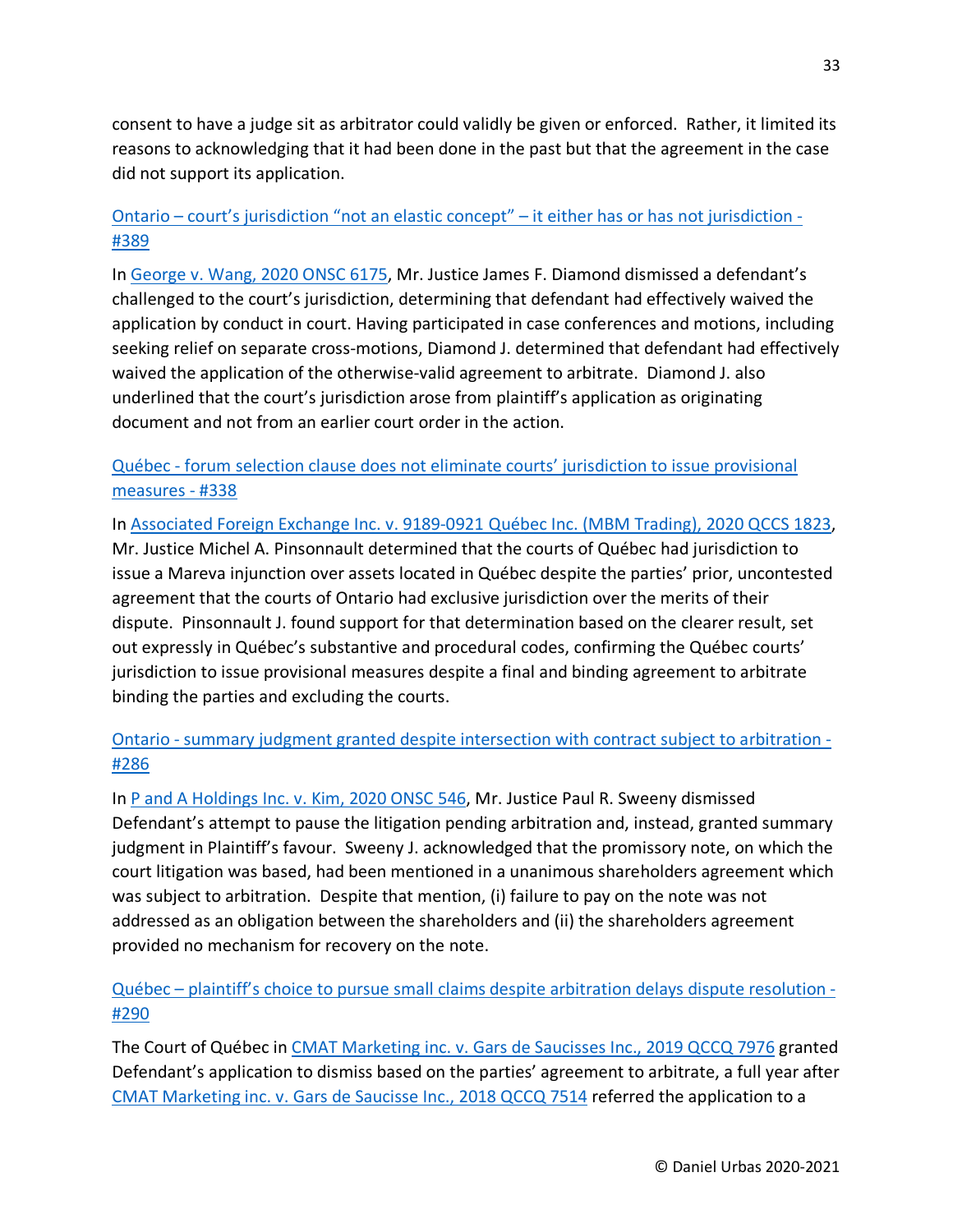hearing on the merits. Despite the Court of Québec vigilant defence of access to justice initiatives in small claims division and despite the Court of Québec's support of arbitration, their combined efforts resulted in delays uncommon in Court of Québec but occasioned by Plaintiff's own decision to initiate court litigation and then resist referral to arbitration.

## <span id="page-33-0"></span>Québec - [court could enjoin contract termination to preserve arbitral jurisdiction to determine](https://urbas.ca/?p=2382)  [merits of termination -](https://urbas.ca/?p=2382) #313

Despite dismissing the application for provisional injunction, Madam Justice Élise Poisson in [Groupe Sidney Santé Inc. v. Centre intégré de santé et de services sociaux de Lanaudière, 2020](https://www.canlii.org/fr/qc/qccs/doc/2020/2020qccs1068/2020qccs1068.html)  [QCCS 1068](https://www.canlii.org/fr/qc/qccs/doc/2020/2020qccs1068/2020qccs1068.html) did determine that applicant demonstrated urgency related to the arbitrator's jurisdiction and the merits of the dispute. Poisson J. agreed that respondent's notice to resiliate (terminate) the parties' contract would affect the *status quo* and impact on the scope of the arbitrator's jurisdiction to determine the merits of the notice of termination. The decision is a rare illustration of a court accepting it could intervene to preserve for arbitration a fuller scope of dispute on the merits.

# <span id="page-33-1"></span>Alberta – [decision to initiate litigation rather than mandatory arbitration qualifies as "](https://urbas.ca/?p=2404)*injury*" - [#317](https://urbas.ca/?p=2404)

In [HOOPP Realty Inc v. Emery Jamieson LLP, 2020 ABCA 159,](https://www.canlii.org/en/ab/abca/doc/2020/2020abca159/2020abca159.html) Alberta's Court of Appeal underlined the importance of initiating arbitration instead of litigation when bound by a mandatory arbitration agreement. In considering appeals from motions for summary disposition of actions filed by a client against two (2) law firms, the Court held that a lawyer's omission to serve the notice to arbitrate qualified as an "*injury*" to the client within the meaning of section 1(e) of the [Limitations Act, RSA 2000, c L-12.](https://www.canlii.org/en/ab/laws/stat/rsa-2000-c-l-12/latest/rsa-2000-c-l-12.html) The Court further held that the current law firm's knowledge of the omission by the former law firm could be imputed to the client in order to trigger the commencement of the limitation period and that the Limitations Act focused on knowledge of facts and not applicable law or chances of success.

## <span id="page-33-2"></span>Québec – [court suspends own process, requires parties take arbitration-related steps prior to](https://urbas.ca/?p=2581)  [decision on stay -](https://urbas.ca/?p=2581) #365

In [Syndicat de la copropriété Clark et Fleury v. Généreux, 2020 QCCS 1835,](https://www.canlii.org/fr/qc/qccs/doc/2020/2020qccs1835/2020qccs1835.html) Mr. Justice Mark Phillips issued a sequence of orders regarding the parties' to exhaust the steps related to each of their competing dispute resolution procedural approaches. Without pre-determining either party's rights either to pursue freshly filed litigation or to obtain referral to arbitration, Phillips J. suspended his own involvement in a referral application and, during that suspension, imposed steps to complete procedural arguments for/against arbitration in two (2) court files. His orders included 'recommending' the parties exercise certain rights in their agreement to arbitrate prior to a later but near-in-time date at which he would resume involvement. Phillips J. limited his involvement to ensuring completion of all steps necessary to (i) the agreement to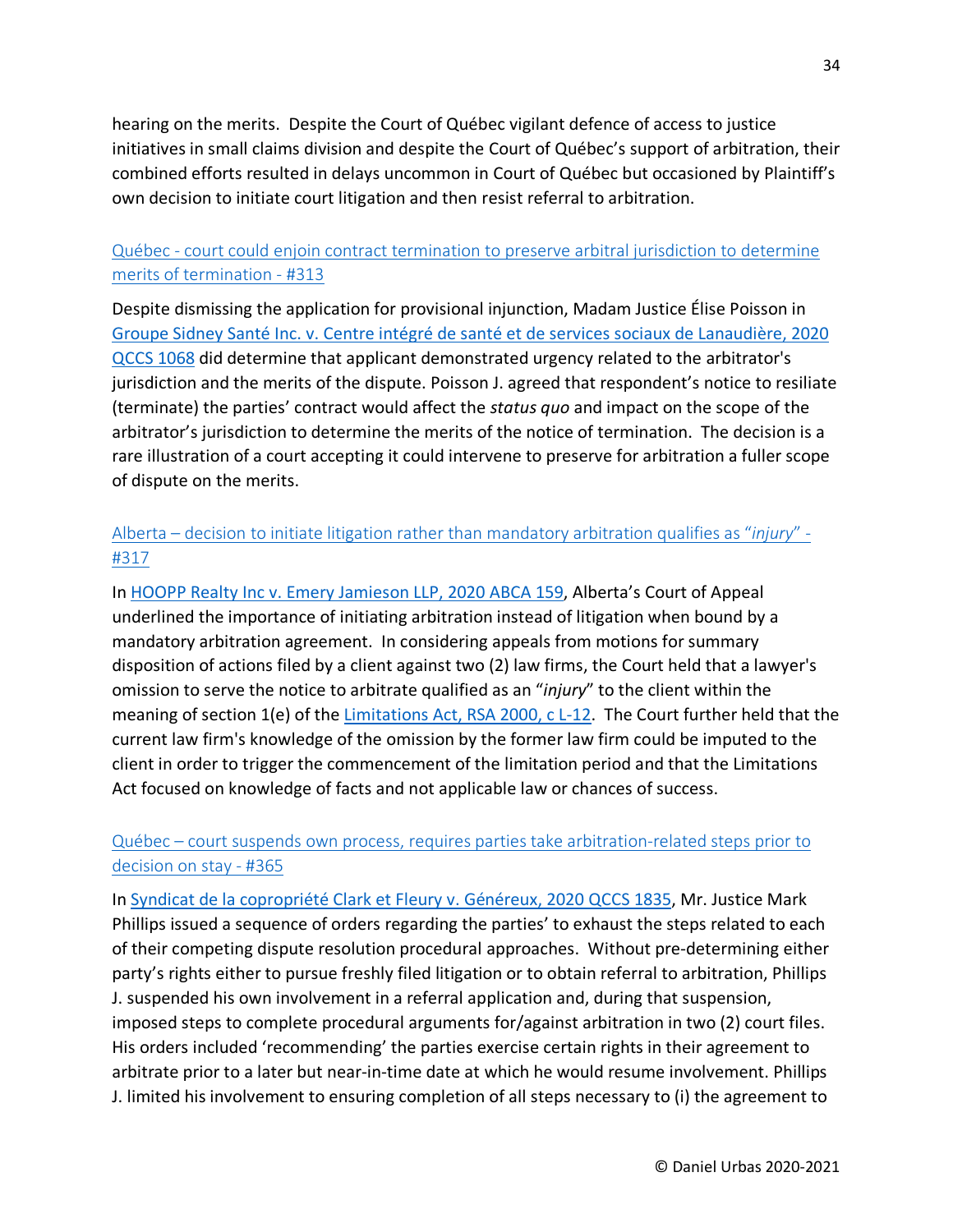arbitrate and (ii) contesting the court's jurisdiction, under reserve of any upcoming decision that the agreement to arbitrate applied to the disputes.

# <span id="page-34-0"></span>Ontario – [anti-suit injunction restrains party bound by Ontario arbitration award from pursuing](https://urbas.ca/?p=2588)  [parallel U.S. litigation -](https://urbas.ca/?p=2588) #368

In [Borschel v. Borschel, 2020 ONSC 4395,](https://www.canlii.org/en/on/onsc/doc/2020/2020onsc4395/2020onsc4395.html) Mr. Justice Lorne Sossin issued an anti-suit injunction restraining a party to arbitration awards subject to Ontario law from pursuing parallel proceedings in a U.S. jurisdiction. Sossin J. also dismissed arguments challenging enforcement of the awards based on legislative provisions requiring parties to sign any agreement reached as part of the court process. Sossin J. held that the provisions did not serve to invalidate awards which had issued on consent and where consent of the parties had been communicated by counsel.

#### <span id="page-34-1"></span>**Notes on topic #4 - drafting advice**

#### <span id="page-34-2"></span>Québec - [no second opinion on issue determined by award issued by physician arbitrator -](https://urbas.ca/?p=2863) #408

In [Rivain v. La Capitale assureur de l'administration publique Inc. \(La Capitale, assurances et](https://www.canlii.org/fr/qc/qccs/doc/2020/2020qccs3936/2020qccs3936.html)  [services financiers\), 2020 QCCS 3936,](https://www.canlii.org/fr/qc/qccs/doc/2020/2020qccs3936/2020qccs3936.html) Mr. Justice Christian Immer declined to order parties to re-arbitrate an issue determined by a physician arbitrator under an insurance policy. That policy submitted medical disputes to arbitration before a physician and subjected awards to the typical three (3) post-award options available to arbitral parties: compliance, homologation, annulment. Immer J. did determine that the policy anticipated a 4<sup>th</sup> option, namely a subsequent arbitration before another medical specialist if the 1<sup>st</sup> arbitrator determined that the medical dispute fell within that other medical speciality. Immer J. also noted that, despite the complexity of the facts, a court was better placed to determine the jurisdictional issue, rather than defer to a first determination by the arbitrator, as the request to refer the parties to arbitration raised principally a question of law.

## <span id="page-34-3"></span>Ontario - [agreement to arbitrate disputes involving "](https://urbas.ca/?p=2223)*construction, meaning or effect*" does not cover "*[enforcement](https://urbas.ca/?p=2223)*" - #278

In [Illumina Holdings Inc. v. Brand Alliance Inc. et al, 2020 ONSC 1053,](https://www.canlii.org/en/on/onsc/doc/2020/2020onsc1053/2020onsc1053.html) Mr. Justice Cory A. Gilmore gave effect to an agreement to arbitrate disputes involving "*construction, meaning or effect*" of an agreement and refused to stay litigation based on enforcement of the agreement. Gilmore J. held that the claims involved "*a straightforward contract case*" and that breach of an enforceable agreement was not the same as the meaning of that agreement. Demonstrating the courts' own readiness and flexibility to provide resolution of disputes, Gilmore J. then went on to determine that the disputes did not warrant a trial and issued orders on the merits of the claims made.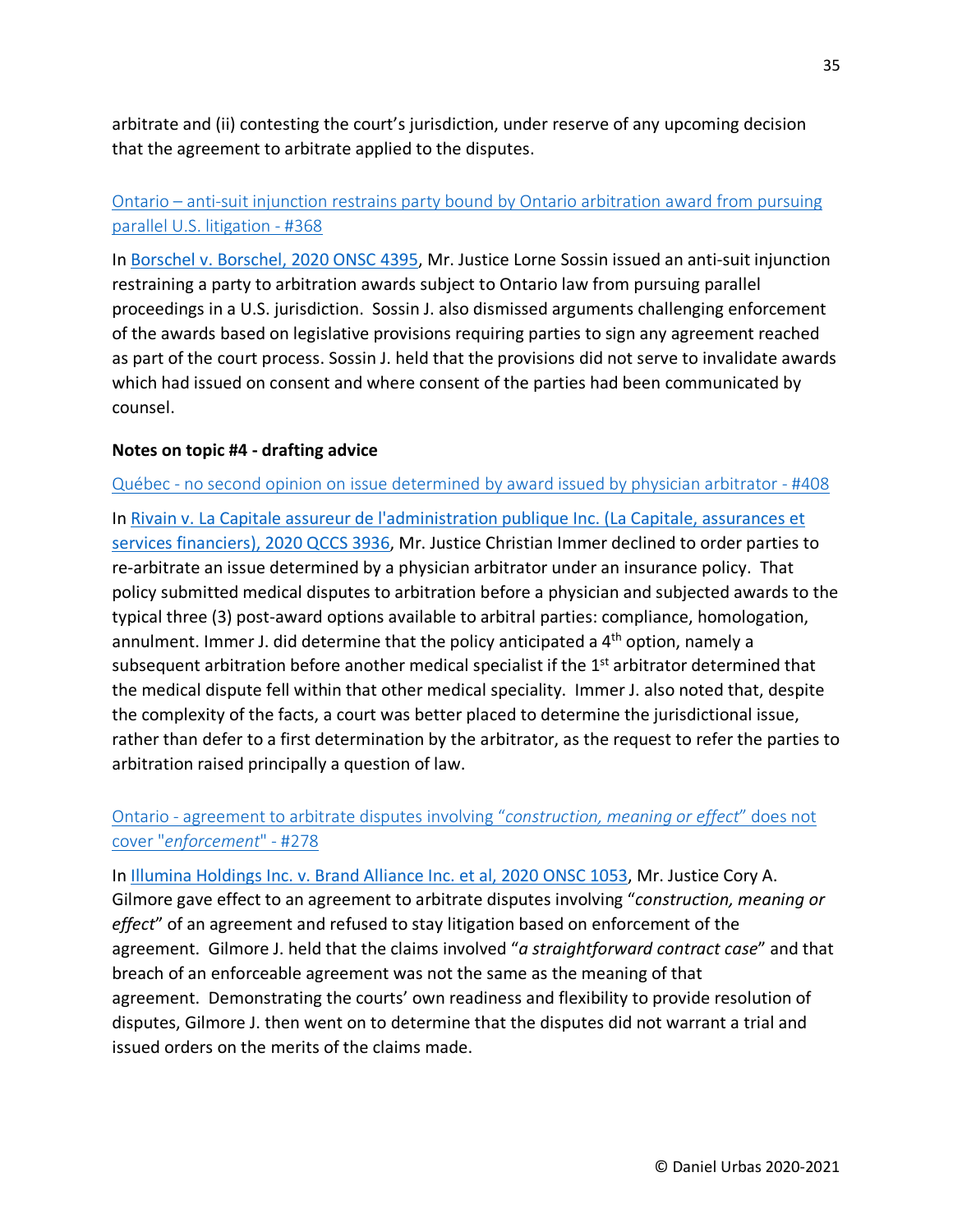# <span id="page-35-0"></span>Québec - narrow definition of '*dispute*[' in agreement to arbitrate justifies refusal to nominate](https://urbas.ca/?p=2328)  [arbitrator -](https://urbas.ca/?p=2328) #303

In [Municipalité de Caplan v. Arpo Groupe-Conseil Inc., 2020 QCCS 885,](https://www.canlii.org/fr/qc/qccs/doc/2020/2020qccs885/2020qccs885.html) Madam Justice Michèle Lacroix refused to nominate an arbitrator due to the limited scope the parties gave to the definition of dispute in the agreement to arbitrate. She held that when an agreement to arbitrate uses imprecise terms, access to the courts must be favoured over enforcement of such clauses.

# <span id="page-35-1"></span>Ontario - [consent order prompts agreement to arbitrate to complete it and fresh litigation over](https://urbas.ca/?p=2432)  [vague term -](https://urbas.ca/?p=2432) #326

In [Lokhandwala v. Khan et. al., 2020 ONSC 3209,](https://www.canlii.org/en/on/onsc/doc/2020/2020onsc3209/2020onsc3209.html) Mr. Justice William M. LeMay determined that an offer received for a property qualified as "*reasonable*" according to a consent order agreed to by the parties in an earlier hearing. That consent order also included an agreement to arbitrate, if need be, the choice of real estate agent to list the property. LeMay J.'s reasons illustrate the care needed by parties to disputes when drafting terms to resolve their disputes so that today's resolution does not inadvertently sow seeds for future, new disputes. The reasons also include helpful references to case law on judicial notice and the pandemic.

## <span id="page-35-2"></span>Ontario - [courts cannot imply terms which legislation requires be express to have valid](https://urbas.ca/?p=2540)  [arbitration agreement -](https://urbas.ca/?p=2540) #354

In [Magotiaux v. Stanton, 2020 ONSC 4049,](https://www.canlii.org/en/on/onsc/doc/2020/2020onsc4049/2020onsc4049.html) Madam Justice Jennifer Mackinnon denied to stay court proceedings, having determined that the parties' otherwise detailed agreement to arbitrate was subject to, but did not comply with all of, certain formal requirements required by the [Family Law Act, RSO 1990, c F.3](https://www.canlii.org/en/on/laws/stat/rso-1990-c-f3/latest/rso-1990-c-f3.html) and the [Family Arbitration, O Reg 134/07,](https://www.canlii.org/en/on/laws/regu/o-reg-134-07/latest/o-reg-134-07.html) the sole regulation made to the [Arbitration Act, 1991, SO 1991, c 17.](https://www.canlii.org/en/on/laws/stat/so-1991-c-17/latest/so-1991-c-17.html) Mackinnon J. recognized that courts can imply terms into a contract following the approach in [Pacific Hotels Ltd. v. Bank of](https://www.canlii.org/en/ca/scc/doc/1987/1987canlii55/1987canlii55.html)  [Montreal, 1987 CanLII 55 \(SCC\)](https://www.canlii.org/en/ca/scc/doc/1987/1987canlii55/1987canlii55.html) but, where legislation has mandated express terms, courts cannot imply terms to produce a binding agreement to arbitrate compliant with that legislation.

## <span id="page-35-3"></span>Québec – [choice of law does not determine choice of forum -](https://urbas.ca/?p=2542) #355

In [Corner Brook Pulp and Paper Limited v. Valmet Ltd., 2020 QCCS 2136,](https://www.canlii.org/en/qc/qccs/doc/2020/2020qccs2136/2020qccs2136.html) Mr. Justice Gregory Moore dismissed a defendant's argument that choice of Ontario law in its contracts with another entity required application of Ontario's [Arbitration Act, 1991, SO 1991, c 17.](https://www.canlii.org/en/on/laws/stat/so-1991-c-17/latest/so-1991-c-17.html) Moore J. held that choice of governing law did not determine choice of forum and that Québec's Civil [Code of Québec, CQLR c CCQ-1991](https://www.canlii.org/en/qc/laws/stat/cqlr-c-ccq-1991/latest/cqlr-c-ccq-1991.html) provides that the law of the court seized of the matter governs procedure. Defendant's procedural decision to force intervention of its contracting party as defendant-in-warranty to the principal claim yielded to the choice of forum clause indicating a clear intention to remove jurisdiction.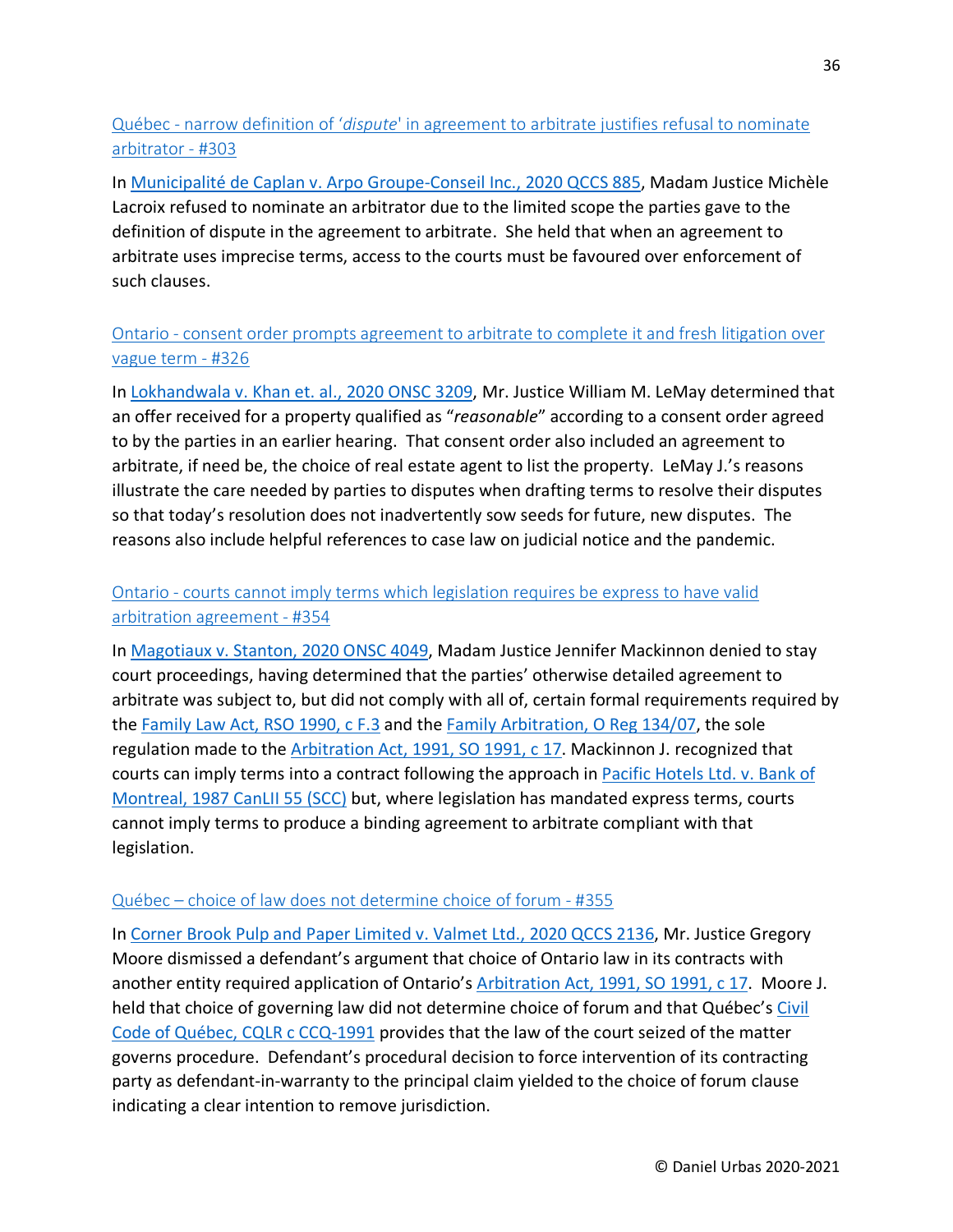## N.L. – [agreement to arbitrate renewal option's financial terms ensures lease is enforceable -](https://urbas.ca/?p=2597) [#369](https://urbas.ca/?p=2597)

In [Copper Stop Limited v. Parkland Fuel Corporation, 2020 NLSC 114,](https://www.canlii.org/en/nl/nlsc/doc/2020/2020nlsc114/2020nlsc114.html) Madam Justice Kendra J. Goulding had to resolve a lease dispute which arose when the lessee sought to exercise an option to renew but for which the lease provided no specific term governing the method or time within which to exercise that option. Despite lessor's argument that the lease was enforceable, Goulding J. held that the option to renew was enforceable as the financial terms of the renewal option were capable of being made definite through imposition by the arbitrator. The ability to arbitrate if negotiations failed made the lease's renewal option more than just "*an agreement to agree*".

# Québec - [party autonomy to design arbitration includes right to risk loss of statutory](https://urbas.ca/?p=2831)  [construction lien rights -](https://urbas.ca/?p=2831) #401

In [9221-2323 Québec inc. v. Excavation L. Martel inc., 2020 QCCS 4363,](https://www.canlii.org/fr/qc/qccs/doc/2020/2020qccs4363/2020qccs4363.html) Mr. Justice Martin F. Sheehan enforced the parties' agreement to arbitrate contractor's claims for additional sums even if doing so might result in loss of the contractor's right to publish (register) its legal hypothec (lien) within the statutory delay. Sheehan J. recognized that the arbitration award might issue only after the end of the construction work and, by mere lapse of time, extinguish the contractor's right to publish its legal hypothec. Party autonomy included the ability to require arbitration as a condition precedent to exercising statutory rights to protect claims and thereby give notice to third parties of that claim. Sheehan J. determined that the contractor had agreed that its legal hypothec could be published only after arbitration, knowing that the award might issue too late.

## Nunavut – [non-compliance with clear deadlines in contract eliminates ability to arbitrate -](https://urbas.ca/?p=2113) #267

In [Comren Contracting Inc. v Bouygues Building Canada Inc., 2020 NUCJ 2,](https://www.canlii.org/en/nu/nucj/doc/2020/2020nucj2/2020nucj2.html) Mr. Justice Paul Bychok held that non-compliance with clear and unambiguous deadlines in a stepped dispute resolution clause extinguished claimant's right to pursue arbitration. Respondent's eventual agreement to engage in mediation and arbitration, subject to its rights to raise that noncompliance as "*technical or procedural defences*", did not waive its right to litigate or estop it from refusing arbitration.

#### **Notes on topic #5 - appointment process**

## Federal – [appointing authority's breach of appointment provisions raise no reasonable](https://urbas.ca/?p=2698)  [apprehension of bias -](https://urbas.ca/?p=2698) #382

In [Grey v. Whitefish Lake First Nation, 2020 FC 949,](https://www.canlii.org/en/ca/fct/doc/2020/2020fc949/2020fc949.html) Madam Justice Cecily Y. Strickland dismissed challenges to an arbitrator's decision, applying correctness as the standard of review for questions of procedural fairness, including those which encompass issues of bias. Despite the appointing authority's breach of the "c*lear and unambiguous*" regulations for appointing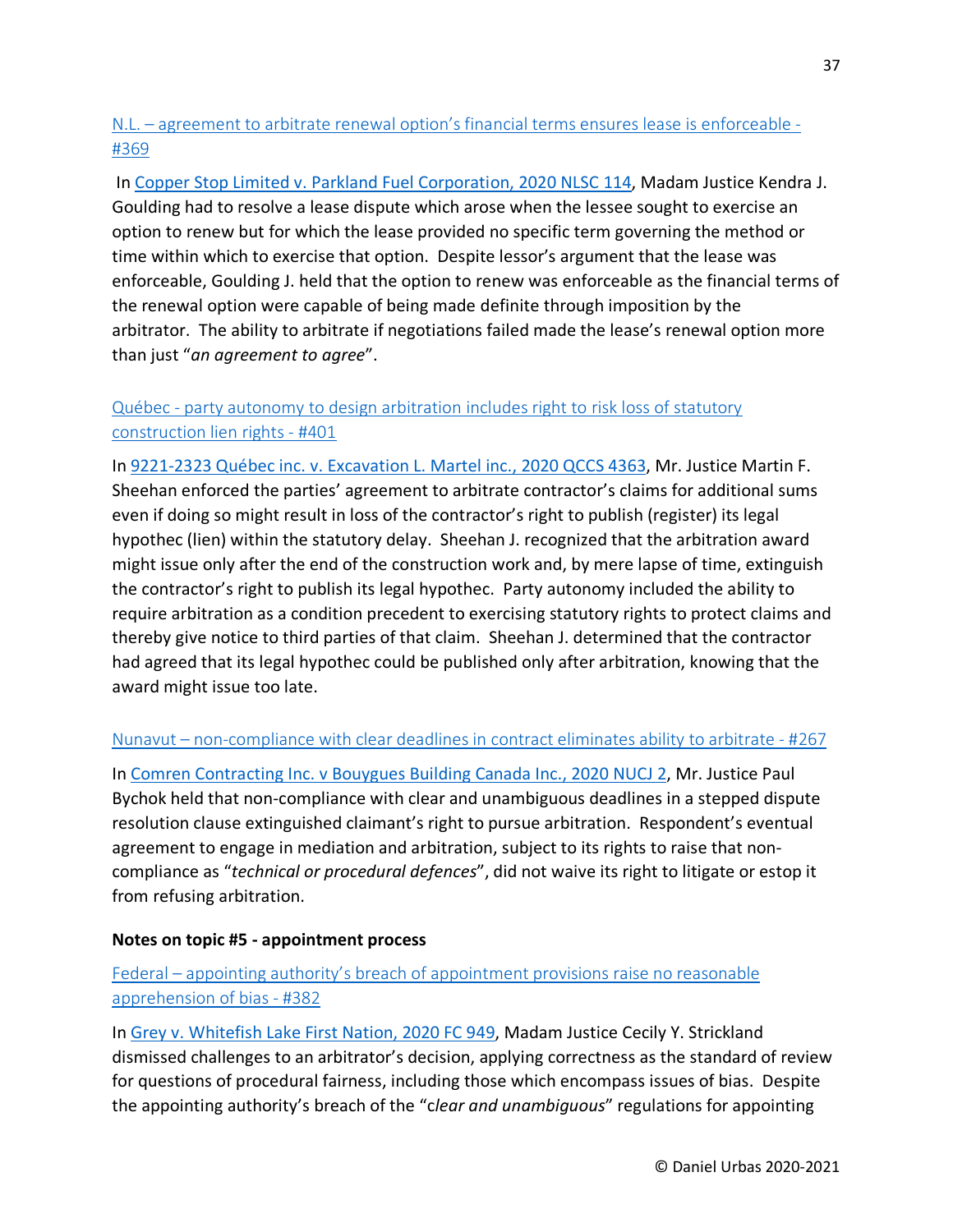the arbitrator, the breach was not raised on appeal and did not affect the procedural fairness of the arbitration. The arbitrator's previous appointment did not give rise to a reasonable apprehension of bias.

## Ontario - [applicant seeking court appointment of arbitrator ordered to pay security for costs -](https://urbas.ca/?p=2424) [#323](https://urbas.ca/?p=2424)

In [Rayman Tiger Inc. v. Unger Tiger Inc., 2020 ONSC 691,](https://www.canlii.org/en/on/onsc/doc/2020/2020onsc691/2020onsc691.html) Master Michael P. McGraw ordered that an arbitral party, applying for the appointment of an arbitrator, file security for costs related to its application. Having insufficient assets in Ontario or any reciprocating jurisdiction, the party had to post security in order to engage the court's assistance for its arbitration. In ordering \$15,000.00 rather than the \$37,714.01 sought by respondents, Master McGraw distinguished the complexity of issues and facts of the eventual arbitration from those raised by the narrower application to appoint an arbitrator.

# Ontario - [each party argues to have the other party's candidate appointed arbitrator instead of](https://urbas.ca/?p=2502)  [their own -](https://urbas.ca/?p=2502) #345

Still seized of the appointment process following his earlier decision to refer the parties to arbitration, Mr. Justice Jonathan Dawe in [King Valley Estates Inc. v. Wong et al., 2020 ONSC](https://www.canlii.org/en/on/onsc/doc/2020/2020onsc3950/2020onsc3950.html)  [3950](https://www.canlii.org/en/on/onsc/doc/2020/2020onsc3950/2020onsc3950.html) accepted to grant Defendants' application to appoint a candidate initially proposed, but now resisted, by Plaintiff. Despite months of opportunity and diligent efforts by Defendants, the parties returned before Dawe J. each proposing that the other's candidate be named. Both candidates were "*eminently qualified*", acceptable to both parties and not under "*any disqualifying conflict*". Due to advantages perceived by Plaintiff's candidate's lower rate and cap on fees, Dawe J. expressed readiness to appoint that candidate at Defendants' request subject to (i) re-confirmation of his interest and (ii) a schedule acceptable to Defendants.

# Québec - [agreement giving one party privileged position to designate arbitrator subject to "blue](https://urbas.ca/?p=2700)[pencil" severance -](https://urbas.ca/?p=2700) #383

In [Caron v. 7834101 Canada inc. \(Triviom à Charlemagne\), 2020 QCCS 2859,](https://www.canlii.org/fr/qc/qccs/doc/2020/2020qccs2859/2020qccs2859.html) Mr. Justice Stéphane Lacoste severed a portion of an agreement to arbitrate which violated the rule against placing one party in a privileged position with respect to the designation of the arbitrator. Rather than declare null the entire agreement to arbitrate, as had an earlier court when faced with the same agreement, Lacoste J. struck the provision, likening the relief to the "*blue-pencil*" severance explained and applied in [Shafron v. KRG Insurance Brokers \(Western\)](https://www.canlii.org/en/ca/scc/doc/2009/2009scc6/2009scc6.html)  [Inc., 2009 SCC 6 \(CanLII\), \[2009\] 1 SCR 157.](https://www.canlii.org/en/ca/scc/doc/2009/2009scc6/2009scc6.html) To do so, Lacoste J. combined articles 2641 and 1438 of the [Civil Code of Québec, CQLR c CCQ-1991](https://www.canlii.org/en/qc/laws/stat/cqlr-c-ccq-1991/latest/cqlr-c-ccq-1991.html) and, having done so, referred the parties to arbitration.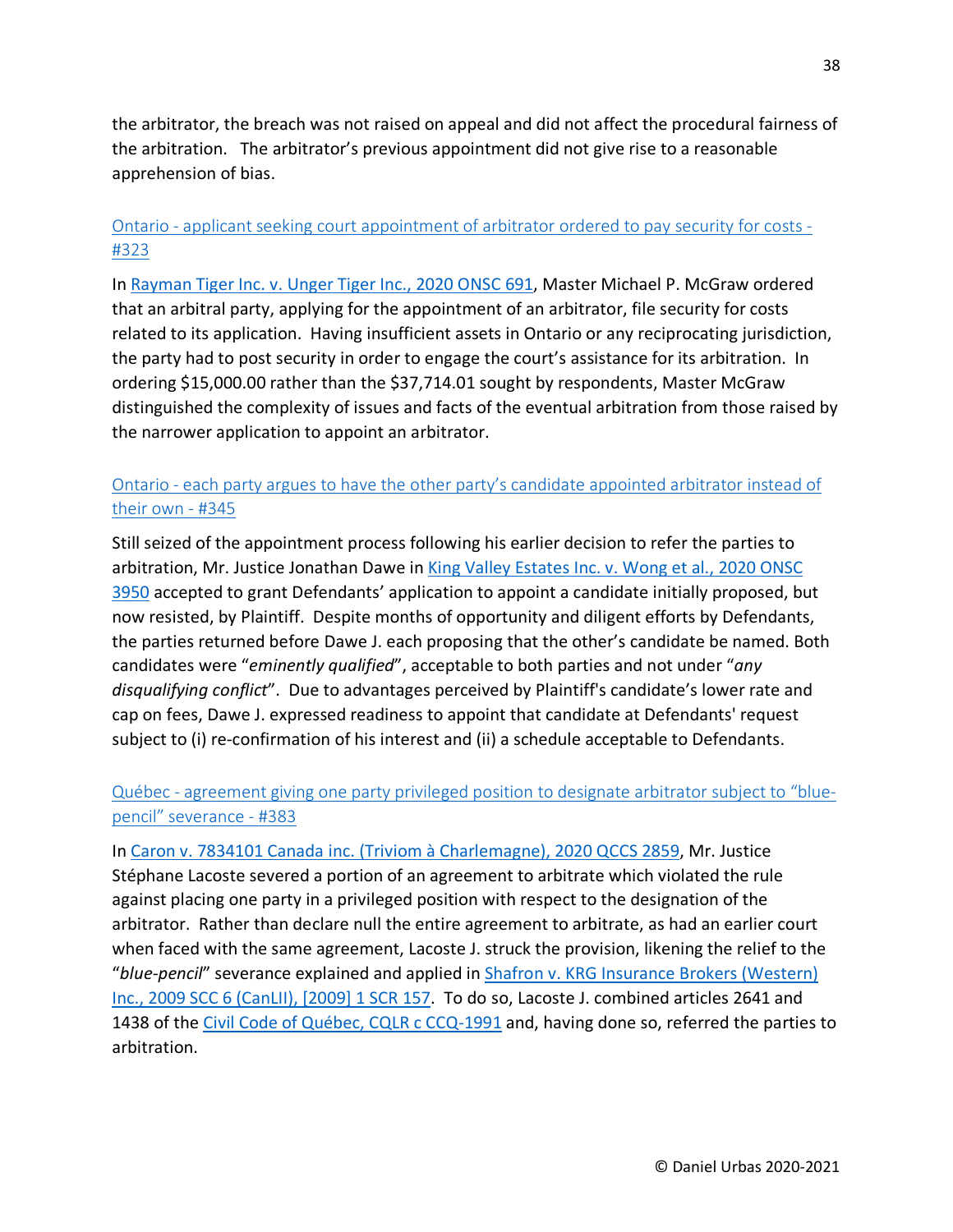Nova Scotia – [court refuses to appoint arbitrator because notice to arbitrate not acted upon had](https://urbas.ca/?p=2720)  [expired -](https://urbas.ca/?p=2720) #386

In [Site 2020 Incorporated v. Campbell, 2020 NSSC 305,](https://www.canlii.org/en/ns/nssc/doc/2020/2020nssc305/2020nssc305.html) Mr. Justice Jamie S. Campbell declared invalid a notice of arbitration subject to strict time limits set by the parties' own agreement to arbitrate. Because the parties had not acted upon the notice to arbitrate in the time agreed upon, he dismissed claimant's request to appoint an arbitrator for the otherwise ongoing dispute. Campbell J. also dismissed respondent's request to have the court resolve the parties' dispute, determining that the dispute was subject to the agreement to arbitrate. The facts did not mention that any limitation period applied yet and Campbell J. urged the parties to either arbitrate or negotiate.

# Québec - court refers parties [to arbitration but grants adjournment permitting parties to agree](https://urbas.ca/?p=2767)  [on arbitrator -](https://urbas.ca/?p=2767) #396

In [Proservin Inc. v. Investissements Toro Inc., 2020 QCCS 3561,](https://www.canlii.org/fr/qc/qccs/doc/2020/2020qccs3561/2020qccs3561.html) Mr. Justice Stéphane Lacoste demonstrated the Québec courts' ready support of arbitration and their practical approach to assisting parties to appoint their own arbitrators. Citing the applicable legislative provisions in [Code of Civil Procedure, CQLR c C-25.01](https://www.canlii.org/en/qc/laws/stat/rsq-c-c-25.01/latest/) and principles issuing from key cases, Lacoste J. readily dismissed objections to the court referring the parties to arbitration. Having granted the application to nominate, Lacoste J. nonetheless granted the parties an adjournment to a specific date prior to which they were ordered to exchange on the nomination and informed that, failing agreement, he would resume the hearing and nominate an arbitrator from the competing choices.

# Ontario - [omission to stipulate language of arbitration and then require bilingual arbitrator](https://urbas.ca/?p=2854)  [creates delays -](https://urbas.ca/?p=2854) #406

In [Hodder v. Eouanzoui, 2020 ONSC 7905,](https://www.canlii.org/en/on/onsc/doc/2020/2020onsc7905/2020onsc7905.html) Mr. Justice Robert N. Beaudoin asserted jurisdiction under section 16(3) of [Arbitration Act, 1991, SO 1991, c 17](https://www.canlii.org/en/on/laws/stat/so-1991-c-17/latest/so-1991-c-17.html) to appoint a substitute arbitrator in an administered arbitration where neither the parties' agreement to arbitrate nor the administering institution's rules provided a process to appoint a substitute. The institution temporarily lacked a sufficient number of bilingual arbitrators on its roster and, during that period, Applicant applied to the court for assistance. The requirement that the arbitrator be bilingual did not appear in the agreement to arbitrate, arising after service of the notice to arbitrate, and appeared to result by consensus, combining the parties' respective positions on the appropriate language of the arbitration. When confirming his orders, Beaudoin J. also formalized the bilingual status of the arbitration.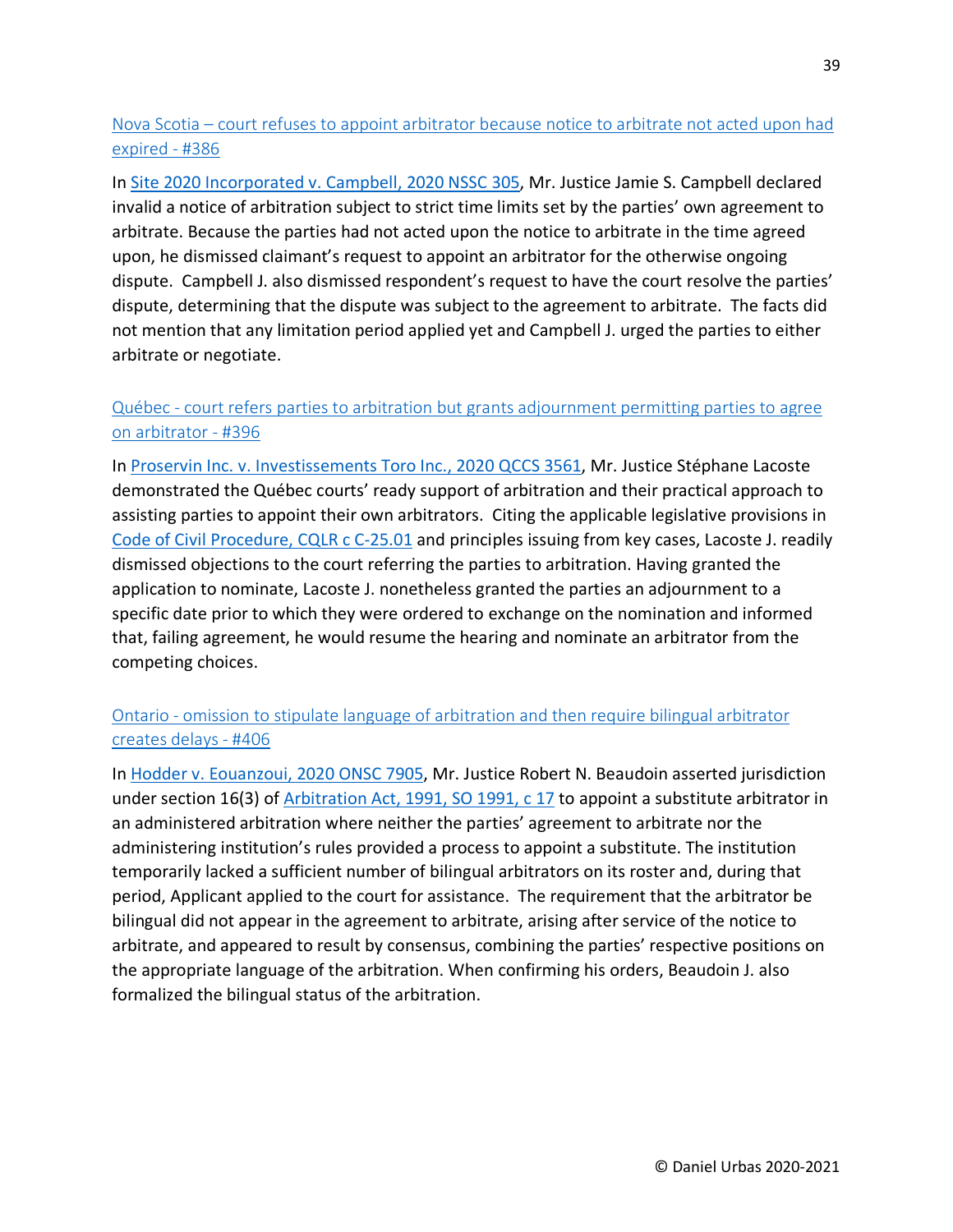#### **Notes on topic #6 - parties to the agreement to arbitrate**

### Alberta - [court has no authority to impose private arbitration absent parties' consent or an](https://urbas.ca/?p=2850)  [agreement -](https://urbas.ca/?p=2850) #405

In [Stuve v. Stuve, 2020 ABCA 467,](https://www.canlii.org/en/ab/abca/doc/2020/2020abca467/2020abca467.html) Alberta's Court of Appeal upheld a chambers judge's refusal to order the parties to engage in binding arbitration, agreeing that a judge has no jurisdiction to impose private arbitration without consent of the parties or an agreement to that effect. The Court held that "*[s]pecific legislative language would be required for the court to have the power to require parties to participate in an extra judicial private process such as arbitration*". Neither the [Alberta Rules of Court, Alta Reg 124/2010](https://www.canlii.org/en/ab/laws/regu/alta-reg-124-2010/latest/alta-reg-124-2010.html#sec4.16_smooth) or the [Arbitration Act, RSA](https://www.canlii.org/en/ab/laws/stat/rsa-2000-c-a-43/latest/rsa-2000-c-a-43.html)  [2000, c A-43](https://www.canlii.org/en/ab/laws/stat/rsa-2000-c-a-43/latest/rsa-2000-c-a-43.html) empowered the judge to do so. "*The parties commenced litigation in the publicly funded courts, and are entitled to access to court processes to resolve their dispute. Citizens have a right to access to the court, which is the public dispute resolution institution*".

#### Ontario – "*sophisticated corporate consumer*[" expected to review external undertaking to](https://urbas.ca/?p=2119)  [arbitrate -](https://urbas.ca/?p=2119) #268

In [Hydro Hawkesbury v. ABB Inc., 2020 ONCA 53,](https://www.canlii.org/en/on/onca/doc/2020/2020onca53/2020onca53.html) the Ontario Court of Appeal enforced an undertaking to arbitrate despite the undertaking being contained in terms which had not been specifically brought to the resisting party's attention or provided in materials exchanged. Those terms were readily available and specifically referred to in documents creating the contractual relationship and a "*fairly sophisticated corporate consumer*" doing business with a foreign supplier in international markets would reasonably be expected to expect and to review the terms. Also, in first instance, the applications judge also accepted that the application to stay was timely despite being filed well after the defence.

#### B.C. - [applicant claiming status as non-signatory party to arbitration clause fails to meet](https://urbas.ca/?p=2273)  [evidentiary burden -](https://urbas.ca/?p=2273) #289

In [AtriCure, Inc. v. Meng, 2020 BCSC 341,](https://www.canlii.org/en/bc/bcsc/doc/2020/2020bcsc341/2020bcsc341.html) Mr. Justice Dennis K. Hori recognized the courts' willingness to consider whether a litigant qualifies as a non-signatory party to an agreement to arbitrate but held that the applicant seeking the stay filed no evidence justifying such a status. The case also documented a series of contracts signed between plaintiff and overseas corporations controlled by a single individual but for which plaintiff agreed to a variety of different substantive laws and dispute resolution processes.

#### Ontario - [arbitrator determines complainant's status as member of respondent and eligible to](https://urbas.ca/?p=2505)  [arbitrate dispute -](https://urbas.ca/?p=2505) #346

In [Cricket Canada v. Alberta Cricket Council, 2020 ONSC 3776,](https://www.canlii.org/en/on/onsc/doc/2020/2020onsc3776/2020onsc3776.html) Mr. Justice Markus Koehnen upheld an arbitrator's determination that she had jurisdiction over both the complainant and the dispute, consistent with not only the applicable dispute resolution rules but also the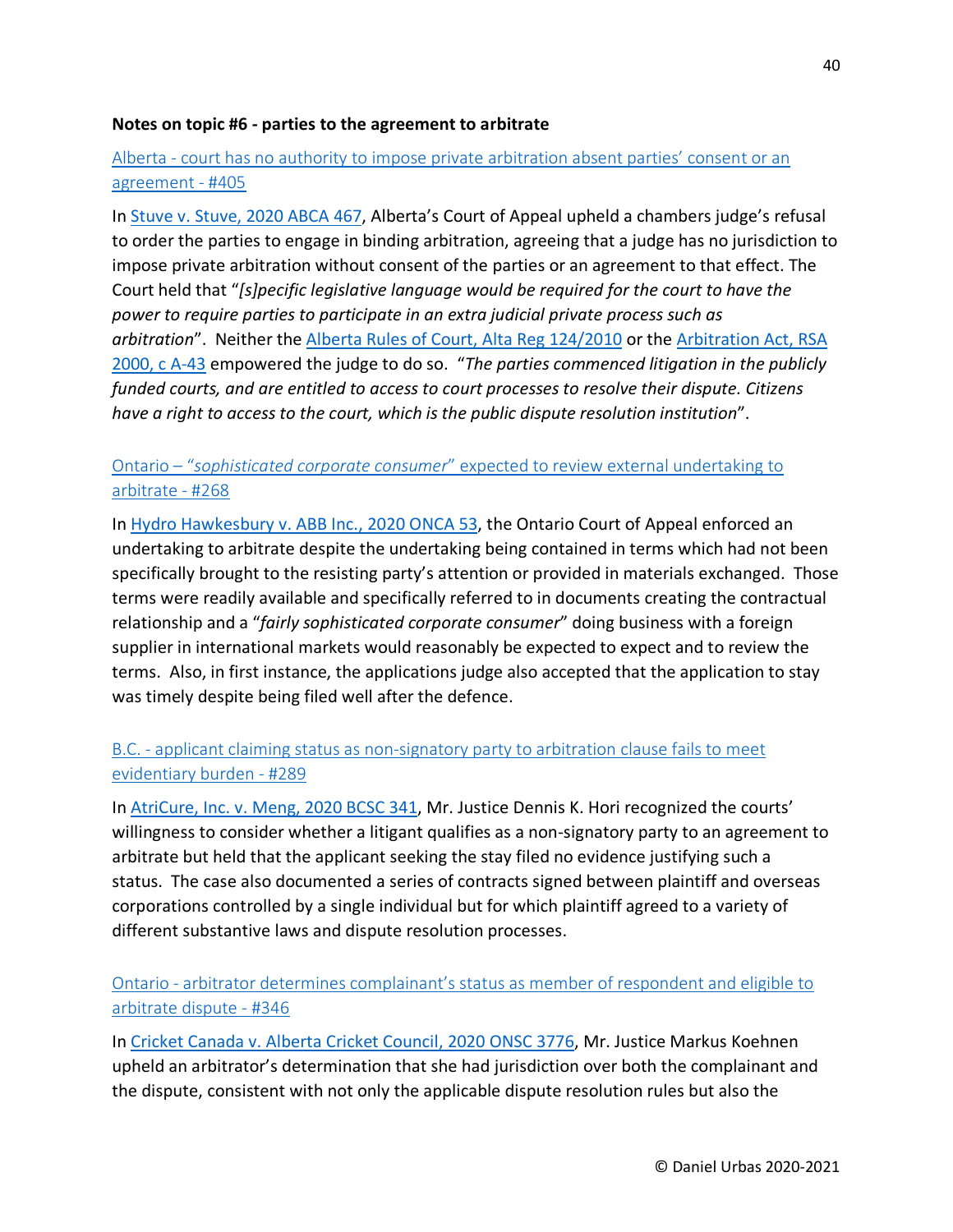administering institution's enabling legislation. Koehnen J. held that the arbitrator had not taken it upon herself the power to determine membership in a private corporation, had not undertaken any corporate reorganization or attempted any unjustified removal of a right to self-determine membership. Rather, the arbitrator was correct in her determination that claimant's status and the nature of the dispute fell within her jurisdiction and that of the administering institution which adopted the dispute resolution rules.

## Alberta – [challenge to validity of agreement to arbitrate cannot evade application of Arbitration](https://urbas.ca/?p=2586)  Act - [#367](https://urbas.ca/?p=2586)

In [Aldred Estate \(Re\), 2020 ABQB 469,](https://www.canlii.org/en/ab/abqb/doc/2020/2020abqb469/2020abqb469.html) Mr. Justice Craig M. Jones held that a court's discretion to refuse a stay under section 7(2) of the [Arbitration Act, RSA 2000, c A-43](https://www.canlii.org/en/ab/laws/stat/rsa-2000-c-a-43/latest/rsa-2000-c-a-43.html) was limited to specific circumstances and a potential for inefficiency did not empower courts to disregard a statutory imperative. Despite challenges to the validity of the arbitration agreement, a court may grant the stay and allow the arbitrator to determine allegations of invalidity. Jones J. dismissed as "*insupportable*" the argument that the Arbitration Act did not apply if a party challenged the validity of agreement to arbitrate. Referring to sections 7(2)(b) and section 17(3), Jones J. held that these provisions would make no sense if an invalid arbitration agreement rendered the Arbitration Act inapplicable.

#### **Notes on topic #7 - advocacy issues in arbitration**

#### Federal – [court rules require ship owner as party in admiralty proceedings despite arbitration](https://urbas.ca/?p=1852)  [agreement -](https://urbas.ca/?p=1852) #257

In [Norstar Shipping and Trading Ltd. v. The Rosy \(Ship\), 2019 FC 1572,](https://www.canlii.org/en/ca/fct/doc/2019/2019fc1572/2019fc1572.html) parties to an arbitration disputed the amount of bail to be paid into court to free a ship arrested as security for the claims made in the parties' arbitration. The ship's arrest was authorized by the [Federal Courts](https://www.canlii.org/en/ca/laws/regu/sor-98-106/latest/sor-98-106.html)  [Rules, SOR/98-106](https://www.canlii.org/en/ca/laws/regu/sor-98-106/latest/sor-98-106.html) which further required the seizing party to name its other arbitral party, the ship owner, as a party to the litigation. Naming the other party did not qualify as waiver of the arbitration agreement and the parties' argument before Madam Justice E. Susan Elliott was not considered a breach of any confidentiality agreement regarding the arbitration.

#### B.C. – [settlement privilege applies to arbitration and justifies refusal of access to information](https://urbas.ca/?p=2544)  [request -](https://urbas.ca/?p=2544) #356

In [White Rock \(City\) \(Re\), 2020 BCIPC 25,](https://www.canlii.org/en/bc/bcipc/doc/2020/2020bcipc25/2020bcipc25.html) Ian C. Davis, Adjudicator with the B.C. Information and Privacy Commissioner, held that common law settlement privilege applied to access to information requests, despite omission to include express mention of that privilege as a ground to resist disclosure, and that the privilege applied to arbitration. Dismissing argument that arbitration was not a "*litigious dispute*", Adjudicator Davis also held that settlement privilege is jointly held between parties to settlement negotiations and concluded that procedural fairness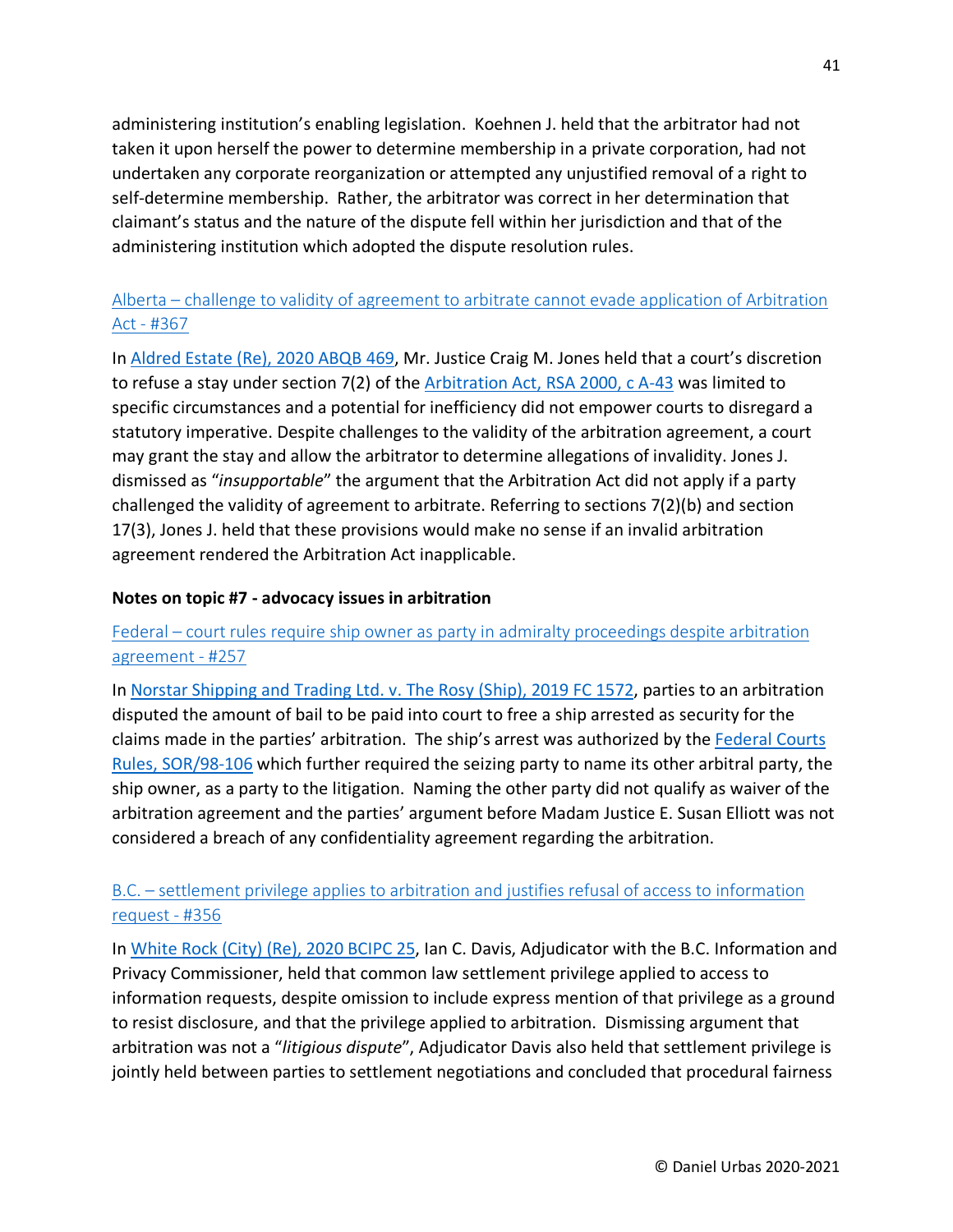required that he consider the other arbitral party's submissions on settlement privilege even if that other arbitral party was not a party to the access request.

# Ontario - [lawyer's duty of candour not limited to](https://urbas.ca/?p=2388) appearances in court, extends also to [arbitration -](https://urbas.ca/?p=2388) #314

To address a scheduling issue in court, Mr. Justice Marvin Kurz in [Haaksma v. Taylor, 2020 ONSC](https://www.canlii.org/en/on/onsc/doc/2020/2020onsc2656/2020onsc2656.html)  [2656](https://www.canlii.org/en/on/onsc/doc/2020/2020onsc2656/2020onsc2656.html) relied on rules of professional conduct which expressly stipulate that a lawyer's duty of candour in *ex parte* proceedings applies not just to courts but also to arbitrators, mediators and others who resolve disputes, regardless of their function or the informality of their procedures. Kurz J. emphasized that an exchange can qualify as *ex parte* even if the other party is aware of the exchange but, due to circumstances, cannot adequately respond or make submissions due, for example, to insufficient notice. The duty of candour requires lawyers to take particular care to be accurate, candid and comprehensive in presenting a client's case so as to ensure that the decision-maker is not misled.

#### Alberta - [evidentiary rules for adducing videos/video stills applicable also in arbitration -](https://urbas.ca/?p=2743) #390

In [R. v. Brar, 2020 ABCA 398,](https://www.canlii.org/en/ab/abca/doc/2020/2020abca398/2020abca398.html) Alberta's Court of Appeal analysed th[e Canada Evidence Act, RSC](https://www.canlii.org/en/ca/laws/stat/rsc-1985-c-c-5/latest/rsc-1985-c-c-5.html)  [1985, c C-5'](https://www.canlii.org/en/ca/laws/stat/rsc-1985-c-c-5/latest/rsc-1985-c-c-5.html)s application to bank records including video surveillance stills and videos captured at automatic teller machines. The Court explored the reasoning behind the Canada Evidence Act's evidentiary rules applicable to records held by financial institutions and requirements for adducing such evidence. The Canada Evidence Act expressly applies to arbitration and matters within the jurisdiction of Parliament. While the Court's analysis applied to a criminal proceeding with its heightened standard of '*beyond a reasonable doubt*', it still serves to guide arbitration practitioners. Subject to any adjustments occasioned by the standard of '*balance of probabilities*' applicable in civil matters, the Court's analysis offers arbitration practitioners meaningful insights.

#### Ontario - [non-parties seek injunction to stop private arbitration from proceeding -](https://urbas.ca/?p=2127) #269

In [City of Toronto v. Resource Productivity & Recovery Authority, 2020 ONSC 599,](https://www.canlii.org/en/on/onscdc/doc/2020/2020onsc599/2020onsc599.html) Madam Justice Katherine E. Swinton dismissed an attempt by non-parties to enjoin a private arbitration from proceeding. Though one of the arbitral parties exercised duties under Ontario legislation, the dispute stemmed from a bilateral agreement and involved no exercise of statutory power of decision subject to judicial review. Swinton J. observed that the non-parties argued the arbitrator lacked authority but neither of the arbitral parties challenged the arbitrator's jurisdiction.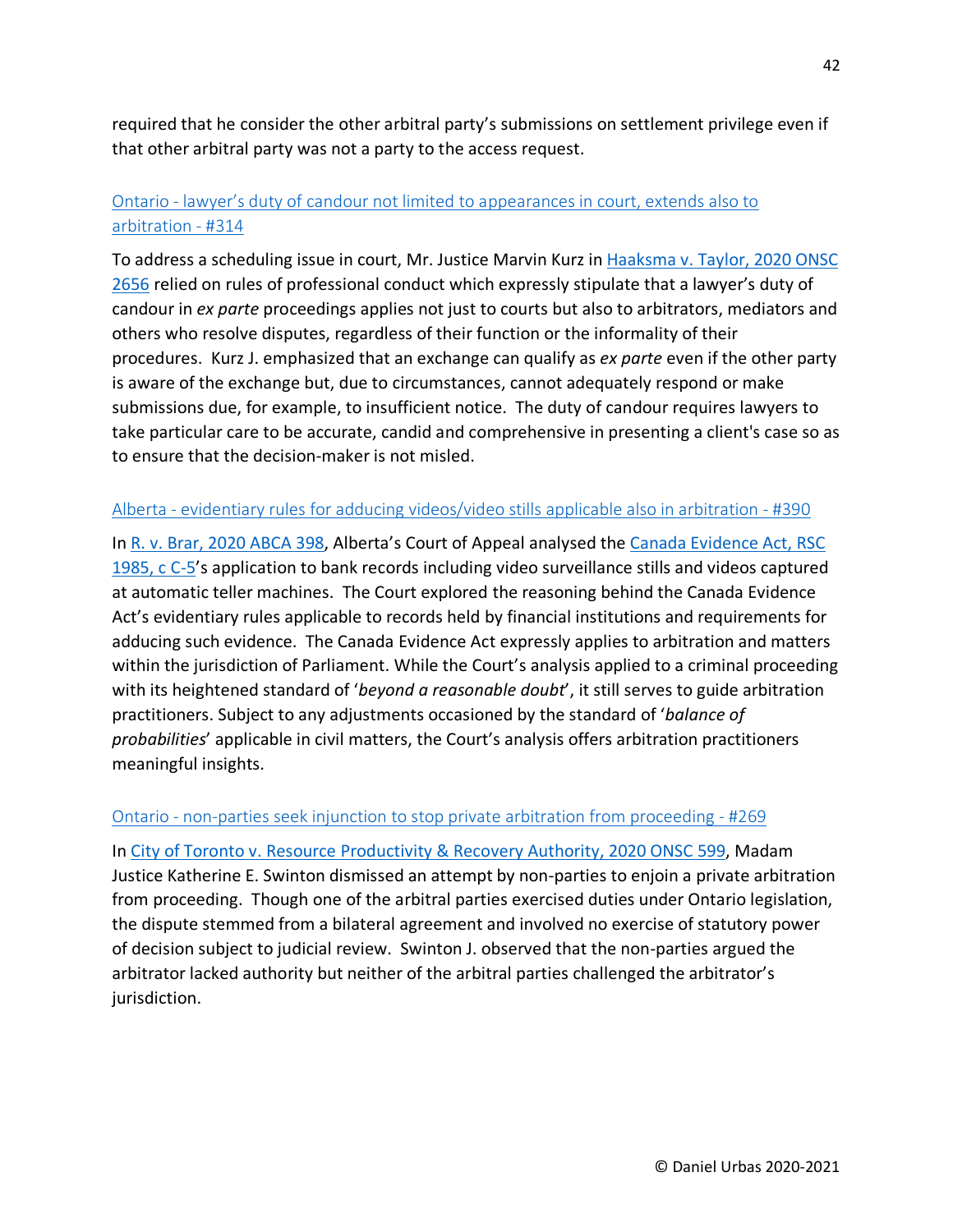Saskatchewan - [court approves arbitral parties' Pierringer agreement in litigation against third](https://urbas.ca/?p=2292)  [party -](https://urbas.ca/?p=2292) #294

Upon application, Madam Justice Brenda R. Hildebrandt in [Rosetown \(Town\) v. Bridge Road](https://www.canlii.org/en/sk/skqb/doc/2020/2020skqb3/2020skqb3.html)  [Construction Ltd., 2020 SKQB 3](https://www.canlii.org/en/sk/skqb/doc/2020/2020skqb3/2020skqb3.html) approved an agreement between two (2) arbitral/litigation parties T and BR to release BR from litigation involving a third party S which did not participate in that agreement. The agreement, known as a Pierringer agreement, left S open to its proportionate share of responsibility in the litigation pursued by T. Having examined the Pierringer agreement in light of its impact on S, Hildebrandt J. approved its application and amendments to the pleadings in court to implement it.

## Ontario - [insurer's duty to defend in arbitration includes right to select/add new counsel and](https://urbas.ca/?p=2357)  [control defence -](https://urbas.ca/?p=2357) #308

In [Panasonic Eco Solutions Canada Inc. v. XL Specialty Insurance Company, 2020 ONSC 1502,](https://www.canlii.org/en/on/onsc/doc/2020/2020onsc1502/2020onsc1502.html) Mr. Justice Markus Koehnen granted in part an arbitral defendant's application to enforce its insurer's duty to defend. That duty also included the right under the policy to select and add new counsel in the arbitration to defend that portion of the claims made by the third party in the arbitration. The insured and insurer were bound by the allegations of fact made in the arbitration and not the legal characterization made by the third party about those facts.

## Ontario - [parties' signature of arbitrator's terms does not overwrite appeal process in original](https://urbas.ca/?p=2445)  [agreement -](https://urbas.ca/?p=2445) #331

In [547131 Ontario Limited v. MPI Torgan, 2020 ONSC 3186,](https://www.canlii.org/en/on/onsc/doc/2020/2020onsc3186/2020onsc3186.html) Madam Justice Carole J. Brown disagreed that terms submitted by the arbitrator and signed by the parties overwrote the parties' initial agreement in their main contract regarding appeals of any arbitral award. The arbitrator's terms covered conflicts, compensation, the services of an arbitral secretary, cancellation policy, confidentiality, immunity and administration issues. Brown J. identified no indicia that the arbitrator's terms altered the initial agreement that the award would be "*final and binding*" and not subject to appeal, even on a question of law with leave of the court.

#### Saskatchewan – [availability and final nature of partial discontinuance of claims in arbitration](https://urbas.ca/?p=2493)  [considered -](https://urbas.ca/?p=2493) #342

In [Poffenroth Agri Ltd. v Brown, 2020 SKCA 68,](https://www.canlii.org/en/sk/skca/doc/2020/2020skca68/2020skca68.html) Saskatchewan's Court of Appeal held that a notice of discontinuance filed in a civil action was interlocutory, not final, in nature and required leave to appeal. Observing the limited number of precedents, the Court referred to but distinguished the reasoning and result in Ontario First Nations (2008) Limited Partnership v. [Aboriginal Affairs \(Ontario\), 2013 ONSC 7141](https://www.canlii.org/en/on/onsc/doc/2013/2013onsc7141/2013onsc7141.html) which considered whether an arbitral panel's decision to accept a claimant's partial withdrawal of its notice of arbitration was final or not and, if subject to appeal, permitted under Ontario's [Arbitration Act, 1991, SO 1991, c 17.](https://www.canlii.org/en/on/laws/stat/so-1991-c-17/latest/so-1991-c-17.html)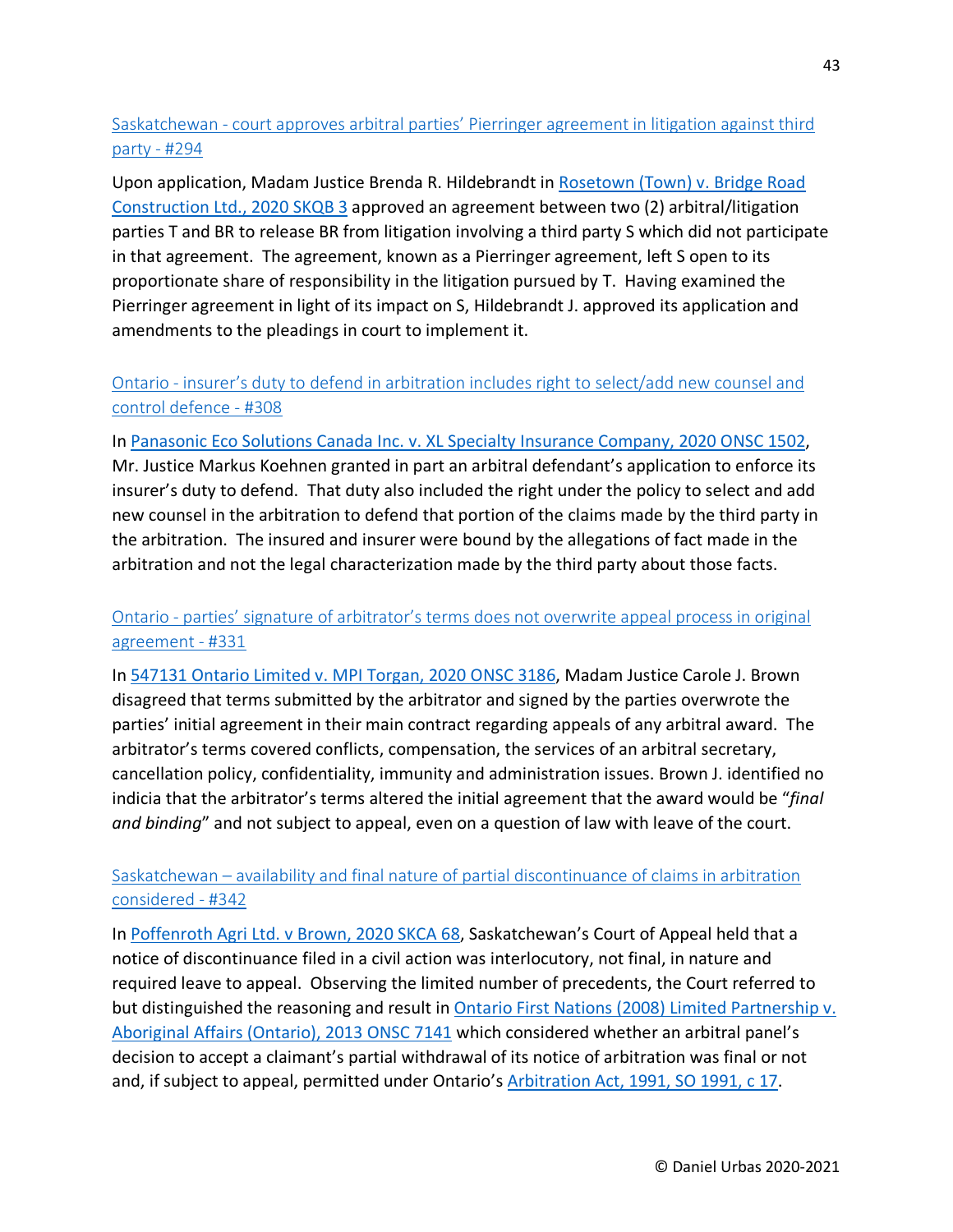Ontario – [professional negligence claims stem in part from arbitration agreement's procedural](https://urbas.ca/?p=2579)  [options -](https://urbas.ca/?p=2579) #364

In [HQIC and Circlemed Inc. v. Hamdani, 2020 ONSC 3403,](https://www.canlii.org/en/on/onsc/doc/2020/2020onsc3403/2020onsc3403.html) Madam Justice Cynthia Petersen considered allegations made by clients against their former counsel of record in an arbitration and the negotiations which resolved the arbitration. Though her reasons focus on whether the record was sufficient/appropriate to allow her to grant summary judgment (no, it was not), Petersen J.'s analysis disclosed certain risks inherent for counsel in commercial arbitration when (i) stepping into a new brief and (ii) responding post-resolution to a client's alleged dissatisfaction over the conduct and settlement of the arbitration. The record also highlights the opportunities for preliminary skirmishing created by inserting procedural options into an agreement to arbitrate which can be triggered merely by how either party frames its action.

## Ontario – [oppression remedy grants party control of dispute resolution covered by funding](https://urbas.ca/?p=2468)  [agreement -](https://urbas.ca/?p=2468) #336

In [1515474 Ontario Inc. v. Soocellus Ontario Inc., 2020 ONSC 270,](https://www.canlii.org/en/on/onscdc/doc/2020/2020onsc270/2020onsc270.html) Ontario's Divisional Court upheld an order granting a shareholder control of the conduct of ongoing dispute resolution. Post-sale of G's shares in F Co., G retained non-voting shares in F Co. with a right to receive net proceeds in F Co.'s litigation so long as G provided litigation funding and met other financial terms. F Co.'s eventual decisions to reduce activity in the litigation, to seek an end to it and to mediate so as to "*accept the best reasonable offer we are able to negotiate*" combined to qualify as oppression justifying the grant of litigation control. The order sought to rectify for breach of G's reasonable expectations created by the sale of G's shares in a company engaged in litigation but, unlike other oppression remedies, limited the grant of control to the conduct of litigation and not overall operations of F Co.

#### **Notes on topic #8 - limits on matters submitted to arbitration**

### Québec – [default is all disputes subject to broadly-worded arbitration agreement unless](https://urbas.ca/?p=2373)  [expressly excluded -](https://urbas.ca/?p=2373) #309

In [Groupe Dimension Multi Vétérinaire Inc. v. Vaillancourt, 2020 QCCS 1134,](https://www.canlii.org/fr/qc/qccs/doc/2020/2020qccs1134/2020qccs1134.html) Mr. Justice Frédéric Bachand dismissed attempts to limit an arbitral tribunal's jurisdiction by way of presumption that statutory recourses were excluded unless expressly included. He held that the reverse approach was supported by a liberal interpretation which must be given to such agreements to arbitrate and legislative policy favouring development of consensual arbitration. Bachand J. concluded that an arbitral tribunal's jurisdiction extends to all disputes relating directly or indirectly to the contract in which the agreement to arbitrate is inserted unless the terms of that agreement or relevant contextual elements indicate a real intention of the parties to limit its scope.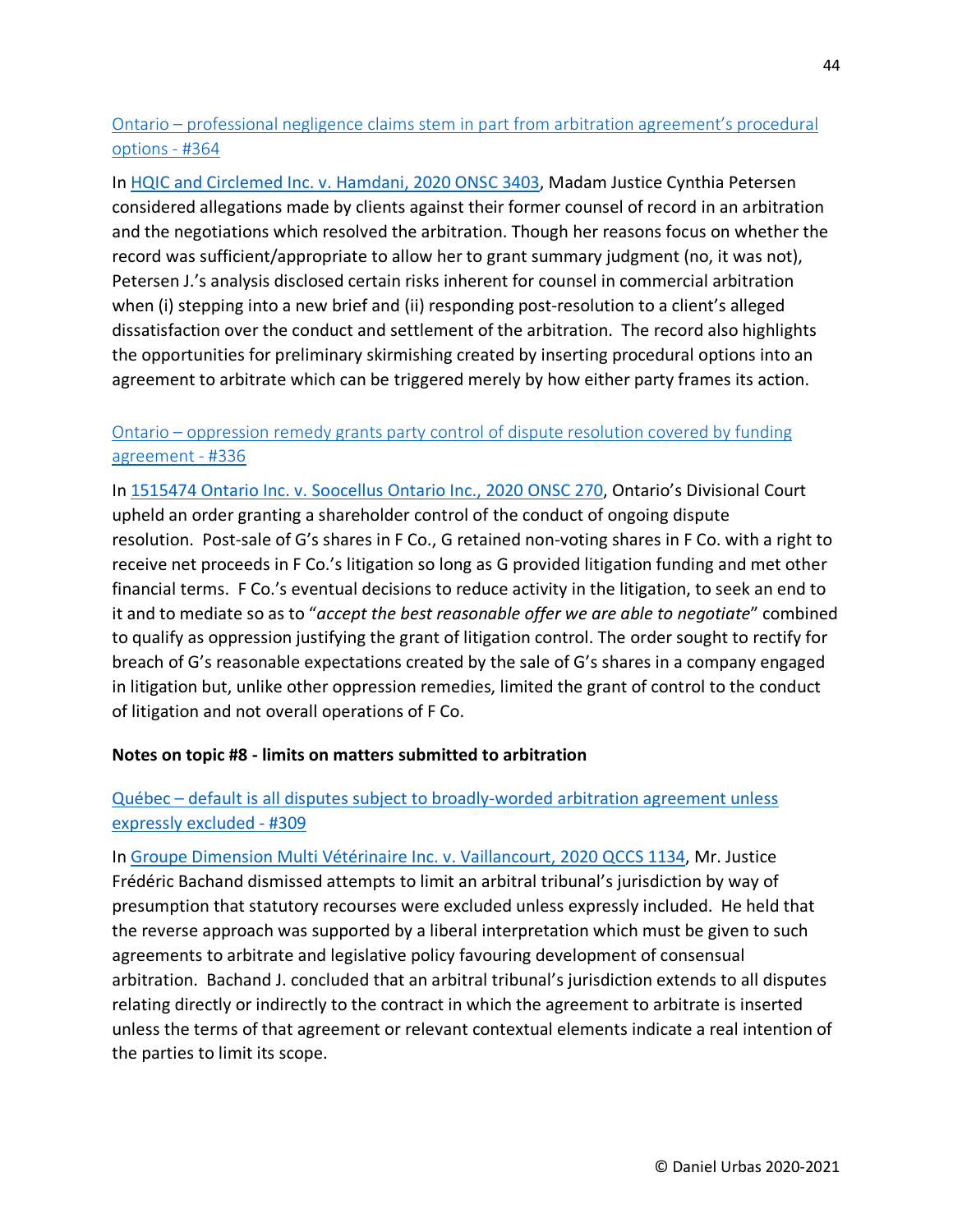## Québec - [parties renounce referral to arbitration but court later confirms issues not public order,](https://urbas.ca/?p=2508)  [still arbitrable -](https://urbas.ca/?p=2508) #347

In [Gestion George Kyritsis Inc. v. Balabanian, 2020 QCCS 1806,](https://www.canlii.org/fr/qc/qccs/doc/2020/2020qccs1806/2020qccs1806.html) Madam Justice Claude Dallaire asserted public order limits to the arbitrability of certain disputes but, on the facts, held that the dispute did not pass those limits. Dallaire J. held that where a declaration of improbation (annulment) is required to annul an authentic act received before a notary and registered in the land registry office, only a Superior Court could issue that declaration. Challenge to the validity of a notarial act alleging a notary's non-compliance with the mission given by legislation is a matter involving public order. In the circumstances, because the nullity of the act could issue on grounds which did not require improbation, an arbitrator could have decided the matter.

# Québec - [agreement to arbitrate cannot exclude parties from court's jurisdiction over breach of](https://urbas.ca/?p=2408)  [public order legislation -](https://urbas.ca/?p=2408) #318

In [Bois Marsoui GDS Inc. v. Directeur des poursuites criminelles et pénales, 2020 QCCS 1327,](https://www.canlii.org/fr/qc/qccs/doc/2020/2020qccs1327/2020qccs1327.html) Mr. Justice Carl Thibault held that an agreement to arbitrate contained in a contract signed with a government entity/agency did not allow merchants to exclude themselves from application of public order environmental legislation. Thibualt J. held that public order provisions aimed at protecting public well-being would lose their utility if parties could derogate from them by contract. Though not stated, the reasons would also support the conclusion that a government entity/agency lacks sufficient authority to contract out of the court's jurisdiction to resolve disputes involving penal provisions related to laws of public order.

## Supreme Court – [courts should not refer jurisdiction challenge to arbitrator if real prospect that](https://urbas.ca/?p=2499)  [challenge might never be resolved -](https://urbas.ca/?p=2499) #344

In [Uber Technologies Inc. v. Heller, 2020 SCC 16,](https://www.canlii.org/en/ca/scc/doc/2020/2020scc16/2020scc16.html) the Supreme Court of Canada introduced a third exception to its general rule that jurisdiction challenges should be referred first to the arbitrator. The exception contemplates scenarios in which validity of the arbitration agreement might not be determined if arbitration is too costly or inaccessible due to costs, distance or even a choice of law clause circumventing mandatory local policy. Staying an action in favour of arbitration would deny relief for claims made under the agreement and insulate disputes from resolution. The Court also asserted that unconscionability involves both inequality and improvidence but does not require intention. The Court further confirmed that employment disputes are not "*commercial*" for the purpose of the [International Commercial Arbitration Act,](https://www.canlii.org/en/on/laws/stat/rso-1990-c-i9/latest/rso-1990-c-i9.html)  [RSO 1990, c I.9.](https://www.canlii.org/en/on/laws/stat/rso-1990-c-i9/latest/rso-1990-c-i9.html)

## Ontario – [consumer contract arbitration clauses resist unconscionability/undue influence](https://urbas.ca/?p=1922)  [challenges -](https://urbas.ca/?p=1922) #266

Master Karen E. Jolley in [Evans v. Mattamy Homes Limited, 2019 ONSC 3883](https://www.canlii.org/en/on/onsc/doc/2019/2019onsc3883/2019onsc3883.html) and Master Robert A. Muir i[n Wang v. Mattamy Corporation, 2019 ONSC 6675](https://www.canlii.org/en/on/onsc/doc/2019/2019onsc6675/2019onsc6675.html) each dismissed Plaintiffs' attempts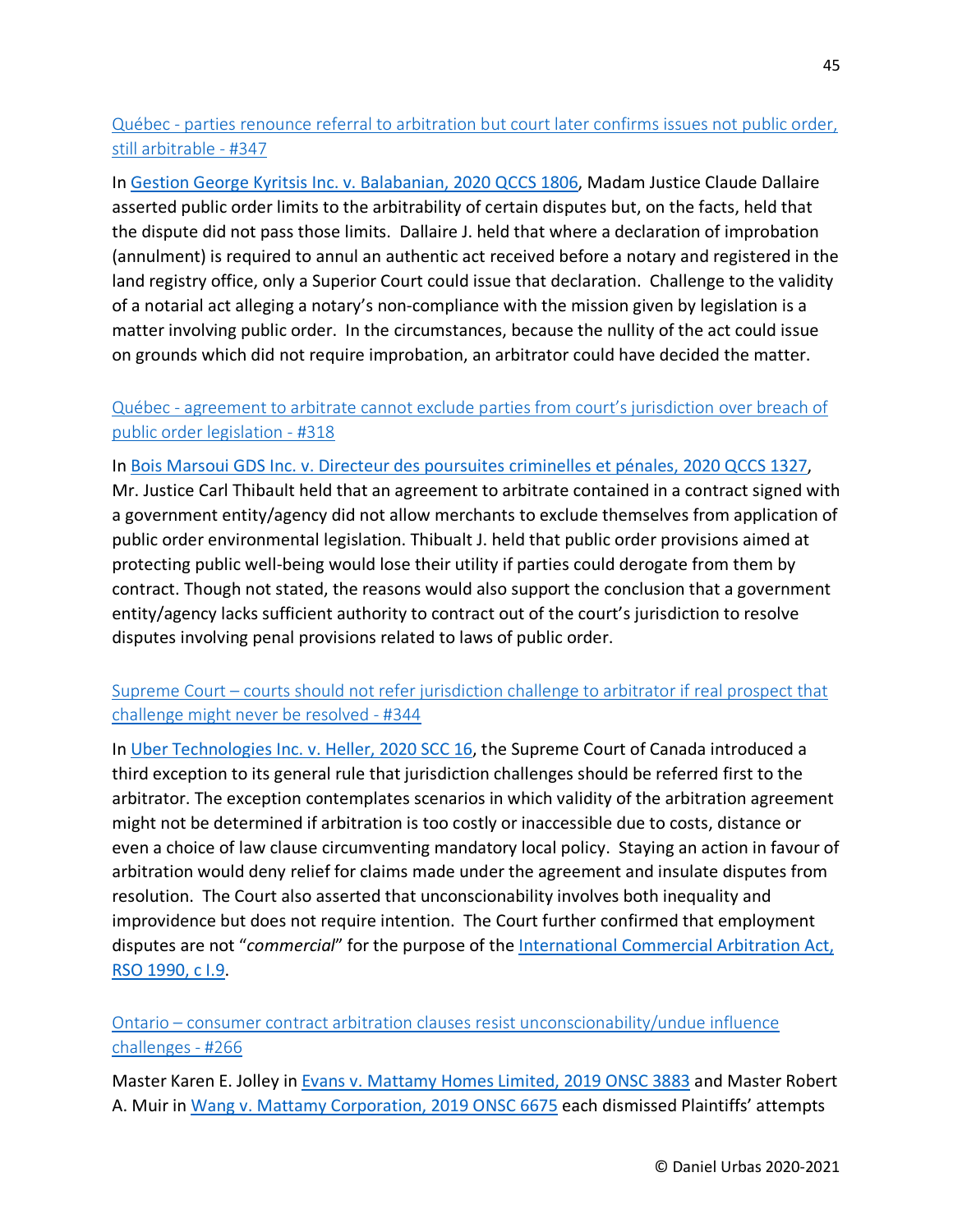to resist application of an arbitration agreement based on arguments that the agreements were invalid due to unconscionability and undue influence. Both concluded that Plaintiffs failed to demonstrate any of the elements required to invalidate the agreements. Any alleged pressure was market driven, due more to Plaintiffs vying to purchase a property from a finite number being sold by Defendant and subject to ongoing sales efforts to other prospective purchasers.

# B.C. – [court acknowledges but declines to follow reasoning in Heller v. Uber Technologies Inc. -](https://urbas.ca/?p=2196) [#271](https://urbas.ca/?p=2196)

In [A-Teck Appraisals Ltd. v. Constandinou, 2020 BCSC 135,](https://www.canlii.org/en/bc/bcsc/doc/2020/2020bcsc135/2020bcsc135.html) Madam Justice Mary A. Humphries expressly noted but declined to follow the reasoning in [Heller v. Uber Technologies Inc., 2019](https://www.canlii.org/en/on/onca/doc/2019/2019onca1/2019onca1.html)  [ONCA 1](https://www.canlii.org/en/on/onca/doc/2019/2019onca1/2019onca1.html) (at the date of her decision, the Supreme Court of Canada had granted leave to appeal in [Uber Technologies Inc., et al. v. David Heller, 2019 CanLII 45261 \(SCC\),](https://www.canlii.org/en/ca/scc-l/doc/2019/2019canlii45261/2019canlii45261.html) and was under advisement following the [November 6, 2019 hearing\)](https://www.scc-csc.ca/case-dossier/info/webcastview-webdiffusionvue-eng.aspx?cas=38534&id=2019/2019-11-06--38534&date=2019-11-06). Recognizing the Ontario Court of Appeal as a persuasive authority whose judgments merit respect, Humphries J. held it was "*not obvious*" that its reasoning applied to B.C. legislation and the unfairness informing that result did not arise on the facts before her. She refused to void an arbitration agreement in an employment contract and, in doing so, granted a stay.

# Québec - [rule shielding employee with Québec residence/domicile from litigating outside](https://urbas.ca/?p=2221)  [province applies to arbitration -](https://urbas.ca/?p=2221) #277

In [Chung v. Merchant Law Group, 2020 QCCS 398,](https://www.canlii.org/en/qc/qccs/doc/2020/2020qccs398/2020qccs398.html) Mr. Justice Sylvain Lussier held that a clause, removing jurisdiction from the courts of Québec for an employment dispute, had no effect because it violated a rule of public order in Québec's [Civil Code of Québec, CQLR c CCQ-](https://www.canlii.org/en/qc/laws/stat/cqlr-c-ccq-1991/latest/cqlr-c-ccq-1991.html)[1991.](https://www.canlii.org/en/qc/laws/stat/cqlr-c-ccq-1991/latest/cqlr-c-ccq-1991.html) Though the case dealt with a clause by which the parties submitted any issues to the exclusive jurisdiction of Saskatchewan's Court of Queen's Bench, the rule has application to related attempts to submit similar employment relationships to arbitration.

#### **Notes on topic #9 - stay orders, waiver/acquiescence**

## Saskatchewan - [referral to statutory arbitration requires a dispute between parties subject to](https://urbas.ca/?p=2290)  [legislation -](https://urbas.ca/?p=2290) #293

In [Antoniadou v. Saskatchewan Government Insurance, 2020 SKCA 20,](https://www.canlii.org/en/sk/skca/doc/2020/2020skca20/2020skca20.html) Saskatchewan's Court of Appeal reiterated a basic premise in dispute resolution that a dispute must exist between parties subject to the dispute resolution, whether by statute or otherwise. Though the dispute resolution involved naming an umpire under a statutory scheme, the Court's reasons apply equally to commercial arbitration and remind parties that not all disagreements over a set of facts falls within the scope of the dispute resolution.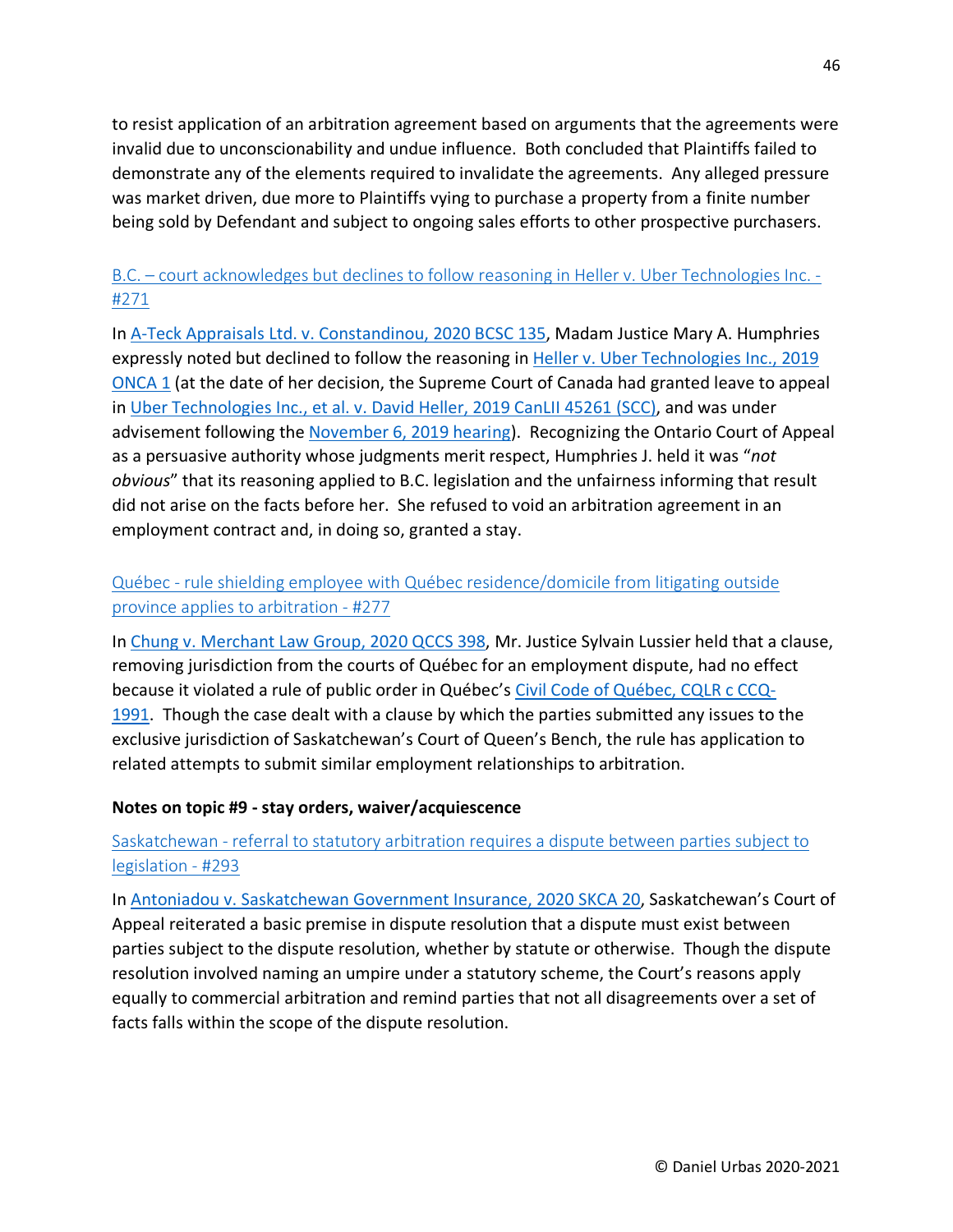# B.C. - [application for stay required for court to consider role of arbitration at certification stage -](https://urbas.ca/?p=2449) [#333](https://urbas.ca/?p=2449)

Tasked with deciding whether or not to certify an action as a class proceeding, Madam Justice Veronica Jackson in [Matthews v. La Capitale Civil Service Mutual, 2020 BCSC 787](https://www.canlii.org/en/bc/bcsc/doc/2020/2020bcsc787/2020bcsc787.html) declined to consider whether to stay the proceedings on the basis of mandatory arbitration agreements contained in several of the agreements. Despite contesting certification, Jackson J. noted that Defendants had not filed an application for a stay under section 15 of the **Arbitration Act**, RSBC [1996, c 55](https://www.canlii.org/en/bc/laws/stat/rsbc-1996-c-55/latest/rsbc-1996-c-55.html) and therefore the issues "*were not squarely before me and were not argued on this application*". "*At this time*", she could not conclude arbitration of disputes involving potential class members was required. See the earlier Arbitration Matters note ["Stay granted despite](https://urbas.ca/?p=2250)  [anticipation that arbitrator applying U.S. law might not be able to grant claims"](https://urbas.ca/?p=2250).

## Ontario - failing to file application [to stay and taking significant steps in litigation justifies refusal](https://urbas.ca/?p=2248)  [of stay -](https://urbas.ca/?p=2248) #282

In [Paulpillai v. Yusuf, 2020 ONSC 851,](https://www.canlii.org/en/on/onsc/doc/2020/2020onsc851/2020onsc851.html) Madam Justice Judy A. Fowler Byrne refused to stay litigation despite no challenge being made to the validity of the arbitration agreement. Rather, she held that the parties requesting the stay had not only omitted to bring a motion to stay but had waived the benefit of the agreement by having taken significant steps in the litigation to date.

## Alberta – [stay application lacks evidence required to demonstrate overlap/status of duplicative](https://urbas.ca/?p=2609)  [proceedings -](https://urbas.ca/?p=2609) #371

To decide whether to exercise her discretion to stay duplicative proceedings involving administrative action taken in two (2) provinces, Madam Justice Susan L. Bercov in [Mema v.](https://www.canlii.org/en/ab/abqb/doc/2020/2020abqb486/2020abqb486.html)  [Chartered Professional Accountants of Alberta, 2020 ABQB 486](https://www.canlii.org/en/ab/abqb/doc/2020/2020abqb486/2020abqb486.html) drew on principles stated in [UCANU Manufacturing Corp v. Calgary \(City\), 2015 ABCA 22](https://www.canlii.org/en/ab/abca/doc/2015/2015abca22/2015abca22.html) which considered whether to issue a stay when the duplicative proceedings involved a court action and an arbitration. Bercov J. declined to exercise her discretion due to applicant's failure to meet his evidentiary burden to establish the overlap and status of the duplicative proceedings. Her comments on applicant's evidence help guide arbitration practitioners invoking overlap with arbitration. The note also lists recent Alberta cases applying those principles to stays involving arbitration.

## Québec - [lacking jurisdiction over Plaintiff's claim, court declines to address whether claim](https://urbas.ca/?p=2563)  [subject to arbitration -](https://urbas.ca/?p=2563) #361

In [Consultants en environnement Eutrotech Inc. v. Bacon, 2020 QCCQ 1727,](https://www.canlii.org/fr/qc/qccq/doc/2020/2020qccq1727/2020qccq1727.html) Mr. Justice Daniel Lévesque dismissed a claim made Plaintiff for monies allegedly owing from an arbitration award which recorded Defendant's consent to render an accounting. Lévesque J. stated that jurisdiction was a matter of public order and, in dismissing the claim, declined also to rule on Defendant's challenge that the claim was subject to arbitration. The authorities referred to also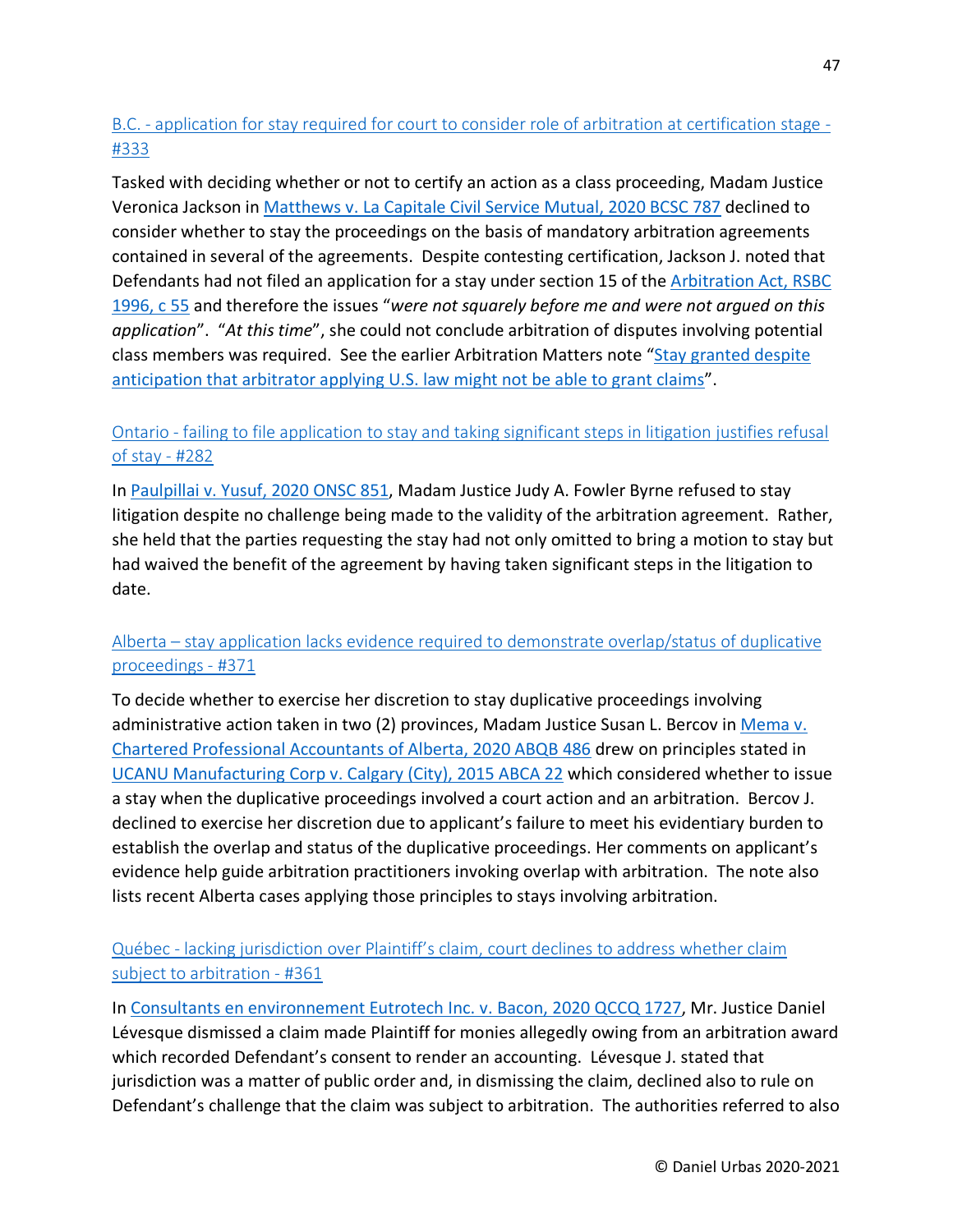note that parties cannot by consent give jurisdiction to a court because jurisdiction is a matter of public order.

#### B.C. – [a stay is not a dismissal -](https://urbas.ca/?p=2395) #315

In [Clayworth v. Octaform Systems Inc., 2020 BCCA 117,](https://www.canlii.org/en/bc/bcca/doc/2020/2020bcca117/2020bcca117.html) B.C.'s Court of Appeal held that interpretation of the scope of an agreement to arbitrate is a question of mixed fact and law, not a question of law. As such, the courts are to apply the "*arguable case*" test whereby jurisdictional issues relating to the scope of the arbitration agreement are to be resolved in first instance by the arbitrator. The Court also emphasized the distinction between a stay and a dismissal. A stay simply holds proceedings in abeyance until the arbitrator completes the work which the parties agreed should be arbitrated. If the arbitrator determines the dispute is not one referred to arbitration or there are matters which remain unresolved after arbitration, a stay could be lifted upon application.

## Québec - [attorney's lack of knowledge of arbitration clause justifies late request for referral to](https://urbas.ca/?p=2413)  [arbitration -](https://urbas.ca/?p=2413) #319

In [9107-7719 Québec Inc. v. Constructions Hub Inc., 2020 QCCQ 1706,](https://www.canlii.org/fr/qc/qccq/doc/2020/2020qccq1706/2020qccq1706.html) Madam Justice Johanne Gagnon readily extended defendant's delay to apply for referral to arbitration. The 45-day delay was not a strict one and extending it was justified by explanations given by defendant's attorney, including attempts to settle, an intervening holiday break and being unaware that the contract contained an agreement to arbitrate. Gagnon J. accepted defendant's application filed 77 days after service of the action and, having considered it, granted it but declined to declare plaintiff's action abusive.

#### Ontario – [facts determine jurisdiction and not the characterization of those facts -](https://urbas.ca/?p=2131) #270

In [Stegenga v. Economical Mutual Insurance Company, 2019 ONCA 615,](https://www.canlii.org/en/on/onca/doc/2019/2019onca615/2019onca615.html) the Ontario Court of Appeal held that the nature and subject matter of a dispute, assessed on the facts giving rise to it, determine jurisdiction. The legal characterization of a cause of action does not determine whether a claim falls within the jurisdiction of the court or an alternative dispute process created by legislation. Though an insured raised an independent cause of action of alleged bad faith in the handling of statutory benefits and sought remedies which the statutory tribunal could not grant, litigation was barred. The legislation used broad phrase of "*in respect of*" to link "*dispute*" and "*entitlement*" and capture the facts alleged.

#### Ontario - [litigation stayed to permit arbitrator to determine jurisdiction and issues subject to](https://urbas.ca/?p=2295)  [arbitration -](https://urbas.ca/?p=2295) #295

In a pair of decisions, [Deco Homes \(Richmond Hill\) Inc. v. Mao, 2019 ONSC 6223](https://www.canlii.org/en/on/onsc/doc/2019/2019onsc6223/2019onsc6223.html) and [Deco](https://www.canlii.org/en/on/onsc/doc/2019/2019onsc7501/2019onsc7501.html)  [Homes \(Richmond Hill\) Inc. v. Li, 2019 ONSC 7501,](https://www.canlii.org/en/on/onsc/doc/2019/2019onsc7501/2019onsc7501.html) Mr. Justice Lorne Sossin acknowledged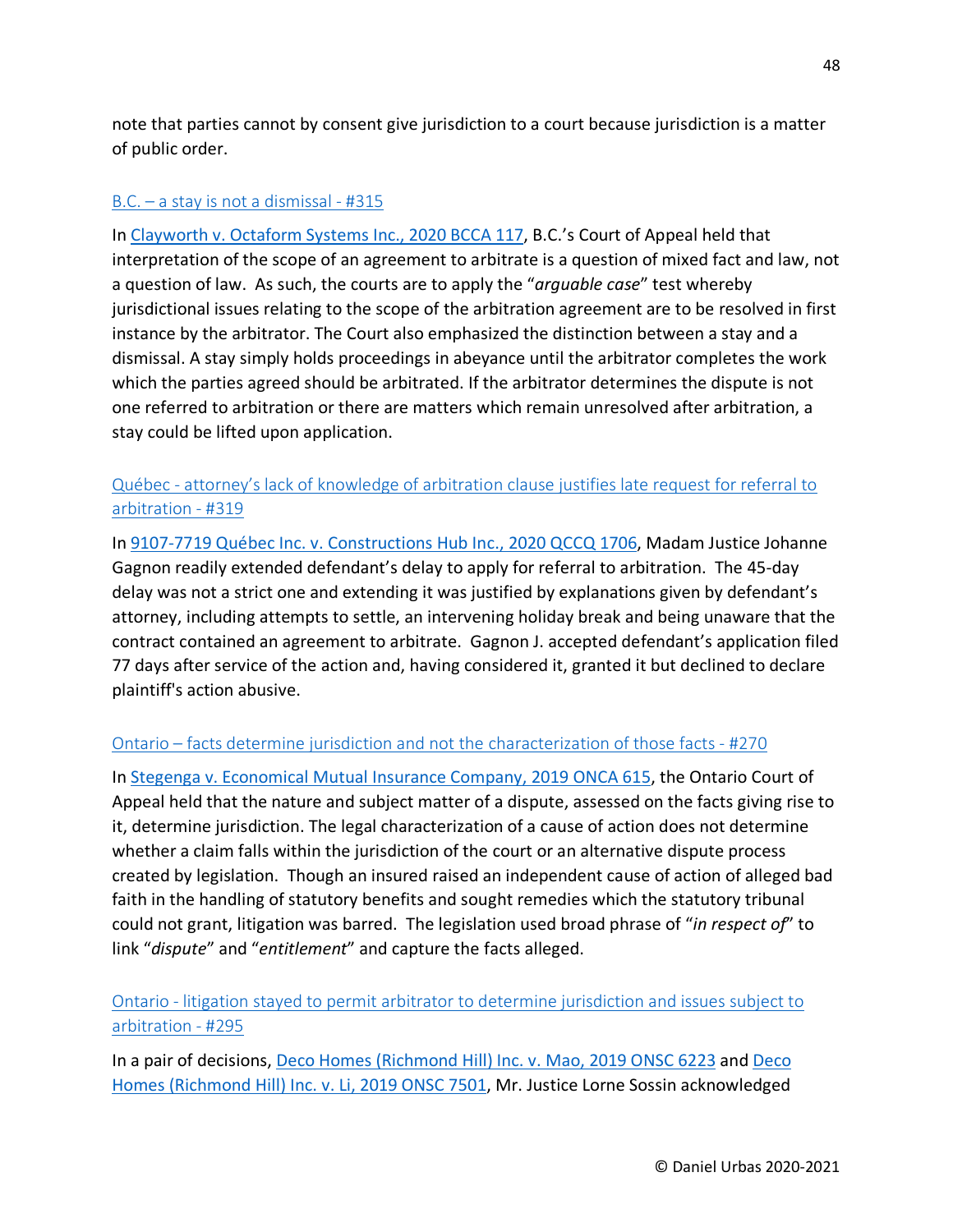overlap of buyers' claims subject to statutory arbitration and vendor's claims for breach of contract not covered by arbitration. Respectful of competence-competence, Sossin J. stayed the actions to allow an arbitrator to make a first determination, reasoning that vendor's claims could not be resolved without recourse to questions that lay within the agreement's exclusive scope. To identify the dispute, he included vendor's claims and those raised by each buyer.

### Ontario – [decision maker's position in judicial hierarchy justifies no reason for different review](https://urbas.ca/?p=1886)  [standard -](https://urbas.ca/?p=1886) #262

In [ATS Automation Tooling Systems Inc. v. Chubb Insurance Co., 2019 ONSC 5073,](https://www.canlii.org/en/on/onsc/doc/2019/2019onsc5073/2019onsc5073.html) Madam Justice Sandra Nishikawa upheld a Master's decision to dismiss plaintiffs' motion to stay their own litigation. The facts did not confirm that the arbitration was active and, as of the date of the appeal hearing, arbitration had not been formalized and the limitation period in which to do so had expired. Nishikawa J. agreed with earlier case law there was "*no compelling reason for adopting differing standards of review on appeal depending solely on the place in the judicial hierarchy occupied by the decision maker whose decision is under appeal*".

Québec – [appeal court quashes otherwise valid stay order due to defendants' subsequent](https://urbas.ca/?p=1899)  [acquiescence -](https://urbas.ca/?p=1899) #264

On the basis of Defendant's acquiescence, the Québec Court of Appeal in [Association des](https://www.canlii.org/fr/qc/qcca/doc/2019/2019qcca2165/2019qcca2165.html)  [copropriétaires du 10355 Ave Bois-de-Boulogne v. Balabanian, 2019 QCCA 2165](https://www.canlii.org/fr/qc/qcca/doc/2019/2019qcca2165/2019qcca2165.html) agreed to quash the decision in first instance which referred the parties to arbitration. Despite flagging, without deciding, whether a particular aspect of the claims sought could be granted in arbitration, the Court summarily agreed to annul that earlier decision and no argument was made that the decision suffered any flaws.

# Alberta - [participation in court proceedings prior to stay application waives mandatory](https://urbas.ca/?p=2205)  [arbitration -](https://urbas.ca/?p=2205) #273

In [Agrium, Inc. v. Colt Engineering Corporation, 2020 ABQB 53,](https://www.canlii.org/en/ab/abqb/doc/2020/2020abqb53/2020abqb53.html) Master J.T. Prowse held that he had discretion to refuse a stay in favour of mandatory arbitration and could do so on the basis of unfairness to plaintiff stemming from the applicants' participation in court proceedings. That participation, though minimum, coupled with two (2) years of delay, lead Master Prowse to conclude that it would be unfair to plaintiff to allow defendants to "*go back on their choice to participate in this litigation*".

B.C. - [stay granted despite anticipation that arbitrator applying U.S. law might not be able to](https://urbas.ca/?p=2250)  [grant claims -](https://urbas.ca/?p=2250) #283

In [Williams v. Amazon.com, Inc., 2020 BCSC 300,](https://www.canlii.org/en/bc/bcsc/doc/2020/2020bcsc300/2020bcsc300.html) Madam Justice Karen Horsman stayed a proposed class proceeding for non-consumer claims seeking damages under Canada's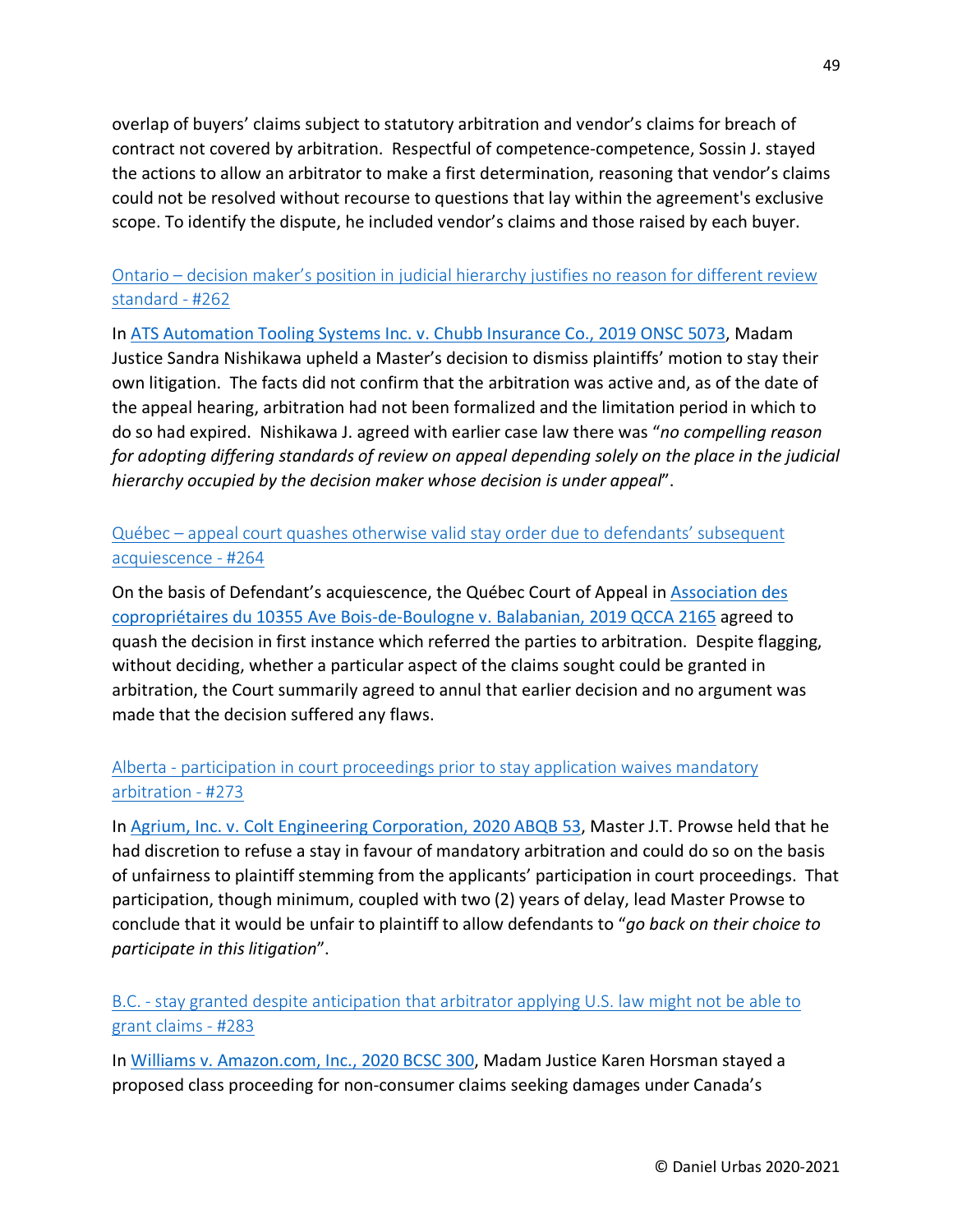[Competition Act, RSC 1985, c C-34](https://www.canlii.org/en/ca/laws/stat/rsc-1985-c-c-34/latest/rsc-1985-c-c-34.html) based on a standard form contract which submitted those claims to arbitration administered in the U.S. and subject to U.S. laws. Respecting competencecompetence, Horsman J. recognized several issues affecting jurisdiction but deferred them to the arbitrator. She acknowledged the "*real prospect*" that a U.S. arbitrator (i) could decide that such claims were not available under U.S. substantive law and (ii) might lack jurisdiction to award the claimed damages but those were not sufficient to hold that the arbitration agreement was void, inoperative or incapable of performance. In addition, Horsman J. held that the agreement to arbitrate overcame any unconscionability concerns raised in Heller v. [Uber Technologies Inc., 2019 ONCA 1.](https://www.canlii.org/en/on/onca/doc/2019/2019onca1/2019onca1.html)

#### Ontario - [expired limitation period pre-empts](https://urbas.ca/?p=2284) need to decide stay application - #291

Ontario's Court of Appeal in [Glen Schnarr & Associates Inc. v. Vector \(Georgetown\) Limited,](https://www.canlii.org/en/on/onca/doc/2019/2019onca1012/2019onca1012.html)  [2019 ONCA 1012](https://www.canlii.org/en/on/onca/doc/2019/2019onca1012/2019onca1012.html) asserted jurisdiction to decide a claim's viability rather than defer the decision to an arbitrator as mandated by section 7(1) of the [Arbitration Act, 1991, SO 1991, c 17](https://www.canlii.org/en/on/laws/stat/so-1991-c-17/latest/so-1991-c-17.html) and [Dell](https://www.canlii.org/en/ca/scc/doc/2007/2007scc34/2007scc34.html)  [Computer Corp. v. Union des consommateurs, 2007 SCC 34 \(CanLII\), \[2007\] 2 SCR 801.](https://www.canlii.org/en/ca/scc/doc/2007/2007scc34/2007scc34.html) A court may pre-empt an arbitrator's competence-competence to determine jurisdiction if it can decide that an applicable limitation period has expired. This approach is presented as a second exception, independent to the "*superficial consideration of the documentary evidence in the record*" for questions of law or mixed fact and law. The approach addresses viability of claims and not the interplay of the arbitration agreement and the dispute.

#### B.C. – [stay issued despite procedural complexity, further legal proceedings prohibited without](https://urbas.ca/?p=2319) [leave -](https://urbas.ca/?p=2319) #301

In [Houm Services Inc. v. Lettuce Eatery Development Inc., 2020 BCSC 430,](https://www.canlii.org/en/bc/bcsc/doc/2020/2020bcsc430/2020bcsc430.html) Madam Justice Heather MacNaughton stayed claims filed by plaintiff against defendant and its employees, pending resolution of claims which did fall within the agreement to arbitrate. She held that the agreement was valid and compliant with B.C.'s [Franchises Act, SBC 2015, c 35](https://www.canlii.org/en/bc/laws/stat/sbc-2015-c-35/latest/sbc-2015-c-35.html) and any further relief, beyond the scope of the agreement to arbitrate, could be pursued in court after arbitration despite any "*procedural complexity*" or delays. She also issued an order under the [Supreme Court Act, RSBC 1996, c 443](https://www.canlii.org/en/bc/laws/stat/rsbc-1996-c-443/latest/rsbc-1996-c-443.html) prohibiting plaintiff and its representative from instituting further legal proceedings against defendant and/or its employees without leave of the court.

#### Ontario - [agreement to either litigate or arbitrate in another country justifies stay -](https://urbas.ca/?p=2380) #312

In [Best Theratronics Ltd. v. The ICICI Bank of Canada, 2020 ONSC 2246,](https://www.canlii.org/en/on/onsc/doc/2020/2020onsc2246/2020onsc2246.html) Mr. Justice Robert Riopelle stayed litigation in favour of the parties' agreement to litigate or arbitrate in South Korea but refrained from determining the role or mandatory nature of the agreement to arbitrate. Riopelle J. determined only that the courts of Ontario had no jurisdiction and omitted commenting on the primacy of litigation or arbitration in the parties' agreement. By his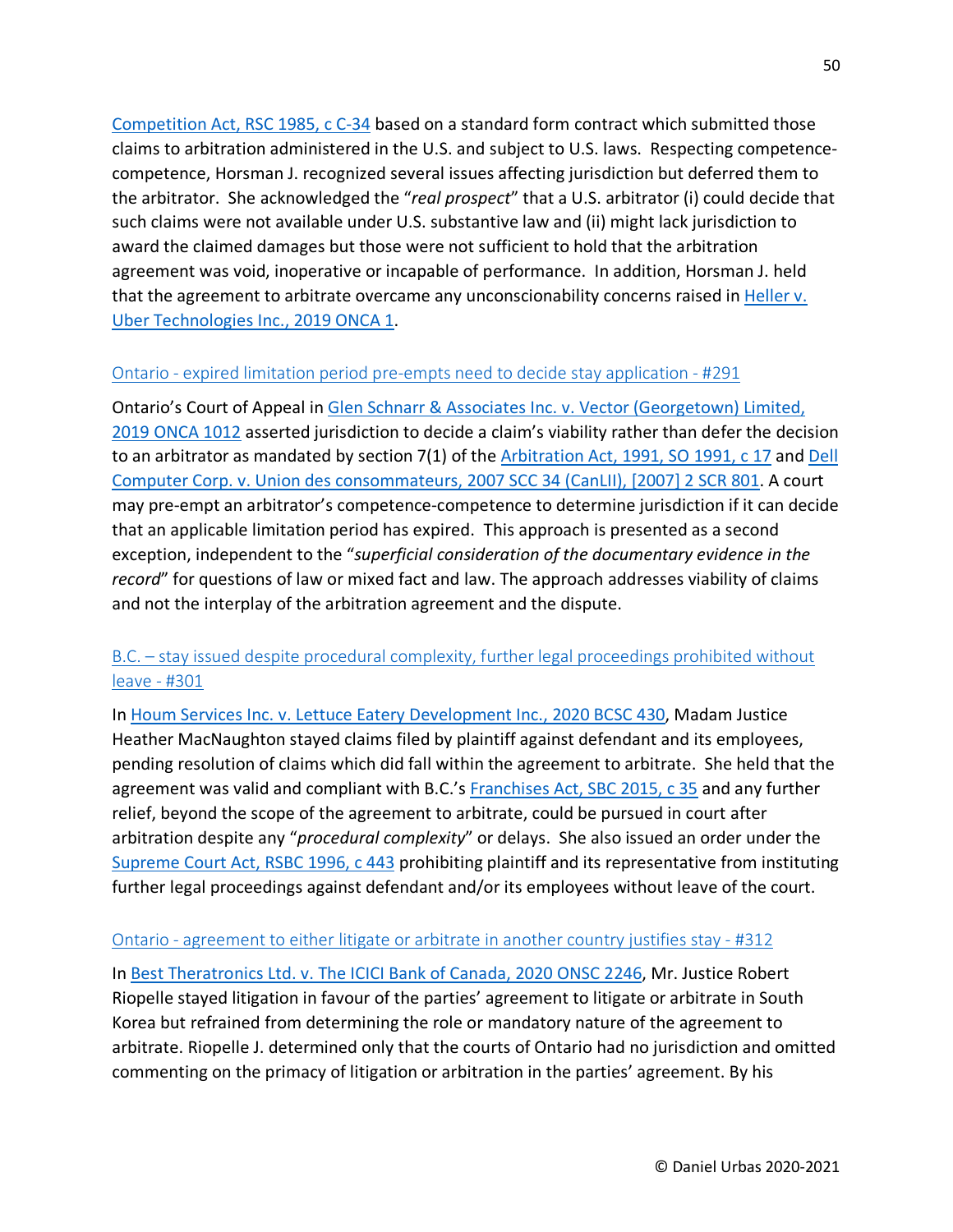omission, he deferred those issues for the parties to argue, if need be, at a later date before the courts in South Korea.

# Québec - [crossclaim triggers arbitration though agreement to arbitrate silent in that regard -](https://urbas.ca/?p=2434) [#327](https://urbas.ca/?p=2434)

Relying on the contracts and the parties' respective claims, Mr. Justice Eric Dufour in Kolinar [Real Estate Inc. v. Cadieux, 2019 QCCQ 7183](https://www.canlii.org/fr/qc/qccq/doc/2019/2019qccq7183/2019qccq7183.html) determined that Defendants' crossclaim triggered the parties' particular agreement to arbitrate unless the claim fell within the \$15,000.00 level for Small Claims division's jurisdiction. Defendants' crossclaim exceeded that level and Dufour J. held it was not dilatory. Without express mention of Dell Computer Corp. v. Union des [consommateurs, 2007 SCC 34 \(CanLII\), \[2007\] 2 SCR 801,](https://www.canlii.org/en/ca/scc/doc/2007/2007scc34/2007scc34.html) Dufour J. effectively determined jurisdiction first by "*only superficial consideration of the documentary evidence in the record*" and applied the approach, familiar in many court rules, which allows a crossclaim to impact jurisdiction set by amount of claim.

### Manitoba – [court uses provincial corporation legislation to order Canada/U.S. parties to arbitrate](https://urbas.ca/?p=2559)  [under domestic arbitration act -](https://urbas.ca/?p=2559) #359

In [Silpit Industries Co. Ltd. v. Rady et al., 2020 MBQB 96,](https://www.canlii.org/en/mb/mbqb/doc/2020/2020mbqb96/2020mbqb96.html) Mr. Justice Theodor Bock dismissed an attempt to appeal an award on a question of law under [The Arbitration Act, CCSM c A120.](https://www.canlii.org/en/mb/laws/stat/ccsm-c-a120/latest/ccsm-c-a120.html) The award resulted from a court-ordered arbitration which another Manitoba court, in prior litigation, imposed and subjected to the Arbitration Act. Despite the parties being located in different countries, the court did not subject the arbitration to The International Commercial [Arbitration Act, CCSM c C151.](https://www.canlii.org/en/mb/laws/stat/ccsm-c-c151/latest/ccsm-c-c151.html) The earlier court required the parties to arbitrate the value of shares which the court ordered be sold under sections 207 and 234 of [The Corporations Act,](https://www.canlii.org/en/mb/laws/stat/ccsm-c-c225/latest/ccsm-c-c225.html)  [CCSM c](https://www.canlii.org/en/mb/laws/stat/ccsm-c-c225/latest/ccsm-c-c225.html) C225 to remedy a break down in the relationship between the two (2) groups of shareholders each holding a 50% interest.

#### **Notes on topic #10 - role of appeal courts on stay application decisions**

# Ontario - exceptional [case grants appeal court jurisdiction over single judge's decision mistakenly](https://urbas.ca/?p=2613)  [denying leave to appeal -](https://urbas.ca/?p=2613) #373

In [McEwen \(Re\), 2020 ONCA 511,](https://www.canlii.org/en/on/onca/doc/2020/2020onca511/2020onca511.html) Ontario's Court of Appeal repurposed an exception, developed in its 1996 decision involving leave to appeal an arbitration award, which permitted a three (3) member panel to review the decision of a single judge denying leave to appeal. McEwen (Re) involved a panel's jurisdiction under Ontario's Courts of Justice Act, RSO [1990, c C.43](https://www.canlii.org/en/on/laws/stat/rso-1990-c-c43/latest/rso-1990-c-c43.html) to review the decision of a single judge denying leave to appeal under the [Bankruptcy and Insolvency Act, RSC 1985, c B-3.](https://www.canlii.org/en/ca/laws/stat/rsc-1985-c-b-3/latest/rsc-1985-c-b-3.html) The Court's reasons highlighted the distinction between (i) leave to appeal decisions which mistakenly decline jurisdiction and (ii) leave to appeal decisions which decide the merits of the application for leave to appeal. Only the former qualifies for the exception to "*apparently absolute rule*".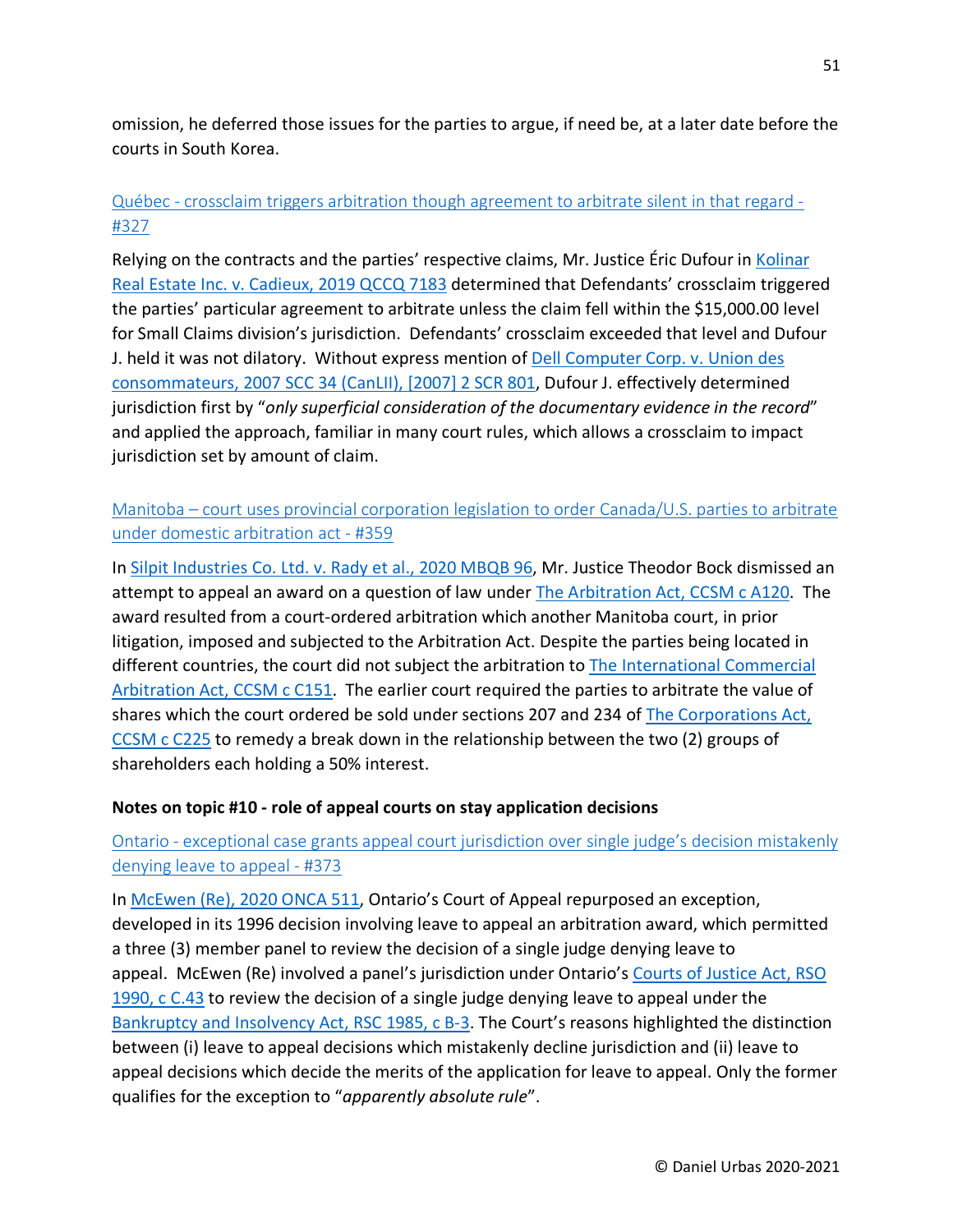#### Ontario - [no appeal lies from an order refusing a stay whether order was made or not -](https://urbas.ca/?p=2711) #384

In [Paulpillai Estate v. Yusuf, 2020 ONCA 655,](https://www.canlii.org/en/on/onca/doc/2020/2020onca655/2020onca655.html) Ontario's Court of Appeal held that it lacked jurisdiction to hear an appeal of a motion judge's order regarding a stay in favour of arbitration. No formal motion had been made to refer the dispute to arbitration, the motion judge's dispositive order was silent on the issue of arbitration and any comments on waiver of arbitration were merely *obiter*. Even assuming that an order might have been made, the Court held it lacked jurisdiction because section 7(6) of the [Arbitration Act, 1991, SO 1991, c 17](https://www.canlii.org/en/on/laws/stat/so-1991-c-17/latest/so-1991-c-17.html) stipulated no appeal lay from a decision under section 7. For a more in-depth look at how and whether section 7(6) applies to limit appeals, see the equally recent Court of Appeal decision in [Toronto Standard Condominium Corporation No. 1628 v. Toronto Standard Condominium](https://www.canlii.org/en/on/onca/doc/2020/2020onca612/2020onca612.html)  [Corporation No. 1636, 2020 ONCA 612](https://www.canlii.org/en/on/onca/doc/2020/2020onca612/2020onca612.html) and the related Arbitration Matters note ["Appeal court](https://urbas.ca/?p=2714)  [reaffirms jurisdiction for appeal of stay decision where decision holds arbitration agreement](https://urbas.ca/?p=2714)  [does not apply"](https://urbas.ca/?p=2714).

Ontario – [appeal court reaffirms jurisdiction for appeal of stay decision where decision holds](https://urbas.ca/?p=2714)  [arbitration agreement does not apply -](https://urbas.ca/?p=2714) #385

In [Toronto Standard Condominium Corporation No. 1628 v. Toronto Standard Condominium](https://www.canlii.org/en/on/onca/doc/2020/2020onca612/2020onca612.html)  [Corporation No. 1636, 2020 ONCA 612,](https://www.canlii.org/en/on/onca/doc/2020/2020onca612/2020onca612.html) Ontario's Court of Appeal delivered a masterclass in judicial reasoning/drafting. It set out the role of judicial interpretation of statutes, observed how a wrong interpretation is never right, set out its approach to overruling its own precedents, acknowledged new guidance given i[n TELUS Communications Inc. v. Wellman, 2019](https://www.canlii.org/en/ca/scc/doc/2019/2019scc19/2019scc19.html)  [SCC 19 \(CanLII\), \[2019\] 2 SCR 144](https://www.canlii.org/en/ca/scc/doc/2019/2019scc19/2019scc19.html) on section 7(5) of [Arbitration Act, 1991, SO 1991, c 17](https://www.canlii.org/en/on/laws/stat/so-1991-c-17/latest/so-1991-c-17.html) but distinguished its impact from the Court of Appeal's well-accepted reasoning in [Huras v.](https://www.canlii.org/en/on/onca/doc/2000/2000canlii16892/2000canlii16892.html)  [Primerica Financial Services Ltd., 2000 CanLII 16892 \(ON CA\)](https://www.canlii.org/en/on/onca/doc/2000/2000canlii16892/2000canlii16892.html) on section 7(6)'s application. Reasserting its interpretation on section 7(6), the Court held that it did have jurisdiction to hear an appeal of a motion judge's decision purporting to exercise discretion under section 7(5) to deny a stay. On the merits of the appeal, the Court then applied the Supreme Court's interpretation which overturned the Court of Appeal's interpretation on section 7(5).

Saskatchewan - [appeal court endorses other appeal courts' approach to stay application appeals](https://urbas.ca/?p=2746)  [where arbitration agreement does not apply -](https://urbas.ca/?p=2746) #391

In [Abbey Resources Corp. v. Andjelic Land Inc., 2020 SKCA 125,](https://www.canlii.org/en/sk/skca/doc/2020/2020skca125/2020skca125.html) Saskatchewan's Court endorsed the Ontario Court of Appeal's reasoning in [Huras v. Primerica Financial Services Ltd., 2000](https://www.canlii.org/en/on/onca/doc/2000/2000canlii16892/2000canlii16892.html)  [CanLII 16892 \(ON CA\)](https://www.canlii.org/en/on/onca/doc/2000/2000canlii16892/2000canlii16892.html) to determine that, under section 8(6) of its [The Arbitration Act, 1992, SS](https://www.canlii.org/en/sk/laws/astat/ss-1992-c-a-24.1/latest/ss-1992-c-a-24.1.html)  [1992, c A-24.1,](https://www.canlii.org/en/sk/laws/astat/ss-1992-c-a-24.1/latest/ss-1992-c-a-24.1.html) the Court of Appel did have jurisdiction to hear an appeal of a decision in first instance which refused a stay if the decision held that that arbitration agreement did not apply. Identifying that case as the first in a "*very solid line of authority*" and a "*significant body of case law from other provinces*", the Court held that it did have jurisdiction to hear the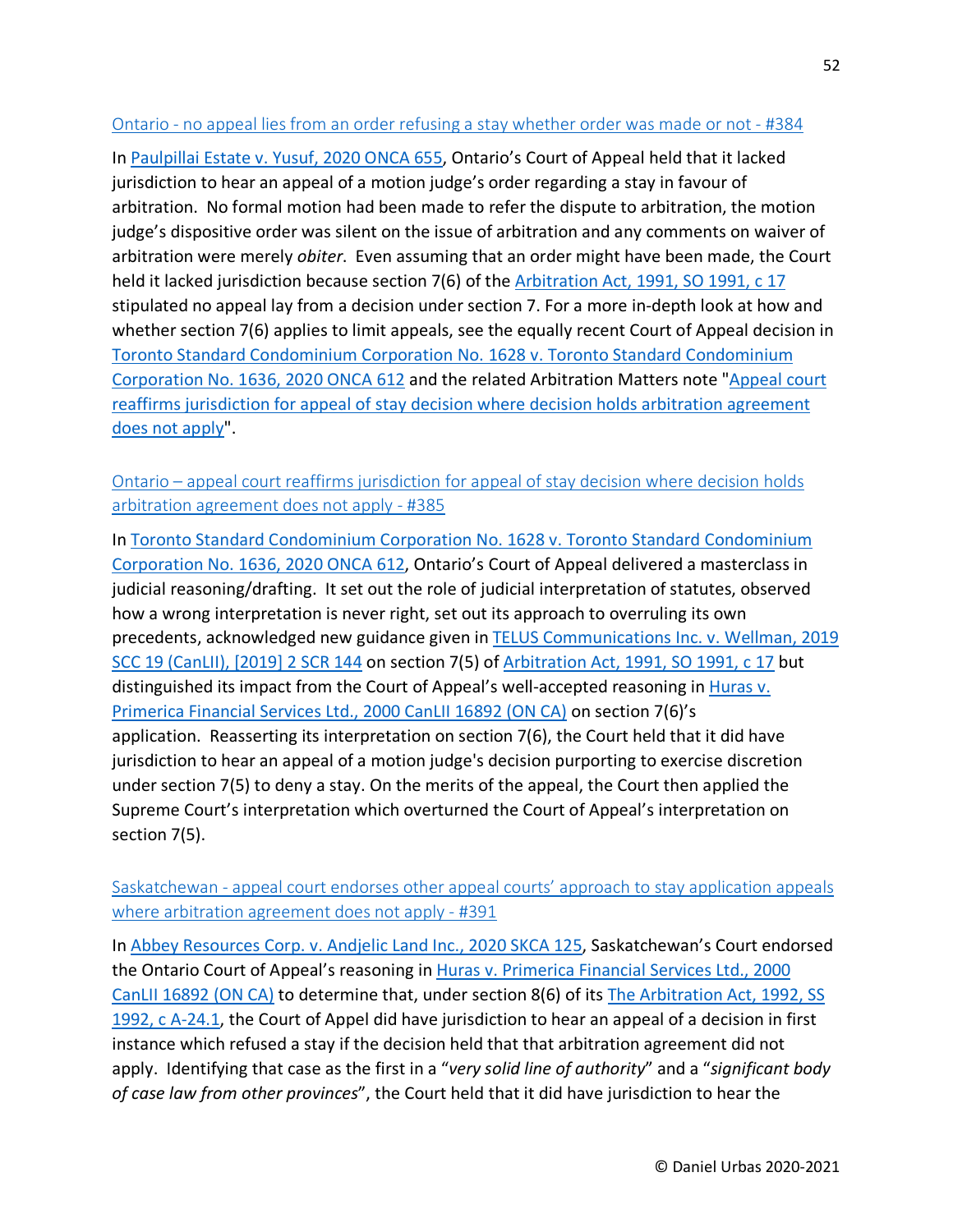appeal. On the merits, the Court held that the trial judge made no error in deciding the issue of the arbitrator's jurisdiction because the case qualified as an exception to the "*methodic referral of matters to arbitration*" favoured by competence-competence. "*The leases would seem to be standard form contracts, the interpretation of which is of precedential value, and there appears to be no meaningful factual matrix specific to [the parties] that can inform their interpretation*".

#### **Notes on topic #11 - interim orders not appealable**

# Ontario - interim procedural orders "*immune from review*[" during arbitration even when titled](https://urbas.ca/?p=2537)  "*[award](https://urbas.ca/?p=2537)*" - #353

In [Hristovski v. Hristovski, 2020 ONSC 4021,](https://www.canlii.org/en/on/onsc/doc/2020/2020onsc4021/2020onsc4021.html) Madam Justice Francine Van Melle held she had no jurisdiction to hear an appeal of an arbitrator's pre-merits hearing denial of further document disclosure. Despite use of the term "*award*" to title the decision, Van Melle J. determined that the denial was an interim procedural order. Unlike an award which disposes of disputes between parties, the order was not eligible for appeal, being "*immune from review*" under the [Arbitration Act, 1991, SO 1991, c 17.](https://www.canlii.org/en/on/laws/stat/so-1991-c-17/latest/so-1991-c-17.html) Van Melle J.'s reasons do not assert that interim decisions cannot later be challenged when appealing the final award if an interim decision impacts on the result. As neither party argued whether leave had to be sought/obtained, Van Melle J. made no comment on the issue.

# Ontario - [interpreting agreement to allow appeal of procedural orders is commercially](https://urbas.ca/?p=2765)  [unreasonable -](https://urbas.ca/?p=2765) #395

In [Converaidem, Inc. v. Mulcahy, 2020 ONSC 6747,](https://www.canlii.org/en/on/onsc/doc/2020/2020onsc6747/2020onsc6747.html) Madam Justice Breese Davies dismissed an attempt to appeal interim procedural orders. One section of the parties' agreement to arbitrate described rulings on procedural matters as "*awards*" and a later section allowed the parties to appeal "*awards*" on a question of law. Davies J. held that, as a general rule, the same word will be presumed to bear the same meaning throughout a contract but that the presumption of consistent expression may not apply if the resulting meaning is absurd or commercially unreasonable. Her reading of the various sections, individually and together, supported her conclusion that allowing appeals of the challenged procedural orders, despite being termed "*awards*", would be commercially unreasonable.

## **Notes on topic #12 - confidentiality of arbitration**

# Québec – [judicial protection of parties' confidentiality promotes public interest in arbitration -](https://urbas.ca/?p=2340) [#305](https://urbas.ca/?p=2340)

In homologating an award issuing from a consensual, administered arbitration, Madam Justice Marie-Anne Paquette in [79411 USA Inc. v. Mondofix Inc., 2020 QCCS 1104](https://www.canlii.org/en/qc/qccs/doc/2020/2020qccs1104/2020qccs1104.html) ordered that the award be kept confidential because (i) doing so encourages the use of arbitration as a dispute resolution mechanism and (ii) the public interest favors confidentiality orders to promote arbitrations and protect the expectations of the parties to the arbitration. Paquette J. also held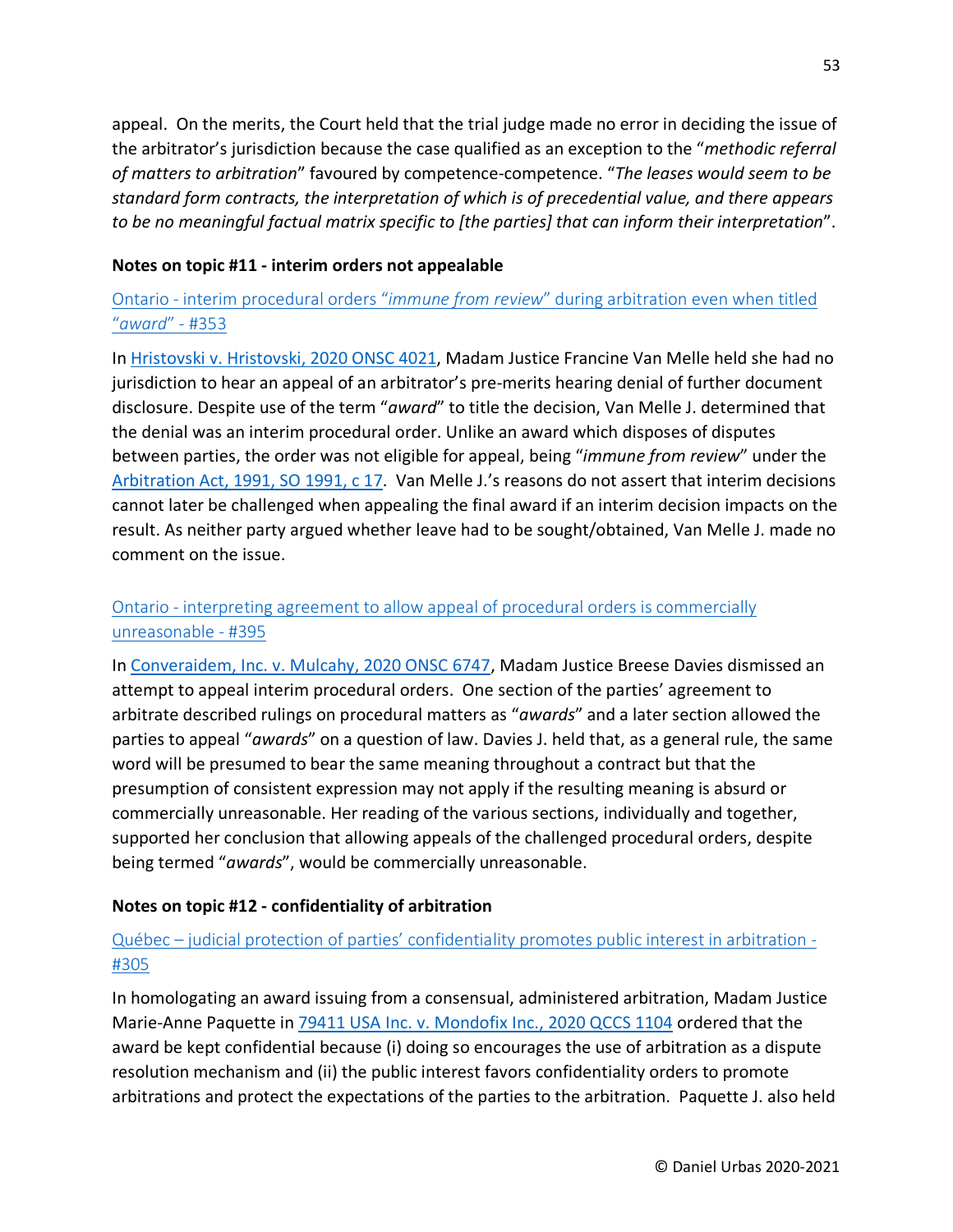that the burden rests on the party seeking the disclosure of otherwise confidential information to demonstrate that the good effects of disclosure outweigh the bad effects of infringing on the confidentiality expectations of parties to an arbitration. Her approach emphasizes the public interest in arbitration and does not rely merely on the private interests peculiar to the parties.

## B.C. – [failure to disclose existence of arbitration over only material asset alleged to breach](https://urbas.ca/?p=2524)  [securities legislation -](https://urbas.ca/?p=2524) #350

In [Arian Resources Corp. \(Re\), 2020 BCSECCOM 89,](https://www.canlii.org/en/bc/bcsec/doc/2020/2020bcseccom89/2020bcseccom89.html) an alleged failure to disclose arbitration prompted B.C.'s Securities Commission to issue a notice advising that a hearing would be held at which the Executive Director would tender evidence, make submissions and apply for orders under the [Securities Act, RSBC 1996, c 418](https://www.canlii.org/en/bc/laws/stat/rsbc-1996-c-418/latest/rsbc-1996-c-418.html) for failure to disclose material changes. The notice does not purport to assert determinations of fault or sanction but does remind that, despite the role and availability of confidentiality in arbitration, arbitration parties may still be required to share sufficient, timely information on arbitrations involving them and involving material change.

Ontario – [securities commission exempts filer from filing even redacted copies of litigation](https://urbas.ca/?p=2457)  [funding agreements -](https://urbas.ca/?p=2457) #335

In [Stans Energy Corp. \(Re\), 2019 CanLII 36437 \(ON SEC\),](https://www.canlii.org/en/on/onsec/doc/2019/2019canlii36437/2019canlii36437.html) the [Ontario Securities Commission](https://www.osc.gov.on.ca/en/home.htm) granted an exemption to a filer from filing two (2) litigation funding agreements despite the documents qualifying as material contracts under Ontario's 51-102 – [Continuous Disclosure](https://www.osc.gov.on.ca/en/SecuritiesLaw_51-102.htm)  [Obligations.](https://www.osc.gov.on.ca/en/SecuritiesLaw_51-102.htm) To issue the exemption, the Securities Commission relied on (i) prior disclosure of key information, (ii) privilege and confidentiality issues which would be violated if further disclosure was made as well as (iii) not compromising the filer's relationship with the funders.

#### **Notes on topic #13 - mediation and settlement**

# Québec - [parties can give court role to examine merits of settlement but not to examine merits](https://urbas.ca/?p=2552)  [of identical consent award -](https://urbas.ca/?p=2552) #358

In [Gestion S. Cantin Inc. v. Emblème Canneberge Inc., 2020 QCCS 2259,](https://www.canlii.org/fr/qc/qccs/doc/2020/2020qccs2259/2020qccs2259.html) Mr. Justice Daniel Dumais distinguished the leeway available to arbitral parties to agree, subsequent to a settlement arrived at during arbitration, if/how to grant the court jurisdiction to examine the merits of the resolution of their dispute. On a transaction (settlement agreement), arbitral parties can give the court jurisdiction to examine the merits. On a consent award recording that same settlement, parties cannot give the courts jurisdiction to examine the merits. The arbitral parties had negotiated a settlement agreement and obtained a consent award recording it but, disputing performance post-settlement, were allowed to dispute only the merits of the agreement but not the award, despite being identical in terms.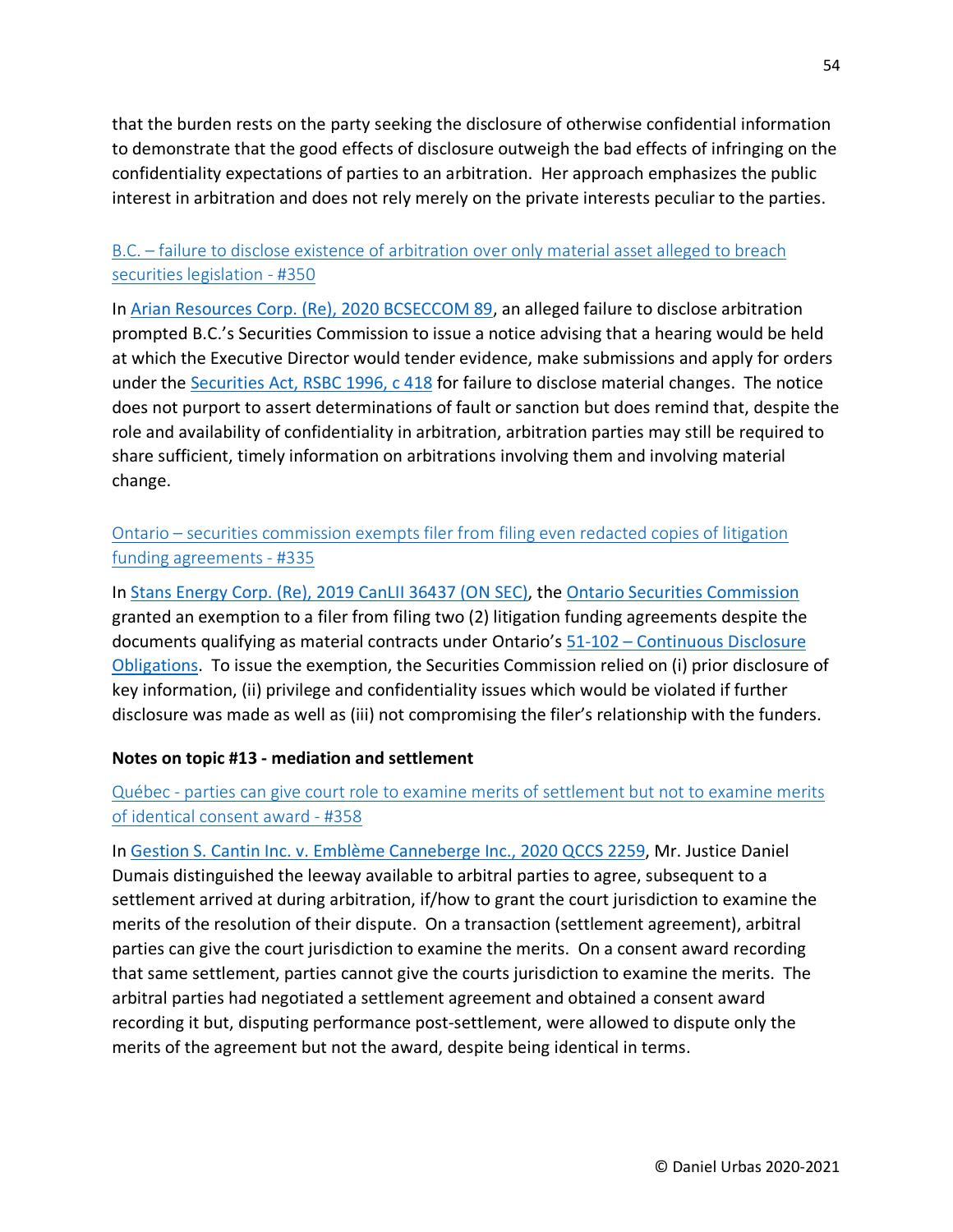# Saskatchewan – [absent party bound by disputed settlement terms signed by authorized](https://urbas.ca/?p=2534)  [solicitor/agent -](https://urbas.ca/?p=2534) #352

In [Bakken v. Bakken, 2020 SKQB 127,](https://www.canlii.org/en/sk/skqb/doc/2020/2020skqb127/2020skqb127.html) Madam Justice Brenda R. Hildebrandt held defendant to a mediated settlement regarding sale of land, holding that defendant authorized counsel to attend as her solicitor/agent and consulting her by telephone during the mediation prior to counsel's signature. Disagreement between the parties regarding the settlement lead to litigation to enforce purportedly unclear terms documented by the settlement. Litigation, filed May 20, 2010, was resolved ten (10) years later by trial judgment on May 7, 2020. Hildebrandt J.'s reasons explore possible, but unsuccessful, defenses to a breach of settlement claim, including frustration and three (3) types of contractual mistake: common mistake, unilateral mistake, mutual mistake.

## Saskatchewan - [legislation imposes mediation and stay of any proceedings upon application of](https://urbas.ca/?p=2315)  [farmer -](https://urbas.ca/?p=2315) #300

In [HCI Ventures Ltd. v. S.O.L. Acres, 2020 SKCA 24,](https://www.canlii.org/en/sk/skca/doc/2020/2020skca24/2020skca24.html) Saskatchewan's Court of Appeal dismissed two (2) appeals stemming from application of the province's [Farm Debt Mediation Act, SC 1997,](https://www.canlii.org/en/ca/laws/stat/sc-1997-c-21/latest/sc-1997-c-21.html)  [c 21](https://www.canlii.org/en/ca/laws/stat/sc-1997-c-21/latest/sc-1997-c-21.html) which imposes mediation between insolvent farmers and their creditors pending a stay of any proceedings. "*[D]esigned as a tool for farmers to work with creditors in order to keep the farming operation afloat during difficult financial times*", the mediation-and-stay applies to "*any proceedings or any action, execution or other proceedings, judicial or extra-judicial, for the recovery of a debt, the realization of any security or the taking of any property of the farmer*".

# Québec - [resourceful solution to confirm court-mediated settlement negotiated over](https://urbas.ca/?p=2842)  [videoconference -](https://urbas.ca/?p=2842) #404

In [Claveau v. Distribution Jacques Cartier Inc., 2020 QCCQ 8376,](https://www.canlii.org/fr/qc/qccq/doc/2020/2020qccq8376/2020qccq8376.html) Mr. Justice Pierre Simard confirmed a settlement arrived at through a court-assisted mediation conducted the day of trial despite Defendants participating by videoconferencing platform. Though the legislated process for confirming a court-mediated settlement requires litigants to sign and file in court either (i) a document confirming the settlement or (ii) the settlement agreement itself, Defendants were not present in court and unable to sign as required by legislation. In his brief judgment, Simard J. (i) recorded hearing from the mediator who reported the details of the settlement, (ii) confirmed the parties' agreement to be bound to the settlement and (iii) issued orders reflecting the terms of the settlement. In doing so, Simard J. permitted the parties to resolve their dispute without a trial, without attending in person and without breaching applicable legislation.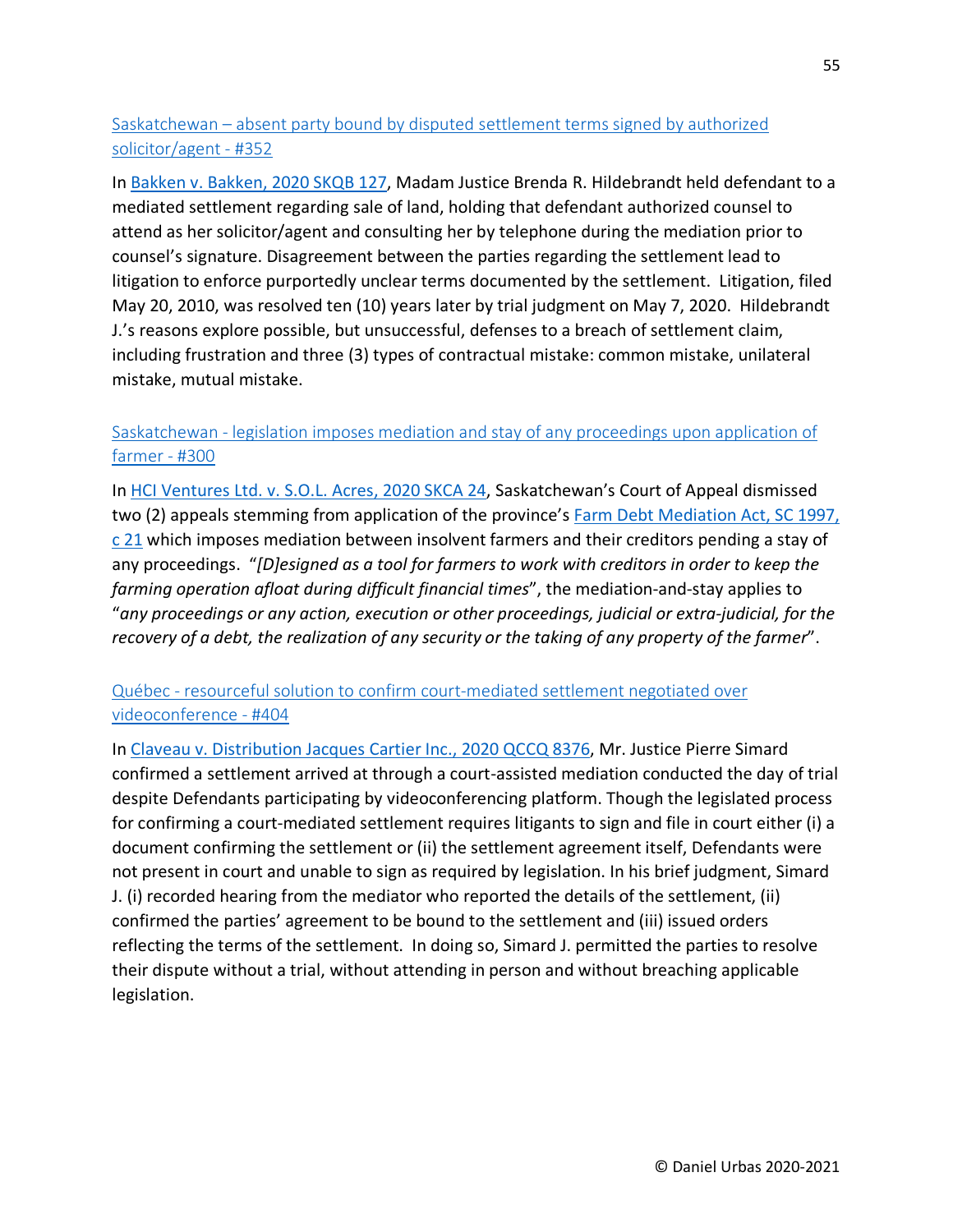B.C. – [Hells Angels' mediation is not unlawful even if subject matter may involve alleged unlawful](https://urbas.ca/?p=2475)  [activity -](https://urbas.ca/?p=2475) #337

In [British Columbia \(Director of Civil Forfeiture\) v. Angel Acres Recreation and Festival Property](https://www.canlii.org/en/bc/bcsc/doc/2020/2020bcsc880/2020bcsc880.html)  [Ltd., 2020 BCSC 880,](https://www.canlii.org/en/bc/bcsc/doc/2020/2020bcsc880/2020bcsc880.html) Mr. Justice Barry M. Davies determined that mediation of disputes by or between Hells Angels' members/chapters is not an unlawful activity under B.C.'s [Civil Forfeiture](https://www.canlii.org/en/bc/laws/stat/sbc-2005-c-29/latest/sbc-2005-c-29.html)  [Act, SBC 2005, c 29](https://www.canlii.org/en/bc/laws/stat/sbc-2005-c-29/latest/sbc-2005-c-29.html) even if the subject matter of the disputes may involve unlawful activity. In refusing to grant forfeiture of clubhouses used by the Hells Angels, Davies J. determined that use of the clubhouses as venues to resolve disputes did not constitute the use of property to engage in unlawful activity. He agreed that the Director of Civil Forfeiture had proven that mediation of disputes among Hells Angels' members/chapters plays a role in ensuring relative harmony within the Hells Angels so that internal discord is kept to a minimum but disagreed that the Director had proven that "*resolving these disputes maintains the Hells Angels brand so that members and associates of the club continue to benefit from the opportunity to monetize the brand through criminal means*".

### Alberta - [unilateral offers to mediate/arbitrate fail to resist dismissal of litigation under "drop](https://urbas.ca/?p=2331)  [dead rule" -](https://urbas.ca/?p=2331) #304

In [McKay v. Prowse, 2020 ABCA 131,](https://www.canlii.org/en/ab/abca/doc/2020/2020abca131/2020abca131.html) Alberta's Court of Appeal upheld the dismissal of Plaintiff's litigation despite Plaintiff's genuine but unilateral invitations to mediate or arbitrate, holding that unrequited overtures do not qualify as significant advances in a litigation. Using jurisdiction confirmed by the [Alberta Rules of Court, Alta Reg 124/2010,](https://www.canlii.org/en/ab/laws/regu/alta-reg-124-2010/latest/alta-reg-124-2010.html) the Court determined that Plaintiff had failed to take a significant step in three (3) years prior to the application made by Defendant. The Court cautioned that, absent a standstill agreement or a defendant's tactics to obstruct, stall or delay, if a defendant fails to accept invitations to engage in alternate dispute resolution mechanisms, plaintiff continues to bear the onus to advance its action or risk having it struck.

#### Québec - [trial judge on own initiative quashes subpoena issued to mediator -](https://urbas.ca/?p=2482) #339

Without need for application by either the opposing party or the proposed witness, Madam Justice Céline Gervais in PC Avocats inc. (Perras Couillard Avocats) v. Perreault, 2020 QCCQ [1972](https://www.canlii.org/fr/qc/qccq/doc/2020/2020qccq1972/2020qccq1972.html) quashed a subpoena sent to the attorney who served as mediator in court-supported mediation. In quashing it *proprio motu*, Gervais J. explained to the self-represented litigant that the mediator was not compellable and all that transpired during the mediation was confidential. Gervais J. also commented on the role/liability of lawyers in a client's own decision to engage in mediation and negotiate a settlement.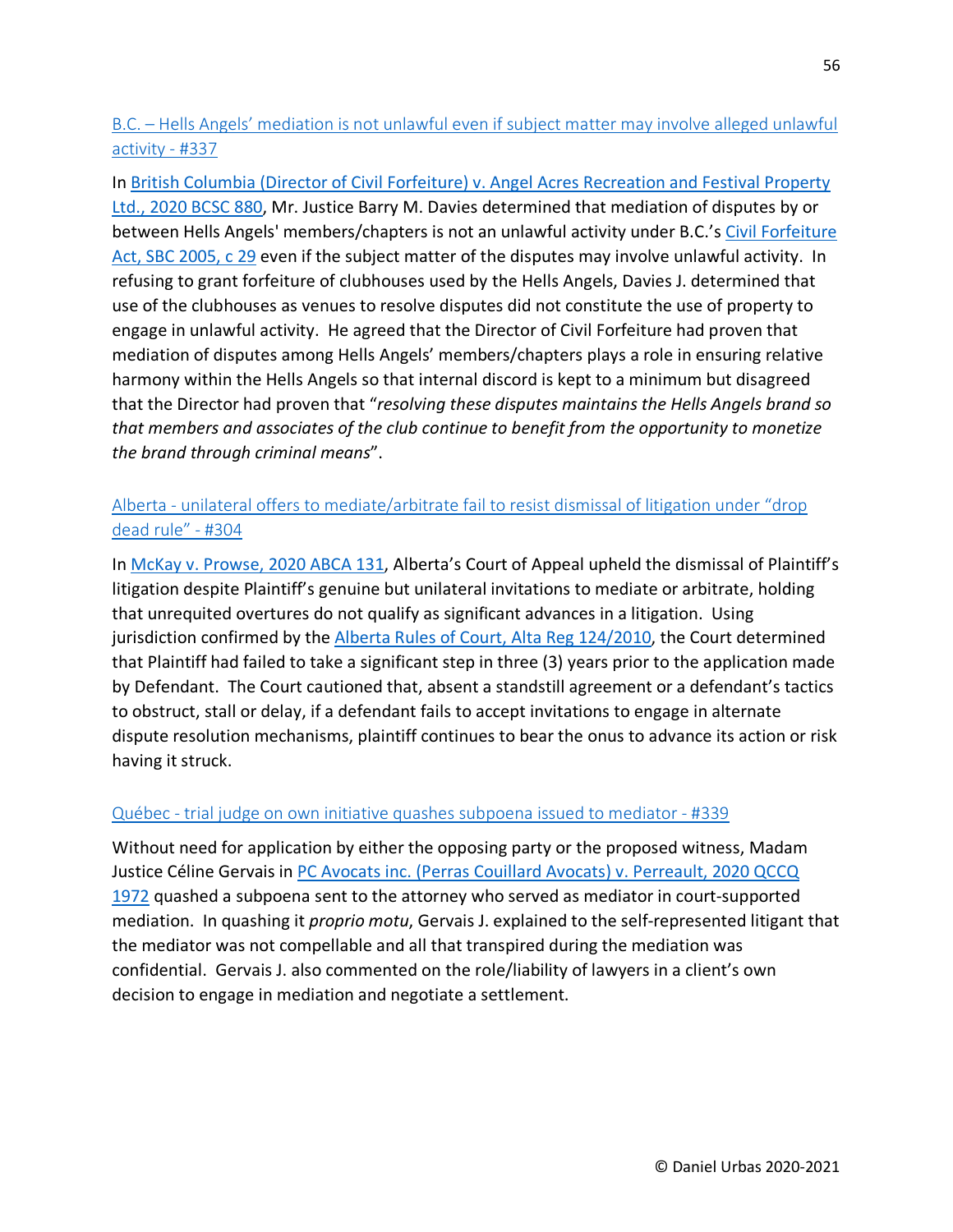Québec - [post-mediation dispute over existence/terms of agreement permits disclosure of](https://urbas.ca/?p=2439)  [confidential exchanges -](https://urbas.ca/?p=2439) #329

In [Bisaillon v. Bouvier, 2020 QCCA 115,](https://www.canlii.org/fr/qc/qcca/doc/2020/2020qcca115/2020qcca115.html) the Québec Court of Appeal applied the exception to confidentiality of mediation, confirmed in [Union Carbide Canada Inc. v. Bombardier Inc., 2014](https://www.canlii.org/en/ca/scc/doc/2014/2014scc35/2014scc35.html)  [SCC 35, \[2014\] 1 SCR 800,](https://www.canlii.org/en/ca/scc/doc/2014/2014scc35/2014scc35.html) allowing disclosure of confidential exchanges necessary to prove (i) that an agreement resulted from mediation or (ii) the scope of the agreement which the parties acknowledged making. The parties could but did not tailor their mediation to eliminate that exception. Absent a clear, express statement of their intention to prevent subsequent disclosure, the exception applied to permit disclosure. The mediator's summary of the agreement was only a simple writing, reflected his understanding of the agreement's terms and did not bind the parties unless signed by them. **Update**: leave to appeal granted August 6, 2020 in [Association de médiation familiale du Québec v.](https://www.canlii.org/en/ca/scc-l/doc/2020/2020canlii52976/2020canlii52976.html) Isabelle Bisaillon, et al., 2020 CanLII 52976 [\(SCC\).](https://www.canlii.org/en/ca/scc-l/doc/2020/2020canlii52976/2020canlii52976.html)

## B.C. - [alleged breach of unclear settlement agreement requires lengthy trial to discern](https://urbas.ca/?p=2495)  [rights/obligations -](https://urbas.ca/?p=2495) #343

Following 18 days of proof and hearing, Mr. Justice J. Christopher Grauer in [Great Corner Stone](https://www.canlii.org/en/bc/bcsc/doc/2020/2020bcsc107/2020bcsc107.html)  [Ltd. v. Vancouver Cabinets Inc., 2020 BCSC 107](https://www.canlii.org/en/bc/bcsc/doc/2020/2020bcsc107/2020bcsc107.html) puzzled through a "*bewildering*" set of initial contracts and a "*poorly drafted*" settlement agreement purporting to "*reset*" the relationship. Grauer J. struggled to identify what the mediate resolved, concluding that the settlement agreement "*does not offer much guidance*". Overall, Grauer J. held that discerning what rights and obligations were placed on the parties "w*as not a problem of ambiguity, but rather one of inexpert drafting and lack of clarity*".

# Québec – [use of confidential mediation exchanges permitted to prove fraud vitiating settlement](https://urbas.ca/?p=2442)  [consent -](https://urbas.ca/?p=2442) #330

In [Viconte inc. v. Transcontinental inc., 2020 QCCQ 1475,](https://www.canlii.org/fr/qc/qccq/doc/2020/2020qccq1475/2020qccq1475.html) Madam Justice Céline Gervais recognized that that the exception to settlement privilege applies to permit a party to adduce confidential exchanges made in a mediation to prove the existence or scope of a transaction but she saw no principle under which that exception did not also apply if a party challenged the validity of a transaction and not its existence or scope. The party resisting homologation of a settlement sought to prove that the other party had given false information or allowed it to be retained, thereby vitiating consent and justifying annulment of the settlement. Gervais J. cautioned that her decision was only a preliminary one and did not consider the difficulty a party may have at trial to prove its allegations.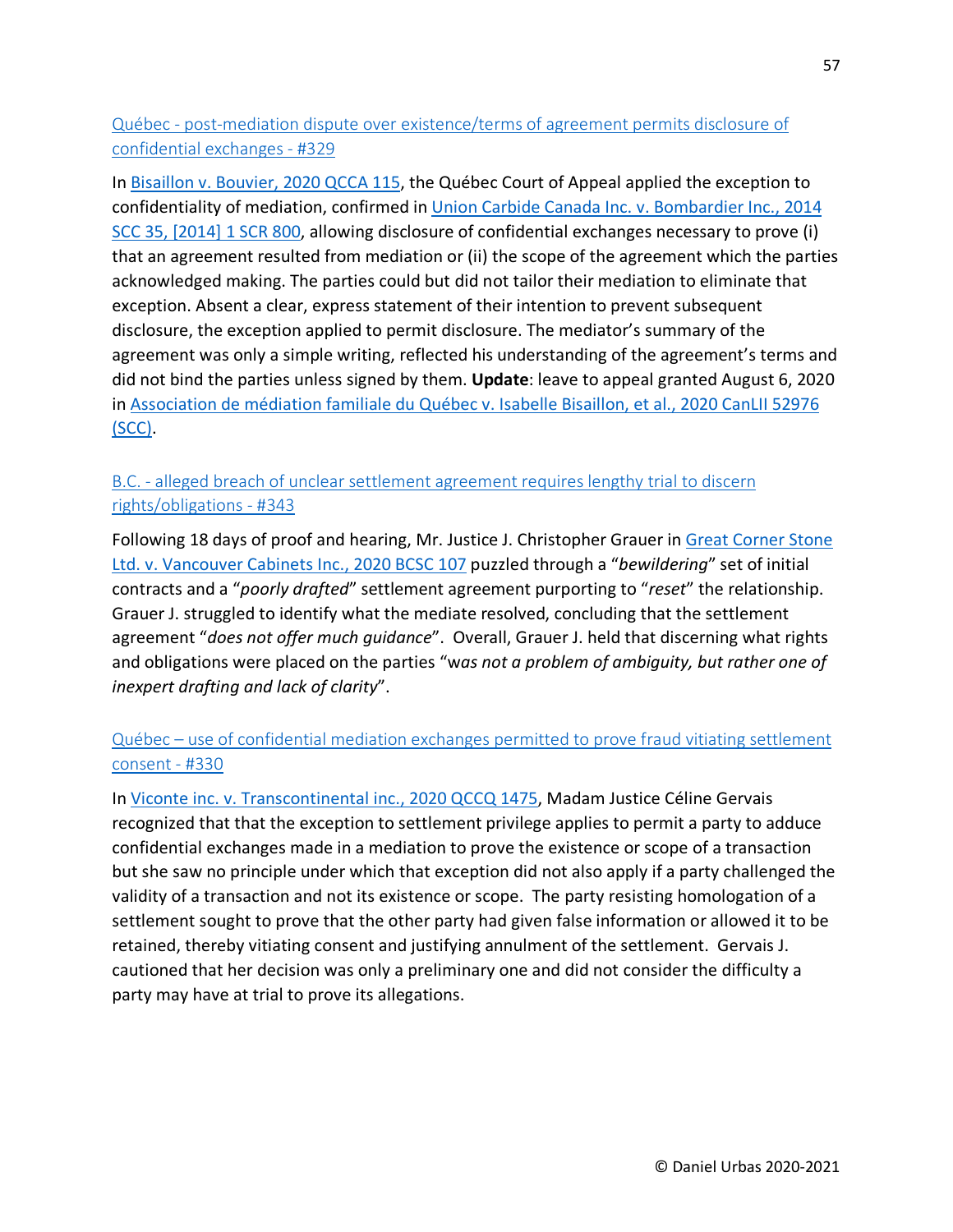## Ontario - [settlement rescinded based on innocent misrepresentation of material fact unknown](https://urbas.ca/?p=2447)  [to Defendant -](https://urbas.ca/?p=2447) #332

In [Deschenes v. Lalonde, 2020 ONCA 304,](https://www.canlii.org/en/on/onca/doc/2020/2020onca304/2020onca304.html) Ontario's Court of Appeal upheld rescission of a settlement on the basis of Defendant's innocent misrepresentation regarding a fact material to Plaintiff's decision to settle. Defendant's actual or constructive knowledge that the representation was false was unnecessary. The Court distinguished rescission based on innocent misrepresentation from rescission based on unilateral mistake. Despite the strong presumption favouring finality of settlements, the Court reiterated that the ways to "*upset*" a settlement are the same as those applicable to other contracts, including fraud, misrepresentation, duress, undue influence, unconscionability, or mutual or unilateral mistake.

# B.C. - [alleged breach of unclear settlement agreement requires lengthy trial to discern](https://urbas.ca/?p=2495)  [rights/obligations -](https://urbas.ca/?p=2495) #343

Following 18 days of proof and hearing, Mr. Justice J. Christopher Grauer in [Great Corner Stone](https://www.canlii.org/en/bc/bcsc/doc/2020/2020bcsc107/2020bcsc107.html)  [Ltd. v. Vancouver Cabinets Inc., 2020 BCSC 107](https://www.canlii.org/en/bc/bcsc/doc/2020/2020bcsc107/2020bcsc107.html) puzzled through a "*bewildering*" set of initial contracts and a "*poorly drafted*" settlement agreement purporting to "*reset*" the relationship. Grauer J. struggled to identify what the mediate resolved, concluding that the settlement agreement "*does not offer much guidance*". Overall, Grauer J. held that discerning what rights and obligations were placed on the parties "w*as not a problem of ambiguity, but rather one of inexpert drafting and lack of clarity*".

## B.C. – [from litigation to settlement to mediation to repudiation back to litigation on settlement -](https://urbas.ca/?p=2611) [#372](https://urbas.ca/?p=2611)

In [Park v. Mitchell, 2020 BCSC 1147,](https://www.canlii.org/en/bc/bcsc/doc/2020/2020bcsc1147/2020bcsc1147.html) Mr. Justice Robert Johnston dealt with probate issues reserved exclusively to the courts but, in doing so, recorded how parties can move from court litigation, to negotiated settlement, to mediation agreement, to repudiation and back again, attempting to resolve their disputes. His reasons illustrate how court-ordered crossexamination in litigation can lead to information disclosure and/or meetings which occasion negotiated settlements. Those settlements may require mediation which generate agreements but, once repudiated, require the parties to return to their earlier settlement and then to court to enforce that settlement. The dispute resolution sequence prompted Johnston J. to question whether a litigant could enforce a settlement in probate proceedings or be obliged to sue on the settlement in a separate action.

#### Ontario – [summary judgment enforces settlement issuing from arbitration -](https://urbas.ca/?p=2312) #299

In [Furniture.com Inc. v. Leon's Furniture Ltd., 2019 ONSC 7451,](https://www.canlii.org/en/on/onsc/doc/2019/2019onsc7451/2019onsc7451.html) Madam Justice Sandra Nishikawa granted summary judgment for breach of a settlement entered into after arbitration began. Nishikawa J.'s decision was the latest in a sequence of different dispute resolution options undertaken by the parties – arbitration, court application for leave to appeal an award,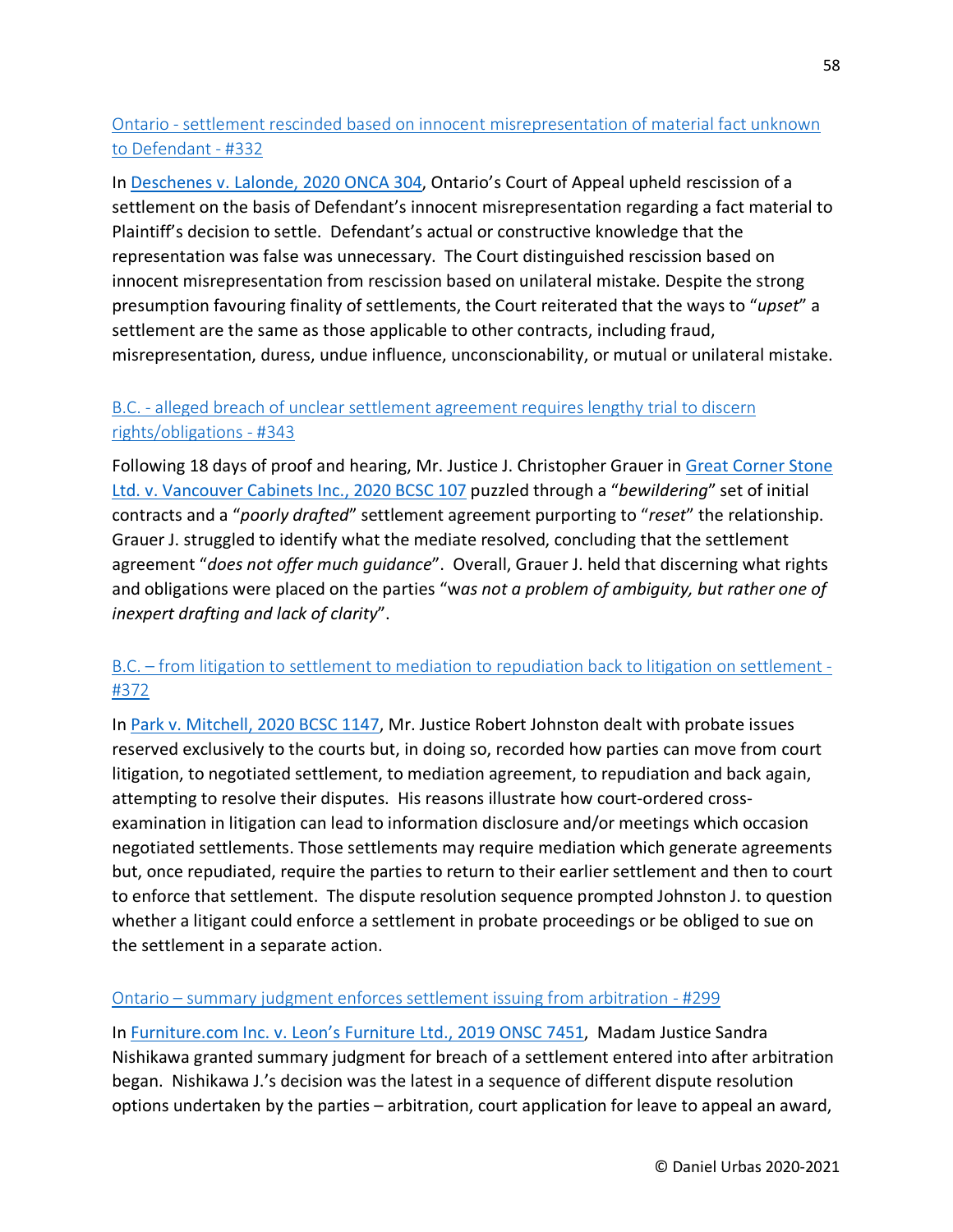private settlement and summary judgment to enforce settlement. Nishikawa's reasons also demonstrate that resolution went ahead despite defendant's evidentiary objections and other ongoing dispute resolution in the U.S.

## Ontario – [mediator appointed as arbitrator for disputes involving settlement negotiated during](https://urbas.ca/?p=2837)  [later arbitration -](https://urbas.ca/?p=2837) #403

Following an unsuccessful mediation phase before a mediator regarding disputes under a 2011 agreement, the parties in The Corporation of the Township of South Stormont v. The Kraft [Heinz Company, 2020 ONSC 7641](https://www.canlii.org/en/on/onsc/doc/2020/2020onsc7641/2020onsc7641.html) engaged in arbitration before another professional during which the parties negotiated a 2017 settlement and agreed to arbitrate disputes before the mediator. When disputes arose over the settlement, one party sought to resume the earlier arbitration but to appoint a new arbitrator. The other party resisted, arguing that they had agreed to submit disputes regarding the settlement to the mediator. Mr. Justice James E. McNamara held that the dispute was not under the main 2011 agreement but fell within the express terms of the 2017 settlement. The dispute resolution in the parties' settlement arguably constituted a med-arb agreement.

## Ontario – [arbitrator's interpretation of settlement raises extricable question of law and](https://urbas.ca/?p=2607)  [jurisdictional issue -](https://urbas.ca/?p=2607) #370

In [Camerman v. Busch Painting Limited et al., 2020 ONSC 5260,](https://www.canlii.org/en/on/onsc/doc/2020/2020onsc5260/2020onsc5260.html) Mr. Justice Paul B. Schabas both varied and set aside a portion of an award due to the arbitrator's contractual interpretation of the scope of issues subject to arbitration under a settlement. Schabas J. determined that the parties, by their settlement, had "*reset the dial*" between them and the award breached the scope of disputes subject to arbitration. The arbitrator's award relied on his interpretation of the settlement and exceeded the terms of the settlement. That interpretation raised an extricable question of law identified by [Sattva Capital Corp. v. Creston Moly Corp., 2014 SCC 53,](https://www.canlii.org/en/ca/scc/doc/2014/2014scc53/2014scc53.html) qualifying that issue for leave to appeal under section 45(1) of Ontario's [Arbitration Act, 1991,](https://www.canlii.org/en/on/laws/stat/so-1991-c-17/latest/so-1991-c-17.html)  [SO 1991, c 17.](https://www.canlii.org/en/on/laws/stat/so-1991-c-17/latest/so-1991-c-17.html) Schabas J. also held that the same facts demonstrated a jurisdictional error covered by section 46(1)3 and an order setting aside the same portion of the award.

#### **Notes on topic #14 - post-award challenges, set asides, appeals**

## B.C. - [period in which to appeal partial award runs from date of that award, not the later, final](https://urbas.ca/?p=1892)  [award -](https://urbas.ca/?p=1892) #263

In [Milner v. Clean Harbors Industrial Services Canada, Inc., 2020 BCSC 68,](https://www.canlii.org/en/bc/bcsc/doc/2020/2020bcsc68/2020bcsc68.html) Mr. Justice Anthony Saunders dismissed argument by a late-filing petitioner that the title "*Partial Award*" (i) created "*inherent uncertainty*" and (ii) justified calculating time to seek leave to appeal from the later, final award. Saunders J. held that the title "*Partial Award*" was not ambiguous and petitioner demonstrated no confusion as to his rights determined under that award. Saunders J. held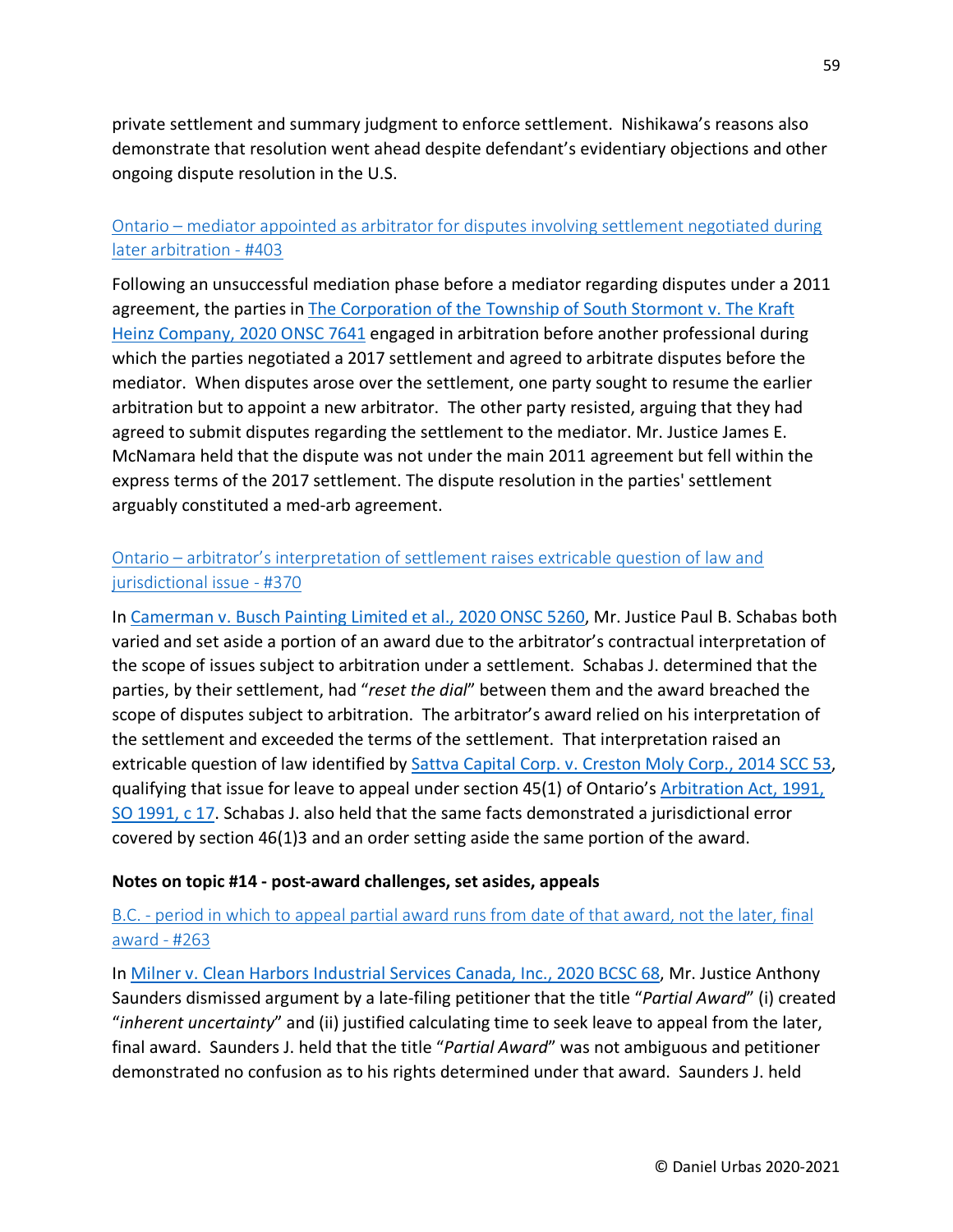that, of all the factors applicable to exercising his discretion to extend that time, the interests of justice subsumed the others and did not favour petitioner.

# B.C. - [award's short-form reference to party insufficient to refuse recognition and enforcement -](https://urbas.ca/?p=2692) [#380](https://urbas.ca/?p=2692)

Despite ambiguity in the award's use of a "*short-form reference*" to refer to the winning party, B.C.'s Court of Appeal in [Macdonald Realty Ltd. v. Metro Edge Holdings Ltd., 2020 BCCA 272](https://www.canlii.org/en/bc/bcca/doc/2020/2020bcca272/2020bcca272.html) declined to refer the parties back to the arbitration panel to clarify the name as doing so would be an "*unnecessary expense to the parties and would not change the result*". The Court held that, despite the variation in the legal name, the award and decision in first instance validly identified the winning party. The Court also readily dismissed post-award challenges, in first instance and on appeal, limited to contesting the facts in dispute. The court reminded challengers that such an approach is misdirected given that an application to recognize and enforce an award is not a hearing on merits of the arbitrated dispute.

### B.C. - [errors interpreting and applying the law eligible for appeal on questions of law but not for](https://urbas.ca/?p=2861)  [set aside -](https://urbas.ca/?p=2861) #407

In [Spirit Bay Developments v. Scala Developments, 2020 BCSC 1839,](https://www.canlii.org/en/bc/bcsc/doc/2020/2020bcsc1839/2020bcsc1839.html) Mr. Justice Robert Johnston granted leave to appeal for three (3) questions of law which he determined had arguable merit but dismissed the application to set aside the award. A pair of questions involved misinterpretation and application of applicable case precedents and a third arose from the "*arguably defective*" pleading made by the party resisting appeal of the award. Refusing to set aside the award on the basis of legal error, Johnston J. noted that the alleged error of law would be determined on appeal. "*Additionally, the parties clothed the arbitrator with the power to decide their dispute, and that includes the power to be wrong in interpreting and applying the law*".

#### B.C. - [evidence of fraud need not be 'new' to be admissible on post-decision challenge -](https://urbas.ca/?p=1882) #261

The fact that evidence of fraud existed at the time of hearing might justify its rejection as *'new*' evidence on a post-decision challenge but cannot justify rejecting it as evidence of fraud. In [McCallum v. Mooney, 2019 BCSC 1938,](https://www.canlii.org/en/bc/bcsc/doc/2019/2019bcsc1938/2019bcsc1938.html) Madam Justice Nitya Iyer granted a defendant's application to set aside a default decision, even after having unsuccessfully challenged it by internal appeal, due to claimant allegedly withholding a key document during the initial hearing on the merits.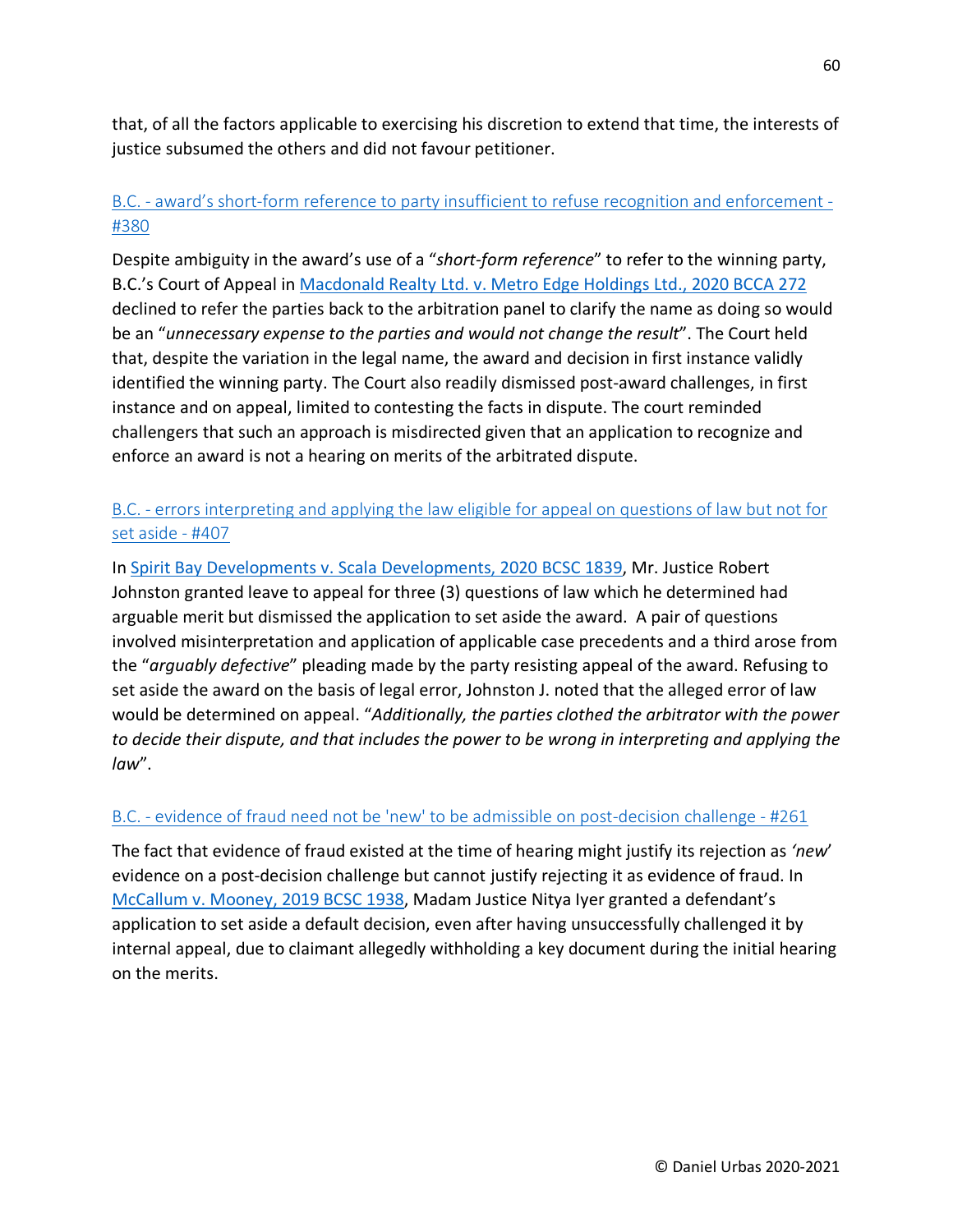Ontario - [court revisits/reverses prior decision which allowed new evidence on post-award](https://urbas.ca/?p=2198)  [jurisdictional challenge -](https://urbas.ca/?p=2198) #272

In [The Russia Federation v. Luxtona Limited, 2019 ONSC 7558,](https://www.canlii.org/en/on/onsc/doc/2019/2019onsc7558/2019onsc7558.html) Mr. Justice Michael A. Penny held that a party to a challenge of an arbitral tribunal's jurisdiction under articles 16 and 34 of the [UNCITRAL Model Law on International Arbitration](https://www.uncitral.org/pdf/english/texts/arbitration/ml-arb/07-86998_Ebook.pdf) may not file fresh evidence as of right. A party must obtain leave to do so by providing a "*reasonable explanation*" for why new evidence is necessary, including why that evidence was not, or could not have been, put before the tribunal in the first place. Abiding by the [Mexico v. Cargill, Incorporated, 2011 ONCA 622](https://www.canlii.org/en/on/onca/doc/2011/2011onca622/2011onca622.html) approach restricting courts to a "*review*" and not a trial *de novo*, Penny J. held that *competencecompetence* was best served by requiring parties to put their "*best foot forward*" before the arbitral tribunal and not re-try the jurisdictional issue with additional evidence informed by hindsight.

#### Ontario - [adequate reasons serve to justify/explain result so losing party knows why it lost -](https://urbas.ca/?p=2415) #320

In [Wawanesa Mutual Insurance Company v. Renwick, 2020 ONSC 2226,](https://www.canlii.org/en/on/onscdc/doc/2020/2020onsc2226/2020onsc2226.html) Ontario's Divisional Court determined that inadequate reasons fell short of their "*very important purpose*", namely that "*they justify and explain the result so that the losing party knows why they have lost and interested members of the public can satisfy themselves that justice has been done*". The Court prioritized that purpose, listing it ahead of the more oft-cited purpose of allowing for meaningful review by a court. Though not all parties prevail in their dispute resolution, they are entitled to know that their evidence and arguments were considered and why they did not prevail. As the Divisional Court added, "*[h]owever, this does not mean that the decision maker must refer to every bit of evidence or argument before him. To be adequate, reasons do not have to be long or perfect*".

## B.C. - court qualifies parties' agreement to require only summary reasons as "penny-wise and [pound-foolish" -](https://urbas.ca/?p=2695) #381

In [Nolin v. Ramirez, 2020 BCCA 274,](https://www.canlii.org/en/bc/bcca/doc/2020/2020bcca274/2020bcca274.html) B.C.'s Court of Appeal set aside part of an arbitration award which rested on the arbitrator's dismissal of a party's evidence as suspicious in one context and reliance on it in another. The handling of the evidence was so inconsistent that the Court found it "*impossible to understand how the arbitrator came to his conclusion*" on the related issues and the arbitrator provided no justification in the summary reasons agreed to by the parties. Without more explanation in the brief reasons and unable to reconcile the findings and conclusions, the Court set aside that portion of the award related to the handling of that evidence.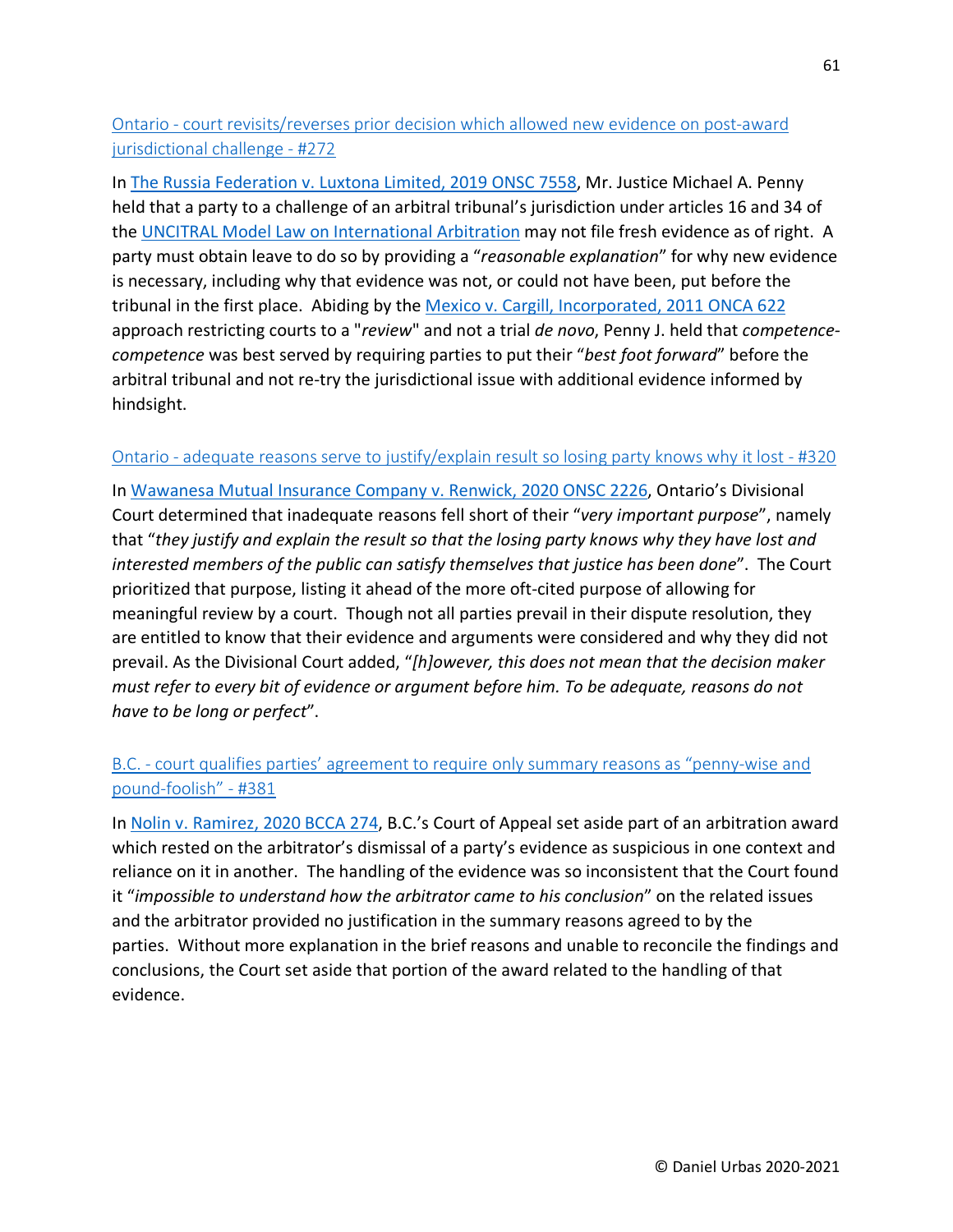Alberta – [arbitration act informs court rules allowing court to clarify its order allowing appeal of](https://urbas.ca/?p=2549)  [award -](https://urbas.ca/?p=2549) #357

In [Clark v. Unterschultz, 2020 ABQB 423,](https://www.canlii.org/en/ab/abqb/doc/2020/2020abqb423/2020abqb423.html) Madam Justice June M. Ross agreed to revisit her earlier decision in [Clark v. Unterschultz, 2020 ABQB 338](https://www.canlii.org/en/ab/abqb/doc/2020/2020abqb338/2020abqb338.html) which allowed an appeal in part, limited to the arbitrator having not provided adequate reasons for a lump sum award. In her follow up decision, Ross J. dismissed Applicant's application under [Alberta Rules of Court, Alta](https://www.canlii.org/en/ab/laws/regu/alta-reg-124-2010/latest/alta-reg-124-2010.html)  [Reg 124/2010](https://www.canlii.org/en/ab/laws/regu/alta-reg-124-2010/latest/alta-reg-124-2010.html) as a "*second kick at the can*", holding that any remedy Applicant may have lay with the Court of Appeal. Ross J. did agree to reframe her earlier order and, exercising her own options under the [Arbitration Act, RSA 2000, c A-43,](https://www.canlii.org/en/ab/laws/stat/rsa-2000-c-a-43/latest/rsa-2000-c-a-43.html) provided directions to the arbitrator. In doing so, Ross J. gave the arbitrator much broader scope than that which may have been read into her earlier decision and expressly confirmed his discretion to determine the procedure warranted to exercise that authority.

#### **Notes on topic #15 - standards of review, consensual vs statutory arbitration**

B.C. - "*[standard to interfere](https://urbas.ca/?p=2674)*" with awards is "*very high*" to protect "*speedy and final*" resolution - [#379](https://urbas.ca/?p=2674)

In [Bosa Properties \(Sovereign\) Inc. v. The Owners, Strata Plan EPS2461, 2020 BCSC 1357,](https://www.canlii.org/en/bc/bcsc/doc/2020/2020bcsc1357/2020bcsc1357.html) Madam Justice Neena Sharma reiterated that the "*standard to interfere*" with an arbitration award is "*very high*" because "*people who choose commercial arbitration have elected to resolve their disputes in a forum that is speedy and final, without the intervention of the courts*". Sharma J. observed that one of the purposes of the standard "is to discourage appeals to the court", referring to earlier [Ed Bulley Ventures Ltd. v. Eton-West Construction Inc., 2002](https://www.canlii.org/en/bc/bcsc/doc/2002/2002bcsc826/2002bcsc826.html)  [BCSC 826](https://www.canlii.org/en/bc/bcsc/doc/2002/2002bcsc826/2002bcsc826.html) which held that "*[i]f leave were granted too readily, one of the beneficial and distinguishing features of arbitration (its finality) would be lost*".

#### Québec - [court's intervention on challenge to award on jurisdiction is not judicial review -](https://urbas.ca/?p=2298) #296

In [Khalilian v. Murphy, 2020 QCCS 831,](https://www.canlii.org/fr/qc/qccs/doc/2020/2020qccs831/2020qccs831.html) Madam Justice Chantal Chatelain resisted the parties' joint submission that her intervention on a challenge to an arbitrator's award on jurisdiction was a judicial review subject to administrative law standards of review. Instead, referring to Québec's [Code of Civil Procedure, CQLR c C-25.01,](https://www.canlii.org/en/qc/laws/stat/cqlr-c-c-25.01/latest/cqlr-c-c-25.01.html) leading doctrine and case law in Québec, she emphasized that an arbitrator in a contractual arbitration does not qualify as a tribunal subject to a court's control and supervision. A court can intervene on errors of law committed by the arbitrator when deciding jurisdiction because an arbitrator cannot attribute jurisdiction by incorrectly evaluating the facts and the law.

Québec - use of '*arbitration'* [to label administrative proceeding no substitute for consent to](https://urbas.ca/?p=2724)  [statutory arbitration -](https://urbas.ca/?p=2724) #387

In [Ville de Saint-Colomban v. Commission municipale du Québec, 2020 QCCS 3396,](https://www.canlii.org/fr/qc/qccs/doc/2020/2020qccs3396/2020qccs3396.html) Mr. Justice Michel Yergeau dismissed judicial review of an administrative body's decision to decline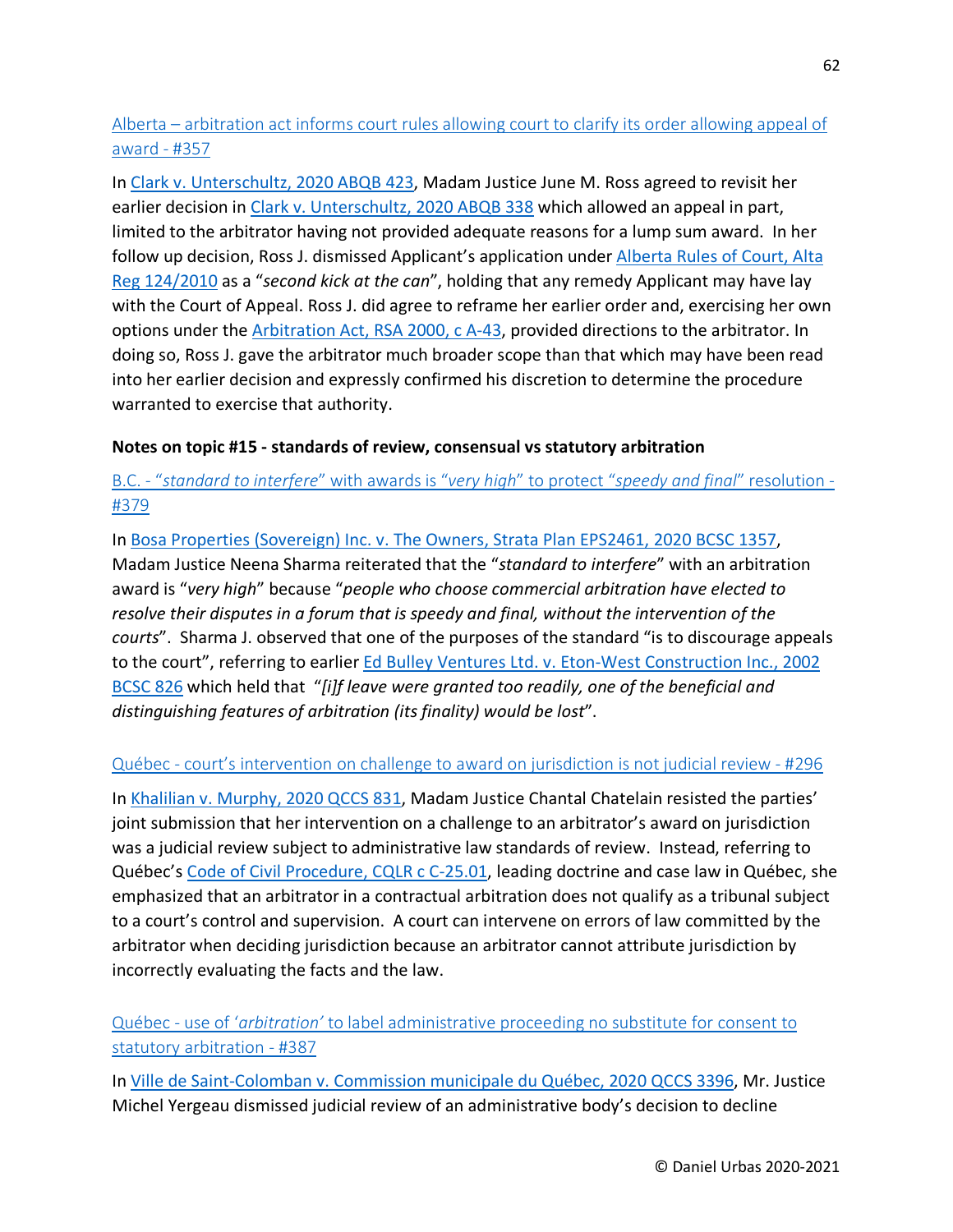jurisdiction to conduct statutory arbitration where both parties had not expressly consented to arbitration as required by the statute. Despite the availability of arbitration before the administrative body and both parties using the term '*arbitration*' to refer to the administrative proceeding, the term did not change the nature of the proceeding. Applying judicial review standards of review refreshed by [Canada \(Minister of Citizenship and Immigration\) v. Vavilov,](https://www.canlii.org/en/ca/scc/doc/2019/2019scc65/2019scc65.html)  [2019 SCC 65](https://www.canlii.org/en/ca/scc/doc/2019/2019scc65/2019scc65.html) Yergeau J. determined that the decision was reasonable and intervention was unwarranted.

#### B.C. - [questions of mixed fact and law by definition involve aspects of law -](https://urbas.ca/?p=2400) #316

In [Gormac Developments Ltd. v. Teal Cedar Products Ltd., 2020 BCSC 712,](https://www.canlii.org/en/bc/bcsc/doc/2020/2020bcsc712/2020bcsc712.html) Madam Justice Elizabeth McDonald cautioned that great care be taken to distinguish between arguing that (i) a legal test has been altered in the course of its application and (ii) application of the legal test should have resulted in a different outcome. McDonald J. also acknowledged the need for caution when determining questions of law given that questions of mixed fact and law "*by definition, involve aspects of law*". In addition, an arbitrator is not required to refer to every submission, statutory provision or piece of jurisprudence in the award, there being no requirement to make specific findings on each constituent element for the award to be reasonable.

## Ontario – [sometimes only a single reasonable answer exists under reasonableness standard -](https://urbas.ca/?p=1847) [#256](https://urbas.ca/?p=1847)

In [Ontario \(Finance\) v. Echelon General Insurance Company, 2019 ONCA 629,](https://www.canlii.org/en/on/onca/doc/2019/2019onca629/2019onca629.html) the Ontario Court of Appeal held that, even when applying a standard of reasonableness, there are occasions in which there is only a single reasonable answer. The Court also considered the role of accumulated decisions issuing by arbitrators under a statutory process in which the decisions are either published or not confidential and whether those decisions bound other parties in ater arbitrations.

# Alberta & Manitoba – [courts take different paths to different outcomes following same S.C.C.](https://urbas.ca/?p=2218)  [case -](https://urbas.ca/?p=2218) #276

In [Cove Contracting Ltd v. Condominium Corporation No 012 5598 \(Ravine Park\), 2020 ABQB](https://www.canlii.org/en/ab/abqb/doc/2020/2020abqb106/2020abqb106.html)  [106,](https://www.canlii.org/en/ab/abqb/doc/2020/2020abqb106/2020abqb106.html) Mr. Justice Grant S. Dunlop held that Canada (Minister [of Citizenship and Immigration\) v.](https://www.canlii.org/en/ca/scc/doc/2019/2019scc65/2019scc65.html)  [Vavilov, 2019 SCC 65](https://www.canlii.org/en/ca/scc/doc/2019/2019scc65/2019scc65.html) had not changed the standard of review for commercial arbitrations from reasonableness to correctness and denied leave to appeal. In Buffalo Point First Nation et al. v. [Cottage Owners Association, 2020 MBQB 20,](https://www.canlii.org/en/mb/mbqb/doc/2020/2020mbqb20/2020mbqb20.html) Mr. Justice Chris W. Martin held that Vavilov had changed the standard and granted leave to appeal. Dunlop J. postponed his hearing to give the parties the opportunity to argue the role of Vavilov. Martin J. issued his decision on leave to appeal without hearing from the parties but invited them to submit argument for the merits of the appeal.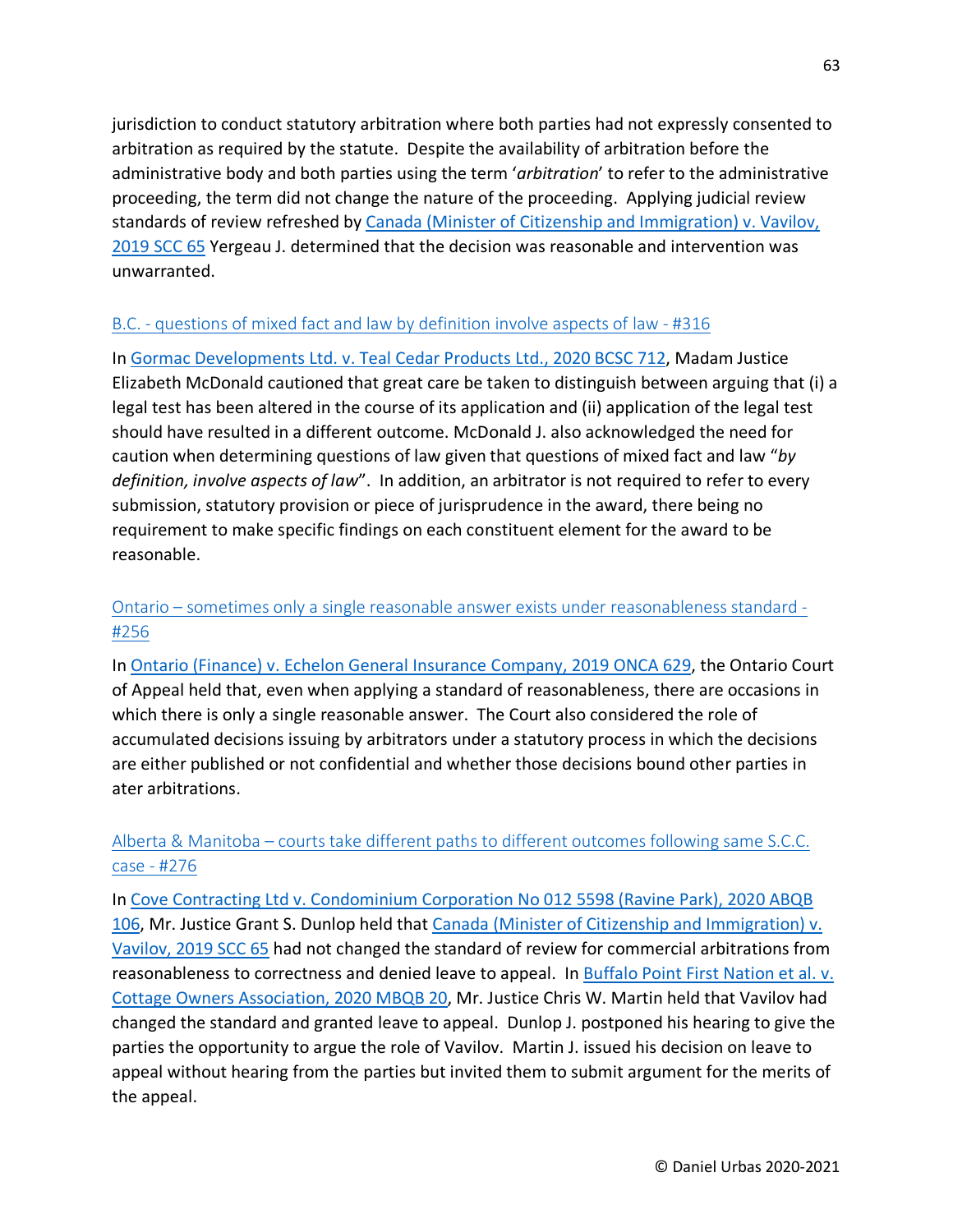# Ontario - [Vavilov standard applies to statutory insurance arbitration but not private commercial](https://urbas.ca/?p=2307)  [arbitration -](https://urbas.ca/?p=2307) #298

In [Allstate Insurance Company v. Her Majesty the Queen, 2020 ONSC 830,](https://www.canlii.org/en/on/onsc/doc/2020/2020onsc830/2020onsc830.html) Madam Justice Breese Davies held that [Canada \(Minister of Citizenship and Immigration\) v. Vavilov, 2019 SCC](https://www.canlii.org/en/ca/scc/doc/2019/2019scc65/2019scc65.html)  [65](https://www.canlii.org/en/ca/scc/doc/2019/2019scc65/2019scc65.html) altered judicial intervention on appeals from insurance arbitration mandated by legislation. Davies J. held that legislation which includes a statutory appeal mechanism signals legislative intent that courts are to perform an appellate function in respect of the administrative decision and apply appellate standards of review. Davies J. distinguished between appeals of statutory arbitrations and private commercial arbitrations, the latter being seen as autonomous, self-contained process in which courts should "*generally*" not intervene.

#### Ontario – [Vavilov does not overrule Teal Cedar or Sattva Capital -](https://urbas.ca/?p=2326) #302

In [Ontario First Nations \(2008\) Limited Partnership v. Ontario Lottery And Gaming Corporation,](https://www.canlii.org/en/on/onsc/doc/2020/2020onsc1516/2020onsc1516.html)  [2020 ONSC 1516,](https://www.canlii.org/en/on/onsc/doc/2020/2020onsc1516/2020onsc1516.html) Mr. Justice Glenn A. Hainey held that [Canada \(Minister of Citizenship and](https://www.canlii.org/en/ca/scc/doc/2019/2019scc65/2019scc65.html)  [Immigration\) v. Vavilov, 2019 SCC 65](https://www.canlii.org/en/ca/scc/doc/2019/2019scc65/2019scc65.html) does not refer to either [Sattva Capital Corp. v. Creston](https://www.canlii.org/en/ca/scc/doc/2014/2014scc53/2014scc53.html)  [Moly Corp., 2014 SCC 53 \(CanLII\), \[2014\] 2 SCR 633](https://www.canlii.org/en/ca/scc/doc/2014/2014scc53/2014scc53.html) or [Teal Cedar Products Ltd. v. British](https://www.canlii.org/en/ca/scc/doc/2017/2017scc32/2017scc32.html)  [Columbia, 2017 SCC 32 \(CanLII\), \[2017\] 1 SCR 688](https://www.canlii.org/en/ca/scc/doc/2017/2017scc32/2017scc32.html) and that it is not reasonable to conclude that the Supreme Court meant to overrule its own decisions without making any reference to them or to the area of law to which they relate.

## Ontario – [Appeal Court questions why arbitrate under a statute if statute does not apply to both](https://urbas.ca/?p=2488)  [parties -](https://urbas.ca/?p=2488) #341

In [Travelers Insurance Company of Canada v. CAA Insurance Company, 2020 ONCA 382,](https://www.canlii.org/en/on/onca/doc/2020/2020onca382/2020onca382.html) Ontario's Court of Appeal set aside an award which issued following a statutory arbitration because the Ontario statute did not apply to the defendant. The Court questioned how did Ontario statutory accident benefits for a Nunavut accident come to be arbitrated under Ontario'[s Insurance Act, RSO 1990, c I.8](https://www.canlii.org/en/on/laws/stat/rso-1990-c-i8/latest/rso-1990-c-i8.html) if that legislation's priority rules only apply if both insurers are subject to those rules. The Court identified as a "*serious*" error the arbitrator's determination that the Insurance Act applied to the defendant insurer. Despite that error, the Court is silent on (i) how/when parties can consent by contract to submit to statutory arbitration under a statute which does not apply to one of them and (ii) why apply the standard of review applicable to statutory arbitrations, recently restated in [Canada \(Minister of](https://www.canlii.org/en/ca/scc/doc/2019/2019scc65/2019scc65.html)  [Citizenship and Immigration\) v. Vavilov, 2019 SCC 65,](https://www.canlii.org/en/ca/scc/doc/2019/2019scc65/2019scc65.html) to an appeal from a consensual arbitration.

# Manitoba – [facts raising claim subject to arbitration, but common to judicial review, disregarded](https://urbas.ca/?p=2583)  - [#366](https://urbas.ca/?p=2583)

Despite overlap in facts, Mr. Justice James G. Edmond in [Ladco Company Limited v. The City of](https://www.canlii.org/en/mb/mbqb/doc/2020/2020mbqb101/2020mbqb101.html)  [Winnipeg, 2020 MBQB 101](https://www.canlii.org/en/mb/mbqb/doc/2020/2020mbqb101/2020mbqb101.html) declined to include an alleged breach of contract issue as an issue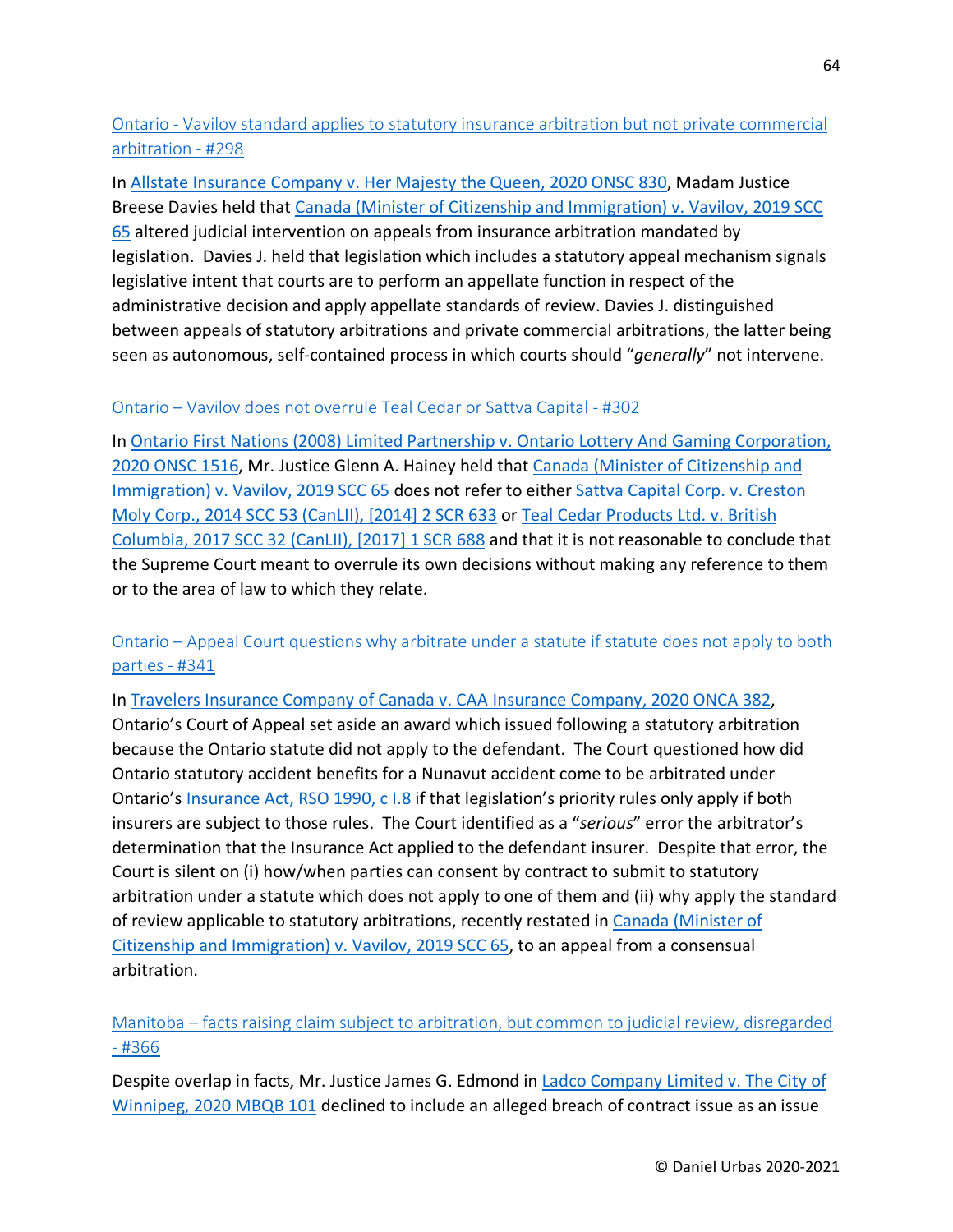ancillary to judicial review applications, observing only that, if valid, that alleged breach should be determined by another procedural mechanism such as arbitration provided in the parties' agreements. The facts in the record involved both (i) a 2016 exercise of a city's statutory powers and the constitutionality of a by-law and resolution and (ii) a breach of contract issue arguably subject to an agreement to arbitrate. Despite acknowledging that certain facts in the record overlapped with issues properly raised for judicial review, Edmond J. held that he would disregard those facts involving breach of contract and would "*leave that issue to another day*".

#### **Notes on topic #16 - natural justice, procedural fairness**

### Ontario – [reliance on theories not pleaded/argued are errors and have ripple effects throughout](https://urbas.ca/?p=2211)  [award -](https://urbas.ca/?p=2211) #274

In [Tall Ships Landing Devt. Inc. v. City of Brockville, 2019 ONSC 6597,](https://www.canlii.org/en/on/onsc/doc/2019/2019onsc6597/2019onsc6597.html) Madam Justice Sally Gomery held that deference for arbitrators and discretion over procedural matters do not displace the imperatives of fairness and reliability which underpin arbitration. Despite a standard of reasonableness applicable to commercial arbitration awards, reliance on a legal theory not advanced or argued by the parties is an error of law and leads to conclusions outside the arbitrator's mandate. Errors early in the award undermined later, otherwise reasonable determinations made in the same award but which rested on those earlier determinations. Rather than vary, set aside or remit the awards with directions, Gomery J. solicited submissions to determine the appropriate remedy at a future hearing. See the follow up decision in [Tall Ships Landing Devt. Inc. v. City of Brockville, 2020 ONSC 5527](https://www.canlii.org/en/on/onsc/doc/2020/2020onsc5527/2020onsc5527.html) regarding the appropriate remedy.

## Alberta – [refusal to adjourn hearing respects due process if recognition/enforcement conditions](https://urbas.ca/?p=2531)  [present -](https://urbas.ca/?p=2531) #351

In [Pearson v. Pearson, 2020 ABCA 260,](https://www.canlii.org/en/ab/abca/doc/2020/2020abca260/2020abca260.html) Alberta's Court of Appeal distinguished between discretion to grant/refuse an adjournment and discretion which raises issues of procedural fairness. Deference is owed "*generally*" to the former, provided discretion is exercised judicially and sufficient weight given to all relevant considerations. The latter raises the question of whether due process was followed and attracts no deference. Despite disagreement whether a party had counsel of record and that party's choice not to be 'present', the Court held that the party seeking adjournment suffered no prejudice because all the conditions in section 49 of the [Arbitration Act, RSA 2000, c A-43](https://www.canlii.org/en/ab/laws/stat/rsa-2000-c-a-43/latest/rsa-2000-c-a-43.html) were 'present' and "*there was no reason to think the outcome would have been different had an adjournment been granted*".

Nova Scotia - [umpire owes duty of procedural fairness, breaches it when deviating from own](https://urbas.ca/?p=2419)  [procedure -](https://urbas.ca/?p=2419) #321

In [New Dawn Enterprises Limited v. Northbridge General Insurance Corporation, 2020 NSSC](https://www.canlii.org/en/ns/nssc/doc/2020/2020nssc150/2020nssc150.html)  [150,](https://www.canlii.org/en/ns/nssc/doc/2020/2020nssc150/2020nssc150.html) Mr. Justice Joshua M. Arnold agreed that an umpire's failure (i) to share information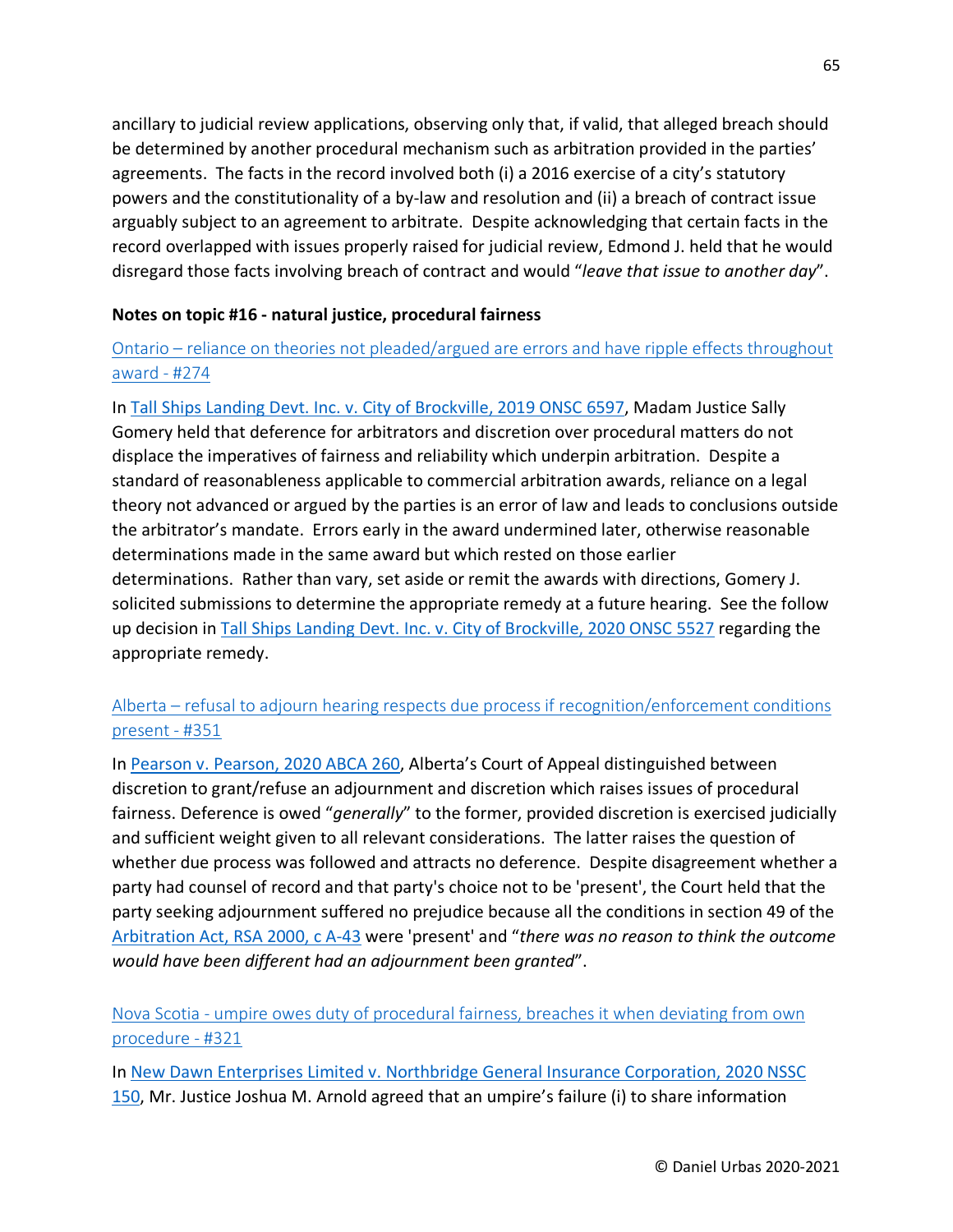obtained and relied on or (ii) to give a party the opportunity to respond breached the principle of *audi alteram partem*. Acknowledging that an umpire does not conduct an arbitration or provide an adjudicative process, Arnold J. determined that the umpire's exercise of discretion in choosing his own procedure had created legitimate expectations and that, by deviating from that procedure, breached the duty of fairness.

#### **Notes on topic #17 - costs**

## Alberta – [unambiguous wording on arbitration costs in standard contract does not merit court](https://urbas.ca/?p=2667)  [intervention -](https://urbas.ca/?p=2667) #377

In [K-Rite Construction Ltd v. Enigma Ventures Inc, 2020 ABQB 566,](https://www.canlii.org/en/ab/abqb/doc/2020/2020abqb566/2020abqb566.html) Madam Justice Donna L. Shelley dismissed challenges to a costs award, holding that awarding costs is discretionary and generally will be a question of mixed fact and law. Shelley J. held that, absent some form of improper consideration, arbitrators have full discretion as to costs, may not be bound by traditional rules regarding the award of costs and using their discretion does not amount to an error of law. Shelley J. also dismissed Applicants' challenges to the arbitration agreement's costs provisions contained in an industry-specific contract. Despite the potential importance that standard forms may arguably have in an industry, unambiguous wording does not merit the court's intervention.

## Alberta - [costs are discretionary, not a discrete legal issue submitted to arbitrator, must be](https://urbas.ca/?p=2241)  [exercised judicially -](https://urbas.ca/?p=2241) #281

In Allen [v. Renouf, 2020 ABQB 98,](https://www.canlii.org/en/ab/abqb/doc/2020/2020abqb98/2020abqb98.html) Mr. Justice C. Scott Brooker held that an arbitral party which ignores an opportunity to present its case cannot argue that it was treated manifestly unfairly. Brooker J. dismissed Applicant's attempt to challenge a costs award which he categorized as a discretionary decision but equally disagreed with Respondent's argument that costs were a discrete legal issue expressly submitted to the arbitrator and shielded from appeal under section 44(3) of Alberta's [Arbitration Act, RSA 2000, c A-43.](https://www.canlii.org/en/ab/laws/stat/rsa-2000-c-a-43/latest/rsa-2000-c-a-43.html) He did acknowledge that costs awards may raise a question of law if the discretion was not exercised judicially.

#### New Brunswick - [detailed time summaries not a condition precedent to arbitrator's ability to](https://urbas.ca/?p=2484)  [award costs -](https://urbas.ca/?p=2484) #340

In [Jammin Rock Resources v. Dowd & Associates, et al., 2020 NBQB 102,](https://www.canlii.org/en/nb/nbqb/doc/2020/2020nbqb102/2020nbqb102.html) Mr. Justice Daniel J. Stephenson denied leave to appeal a cost award which issued in favour of respondents further to their successful pre-hearing motion to determine that claimants' arbitration was statutebarred. Stephenson J. refused to characterize the arbitrator's discretion on costs as equivalent to a taxation. Despite objections to the summary evidence provided to and relied on by the arbitrator, Stephenson J. wrote that he was not aware of any jurisprudence mandating that arbitrators must have detailed time summaries as a condition precedent to their ability to award costs and that no provision of the [Arbitration Act, RSNB 2014,](https://www.canlii.org/en/nb/laws/stat/rsnb-2014-c-100/latest/rsnb-2014-c-100.html) c 100 mandates that an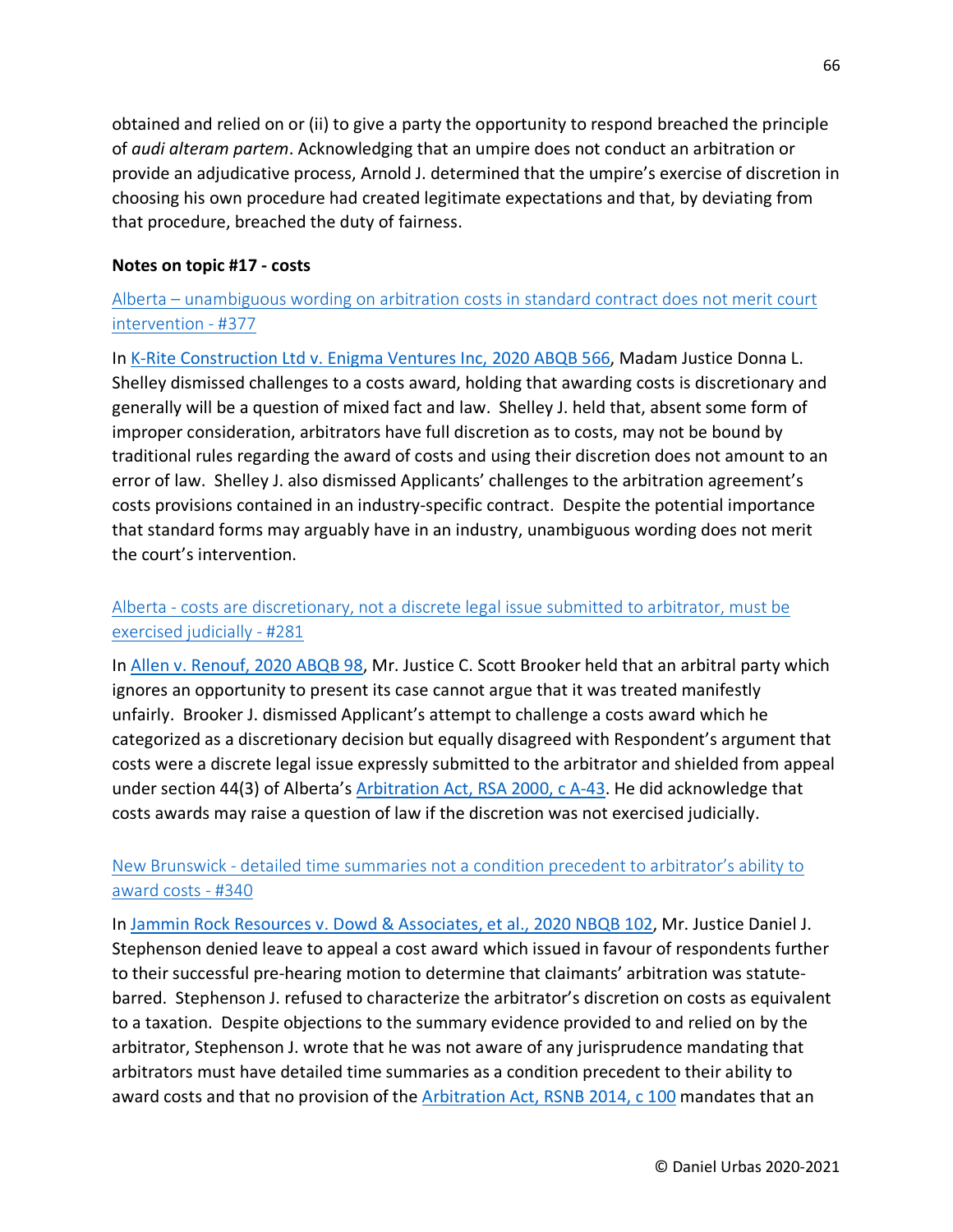arbitrator must have detailed computer-generated time summaries prior to allocating costs. The facts also confirmed the arbitrator's authority to make a determination with final effect prior to the merits hearing and on documentary evidence.

#### B.C. - [no need to give reasons when not departing from normal rule on costs -](https://urbas.ca/?p=2269) #287

Though arbitrators should give reasons for departing from the "*normal*" costs rule, Madam Justice Lisa A. Warren in [Goel v. Sangha, 2019 BCSC 1916](https://www.canlii.org/en/bc/bcsc/doc/2019/2019bcsc1916/2019bcsc1916.html) held that it does not follow that arbitrators must provide reasons for not departing from the normal rule. Warren J. also held that an arbitrator cannot be faulted for following a process adopted by agreement of the parties and that, on appeal, absent further evidence, the court had no role in revisiting an arbitrator's finding that such an agreement existed in fact.

### B.C. – [upcoming legislation overrides determination that summary assessment of costs is arbitral](https://urbas.ca/?p=2510)  [error -](https://urbas.ca/?p=2510) #348

In [Appleton & Associates v. Branch MacMaster LLP, 2020 BCCA 187,](https://www.canlii.org/en/bc/bcca/doc/2020/2020bcca187/2020bcca187.html) B.C.'s Court of Appeal held that a court's discretion to refuse to set aside an award under section 30(1) of the [Arbitration](https://www.canlii.org/en/bc/laws/stat/rsbc-1996-c-55/latest/rsbc-1996-c-55.html)  [Act, RSBC 1996, c 55](https://www.canlii.org/en/bc/laws/stat/rsbc-1996-c-55/latest/rsbc-1996-c-55.html) upon a finding of arbitral error is "*constrained by the parameters*" in section 30(2). The arbitral error consisted of making a summary assessment to determine costs. However, going forward, section 50(2)(d) of [B.C.'s new Arbitration Act \(Bill 7 –](https://www.leg.bc.ca/parliamentary-business/legislation-debates-proceedings/41st-parliament/5th-session/bills/third-reading/gov07-3) 2020: [Arbitration Act\),](https://www.leg.bc.ca/parliamentary-business/legislation-debates-proceedings/41st-parliament/5th-session/bills/third-reading/gov07-3) in effect September 1, 2020, expressly authorizes an arbitrator to summarily determine the amount of costs. In debating whether to set aside or remit the award, the Court observed that it is doubtful that a party can constrain the court's discretion under section 30(1) to set aside the award or remit by limiting the requested relief to only one of the remedies.

## Ontario – [court declines to defer costs determination but orders information sent to non](https://urbas.ca/?p=1843)[party/arbitrator in related arbitration -](https://urbas.ca/?p=1843) #255

In her post-trial costs decision in [G.E.X.R. v. Shantz Station and Parrish & Heimbecker, 2019](https://www.canlii.org/en/on/onsc/doc/2019/2019onsc5192/2019onsc5192.html)  [ONSC 5192,](https://www.canlii.org/en/on/onsc/doc/2019/2019onsc5192/2019onsc5192.html) Madam Justice Catrina D. Braid declined to defer determination of court costs in litigation involving GEXR and P&H until a related, ongoing arbitration between GEXR and CN was complete. Ostensibly to pre-empt any potential for double recovery of costs once the arbitration concluded and determined its costs, she also directed that P&H's cost submissions filed in the court litigation and her reasons on costs be given (i) to CN which was not a party to the court litigation and (ii) to the arbitrator.

Alberta - [communication of privileged offers after award but before clarification/costs](https://urbas.ca/?p=2436)  [insufficient to raise bias -](https://urbas.ca/?p=2436) #328

In [Clark v. Unterschultz, 2020 ABQB 338,](https://www.canlii.org/en/ab/abqb/doc/2020/2020abqb338/2020abqb338.html) Madam Justice June M. Ross dismissed a challenge to an award on the merits, holding that one party's communication of privileged settlement offers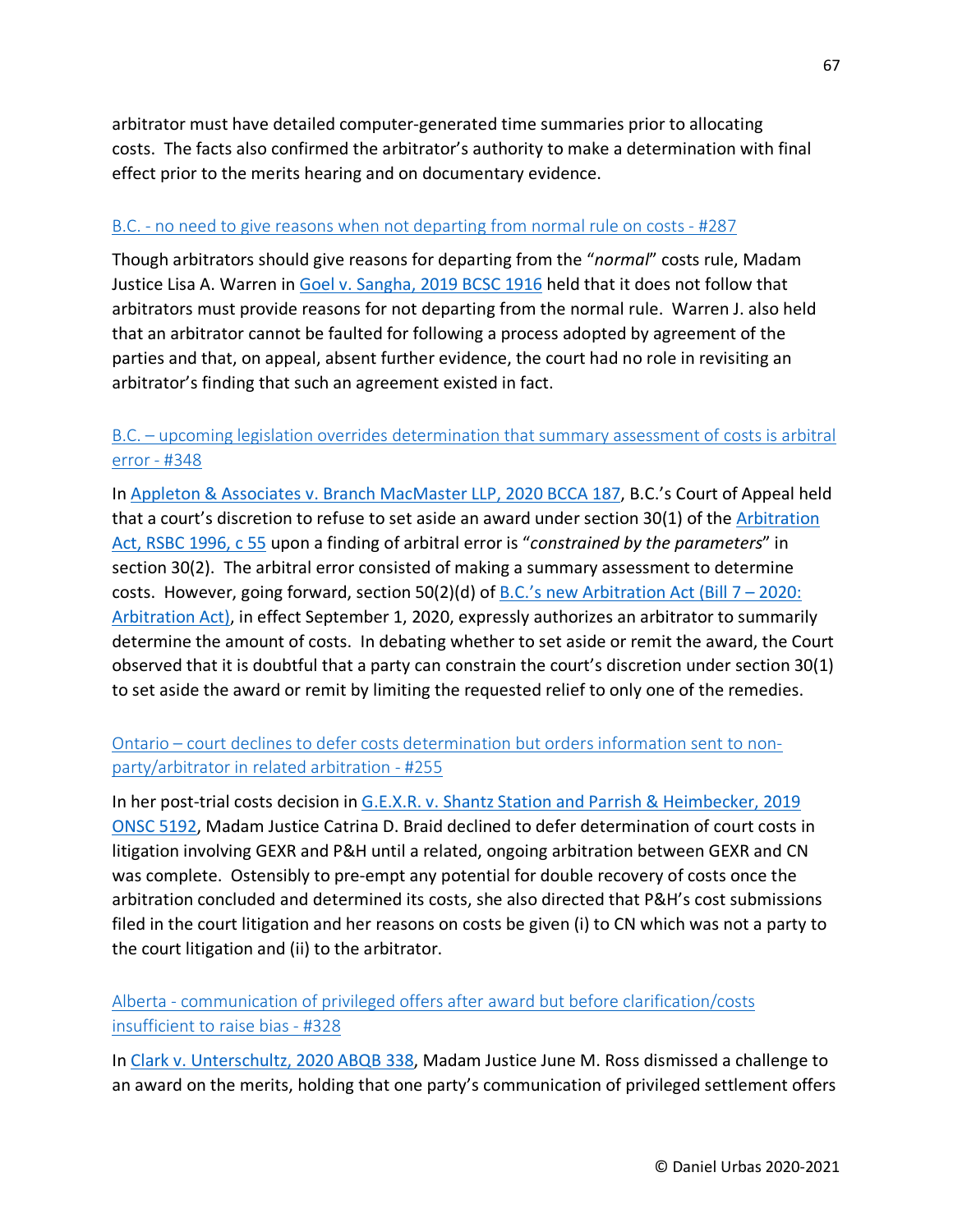after the award and before the costs award were insufficient to meet the high threshold required to find real or perceived bias. Ross J. determined that a reasonable person, viewing the matter realistically and practically, and knowing that the hearing had concluded and the substantive award had issued, would be unlikely to conclude that the arbitrator would not decide the remaining matters fairly.

#### **Notes on topic #18 - effect of awards, use of arbitral work product**

# Québec - [court litigation deemed abusive attempt to evade](https://urbas.ca/?p=2286) *res judicata* of homologated award - [#292](https://urbas.ca/?p=2286)

In [Papadakis v. 10069841 Canada inc., 2020 QCCS 32,](https://www.canlii.org/fr/qc/qccs/doc/2020/2020qccs32/2020qccs32.html) Madam Justice Judith Harvie held that a litigant cannot avoid application of an arbitral award's *res judicata* by litigating new arguments on old facts. Harvie J. held that the litigant ought to have raised its new arguments in arbitration and that it would be against public interest and stability of social relations to allow it to raise new arguments to plead the same cause of action. Harvie J. further declared the proceeding abusive and ordered the litigant to pay some but not all of the other litigant's legal fees.

#### Ontario - [Olympic athletes cannot relitigate sports arbitration dispute as tort action -](https://urbas.ca/?p=2236) #280

In [Sokolov v. The World Anti-Doping Agency, 2020 ONSC 704,](https://www.canlii.org/en/on/onsc/doc/2020/2020onsc704/2020onsc704.html) Mr. Justice Mario D. Faieta granted summary judgment on a jurisdictional issue, dismissing a tort claim made by athletes denied entry to the 2016 Olympic Games in Rio. Faieta J. held that the athletes sought to litigate the same factual matrix which they had unsuccessfully arbitrated before the Court of Arbitration for Sport and that the "*essential character*" of the dispute was within the scope of the arbitration agreements. Though he considered the arbitration agreements to be more like arbitration imposed by statute or adhesion contracts, he expressly considered the impact on international sports if he signalled a willingness of domestic courts to resolve matters otherwise reserved for more specialized tribunals.

# B.C. – [land transfer made during arbitration later voided as fraudulent attempt to defeat](https://urbas.ca/?p=1855)  [creditors -](https://urbas.ca/?p=1855) #258

In [Balfour v. Tarasenko, 2019 BCSC 2212,](https://www.canlii.org/en/bc/bcsc/doc/2019/2019bcsc2212/2019bcsc2212.html) knowledge of a pending but unfinished arbitration qualified as one of the facts relevant to a declaration under B.C.'s [Fraudulent Conveyance Act,](https://www.canlii.org/en/bc/bcsc/doc/2019/2019bcsc2212/2019bcsc2212.html) [RSBC 1996, c 163](https://www.canlii.org/en/bc/bcsc/doc/2019/2019bcsc2212/2019bcsc2212.html) to void a land transfer made during the arbitration and before the final award issued. Though hampered by an incomplete evidentiary record presented by self-represented litigants, Mr. Justice Dennis K. Hori did identify the land transfer as having the effect of delaying, hindering or defeating creditors.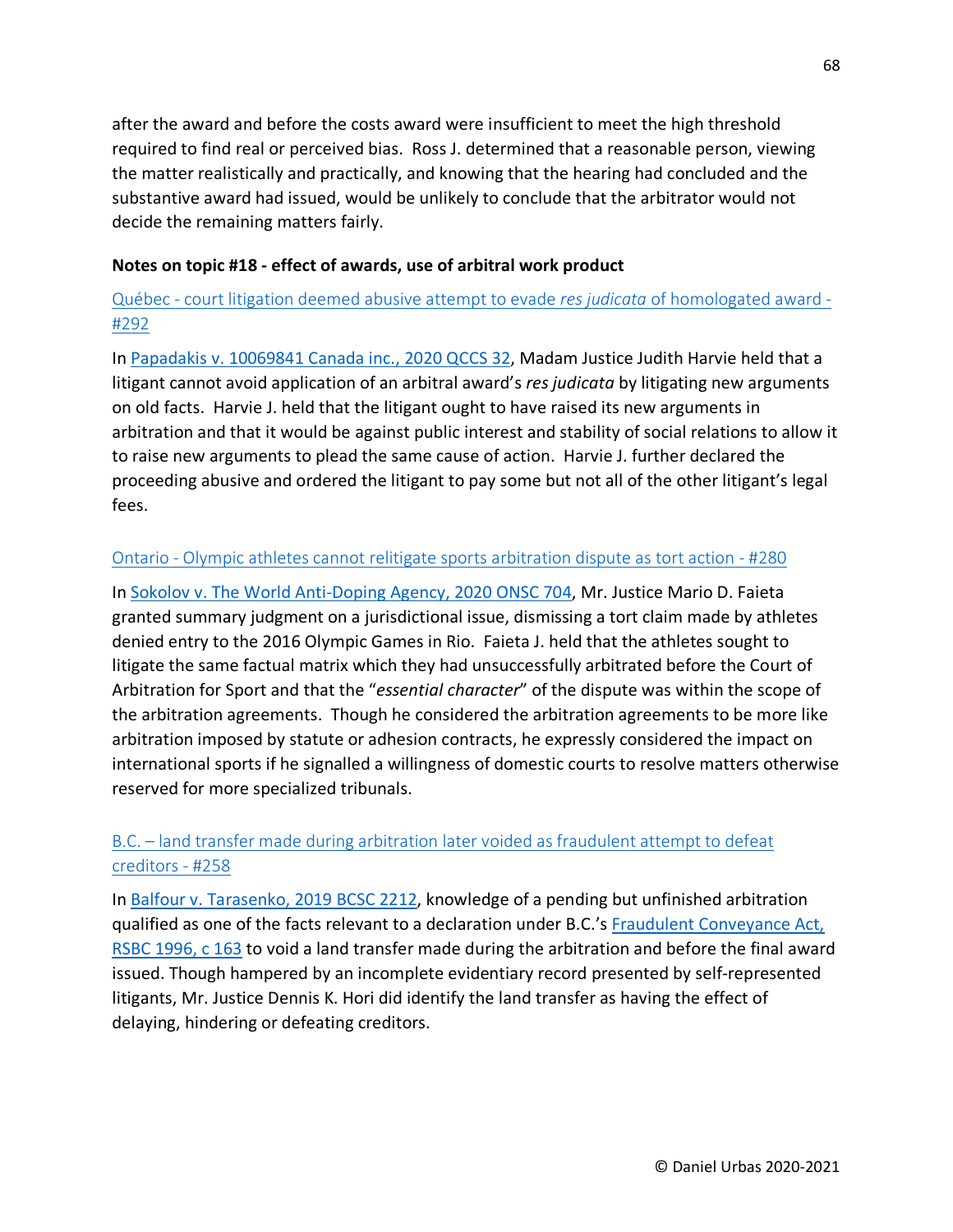# Québec – award treated as "*judgment*[" subject to ten \(10\) year prescription \(limitation\) period -](https://urbas.ca/?p=1862) [#259](https://urbas.ca/?p=1862)

In [Société générale de Banque au Liban SAL v. Itani, 2019 QCCS 5266,](https://www.canlii.org/fr/qc/qccs/doc/2019/2019qccs5266/2019qccs5266.html) Madam Justice Dominique Poulin held that the longer, ten (10) year prescription (limitation) period applied to recognize and enforce an arbitration award made outside of Québec. Notwithstanding comments to the contrary in [Yugraneft Corp. v. Rexx Management Corp., 2010 SCC 19 \(CanLII\),](https://www.canlii.org/en/ca/scc/doc/2010/2010scc19/2010scc19.html)  [\[2010\] 1 SCR 649](https://www.canlii.org/en/ca/scc/doc/2010/2010scc19/2010scc19.html) based on two (2) of its leading cases originating from Québec, Poulin J. reasoned that, to be coherent, the provisions in the [Civil Code of Québec, CQLR c CCQ-1991](https://www.canlii.org/en/qc/laws/stat/cqlr-c-ccq-1991/latest/cqlr-c-ccq-1991.html) should be read to treat an arbitration award as a "*judgment*", thereby qualifying it for longer prescription (limitation) period.

# Québec - [tardy litigation, due to attorneys' failure to file post-award proceedings, resists](https://urbas.ca/?p=2430)  [dismissal -](https://urbas.ca/?p=2430) #325

Acknowledging Plaintiffs' eventual challenges at trial with a lapsed prescription (limitation) period, Mr. Justice Martin Castonguay in [Truong v. Brunelle, 2020 QCCS 55](https://www.canlii.org/fr/qc/qccs/doc/2020/2020qccs55/2020qccs55.html) refused to dismiss procedures stemming from a June 23, 2009 arbitral award. Filed June 25, 2019, Plaintiffs' litigation sought both homologation and damages stemming from non-compliance with aspects of the award, but the motion to dismiss eventually focused on only the damage action. Castonguay J. held that Plaintiffs' attorneys' failure to finalize and file relevant pleadings justified exercising discretion to allow their case to proceed. His reasoning applies equally to late applications to homologate awards.

## Québec - [award homologated against arbitral party and non-party held solidarily liable for award](https://urbas.ca/?p=2256)  [amount -](https://urbas.ca/?p=2256) #284

In [GGL Avocat v. Dumont, 2020 QCCQ 597,](https://www.canlii.org/fr/qc/qccq/doc/2020/2020qccq597/2020qccq597.html) Mr. Justice Daniel Lévesque homologated (recognized and enforced) an arbitral award against a party to the arbitration and ordered a third party to be solidarily liable for payment of the award amount. Lévesque J. acknowledged that the legal matrix was "*particular*" but was prompted to issue the tandem orders because (i) the amount fell within the jurisdiction of small claims court which favours access to justice and debt recovery and (ii) the invoice underlying the award issued against both the arbitral party and the non-party.

## Québec - [award homologated but interest rate in contract not added as award omitted mention](https://urbas.ca/?p=2260)   $-$ [#285](https://urbas.ca/?p=2260)

In [BMLEX Avocats inc. v. Sahabdool, 2019 QCCQ 3552,](https://www.canlii.org/fr/qc/qccq/doc/2019/2019qccq3552/2019qccq3552.html) Mr. Justice Luc Huppé agreed to homologate (recognize and enforce) an arbitral award but declined to modify the terms of the interest owing on the amount because the arbitral award did not mention it. In the same decision, Huppé J. also ordered a third party to be solidarily liable for payment of the award amount. Unlike a similar result in [GGL Avocat v. Dumont, 2020 QCCQ 597,](https://www.canlii.org/fr/qc/qccq/doc/2020/2020qccq597/2020qccq597.html) Huppé J. made no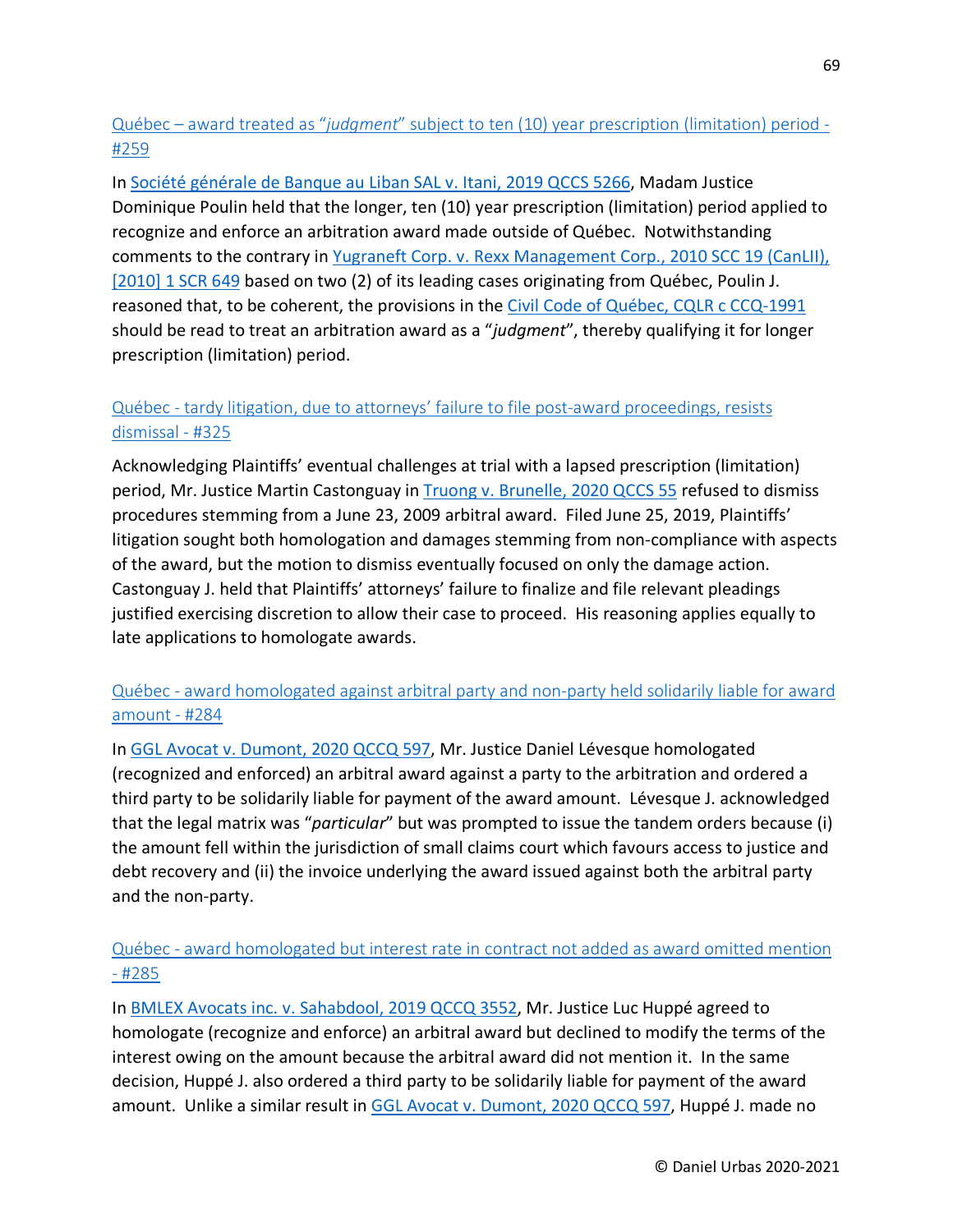mention of the special vocation of the small claims court to favour access to justice and debt recovery.

## Québec – [recognition granted for international award with which respondent had already](https://urbas.ca/?p=2355)  [complied -](https://urbas.ca/?p=2355) #307

In [Metso Minerals Canada Inc. v. Arcelormittal exploitation minière Canada, 2020 QCCS 1103,](https://www.canlii.org/en/qc/qccs/doc/2020/2020qccs1103/2020qccs1103.html) Madam Justice Marie-Anne Paquette issued an order recognizing an international commercial arbitration award despite prior compliance with the payment obligations in the award. She underlined that recognition and enforcement were distinct aspects: although an award will not be enforced if it is not recognized, it can be recognized without being enforced. She further noted that the award once recognized could serve other purposes between the same parties, including their other ongoing arbitrations regarding the same grinding mill.

## B.C. – [pending update to B.C. legislation, enforcing Alberta arbitral awards in B.C. subject to two](https://urbas.ca/?p=2376)[step process -](https://urbas.ca/?p=2376) #310

In [Z v. M, 2020 BCSC 568,](https://www.canlii.org/en/bc/bcsc/doc/2020/2020bcsc568/2020bcsc568.html) Mr. Justice Leonard S. Marchand declined to enforce in B.C. costs awards which issued from an arbitration conducted in Alberta under [Arbitration Act, RSA 2000,](https://www.canlii.org/en/ab/laws/stat/rsa-2000-c-a-43/latest/rsa-2000-c-a-43.html)  [c A-43.](https://www.canlii.org/en/ab/laws/stat/rsa-2000-c-a-43/latest/rsa-2000-c-a-43.html) Instead, he directed the applicant to obtain first an order from the courts in Alberta recognizing and enforcing those awards and then apply to the B.C. courts under B.C.'s [Court](https://www.canlii.org/en/bc/laws/stat/rsbc-1996-c-78/latest/rsbc-1996-c-78.html)  [Order Enforcement Act, RSBC 1996, c 78.](https://www.canlii.org/en/bc/laws/stat/rsbc-1996-c-78/latest/rsbc-1996-c-78.html) By express provision in their arbitration legislation, some other provinces do away with this two-step process and B.C. will do so also in its soon-tobe-in-force updated legislation.

## Ontario - [trial judge and appeal court rely on litigants' agreement to repurpose arbitral award](https://urbas.ca/?p=2833)  [findings of fact -](https://urbas.ca/?p=2833) #402

In dismissing appellant's claims that the trial judge erred in interpreting a common form of insurance contract used in the construction industry, the Court of Appeal in [Sky Clean Energy](https://www.canlii.org/en/on/onca/doc/2020/2020onca558/2020onca558.html)  [Ltd. \(Sky Solar \(Canada\) Ltd.\) v. Economical Mutual Insurance Company, 2020 ONCA 558](https://www.canlii.org/en/on/onca/doc/2020/2020onca558/2020onca558.html) noted that the litigants had agreed that findings of fact made in an arbitration award would bind the trial judge. Though plaintiff had unsuccessfully challenged that same award and defendant had not been a party to the arbitration, both accepted not to relitigate the findings of fact when litigating their own dispute regarding those facts.

Manitoba – court relies on arbitral award to qualify award amount as debt surviving bankrupt's [discharge -](https://urbas.ca/?p=2422) #322

Relying on findings made in an arbitral award, Madam Justice Colleen Suche in [Bannerman](https://www.canlii.org/en/mb/mbqb/doc/2020/2020mbqb76/2020mbqb76.html)  [Lumber Ltd. et al. v. Goodman, 2020 MBQB 76](https://www.canlii.org/en/mb/mbqb/doc/2020/2020mbqb76/2020mbqb76.html) declared that a bankrupt's debt disputed in arbitration survived his discharge because the debt resulted from "*obtaining property or services by false pretences or fraudulent misrepresentation*". Though the arbitration proceeded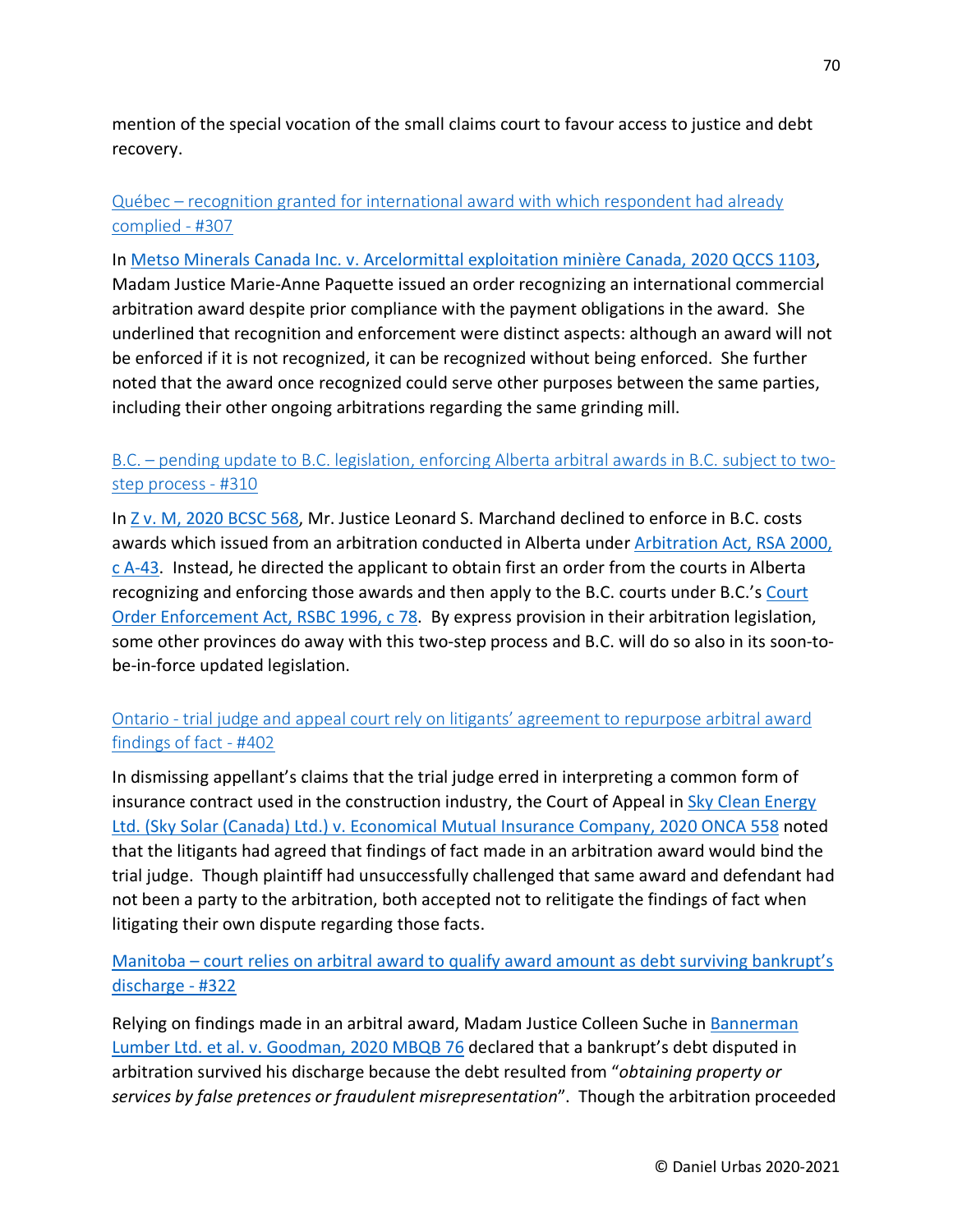without pleadings and the issue of fraud was not advanced in the arbitration, the arbitrator's findings permitted Suche J. to determine that the bankrupt "*lacked an honest belief in the truth of his statements*" which were reckless and qualified as false pretences under section 178(1)(e) of the [Bankruptcy and Insolvency Act, RSC 1985, c B-3.](https://www.canlii.org/en/ca/laws/stat/rsc-1985-c-b-3/latest/rsc-1985-c-b-3.html)

## Québec – [court relies on post-trial arbitration award to determine value under dispute at trial -](https://urbas.ca/?p=2650) [#375](https://urbas.ca/?p=2650)

In [Langlois v. Langlois, 2020 QCCS 2959,](https://www.canlii.org/fr/qc/qccs/doc/2020/2020qccs2959/2020qccs2959.html) Mr. Justice Éric Hardy endorsed the court's reliance on an arbitration award, which issued after a trial decision, to determine the amount of the value under dispute in court at trial. Hardy J. accepted that the court could use the award to calculate court costs according to a court tariff. The court trial had ordered a buyback of Plaintiffs' shares due to oppression but also ordered the parties to engage in arbitration to determine the narrower issue of share valuation, as agreed to in their shareholders agreement.

#### Ontario – [court denies tenant relief from forfeiture where tenant](https://urbas.ca/?p=2661) disregards arbitration - #376

In [Hunt's Transport Limited v. Eagle Street Industrial GP Inc., 2020 ONSC 5768,](https://www.canlii.org/en/on/onsc/doc/2020/2020onsc5768/2020onsc5768.html) Mr. Justice David A. Broad refused to exercise his discretion to grant a commercial tenant relief from forfeiture given tenant's refusal to abide by its obligation to continue performance during arbitration of its disputes with the landlord. Broad J. held that tenant's conduct qualified as "*wilful*" self-help and justified the court in holding tenant to its obligations pending resolution of issues exclusively reserved for arbitration. Tenant's unilateral decision to withhold payments, prior to their determination exclusively reserved in the lease to the arbitrator, played a key role in Broad J.'s reasons.

#### **Notes on topic #19 - investor-state**

## Ontario – [states' legal submissions can qualify as "subsequent practice" in investor-state](https://urbas.ca/?p=2561)  [arbitration -](https://urbas.ca/?p=2561) #360

In [The United Mexican States v. Burr, 2020 ONSC 2376,](https://www.canlii.org/en/on/onsc/doc/2020/2020onsc2376/2020onsc2376.html) Madam Justice Bernadette Dietrich accepted that legal submissions by parties to the North America Free Trade Agreement [Between the Government of Canada, the Government of Mexico and the Government of the](https://www.international.gc.ca/trade-commerce/trade-agreements-accords-commerciaux/agr-acc/nafta-alena/fta-ale/index.aspx?lang=eng&_ga=2.202344465.1440995240.1596384790-1217407796.1596384790)  [United States, 17 December 1992, Can TS 1994 No 2](https://www.international.gc.ca/trade-commerce/trade-agreements-accords-commerciaux/agr-acc/nafta-alena/fta-ale/index.aspx?lang=eng&_ga=2.202344465.1440995240.1596384790-1217407796.1596384790) can qualify as "*subsequent practice*" under article 31(3) of the [Vienna Convention on the Law of Treaties Can TS 1980 No 37](https://treaties.un.org/doc/publication/unts/volume%201155/volume-1155-i-18232-english.pdf) but that the facts fell short of meeting the standard in [Mexico v. Cargill, Incorporated, 2011 ONCA 622](https://www.canlii.org/en/on/onca/doc/2011/2011onca622/2011onca622.html) of a "*clear, well-understood, agreed common position*". Dietrich J. also distinguished between an objection to jurisdiction which relates to the authority of a tribunal to hear a dispute and an objection to admissibility which refers to the characteristics of the claim, determining that she had jurisdiction to review the former but not the latter. She dismissed a challenge to an award on jurisdiction in which the tribunal found that investors had properly given notice of their intention to arbitrate by filing powers of attorneys authorizing legal counsel to initiate arbitration and to act on their behalf. Dietrich J. held that non-compliance with the formal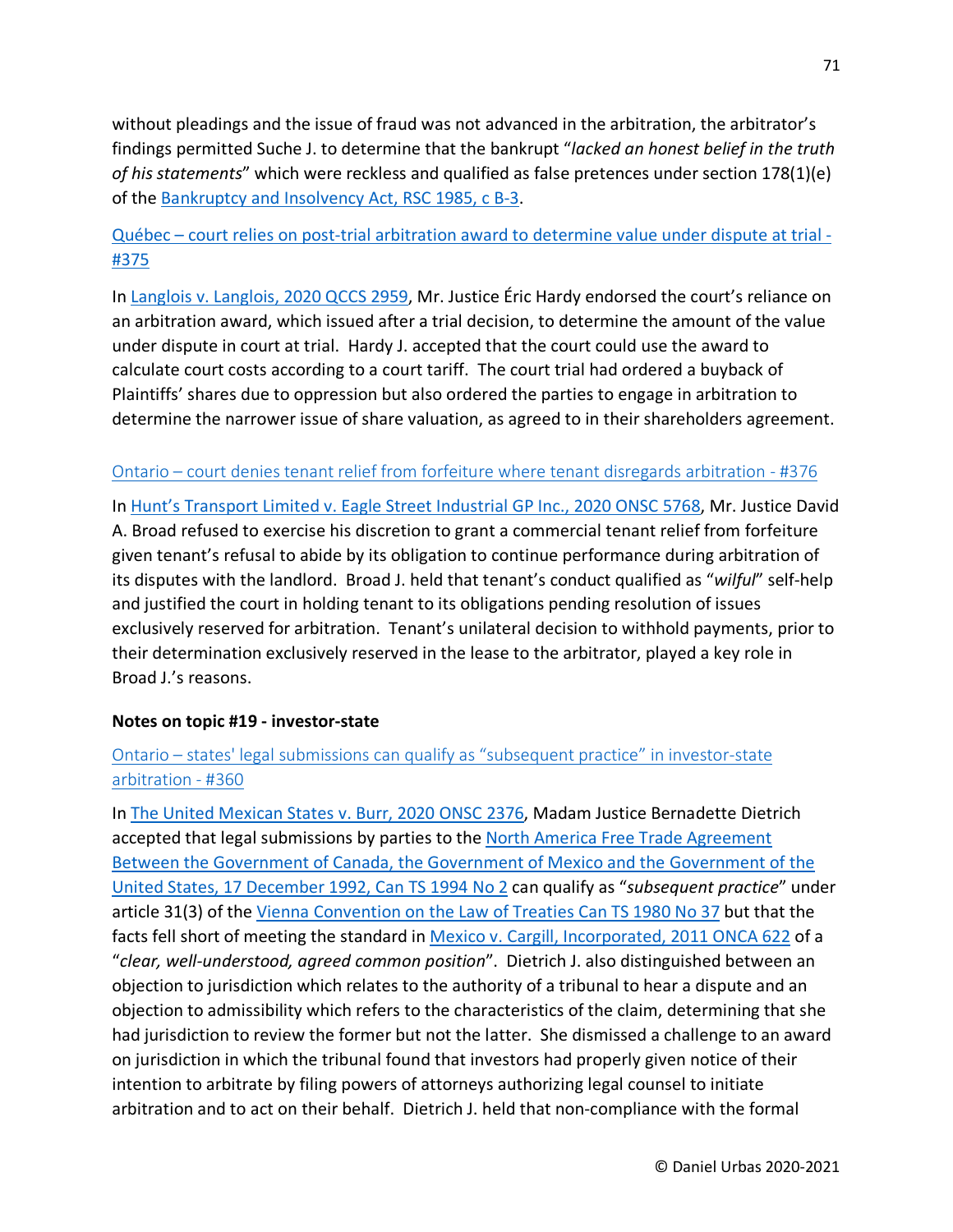requirements of Articles 1119 did not vitiate the state's consent to arbitrate under Article 1122(1).

# Federal - [court declines to intervene regarding counsel's alleged conflict of interest in investor](https://urbas.ca/?p=2791)[state arbitration -](https://urbas.ca/?p=2791) #398

In [Geophysical Service Incorporated v. Canada \(Attorney General\), 2020 FC 984,](https://www.canlii.org/en/ca/fct/doc/2020/2020fc984/2020fc984.html) Madam Justice Martine St-Louis declined to intervene in a decision by Canada's legal representative refusing to remove a member from the legal team representing Canada in an investor-state arbitration. St-Louis J. held that (i) the staffing decision did not qualify as a public decision made by an entity subject to judicial review under the [Federal Courts Act, RSC 1985, c F-7](https://www.canlii.org/en/ca/laws/stat/rsc-1985-c-f-7/latest/rsc-1985-c-f-7.html) and (ii) Applicants had not demonstrated the arbitral tribunal's lack of jurisdiction to deal with the issue. Applicants raised concerns regarding an individual newly assigned to the legal team representing Canada in the arbitration. Applicants alleged a conflict based on that individual's recent, prior employment relationship with the third-party funder with which Applicants had signed an agreement regarding its investor-state claim against Canada. Though St-Louis J. declined to intervene, in *obiter* she considered "*there is little unambiguous evidence that [the individual] received information that would cause a conflict of interests*".

#### **Notes on topic #20 - insolvency**

#### B.C. – [court asserts inherent jurisdiction under insolvency legislation to override arbitration](https://urbas.ca/?p=1827)  [clauses -](https://urbas.ca/?p=1827) #254

In [Petrowest Corporation v. Peace River Hydro Partners, 2019 BCSC 2221,](https://www.canlii.org/en/bc/bcsc/doc/2019/2019bcsc2221/2019bcsc2221.html) Madam Justice Nitya Iyer held that mandatory terms of B.C.'s [Arbitration Act, RSBC 1996, c 55](https://www.canlii.org/en/bc/laws/stat/rsbc-1996-c-55/latest/rsbc-1996-c-55.html) do not prevent courts from exercising their inherent jurisdiction to refuse to stay court proceedings where provisions of the [Bankruptcy and Insolvency Act, RSC 1985, c](https://www.canlii.org/en/ca/laws/stat/rsc-1985-c-b-3/latest/rsc-1985-c-b-3.html) B-3 apply. Iyer J. lists a number of factors to consider when exercising that jurisdiction. The reasons and result mark an innovation in how courts balance respect of party autonomy endorsed by arbitral legislation with interests recognized in other legislation. Iyer J. also held that a trustee in bankruptcy is a party to an arbitration agreement when the trustee institutes litigation to enforce the terms of the main contract in which the arbitration agreement appears.

#### B.C. – doctrine of separability allows receiver to disclaim agreement to arbitrate while litigating [main contract -](https://urbas.ca/?p=2820) #399

On appeal, the Court upheld Iyer J.'s decision but for different reasons. In Petrowest [Corporation v. Peace River Hydro Partners, 2020 BCCA 339,](https://www.canlii.org/en/bc/bcca/doc/2020/2020bcca339/2020bcca339.html) B.C.'s Court of Appeal identified the particular status and powers of a court-appointed receiver exercising its jurisdiction under the [Bankruptcy and Insolvency Act, RSC 1985, c B-3](https://www.canlii.org/en/ca/laws/stat/rsc-1985-c-b-3/latest/rsc-1985-c-b-3.html) and set out the doctrine of separability applicable to agreements to arbitrate. Their combined application supported the Court's conclusion that a court-appointed receiver can sue on a contract and also disclaim application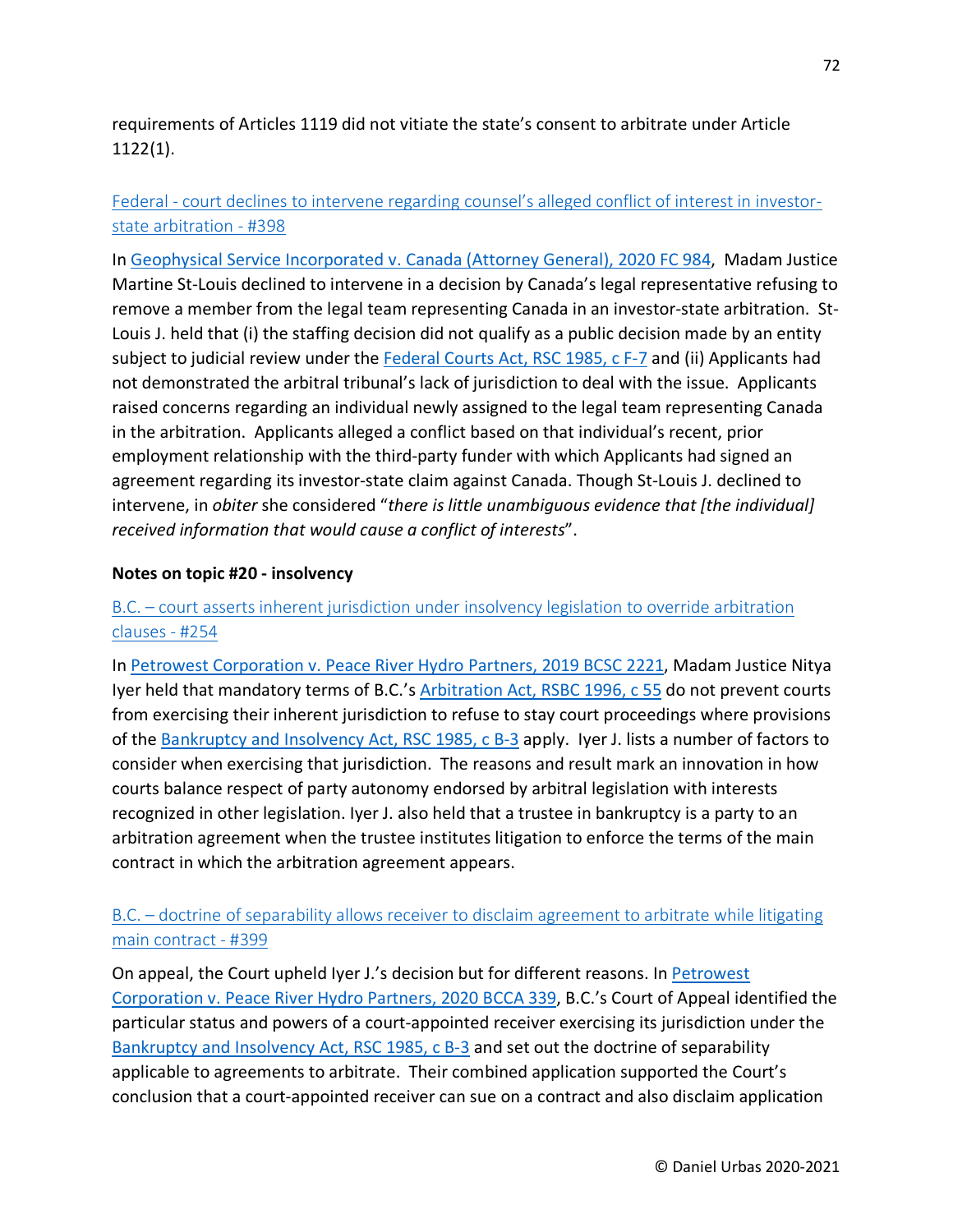of the agreement to arbitrate contained in that contract. The Court held that doing so did not allow the receiver to "*pick and choose*" terms in a contract but instead merely recognized that the receiver had the option to pursue or disclaim two (2) separate contracts.

## Alberta - [stay of BIA order lifted, enabling trustee to investigate transactions preventing](https://urbas.ca/?p=2428)  [execution of award -](https://urbas.ca/?p=2428) #324

On application by a successful arbitral party, Mr. Justice Brian O'Ferrall in Pacer Holdings [Construction Corporation v. Richard Pelletier Holdings Inc, 2020 ABCA 47](https://www.canlii.org/en/ab/abca/doc/2020/2020abca47/2020abca47.html) lifted a stay imposed by the appeal filed by the losing arbitral party against the order putting it in bankruptcy. The successful arbitral party challenged certain transactions by the losing arbitral party which "*stripped*" the latter of all its assets. O'Ferrall J.A. was "*not yet convinced*" to interpret the [Bankruptcy and Insolvency Act, RSC 1985, c B-3](https://www.canlii.org/en/ca/laws/stat/rsc-1985-c-b-3/latest/rsc-1985-c-b-3.html) to mean that a "*dormant shell*" corporation was not a "*debtor*" or "*insolvent person*". Lifting the stay enabled the trustee to exercise powers ordinary creditors do not have, including collection of information relevant to ordering transferees of property of the bankrupt arbitral party to pay to the difference between the value of the consideration the bankrupt gave and the value transferees received.

## Supreme Court - [litigation funding agreement approved in insolvency proceedings without need](https://urbas.ca/?p=1910)  [to submit to creditors -](https://urbas.ca/?p=1910) #265

The Supreme Court of Canada in [9354-9186 Québec inc. v. Callidus Capital Corp., 2020 CanLII](https://www.canlii.org/en/ca/scc/doc/2020/2020scc10/2020scc10.html)  [5612](https://www.canlii.org/en/ca/scc/doc/2020/2020scc10/2020scc10.html) reinstated a decision in first instance which authorized third-party litigation funding in court-monitored insolvency proceedings and granted the funders a super priority charge and security. The decision was announced with reasons to follow. Until the release of those reasons, paras 74-86 of the decision by Mr. Justice Jean-François Michaud in [Arrangement](https://www.canlii.org/en/qc/qccs/doc/2018/2018qccs1040/2018qccs1040.html)  [relatif à 9354-9186 Québec inc. \(Bluberi Gaming Technologies Inc.\) -and-](https://www.canlii.org/en/qc/qccs/doc/2018/2018qccs1040/2018qccs1040.html) Ernst & Young Inc., [2018 QCCS 1040](https://www.canlii.org/en/qc/qccs/doc/2018/2018qccs1040/2018qccs1040.html) disclosed the facts and Michaud J.'s reasoning and paras 100-109 set out the dispositive order.